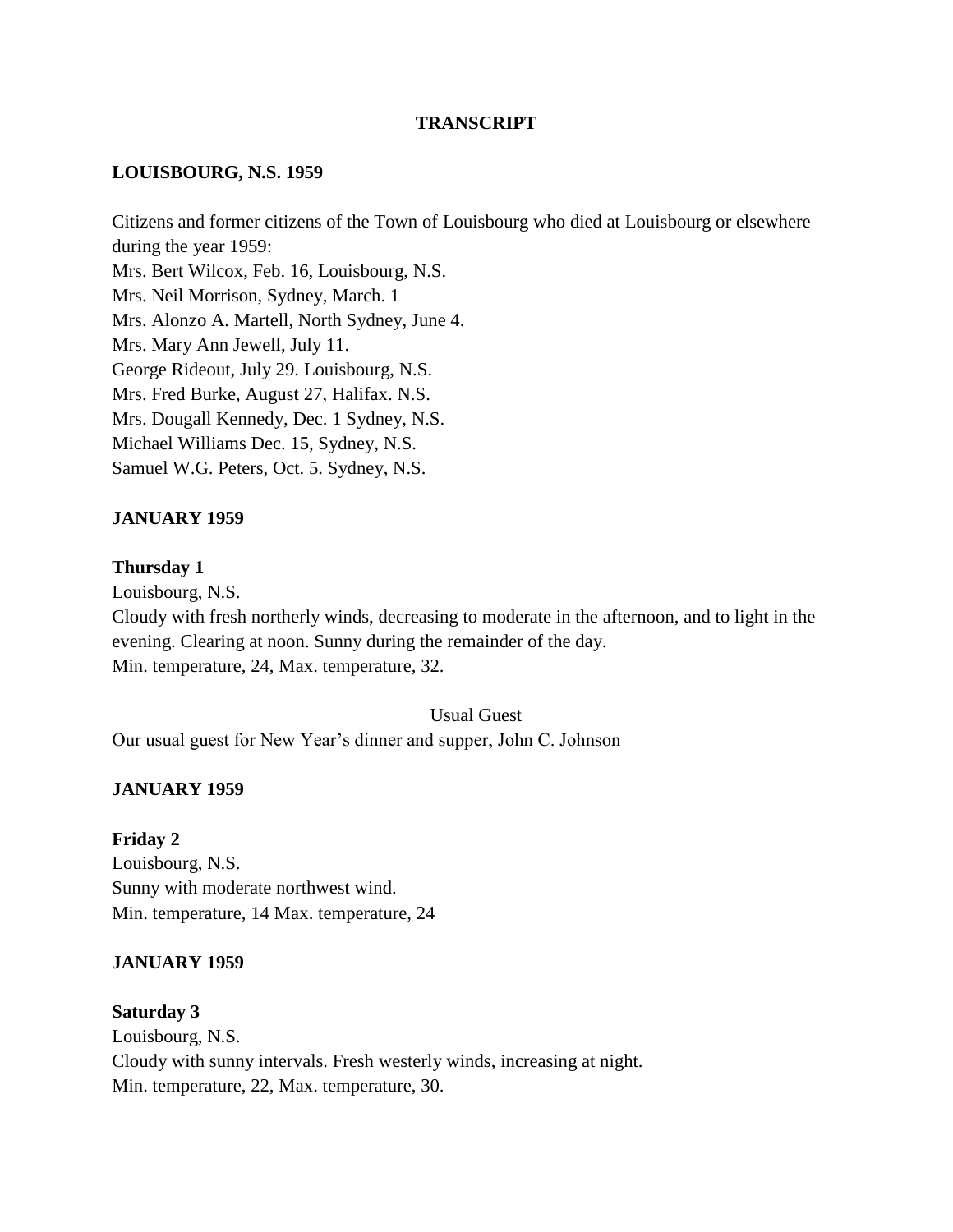### **JANUARY 1959**

#### **Sunday 4**

Louisbourg, N.S. Cloudy with sunny intervals. Moderate to fresh northwest wind, decreasing to light in the afternoon. A very nice winter day. Min. temperature, 19, Max. temperature, 30.

#### Stayed Home

Owing to having a cold and a bad cough, was not out to church today.

#### Left for Mount Allison

Jane Huntington (my niece) left on the 6:15 P.M. trip of the LeBlanc Bus, for Sydney enroute to Mount Allison University to resume her studies, following the Christmas Holidays. Her mother accompanied her as far as Sydney.

#### **JANUARY 1959**

#### **Monday 5**

Louisbourg, N.S.

Following a clear starlight night, the dawn appeared with a snow storm and moderate northeast wind. Snow that began following at about 6 A.M. At about 11 A.M. tapered off to a drizzle and occasional flurries. In the evening wind shifted to northwest and increasing to strong with gusts reaching gale force. This shift of wind was accompanied by frequent snow squalls. Total snowfall about 6 inches.

Min. temperature, 15, Max. temperature, 26.

The Highway snow plough passed through Town in the afternoon clearing Main Street for traffic, while a local plough cleared the sidewalks.

#### Week of Prayer

The first in the series of "Week of Prayer" services was held in the First United Church at 7:30 P.M., with the Pastor Rev. John L. Rose, M.A. presiding, while the guest preacher was Rev. E.S. Hales, Pastor of the Presbyterian Churches at Louisbourg, Catalone and Mira Ferry.

### **JANUARY 1959**

**Tuesday 6** Louisbourg, N.S.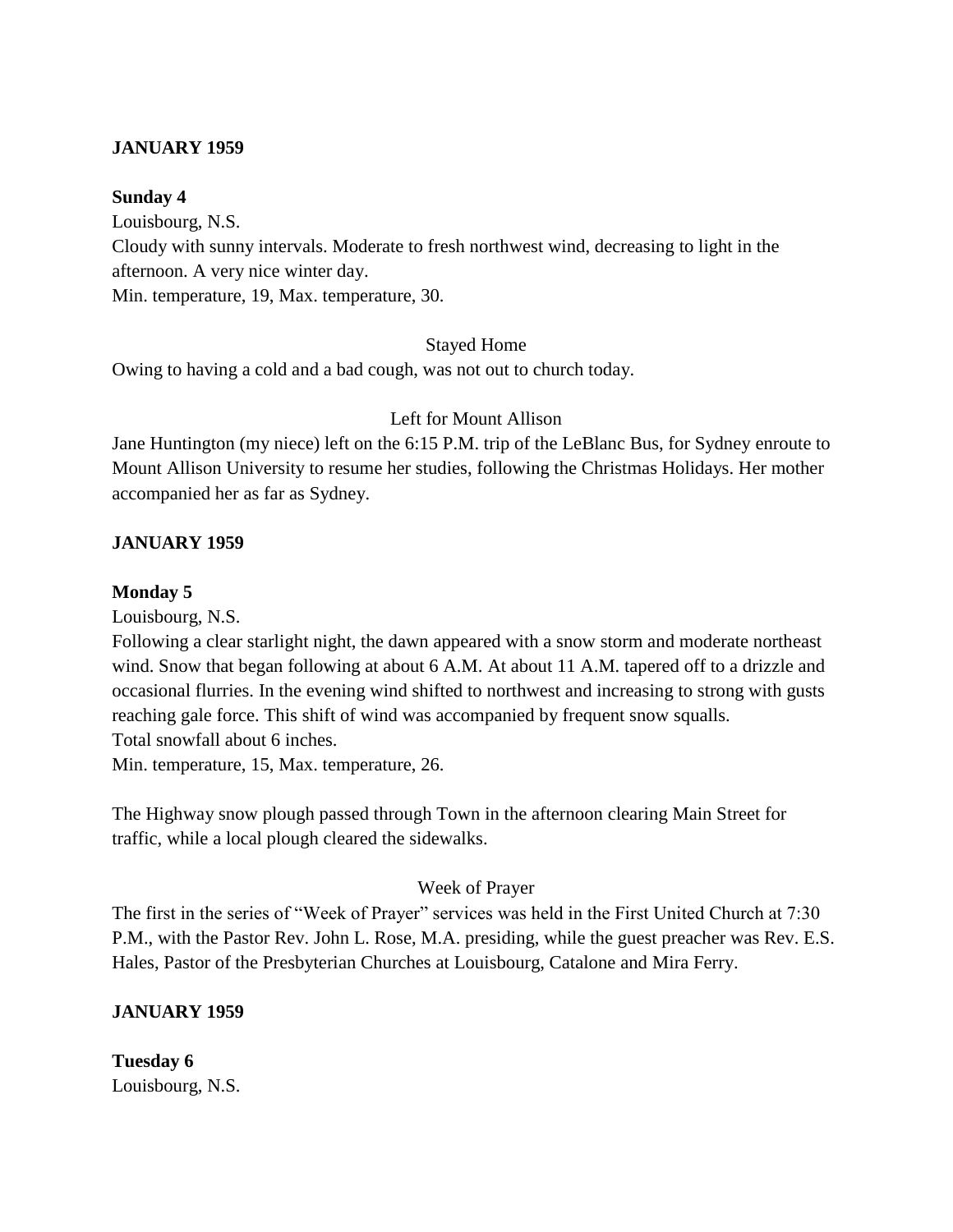Cold and mostly sunny with moderate northwest wind and a few very light snowflurries. Min. temperature, 4, Max. temperature, 20. A real winter day as far as weather is concerned.

A Robin which has been visiting our yard during the past month or more was in our yard again this morning. I have been offering him food in order to encourage him to come and partake of the same.

Week of Prayer Services

The second in the series of "Week of Prayer" services was held in St. Bartholomews Anglican Church at 7:30 P.M.

## **JANUARY 1959**

## **Wednesday 7**

Louisbourg, N.S. Cloudy and cold with a few sunny intervals. Light northwest wind. Min. temperature, zero, Max. temperature, 10.

## Week of Prayer Services

The third in the series of "Week of Prayer" services was held in the Presbyterian Church at 7:30 P.M. The Preacher at this service was Rev. John L. Rose, M.A., Pastor of the First United Church.

The Robin which I mentioned yesterday made his appearance again today, despite the fact that we had a zero temperature at the time of his arrival. I offered him some Fox Berries which he ate quite readily.

A Bronze Grackle, a bird I have never seen before, during the winter months was in our yard this morning in search of food. He joined with the starlings and English sparrows in partaking of the food on our feeding table.

## **JANAURY 1959**

## **Thursday 8**

Louisbourg, N.S.

Clear and cold with light northwest wind. The steady cold weather of the past few weeks still continues.

Min. temperature, 12, Max. temperature, 20.

Week of Prayer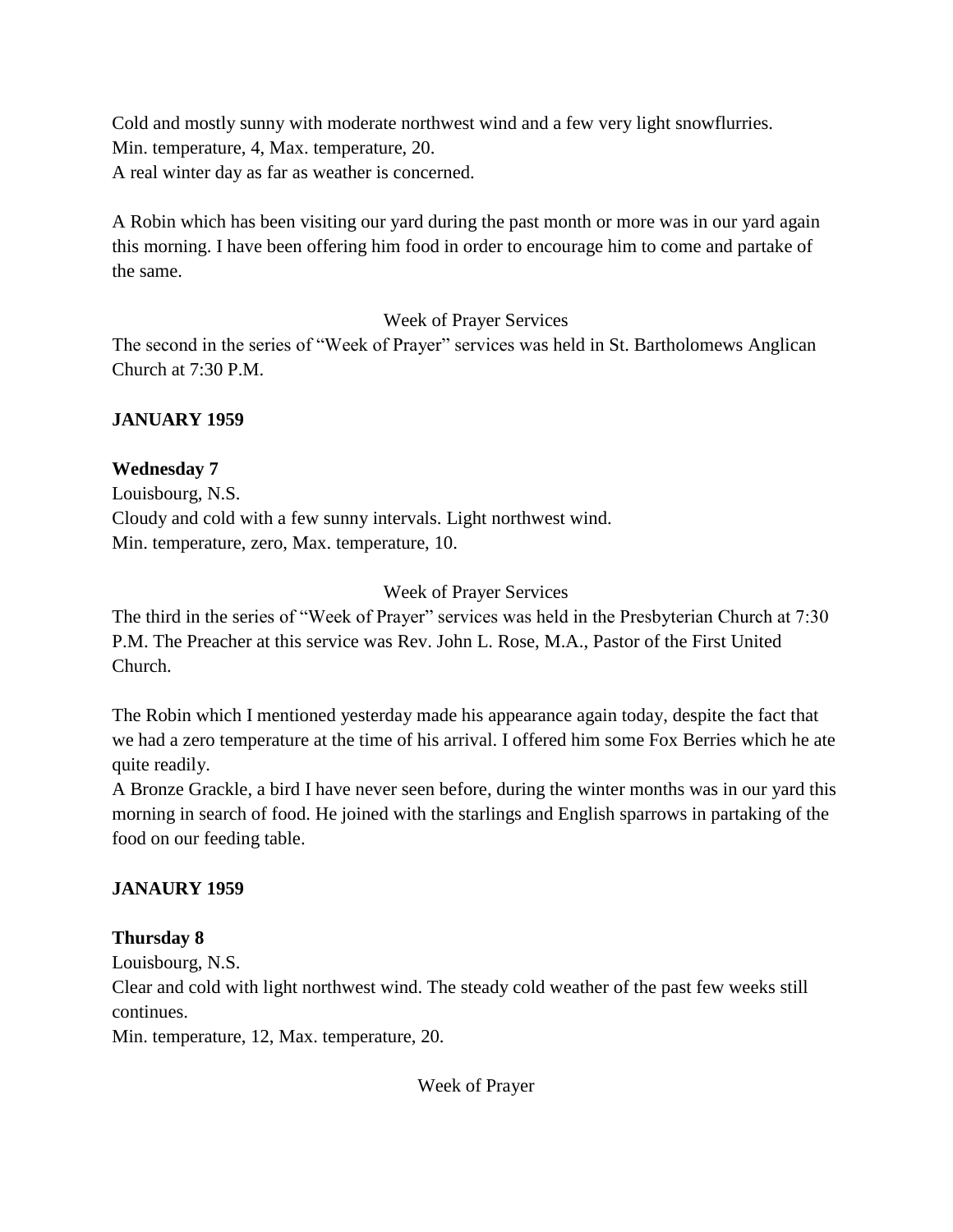The 4<sup>th</sup> in the series of "Week of Prayer" services was held in the First United Church at 7:30 P.M. with Rev. Logan, Rector of St. Bartholomews Anglican Church as the guest preacher.

### Robin Visitor

The Robin that I have mentioned on two occasions previously, is now a daily visitor. Was several times in our yard today. I have a special feeding station for him in the front yard, so he won't have so much competition from the starlings and sparrows.

## **JANUARY 1959**

### **Friday 9**

Louisbourg, N.S. Cloudy and cold with sunny intervals. Light westerly winds. Min. temperature, 12, Max. temperature, 26.

### Week of Prayer

The 5<sup>th</sup> and last of the series of "Week of Prayer" services was held in the Anglican Church at 7:30 P.M.

Owing to having a cold and a persistent cough I was not present at any of the year's "Week of Prayer" services.

### **JANUARY 1959**

### **Saturday 10**

Louisbourg, N.S. Cold with variable cloudiness and light to moderate northwest wind. Min temperature, 8, Max. temperature, 24.

### **JANUARY 1959**

## **Sunday 11**

Louisbourg, N.S. Sunny and cold with northwest wind. A very lovely winter day. Min. temperature, 12, Max. temperature, 24

Church Services

Services held in the First United church at 11 A.M. and 7 P.M. with Rev. John L. Rose, M.A. as the preacher.

The communion of the Lord's Supper was dispensed at the morning service.

A cough as a result of a recent cold, kept me from attending church today.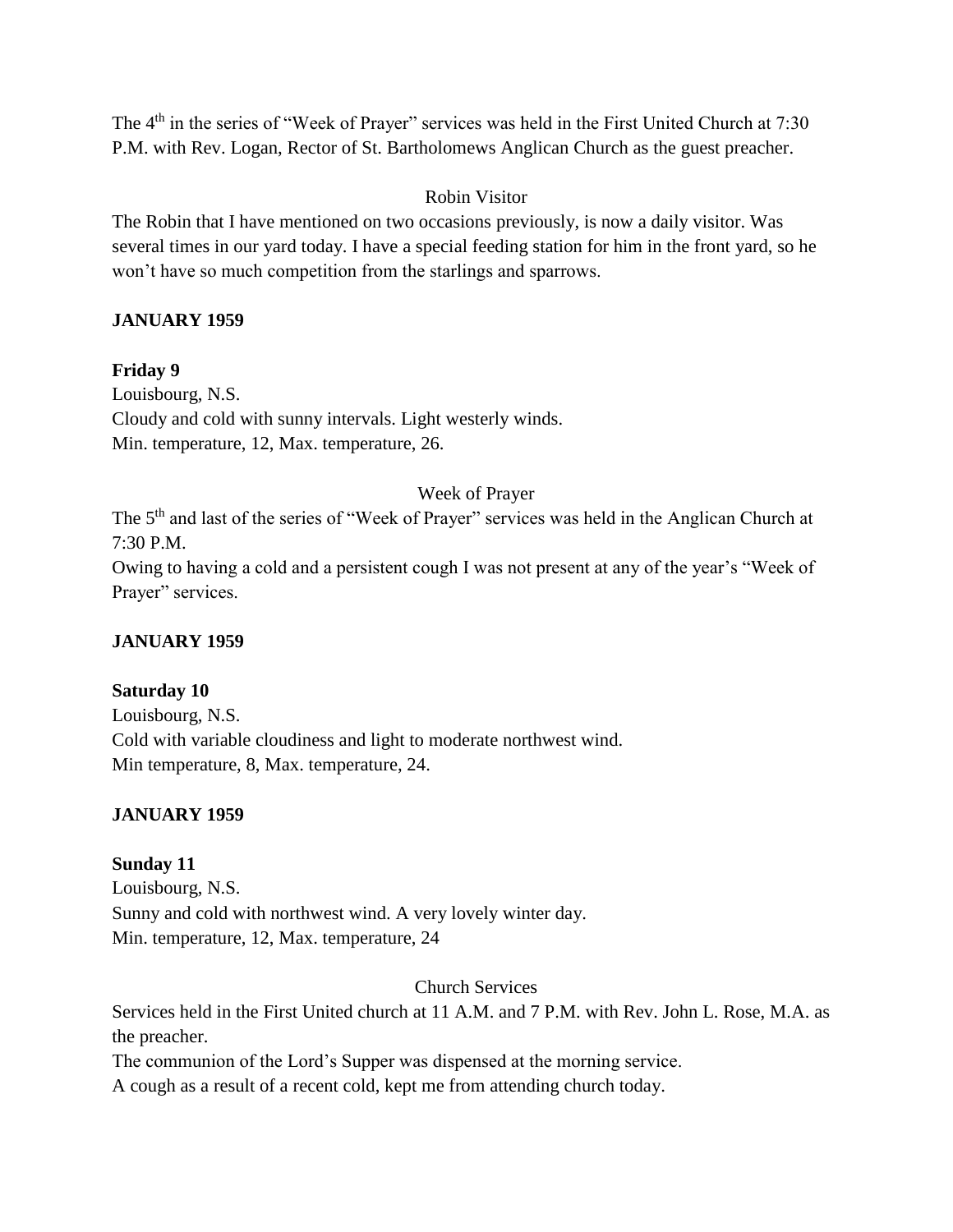C.G.S. Lady Laurier Canadian Government Steamer Lady Laurier arrived.

## **JANUARY 1959**

## **Monday 12**

Louisbourg, N.S. Cloudy with sunny intervals. Moderate northwest wind, increasing to fresh at night. Min. temperature 15, Max. temperature, 30

The Robin that has been visiting our premises for the number of weeks made his usual visits today and partook of the food I had provided for him. His choice of food seems to be apples sliced in very small pieces and bread crumbs, both of which he seems to be very fond.

## C.G.S. Lady Laurier

The Canadian Government Boat Lady Laurier sailed. Before sailing she lifted the Harbour Buoys.

## **JANUARY 1959**

### **Tuesday 13**

Louisbourg, N.S. Cloudy with a few brief sunny intervals. Light northwest wind. Min. temperature, 14, Max. temperature 29.

## **JANUARY 1959**

### **Wednesday 14**

Louisbourg, N.S. Sunny and cold with light northwest wind. A very lovely winter day. Min. temperature, 8, Max. temperature, 24.

### Arrived Home

Jane (my niece) arrived home in the evening.

### **JANUARY 1959**

**Thursday 15** Louisbourg, N.S.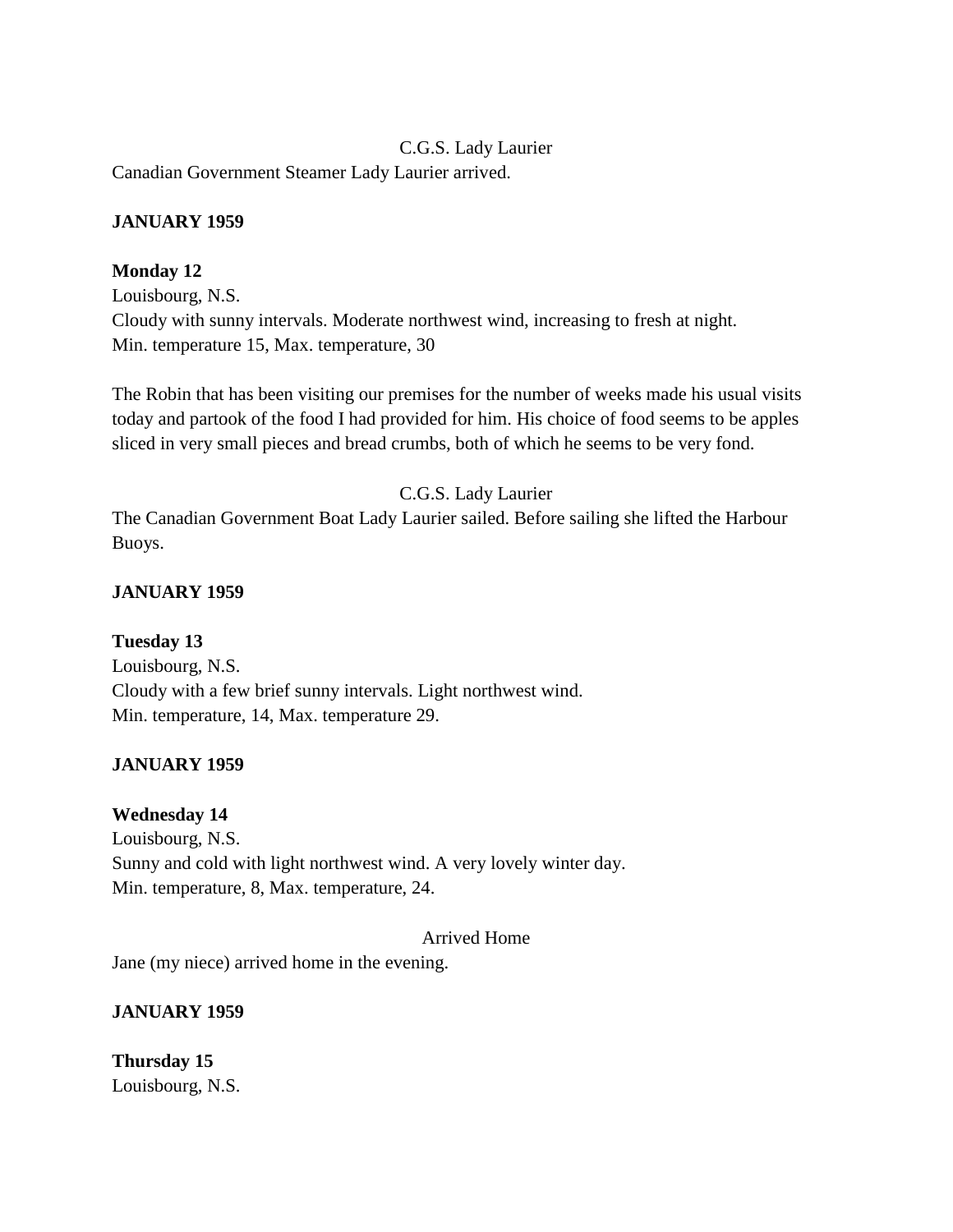Cloudy with light northwest wind. A very nice winter day. Min. temperature, 10, Max. temperature, 26.

## **JANUARY 1959**

### **Friday 16**

Louisbourg, N.S. Cloudy, some fog in the afternoon. Light drizzle of freezing rain in the evening, streets very slippery as a result. Light variable winds. Min. temperature, 12, Max. temperature, 35.

Opening of Parliament

The Federal Parliament opened at Ottawa today.

## **JANUARY 1959**

## **Saturday 17**

Louisbourg, N.S. Cloudy and mild with some steady rain followed by intermittent showers and fog. Light to moderate southerly winds. Rainfall about ½ inch. Min. temperature, 34, Max. temperature, 40.

## **JANUARY 1959**

# **Sunday 18**

Louisbourg, N.S. Sunny and mild with light winds. A very lovely springlike day. Min. temperature, 28, Max. temperature, 34.

## Church Services

The usual services were held in the First United Church at 11 A.M. and 7 P.M., conducted by the Pastor, Rev. John L. Rose M.A.

Owing to my not having completely recovered from the effects of my recent cold, I was not present at either of today's services.

Have not seen our Robin visitor for the past three days.

Left for Sydney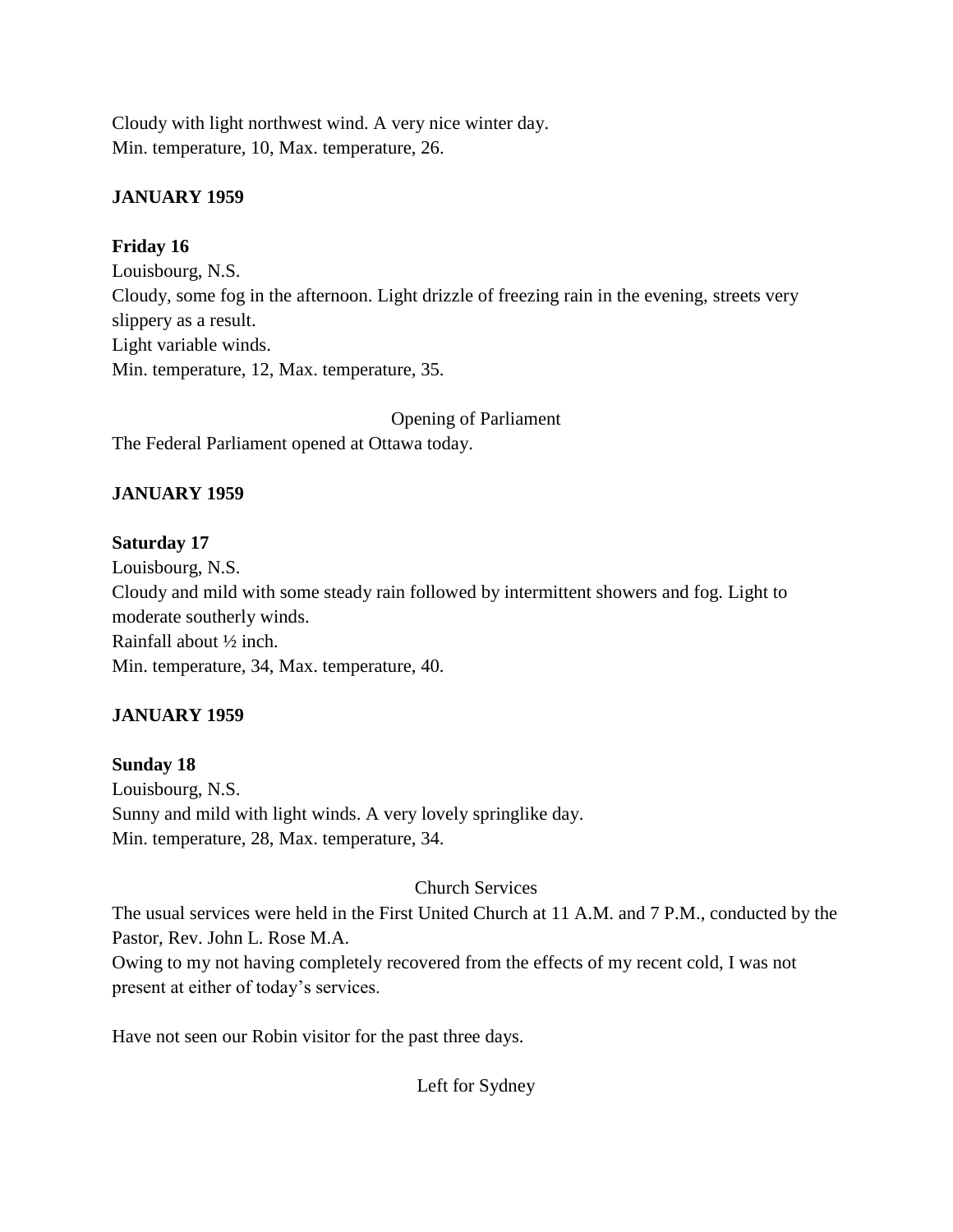Jane (my niece) left on the 6:15 P.M. trip of the LeBlanc Bus enroute to Sydney where she intends taking a business course in the Maritime Business College, Sydney, N.S., beginning tomorrow.

### **JANUARY 1959**

### **Monday 19**

Louisbourg, N.S. Cloudy and mild with light snow beginning in the morning and ending at about 9:30 A.M. partly clearing in the late afternoon. Very light variable winds. Snowfall about 3 inches. Min. temperature, 22, Max. temperature, 33.

## Liquor Store Opened

The Government Liquor store which has been under constructions for the past several months, was opened for business today.

John Murray, Manager, Ernest Bussey assistant.

## **JANUARY 1959**

### **Tuesday 20**

Louisbourg, N.S. Cloudy and mild with light drizzle of snow. Clearing at about noon. Sunny during the afternoon and evening. Light to moderate southwest wind, shifting west and northwest. Snowfall about 1 inch. Min. temperature, 20, Max. temperature, 38.

## **JANUARY 1959**

## **Wednesday 21**

Louisbourg, N.S. Cloudy with light variable winds, becoming southerly at night and increasing. Min. temperature, 13, Max. temperature, 26.

## **JANUARY 1959**

#### **Thursday 22** Louisbourg, N.S.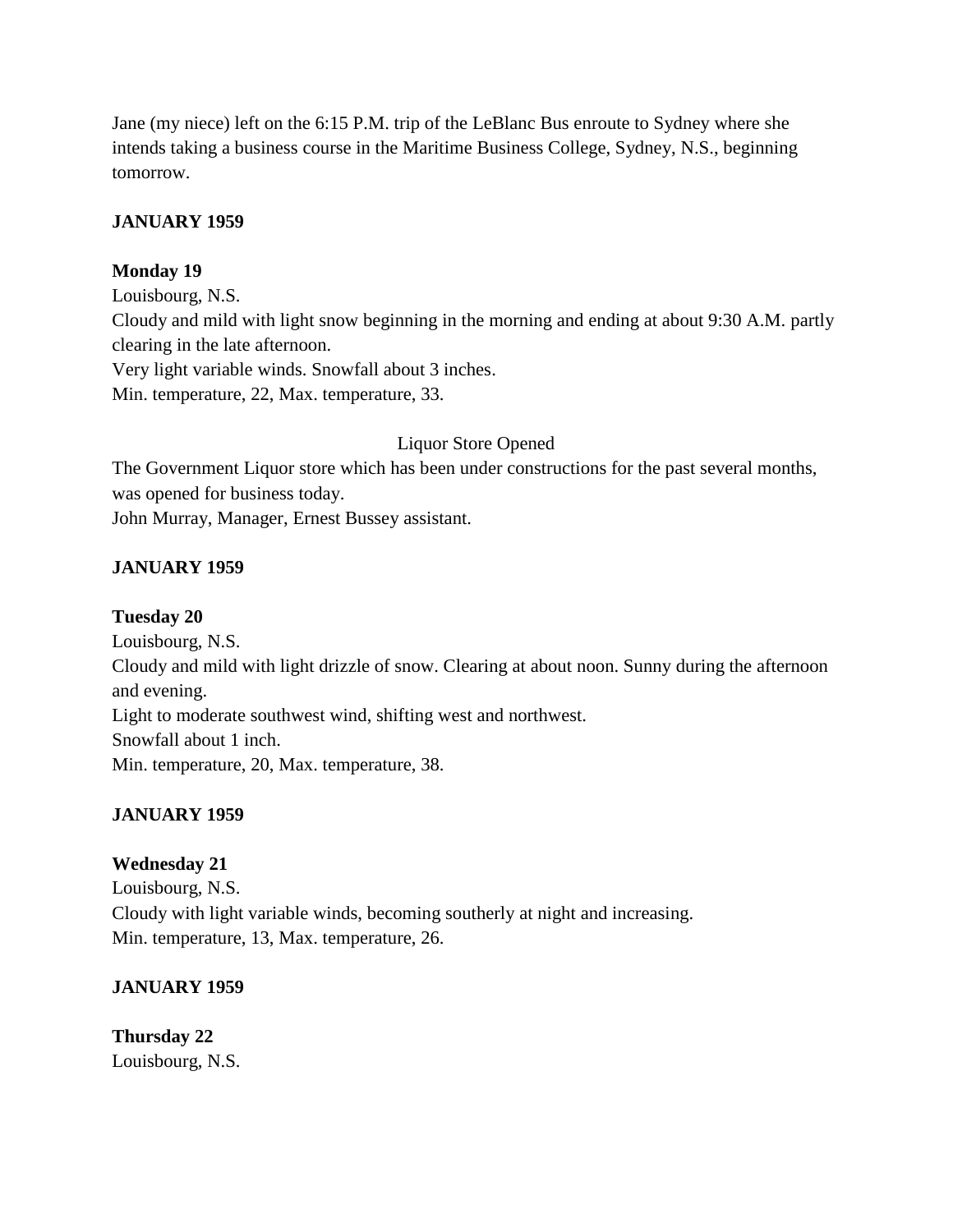Light fall of snow in the morning, followed by a drizzle of freezing rain. Silver thaw all out of was covered with ice. With rising temperature the ice melted. Light showers, mist and drizzle throughout the day. Light to moderate southerly winds. Snowfall about 1 inch, rainfall about ¼ inch. Streets and sidewalks very slippery. Min. temperature, 27, Max. temperature, 40.

## **JANUARY 1959**

### **Friday 23**

Louisbourg, N.S. Sunny with light winds. A very lovely winter day. Min. temperature, 30, Max. temperature, 41.

### Annual Meeting

At 7:30 P.M. attended the regular annual Congregational meeting of the First United Church, held in Calvin Hall, with Rev. John L. Rose, M.A. presiding.

### **JANUARY 1959**

### **Saturday 24**

Louisbourg, N.S. Sunny and cold with moderate to fresh northwest wind, which decreased to light in the late afternoon. A very nice winter day. Min. temperature, 10, Max. temperature, 27.

### **JANUARY 1959**

#### **Sunday 25**

Louisbourg, N.S.

Sunny becoming hazy early in the forenoon. Light northwest wind, shifting to southerly at about 10:30 A.M. Light drizzle of snow beginning at about 11 A.M. and continuing throughout the day. Clearing at about 8:30 P.M. with wind shifting to westerly. Min. temperature, 12, Max. temperature, 30.

### **JANUARY 1959**

### **Monday 26**

Louisbourg, N.S. Sunny and cold with moderate to fresh northwest wind, decreasing to light in the late afternoon.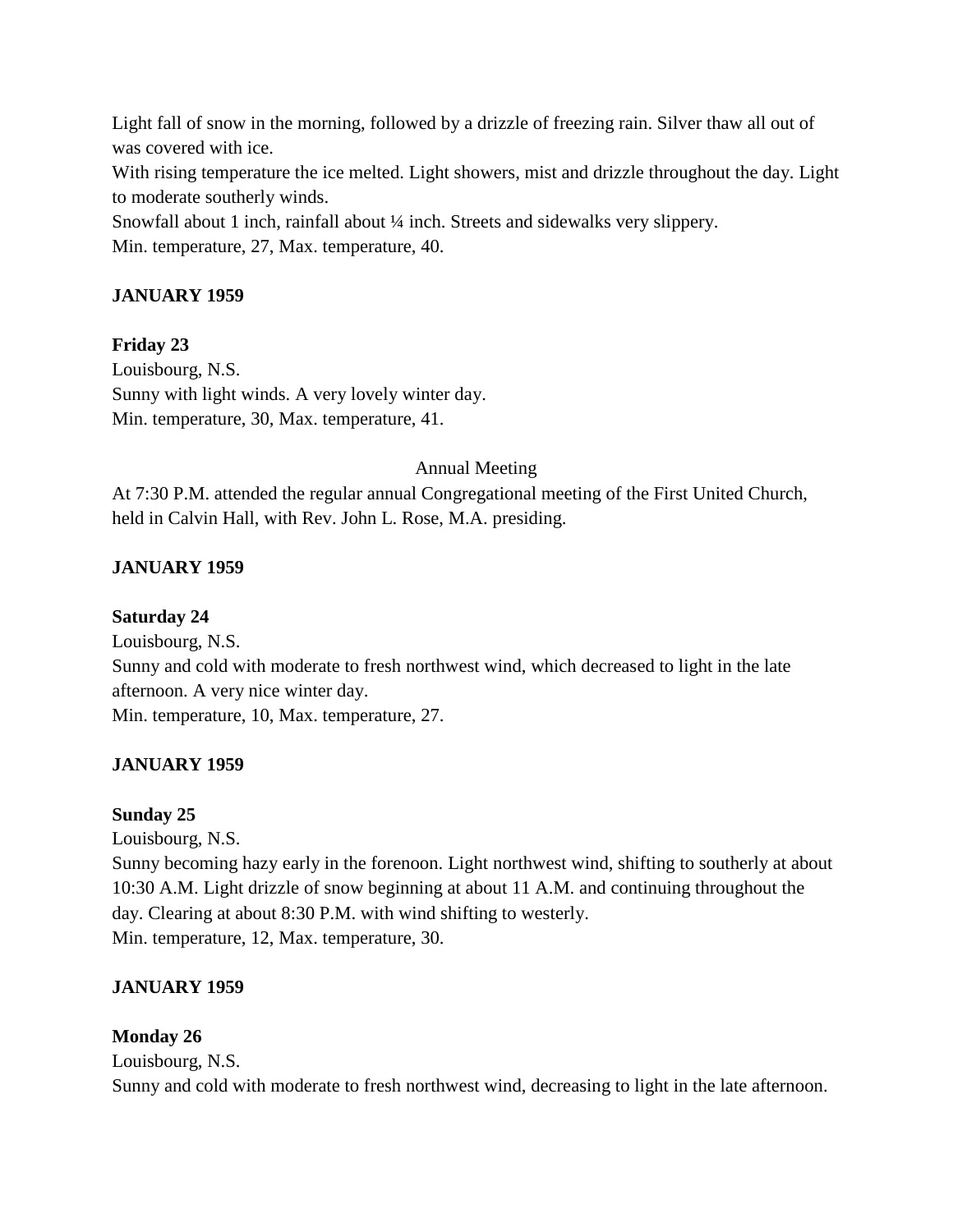Min. temperature zero, Max. temperature, 20.

Our Robin Visitor which I have not seen since the  $15<sup>th</sup>$  of this month, was on hand early this morning, and appeared to greatly enjoy his breakfast, which I served to him in the front yard.

### **JANUARY 1959**

### **Tuesday 27**

Louisbourg, N.S. Sunny and cold becoming cloudy in the afternoon. Light to moderate northwest wind, shifting to west in mid-afternoon. Min. temperature, 4 below zero, Max. temperature 20.

### **JANUARY 1959**

**Wednesday 28** Louisbourg, N.S. Sunny with light northwest wind, which shifted to southwest in the afternoon. A very lovely winter day. Min. temperature, 12, Max. temperature, 28.

Our Robin visitor was on hand for his breakfast at the usual early hour.

## **JANUARY 1959**

### **Thursday 29**

Louisbourg, N.S. Sunny with light northwest wind. A very lovely day. Min. temperature, 18, Max. temperature, 30.

C.G.S. Saurel

Canadian Government Ship "Saurel" (Ice-Breaker) arrived in the evening and sailed during the night.

### **JANUARY 1959**

### **Friday 30**

Louisbourg, N.S.

Cloudy, drizzle of snow beginning at noon and ending at about 1:30 P.M. Then followed by drizzle of rain, increasing to light steady rain, continuing until after nightfall.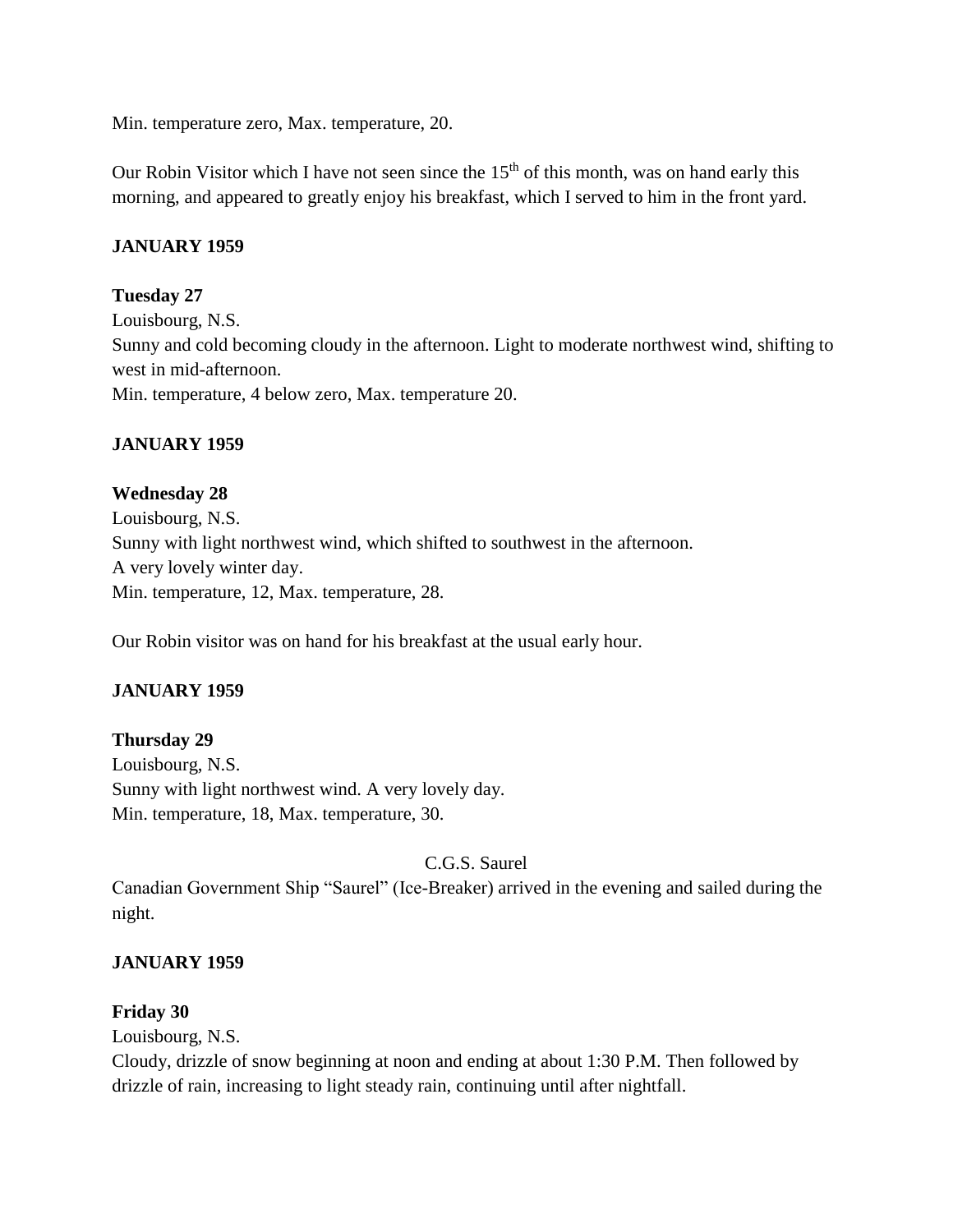Moderate to fresh southerly winds. Snowfall about ½ inch. Rainfall about ½ inch. Min. temperature, 11, Max. temperature, 40.

## Arrived Home

Jane (my niece) who is attending Business College at Sydney arrived in the evening for the purpose of spending the weekend at home.

## **JANUARY 1959**

### **Saturday 31**

Louisbourg, N.S. Sunny and cold with fresh to strong northwest wind, decreasing to moderate in the evening. Min. temperature, 7, Max. temperature, 38. Streets and sidewalks very slippery.

### **FEBRUARY 1959**

### **Sunday 1**

Louisbourg, N.S.

Sunny and very cold with cloudy intervals and light snowflurries. Fresh to strong northwest wind.

Min. temperature, 7 below zero, Max. temperature, 9 above. Temperature did not rise above the zero mark during the daylight hours.

The Robin that has been visiting us more or less regularly for the past six weeks did not arrive today until about 2 P.M. instead of his early morning appearance.

Despite the fact that the temperature was 4 below zero at the time of his arrival, it did seem to interfere with his appetite, as he very readily partook of the food I provided for him, consisting of Foxberries and finely chipped apples.

Was not out to church today.

### **FEBRUARY 1959**

### **Monday 2**

Louisbourg, N.S. Sunny and cold with moderate northwest wind. A real winter day. Min. temperature, 4, Max. temperature, 7.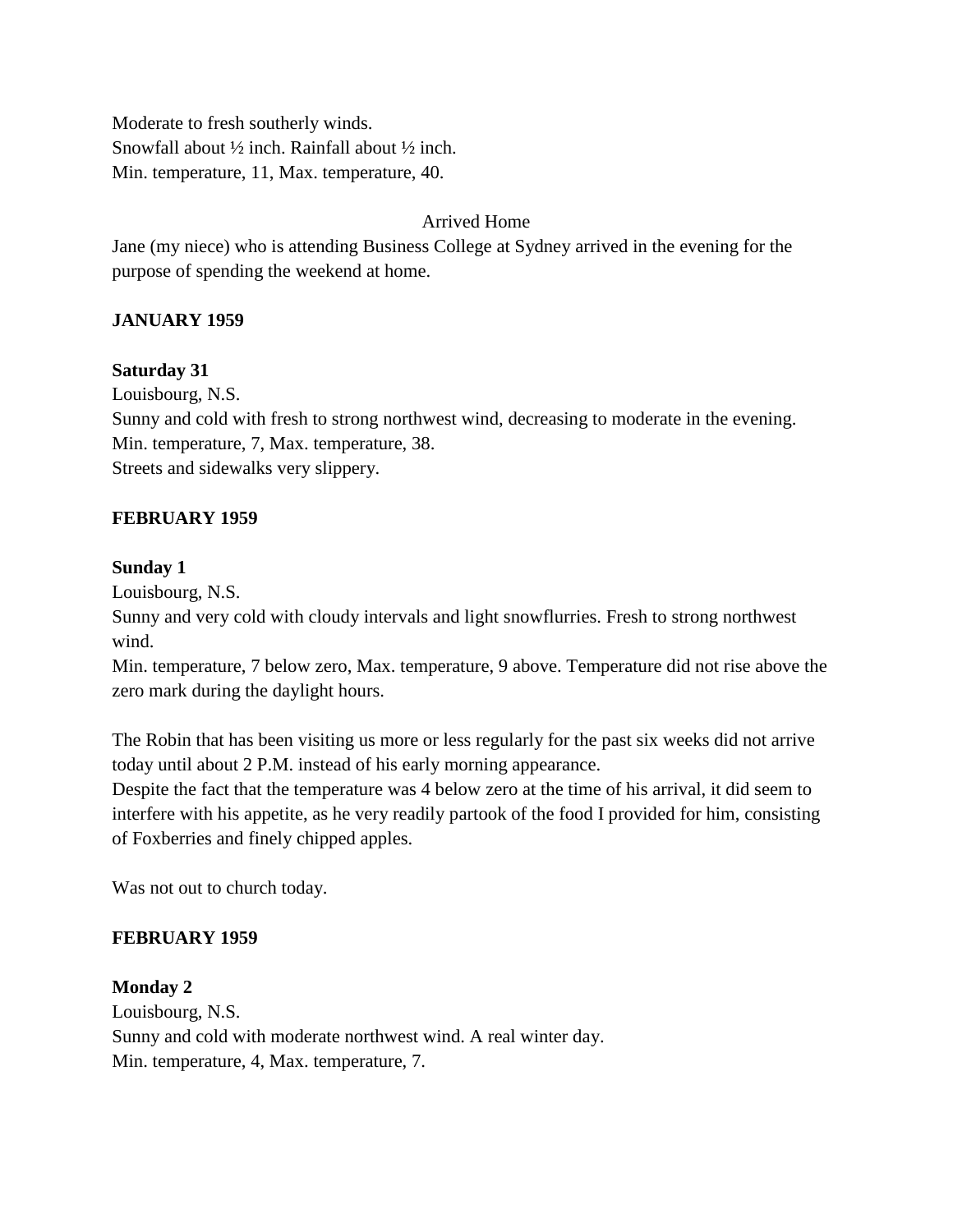Our Robin was here twice today, morning and afternoon and partook of his usual handout. He appears to be in the best of health although the weather is very cold for a bird that does not usually spend the winter in our country.

### **FEBRUARY 1959**

**Tuesday 3** Louisbourg, N.S. Sunny with light northwest wind, a very lovely winter day. Min. temperature, 3, Max. temperature, 20.

To Sydney and Return

Went to Sydney on the 1:30 P.M. trip of the LeBlanc Bus. At Sydney visited my sister (Mrs. Clifford Huntington) who is in poor health and at present is staying at the home of her daughter and son-in-law, Mr. and Mrs. Hedley Hopkins 43 Central Street. I returned on the Bus leaving Sydney at 4:30 P.M.

## **FEBURARY 1959**

### **Wednesday 4**

Louisbourg, N.S.

Cloudy with rain beginning in the early afternoon and ending at about 8 P.M. Fresh southerly winds, increasing to gale force at about noon, decreasing to moderate in the evening. Rainfall about ½ inch.

Min. temperature, 22, Max. temperature, 40

C.G.S. Edward Cornwallis

Canadian Government Ship Edward Cornwallis broke the ice in the harbor this morning.

Nova Scotia Legislation

The Nova Scotia Legislation opened today at Halifax, under the Premiership of the Hon. Robert L. Stanfield with Henry D. Hicks, Leader of the Liberal opposition.

### **FEBRUARY 1959**

### **Thursday 5**

Louisbourg, N.S. Sunny and mild with very light variable winds. A very lovely springlike day. Min. temperature, 26, Max. temperature 37.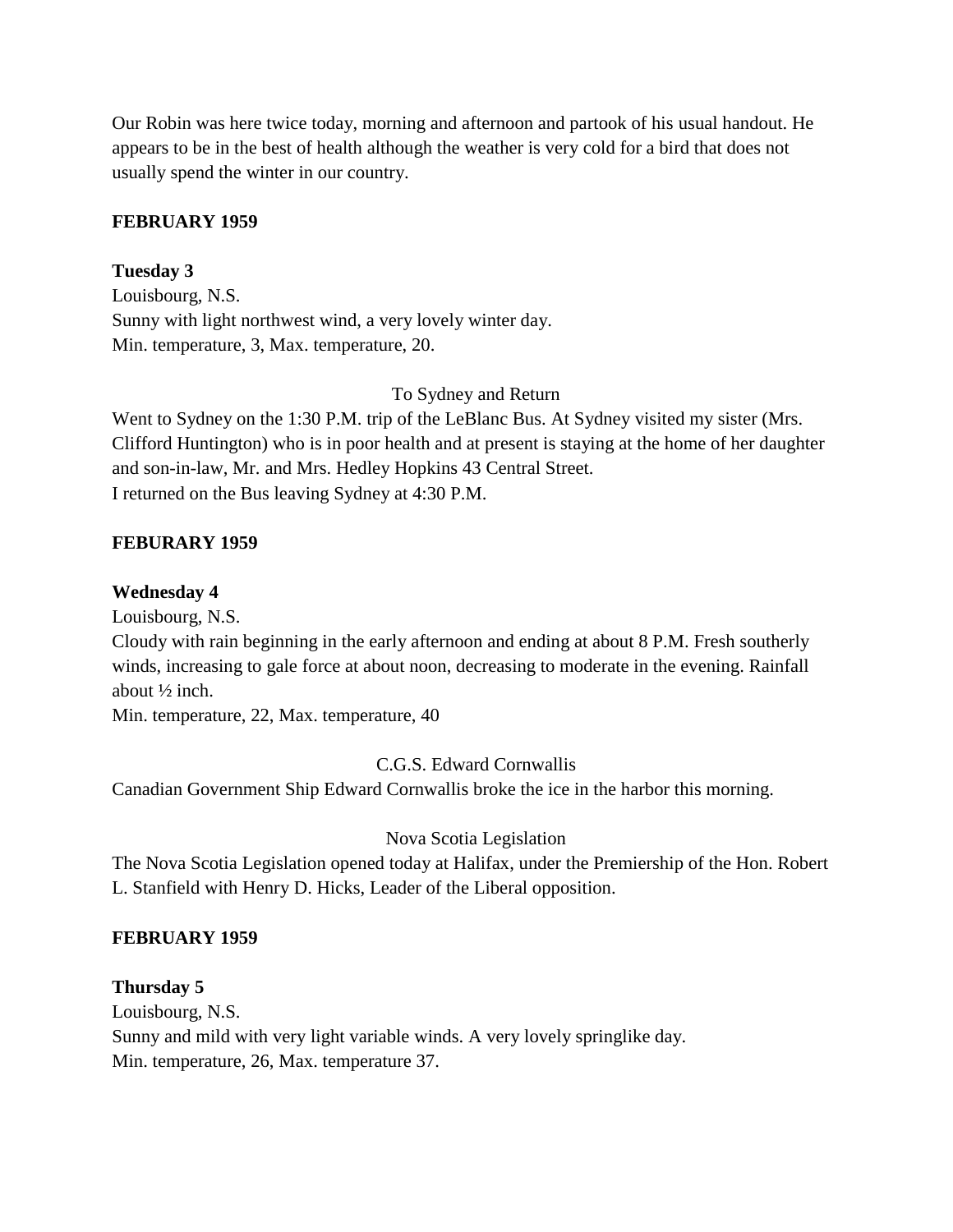The Robin that decided to spend the winter with us instead of following his mates to a more congenial climate, still makes his daily visits. He was here three times today, which means that he had three meals today.

## **FEBRUARY 1959**

## **Friday 6**

Louisbourg, N.S.

Clear, but becoming cloudy in the afternoon. Drizzle of snow beginning to fall at mid-afternoon, increasing in volume and continuing during the night. Moderate to fresh southwest wind, which shifted to north during the early part of the night.

Snowfall; about 3 inches.

Min. temperature, 25 Max. temperature, 34.

Jane arrived from Sydney by Bus in the evening for the purpose of spending the weekend at home, as usual.

## **FEBRUARY 1959**

## **Saturday 7**

Louisbourg, N.S. Sunny and very cold with cloudy intervals and snowflurries. Strong northerly winds, reaching gale force early in the day. Wind decreasing to light in the early part of the night. Min. temperature, 1 below zero, max. temperature, 26.

## **FEBRUARY 1959**

## **Sunday 8**

Louisbourg, N.S.

Sunny and cold with light to moderate northwest wind. Becoming cloudy in the late afternoon with snowflurries and wind increasing to strong with lowering temperatures. Min. temperature, 2 below zero, Max. temperature, 16.

## Church Services

At 11 A.M. attended service in the First United Church where Rev. John L. Rose, M.A. was the preacher.

Visitors from Sydney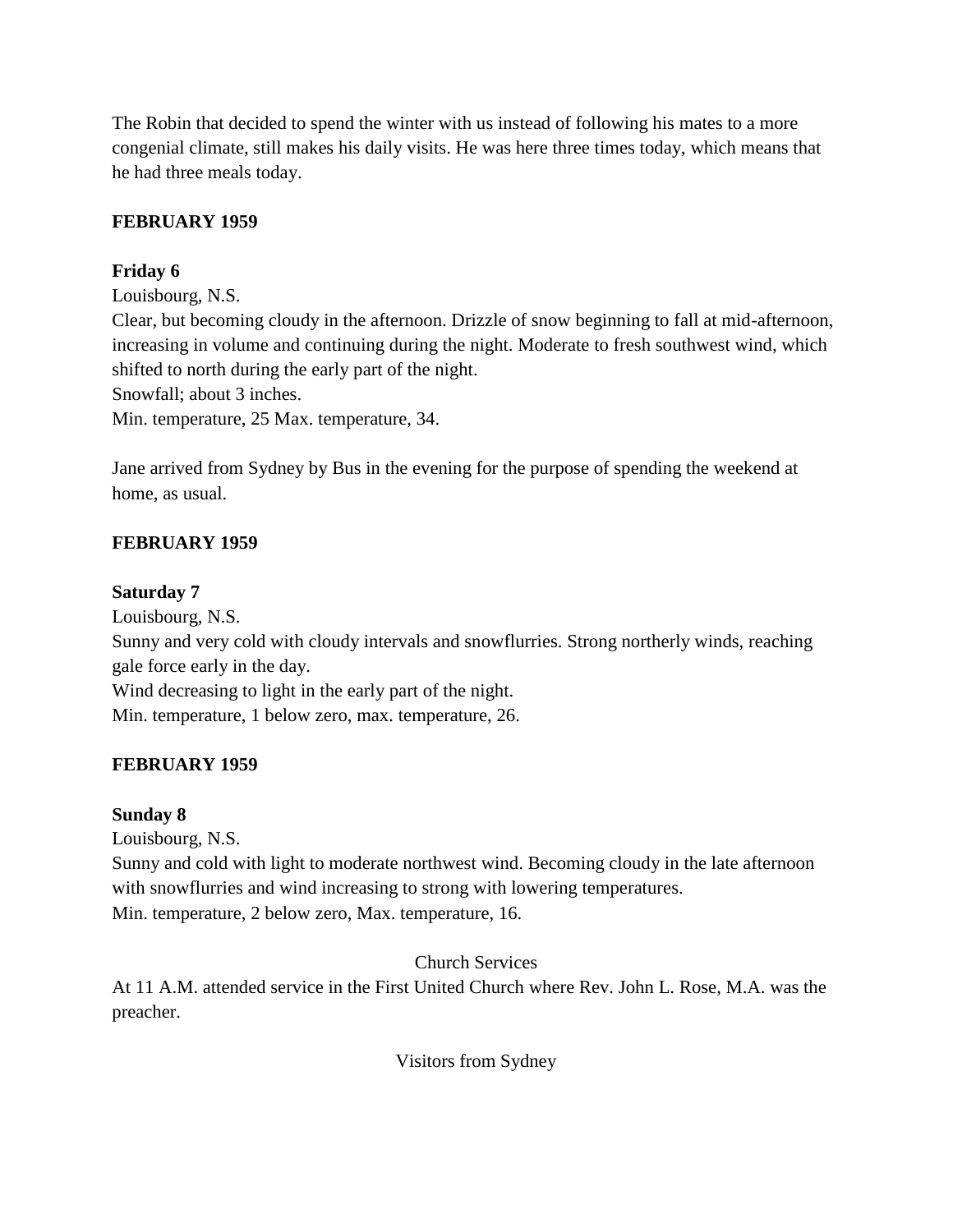Mr. and Mrs. Hedley Hopkins, son Selwyn, daughter Patricia and Mrs. Clifford Huntington (my sister) called to see us in the afternoon. On their return Jane accompanied them.

### **FEBRUARY 1959**

### **Monday 9**

Louisbourg, N.S. Sunny and very cold, with strong northwest wind, decreasing to light early in the night. Min. temperature, 4 below zero, Max. temperature, 5.

Notwithstanding the low temperature, the Robin made his usual visits, looking just as perky as ever.

### **FEBRUARY 1959**

#### **Tuesday 10**

Louisbourg, N.S. Snow began to fall in the early morning, and ended at about 1:30 P.M. and followed by a light drizzle of rain, of short duration. Cloudy and cold in the evening. Fresh southwest wind, shifting to northeast in the late afternoon. Min. temperature, zero (early A.M.), Max. temperature, 28.

### **FEBRUARY 1959**

#### **Wednesday 11**

Louisbourg, N.S. Sunny and very cold with fresh to strong northerly winds. Min. temperature, 1 below zero, Max. temperature, 12.

The Robin was on hand for his meals as usual.

Many water pipes frozen owing to the long period of cold weather

### **FEBRUARY 1959**

## **Thursday 12** Louisbourg, N.S. Sunny and cold with light northerly winds. A typical mid-winter day.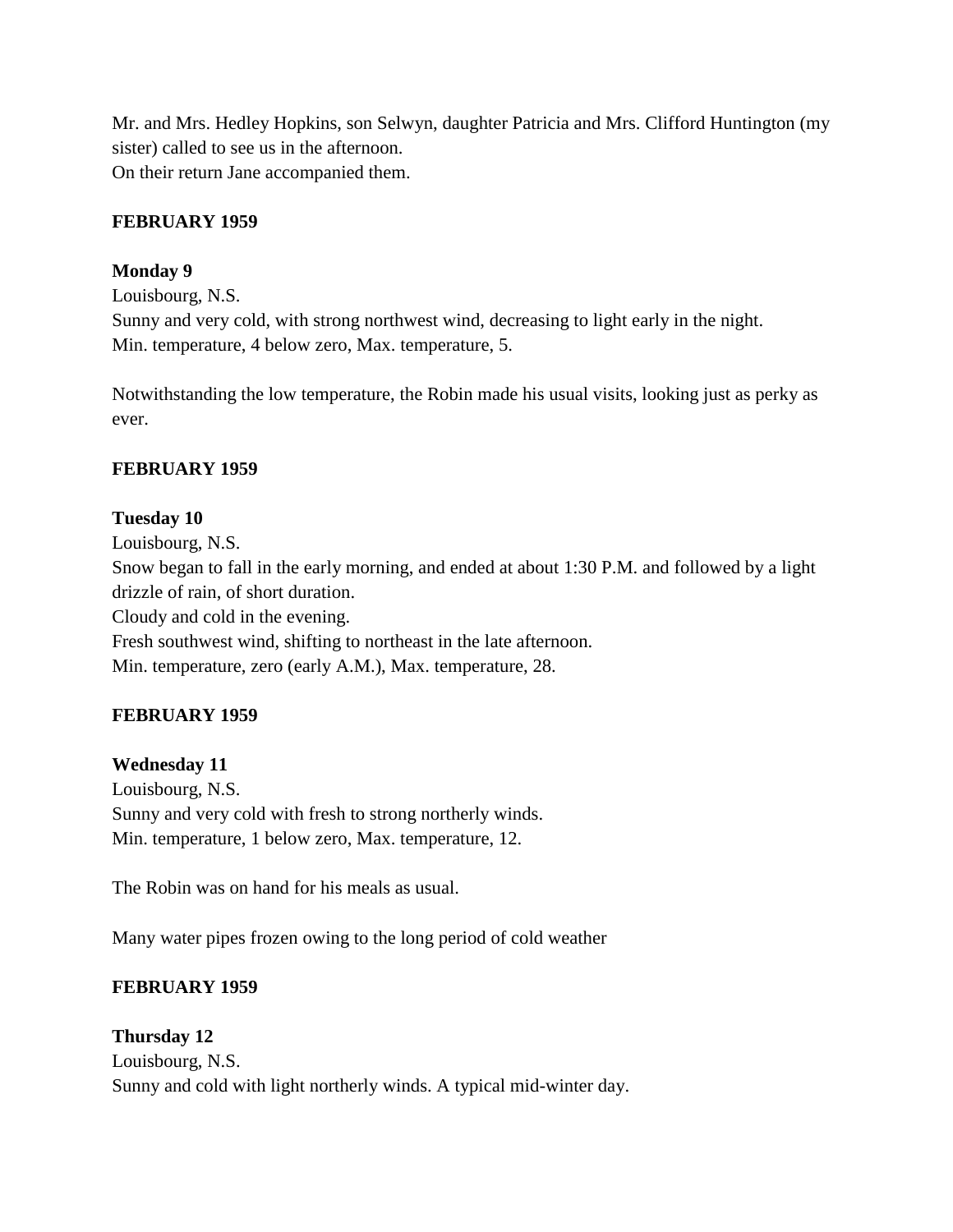Min. temperature, zero, Max. temperature, 14.

## Ceasing Operations

The Gorton Fish Company which has been operating a Fish Processing Plant at Louisbourg since June 18, 1952, have given notice that they are closing operations here on the  $28<sup>th</sup>$  of this month. Employees to be dismissed at this month's end.

### **FEBRUARY 1959**

### **Friday 13**

Louisbourg, N.S. Snowstorm Cloudy, snow beginning to fall at about 8 A.M. and continuing intermittently until nightfall. Fresh to strong west-southwest wind decreasing to light in the evening. Snowfall about 6 inches. Min. temperature, early A.M. zero, Max. temperature, 34.

## **FEBRUARY 1959**

### **Saturday 14**

Louisbourg, N.S. Sunny with light northwest wind. A very lovely winter day. Min. temperature, 8, Max. temperature, 34.

## **FEBRUARY 1959**

### **Sunday 15**

Louisbourg, N.S. Big snowstorm Cloudy with snow beginning to fall at about 8:30 A.M. and continuing all day. Fresh southwest wind, shifting to eat and northeast and in the evening to north. Wind increasing to gale force in the early afternoon piling the snow into huge banks. Highways blocked with snow drifts. Bus service to and from Sydney cancelled. Worst snow storm for the past several years. Snowfall, about 15 inches. Min. temperature, 10, Max. temperature, 24.

C.G.S Walter E. Foster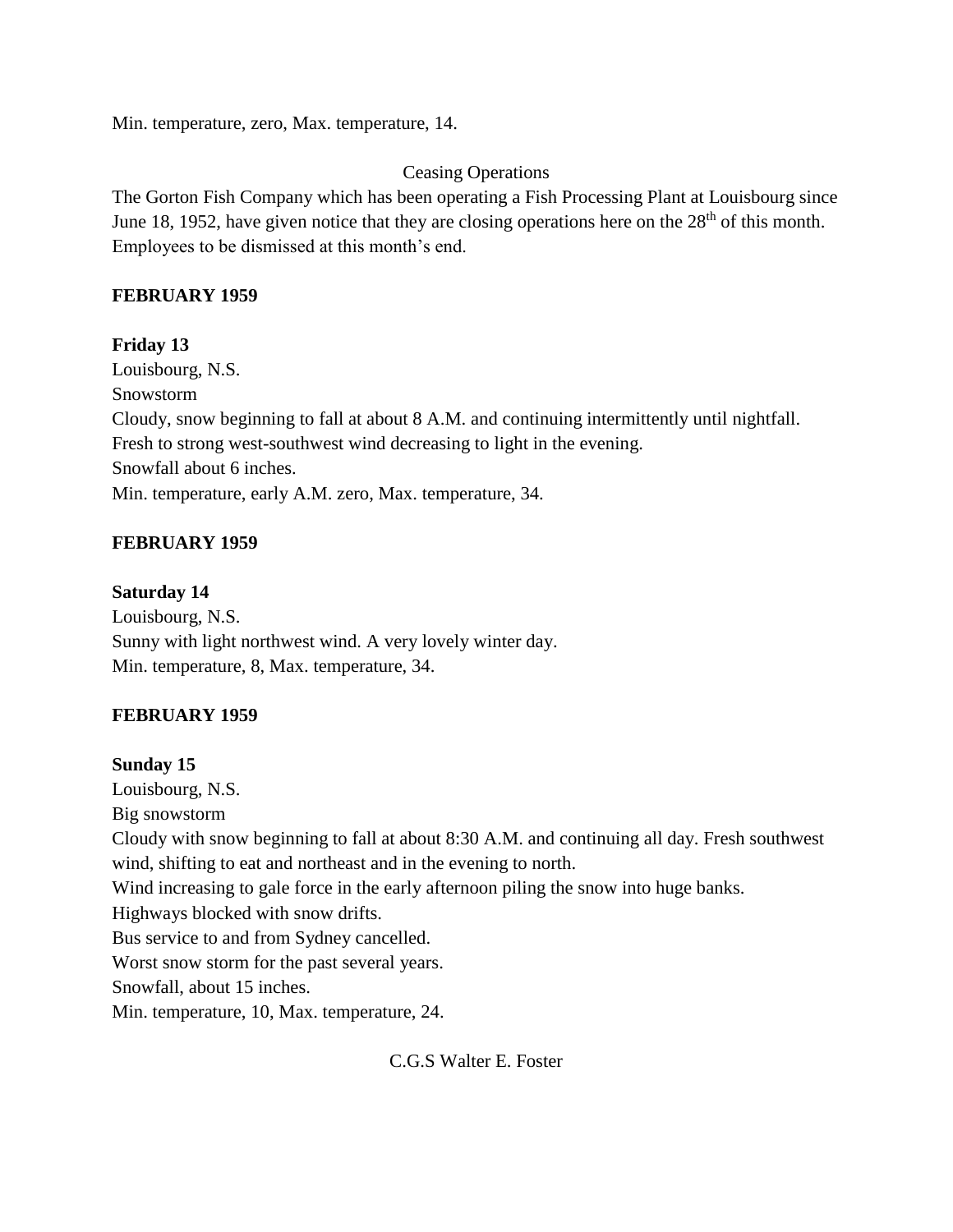Canadian Government Ship Walter E. Foster arrived. On her arrival here they had the Fishing Dragger Spryfield in tow which was in a sinking condition.

### **FEBRUARY 1959**

### **Monday 16**

Louisbourg, N.S. Sunny with very light northwest wind, which shifted to southwest in the evening and increasing to strong before midnight, a very lovely day. Min. temperature, 2 below zero, Max. temperature, 18.

All highway snow removal equipment pressed into service in order to open streets and highways for motor traffic, no bus service to Sydney in the morning.

## Death of Mrs. Bert Wilcox [Blank]

### **FEBRUARY 1959**

### **Tuesday 17**

Louisbourg, N.S. Light fall of snow in the morning. Clearing in the forenoon. Light southwest wind, shifting to northwest in the evening, mild. Snowfall about 1 inch. Min. temperature, 21, Max. temperature, 36.

### C.G.S Walter E. Foster

The Canadian Government Ship Walter E. Foster, which arrived here on last Sunday with the Fishing Dragger Spryfield in tow, is still here docked at the Freight Wharf.

### **FEBRUARY 1959**

### **Wednesday 18**

Louisbourg, N.S. Light haze throughout the day, becoming cloudy in the evening. Very light variable winds, mild. A very lovely day. Min. temperature, 18, Max. temperature, 36.

Funeral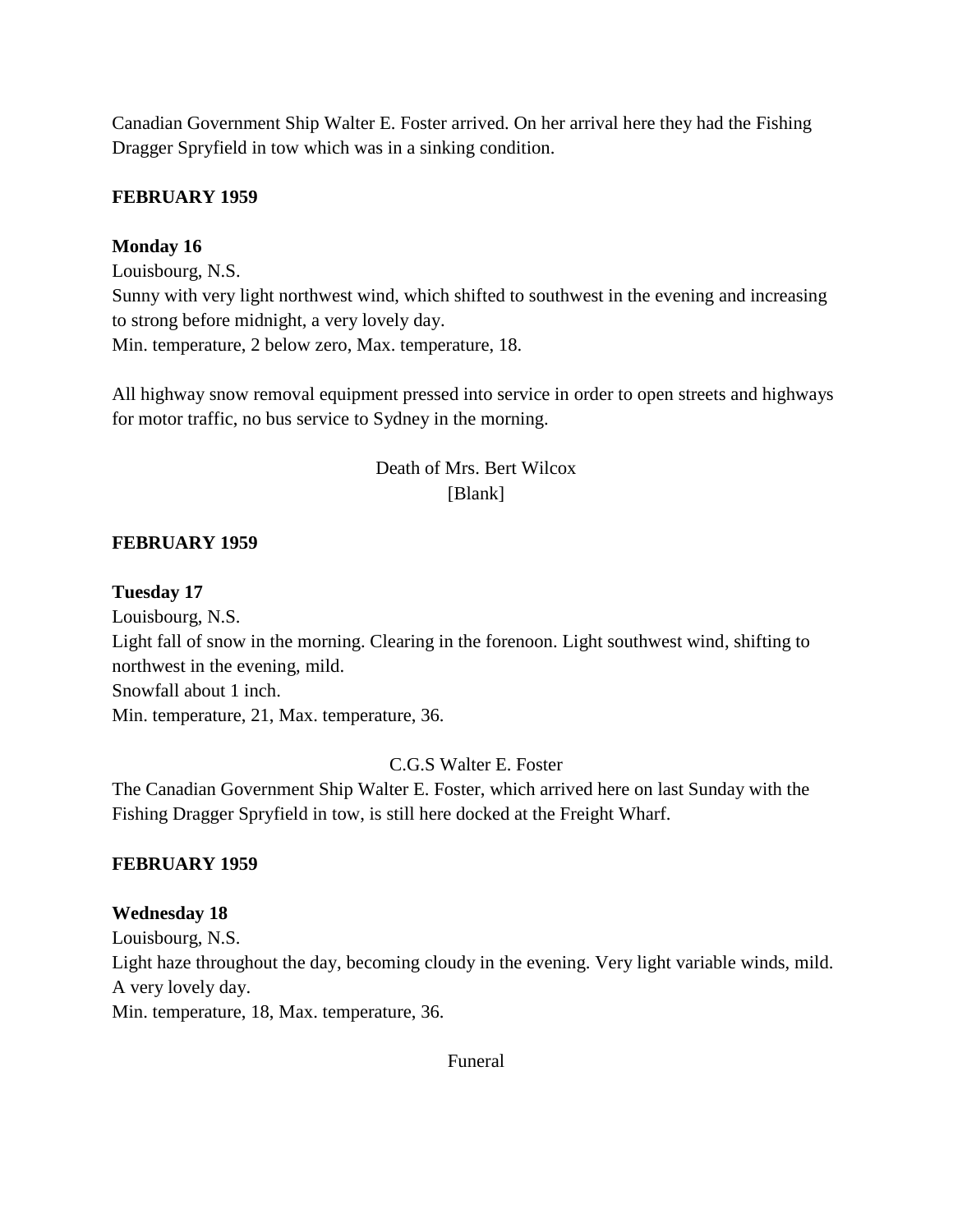The funeral of the late Mrs. Bert Wilcox took place at 2 P.M. with service in St. Bartholomews Anglican Church conducted by the Rector Rev. Mr. Logan. Burial took place in the Anglican Cemetery.

### **FEBRUARY 1959**

### **Thursday 19**

Louisbourg, N.S. Rain that began in the early morning ended in the forenoon. Cloudy during the remainder of the day. Southerly of gale force, shifting to west at noon. Decreasing to moderate in the late afternoon and to light at night. Min. temperature, 30, Max. temperature, 40.

Streets and sidewalks very slushy. Coast blocked with drifted ice.

### **FEBRUARY 1959**

#### **Friday 20**

Louisbourg, N.S.

Sunny with moderate northwest wind, increasing to strong. Mild, with temperature, beginning to fall early in the day.

Min. temperature, (P.M.) 4 above zero, max. temperature, 30.

Drift ice in sight off the coast.

C.G.S. Walter E. Foster

Canadian Government Ship, Walter E. Foster arrived in the morning, and during the day broke up the ice which had formed in the harbour.

#### **FEBRUARY 1959**

**Saturday 21** Louisbourg, N.S. Sunny and cold with fresh to strong westerly winds. Cloudy in the late afternoon. Snow began to fall at about 8:45 P.M. Winds decreasing to light in the evening. Min. temperature, 1 below zero, Max. temperature, 16.

Drift ice in sight off the coast.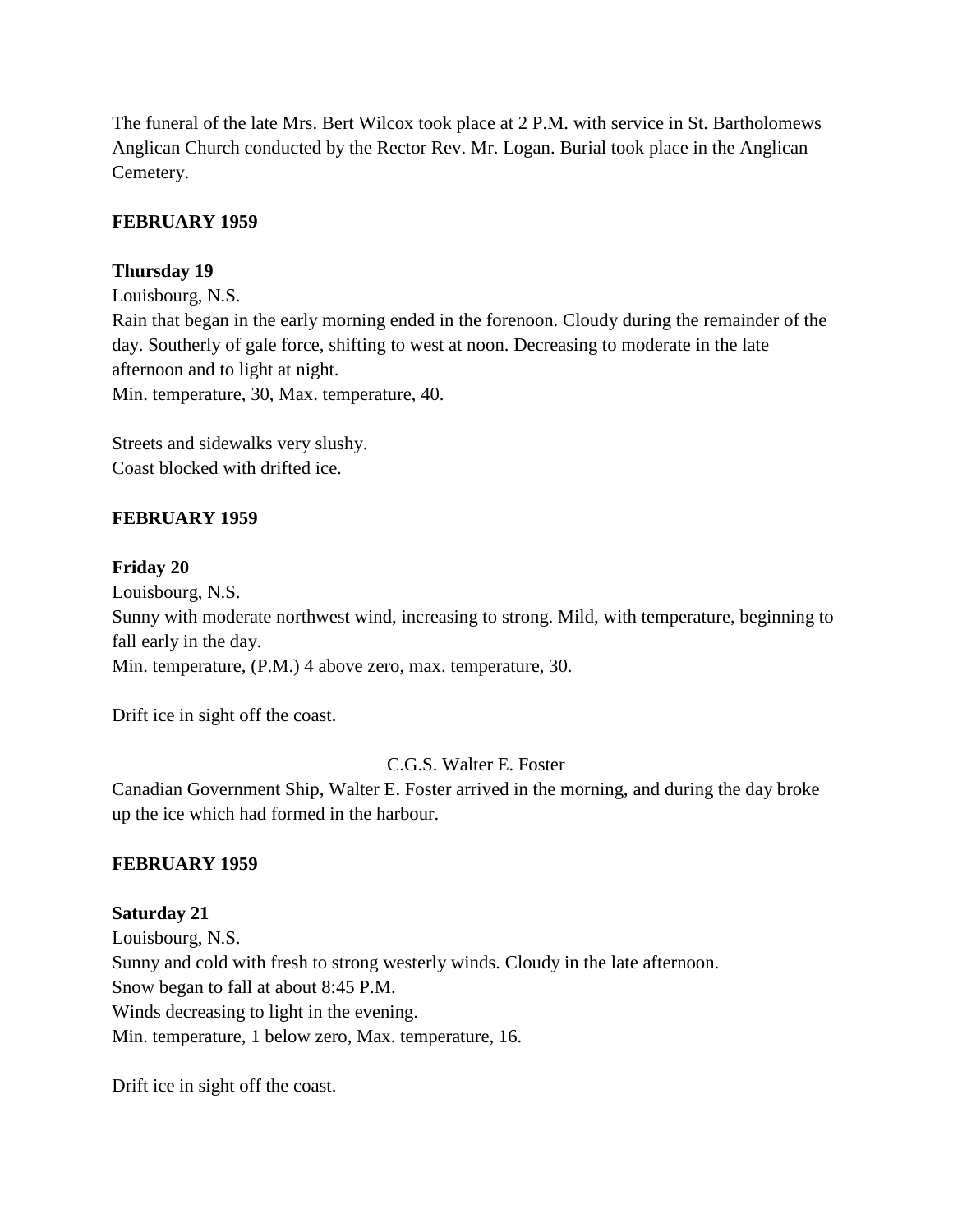C.G.S. Walter E. Foster, arrived and sailed.

## Gorton Pew Fish Plant

The Gorton Pew Fish Processing Plant which has operating at Louisbourg since June 18, 1952 closed down today.

### **FEBRUARY 1959**

### **Sunday 22**

Louisbourg, N.S. Sunny and cold with light to moderate northwest wind. Snowfall of last night about 5 inches. Min. temperature, 2, Max. temperature, 14.

### Church Services

At 11 A.M. and 7 P.M. attended services in the First United Church, where Rev. John L. Rose, M.A. was the preacher. The Girl Guides and Brownies paraded to the United in the morning. Present in the morning, about 120, in the evening 31. Choir attendance, morning 9, evening 6.

### **FEBRUARY 1959**

#### **Monday 23**

Louisbourg, N.S. Sunny and very cold with fresh northwest wind, decreasing to light in the evening. Min. temperature, 2 below zero, max. temperature, 12.

50<sup>th</sup> Anniversary

Today marks the 50<sup>th</sup> anniversary of the flight of the airplane "Silver Dart" over Baddeck Bay. February 23, 1909.

Said to be the first airplane flight in the British Empire. This plane was flown by John Alexander Douglas McCurdy, a native of Baddeck, Victoria County Nova Scotia, and later Lieutenant Governor of his Native Province.

Our Robin visitor still makes his daily visits to his feeding station in our front yard. He seems to be in the best of health. The zero weather does not appear to have any ill effect on his capacity for enjoying his meals.

### **FEBRUARY 1959**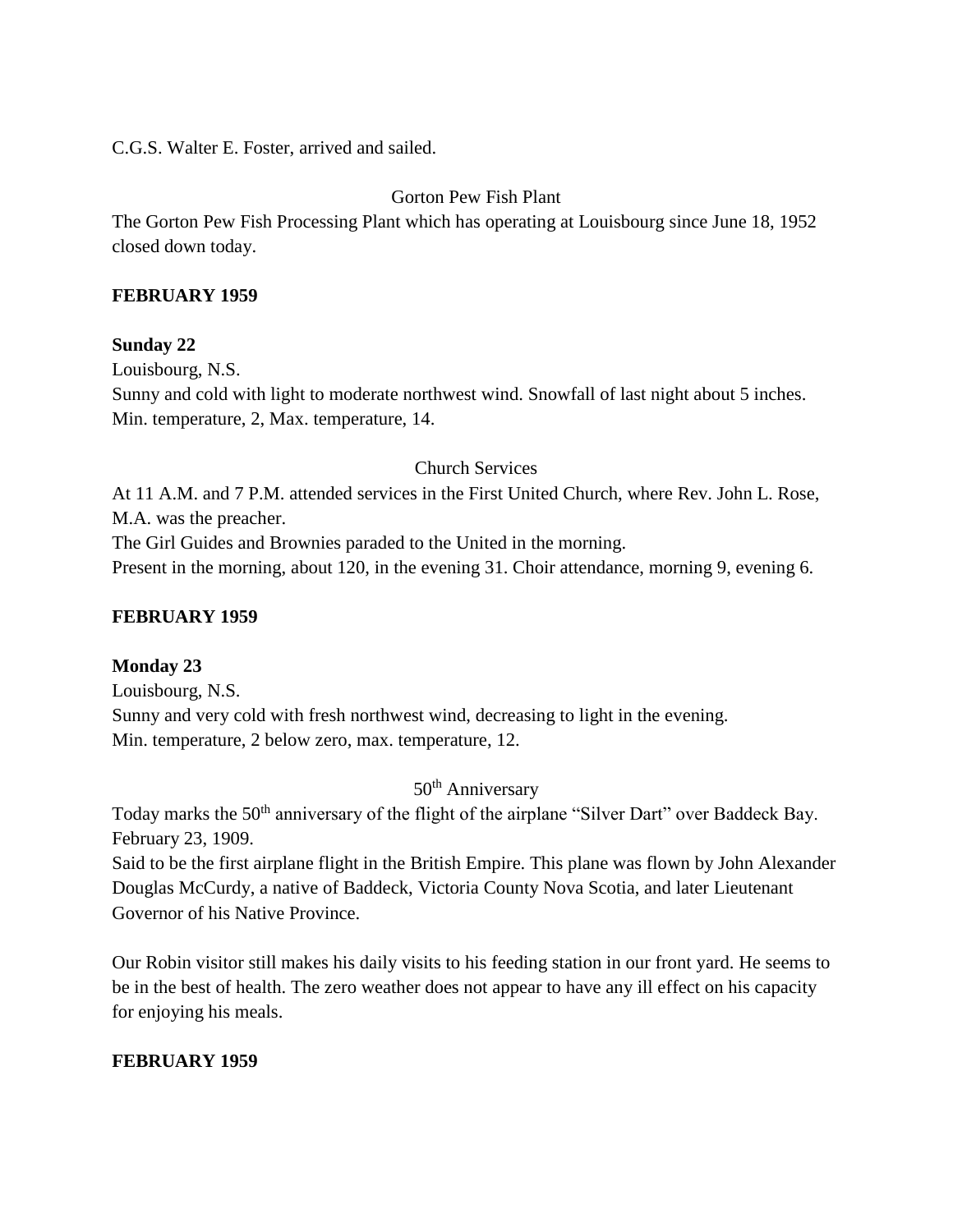## **Tuesday 24** Louisbourg, N.S. Sunny and cold with light northwest wind, which shifted to southwest at about noon, and to northeast early in the night. A very lovely winter day. Min. temperature, 2 below zero, max. temperature, 22.

### **FEBRUARY 1959**

### **Wednesday 25**

Louisbourg, N.S. Sunny and cold, but a very nice winter day. Light northwest wind. Min. temperature, 2 below zero, Max. temperature, 26.

#### Drift Ice

Drift ice in sight off the harbour.

### **FEBRUARY 1959**

#### **Thursday 26**

Louisbourg, N.S. Remarkably clear with light to moderate west and northwest winds. A very lovely winter day. Min. temperature, 5, Max. temperature, 30. Snow and ice melting.

#### **FEBRUARY 1959**

**Friday 27** Louisbourg, N.S. Sunny with light northwest wind, a very lovely winter day. Min. temperature, 11 below zero, Max. temperature, 28.

To Sydney and Return

Went to Sydney on the 8 A.M. trip of Leblanc's Sydney and Louisbourg Bus. Made several business calls at Sydney in the forenoon. Had lunch at the London Grill. In the afternoon visited the home of Mr. and Mrs. Hedley Hopkins 43 Central Street, where my sister, Mrs. Clifford Huntington is at present staying. She has been in poor health for the past two months, but today I noted that she seemed to have improved to some extent since I saw her last.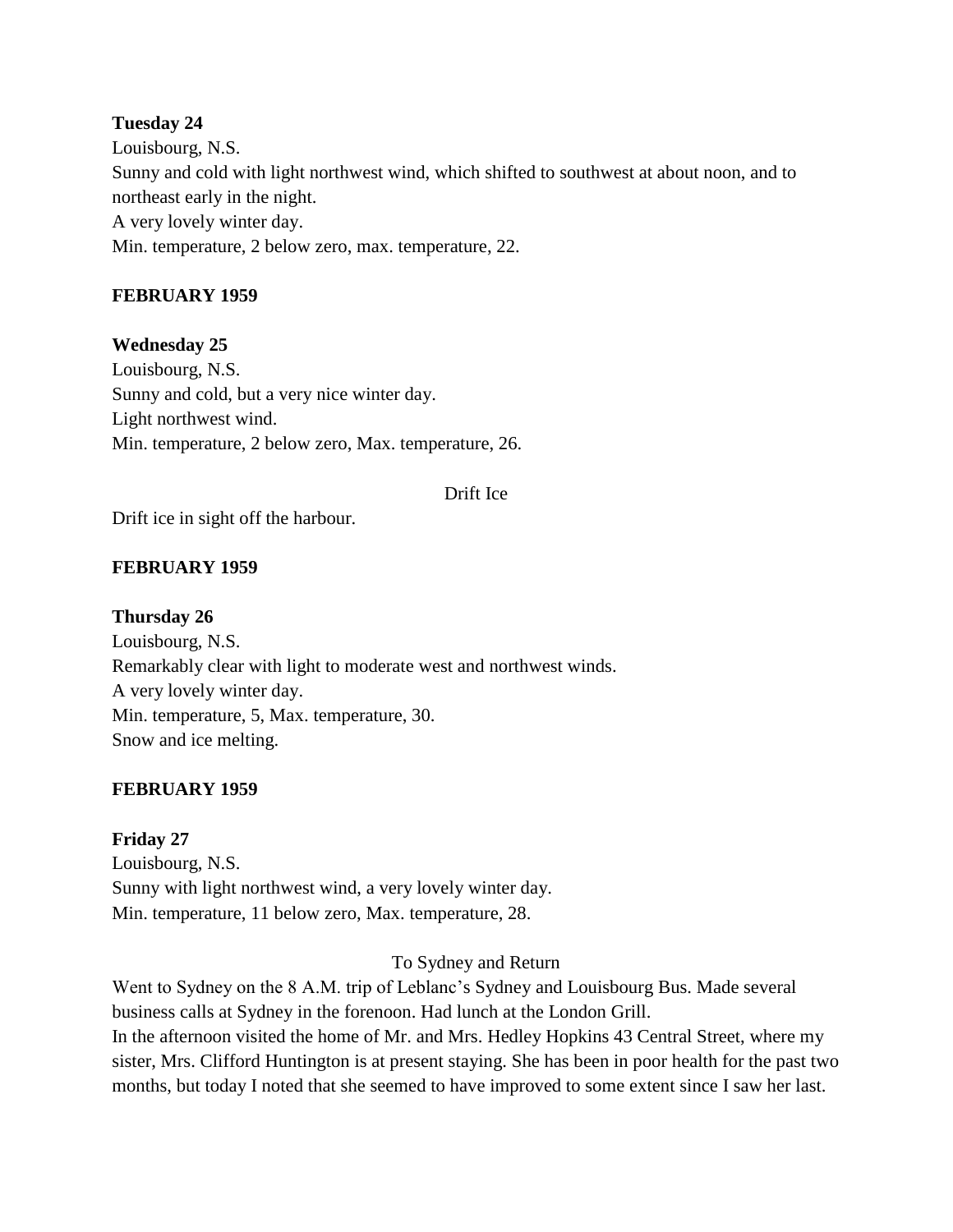I returned home on the bus leaving Sydney at 4:30 P.M.

### **FEBRUARY 1959**

#### **Saturday 28**

Louisbourg, N.S.

Sunny with light northwest wind, which shifted to southwest during the afternoon. Another of these very lovely winter days we have had during the entire week which ends today. Min. temperature, 1 below zero, Max. temperature, 24.

### **MARCH 1959**

### **Sunday 1**

Louisbourg, N.S.

Sunny with moderate to fresh southwest wind, decreasing to light in the evening. Becoming cloudy during the afternoon, mild during the greater part of the day. Min. temperature, 6, max. temperature, 32.

### Church Services

At 11 A.M. and 7 P.M. attended services in the First United Church where Rev. John L. Rose M.A. was the preacher.

Present at the morning service about 100, at the evening service, 43. Choir attendance, A.M. 11, P.M. 9.

### Returned to Sydney

My niece, Miss Jane Huntington, who is attending the Empire Business College at Sydney and spent the weekend at home returned on the 6:15 P.M. trip of the LeBlanc Bus.

#### Death of Mrs. Neil Morrison

The death of Mrs. Neil Morrison occurred at City Hospital, Sydney at an early hour this morning after a brief illness.

C.G.S "Edward Cornwallis" was in port in the morning, and before sailing broke up the ice in the harbour.

### **MARCH 1959**

**Monday 2** Louisbourg, N.S.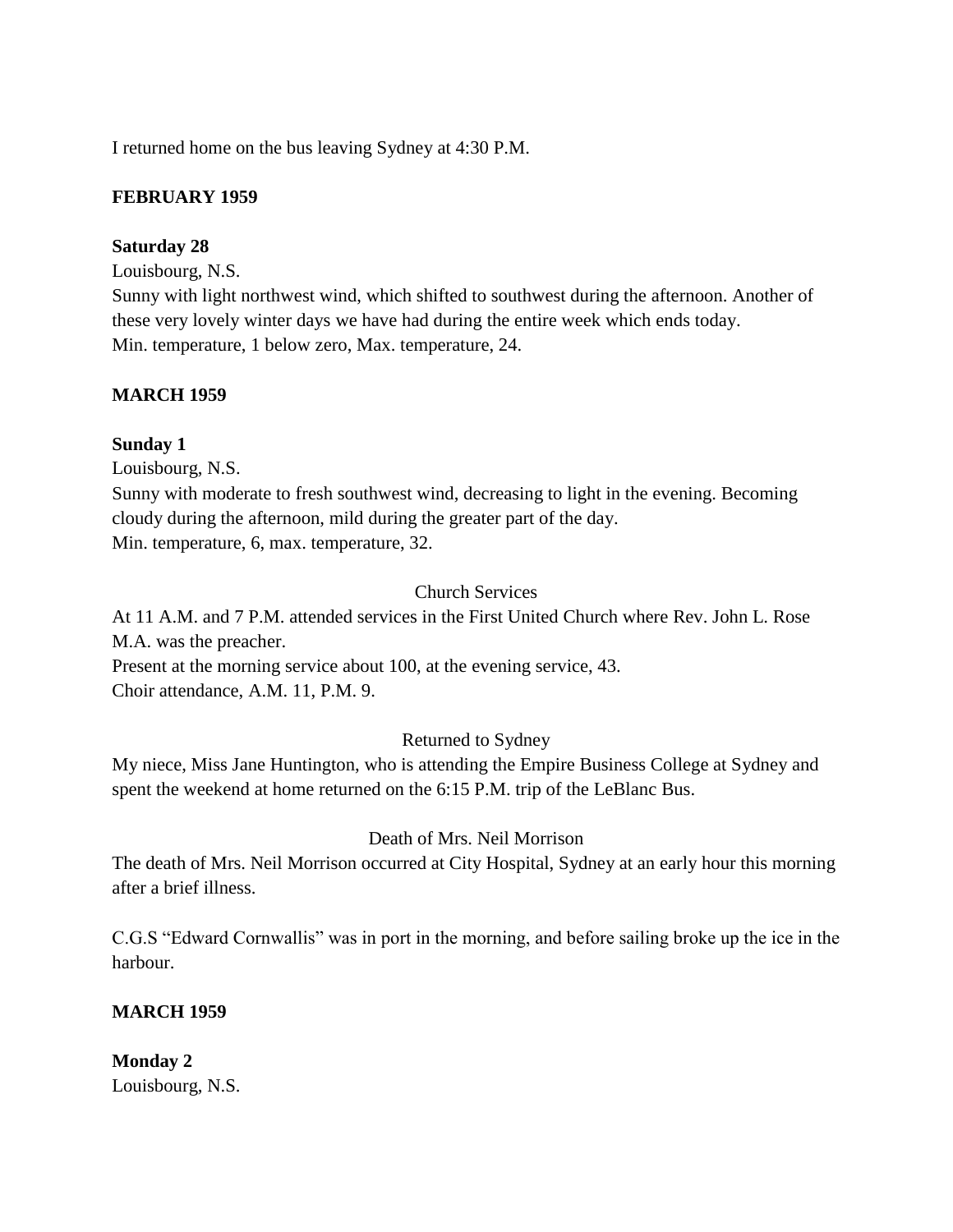Heavy rain beginning in the early morning and ending at about 10:30 followed by light drizzle and mist. Variable cloudiness during the afternoon. Fresh northeast wind shifting to north shortly after noon. Rainfall about 1 ½ inch.

Min. temperature, 30, Max. temperature, 39.

### **MARCH 1959**

### **Tuesday 3**

Louisbourg, N.S. Snowstorm Cloudy with strong easterly winds, varying from southeast to northeast. Snow began to fall at about 9:30 A.M. and continued throughout the day drifting as it fell. Snowfall, about, [blank] Min. temperature, 24, Max. temperature, 28. A very disagreeable day.

### Funeral

In the afternoon, with Rev. John L. Rose and Duncan MacKay, attended the funeral of the late Mrs. Neil Morrison, which took from her late home on Pepperell Street to Catalone Cemetery. Services at the house and grave were conducted by Rev. John L. Rose, M.A. Funeral in charge by D.M. Johnston, Funeral Director Louisbourg. Burial took place in Lock End Cemetery, Catalone.

### **MARCH 1959**

### **Wednesday 4**

Louisbourg, N.S.

Cloudy and mild with moderate easterly and southerly winds, increasing to strong southerly early in the night. Light drizzle of rain and snow in the evening, freezing as it fell. Min. temperature, 26, Max. temperature, 36.

### Prayer Meeting, Choir Practice

At 7:15 attended the first in a series of Lenten Prayer meeting held in the First United Church and conducted by the Pastor: Rev. John L. Rose, M.A. At the close of the Prayer Service I attended, and directed, the mid-week choir practice.

### **MARCH 1959**

**Thursday 5** Louisbourg, N.S.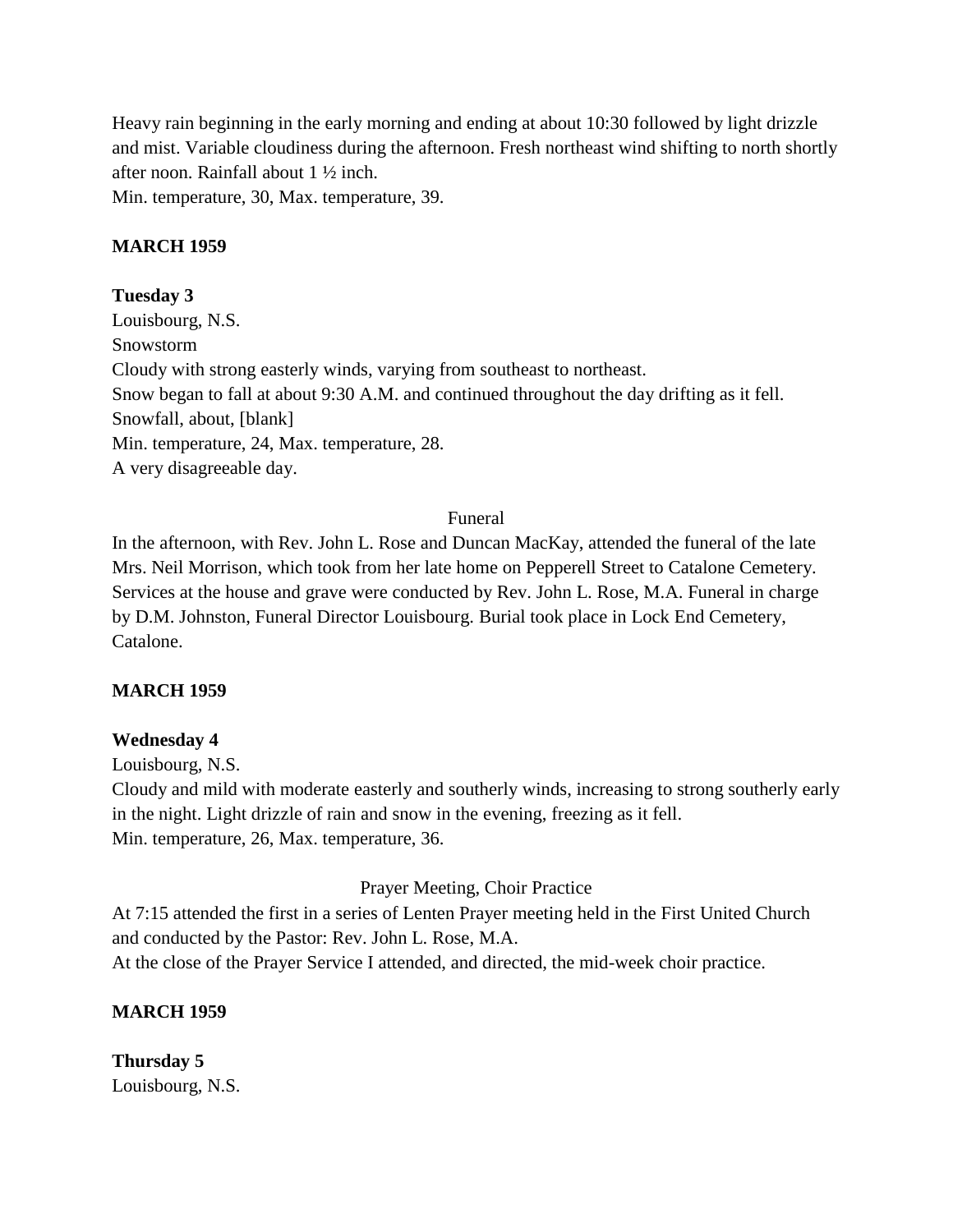Cloudy, clearing in the forenoon, mostly clear during the afternoon with strong northwest winds at times, reaching gale force. Wind decreasing to light in the evening. Snowfall of about ½ inch in the early morning. Min. temperature, 15, Max. temperature, 36.

## **MARCH 1959**

## **Friday 6**

Louisbourg, N.S.

Sunny and cold during the early part of the day with light northwest wind which shifted to southerly before noon. Cloudy in the afternoon and evening. Wind increasing to strong in the early part of the night. Light drizzle of snow begging at about 9 P.M. Min. temperature, 4, Max. temperature, 38.

## **MARCH 1959**

### **Saturday 7**

Louisbourg, N.S.

Snowfall of last night only amounted to a light drizzle and was followed by freezing mist and light rain which made the streets very slippery in the early part of the day. Cloudy during the forenoon with fresh westerly winds. Variable cloudiness during the afternoon with a very light drizzle of snow in the evening.

Min. temperature 26, Max. temperature, 38.

## **MARCH 1959**

### **Sunday 8**

Louisbourg, N.S.

Cloudy with occasional sunny intervals. Moderate northwest wind with intermittent light snow flurries.

Min. temperature, 18, Max. temperature, 32.

### Church Services

At 11 A.M. and 7 P.M. attended services in the First United Church, where Rev. John L. Rose, M.A. was the preacher. Present in the morning about 95, in the evening 46. Choir attendance A.M. 10, P.M. 9.

Attended and conducted choir practice for Easter Music, after close of the evening service.

Returned to Sydney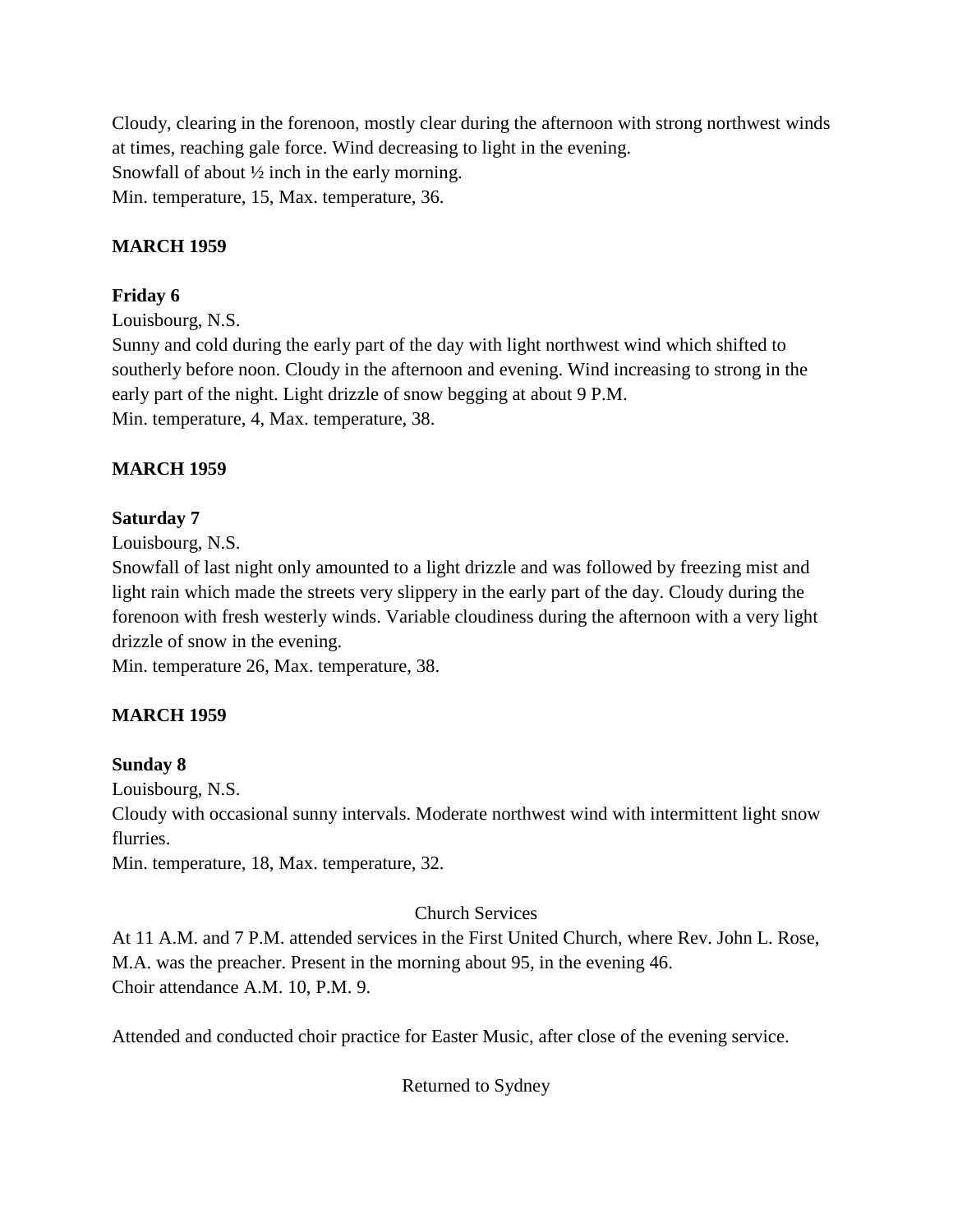Jane, who spent the weekend at home, returned to Sydney on the 6:15 P.M. trip of the Bus, to resume her studies at the Empire Business College.

### **MARCH 1959**

#### **Monday 9**

Louisbourg, N.S. Sunny and cold with fresh northwest wind, which decreased to light in the late afternoon. Min. temperature, 9, Max. temperature, 24.

The Robin that has been my guest for the last two months, and which I had not seen since last Friday, arrived at 7 A.M. for his breakfast, with which I supplied him as usual.

#### **MARCH 1959**

#### **Tuesday 10**

Louisbourg, N.S. Cloudy, light drizzle of snow beginning at about 8:30 A.M., and continuing into the night. Light moderate to fresh easterly winds. Min. temperature, 8, Max. temperature, 26.

#### **MARCH 1959**

**Wednesday 11** Louisbourg, N.S. Cloudy and cold, clearing at noon. Sunny during the afternoon and evening. Fresh northerly winds. Min. temperature, 12, Max. temperature, 26.

## To Sydney and Return [Blank]

#### **MARCH 1959**

#### **Thursday 12**

Louisbourg, N.S.

Sunny, becoming cloudy in the afternoon, moderate northerly winds, shifting to southwest at about noon and later to southeast, increasing at night.

Min. temperature, 4, Max. temperature, 28.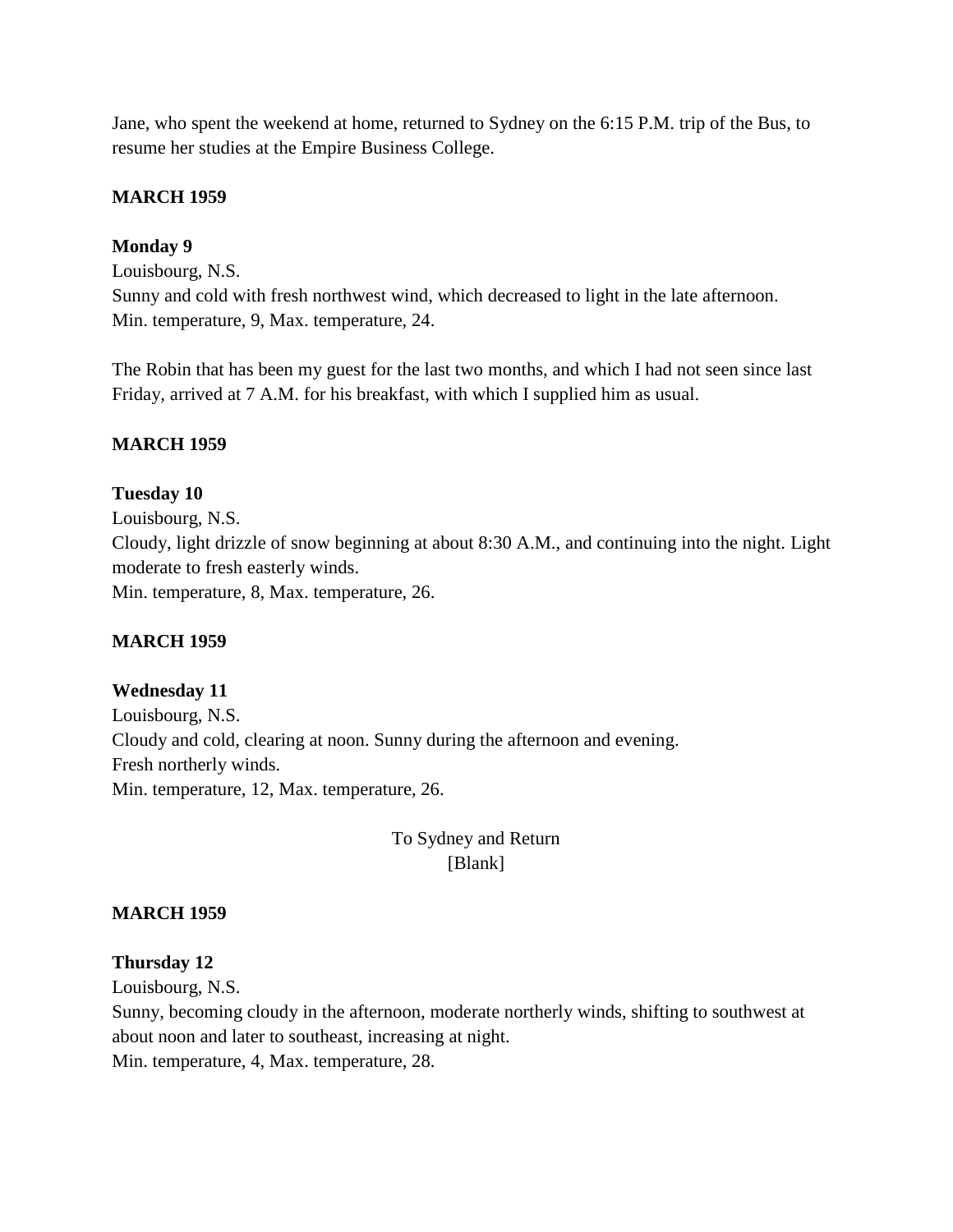### **MARCH 1959**

### **Friday 13**

Louisbourg, N.S.

Snow storm beginning at about 1:30 A.M. followed by rain at about 5 A.M. Snow and rain accompanied by a very heavy gale from the southeast which early in the day shifted to south and southwest, velocity estimated as being from 70 to 80 miles per hour. Snowfall, about 3 inches. Min. temperature, 26, Max. temperature, 36.

### **MARCH 1959**

#### **Saturday 14**

Louisbourg, N.S.

Alternate cloudy and sunny intervals, with frequent snow squalls. Fresh to strong northwest wind.

Min. temperature, 24, Max. temperature, 30.

My Robin visitor, who has been absent for the last two days was present at 7 A.M. for his handout.

### **MARCH 1959**

#### **Sunday 15**

Louisbourg, N.S. Sunny with light to moderate northwest wind. A very lovely late winter day. Min. temperature 18, Max. temperature, 30.

#### Church Services

At 11 A.M. and 7 P.M. attended services in the First United Church, where Rev. John L. Rose M.A. was the preacher. About 90 present at the morning service and about 45 in the evening. Choir attendance A.M. 11, P.M. 10.

Had a short choir practice for Easter music at the close of the evening service.

Emeline accompanied me to both services today. The services today were the first she has attended since she became seriously ill on August 30, 1958.

The last service she attended before today, were on August 24, 1958.

### **MARCH 1959**

#### **Monday 16**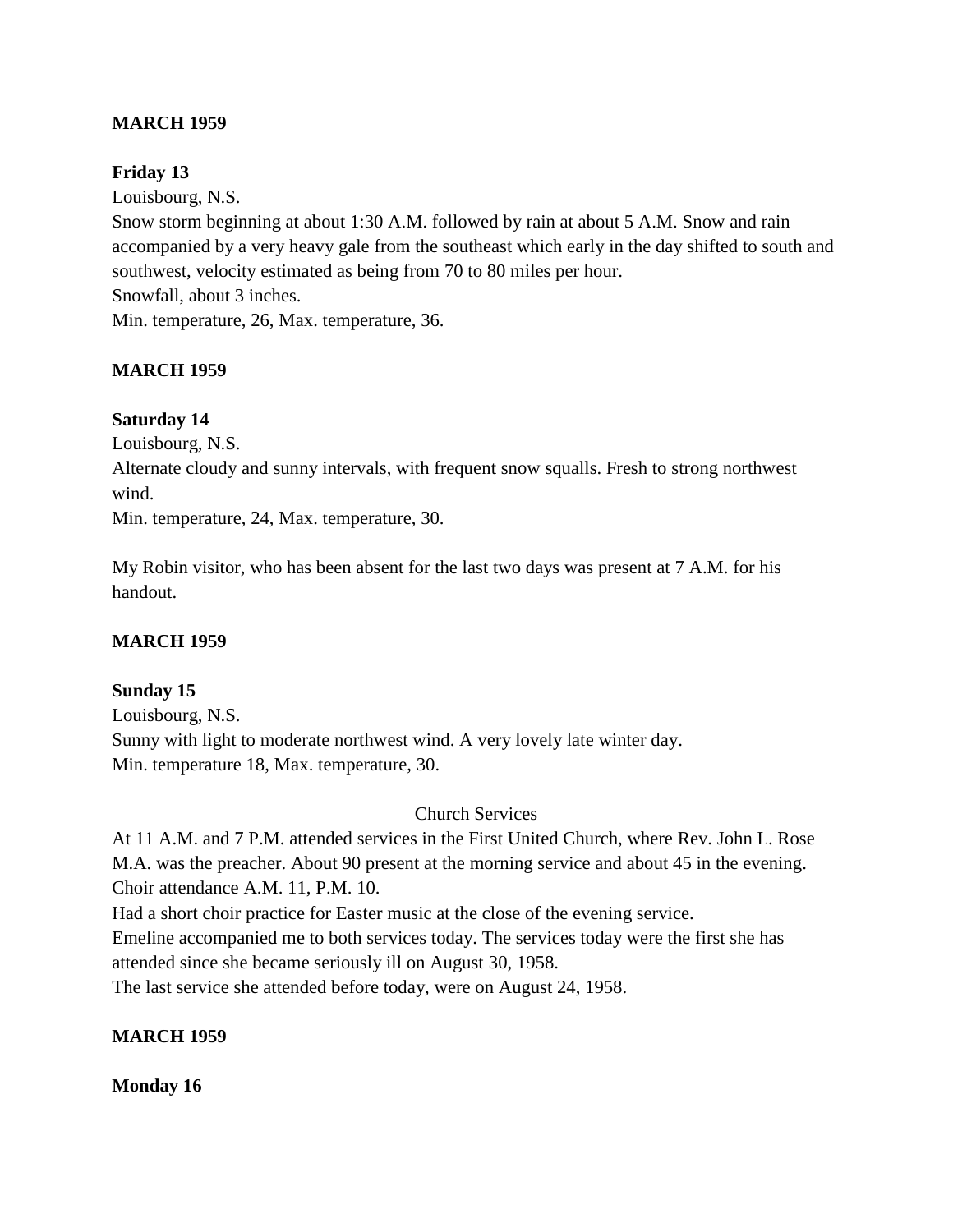Louisbourg, N.S. Cloudy freezing rain beginning to fall at about 9 A.M. All out-of-doors covered with ice, but with a rising temperature all disappeared in the early afternoon. Strong south wind, shifting to southwest at about noon and to west in the early part of the night. Rainfall, about 1 inch. Min. temperature, 25, Max. temperature, 36.

## **MARCH 1959**

### **Tuesday 17**

Louisbourg, N.S. Sunny with fresh to strong westerly winds, decreasing to light in the evening. Min. temperature, 32, Max. temperature, 36.

### **MARCH 1959**

### **Wednesday 18**

Louisbourg, N.S. Sunny, with moderate northwest wind. Min. temperature, 15, Max. temperature, 30.

### **MARCH 1959**

#### **Thursday 19**

Louisbourg, N.S. Sunny and cold with fresh northwest wind, decreasing to light in the evening. Min. temperature, 10, Max. temperature, 26.

Harbour west of shipping pier, clear of ice. No ice in sight off the coast.

### **MARCH 1959**

**Friday 20** Louisbourg, N.S. Sunny and mild, with light northwest wind. A very lovely springlike day. Min. temperature, 21, Max. temperature, 46. Snow and ice melting frost.

No drift ice in sight off the coast.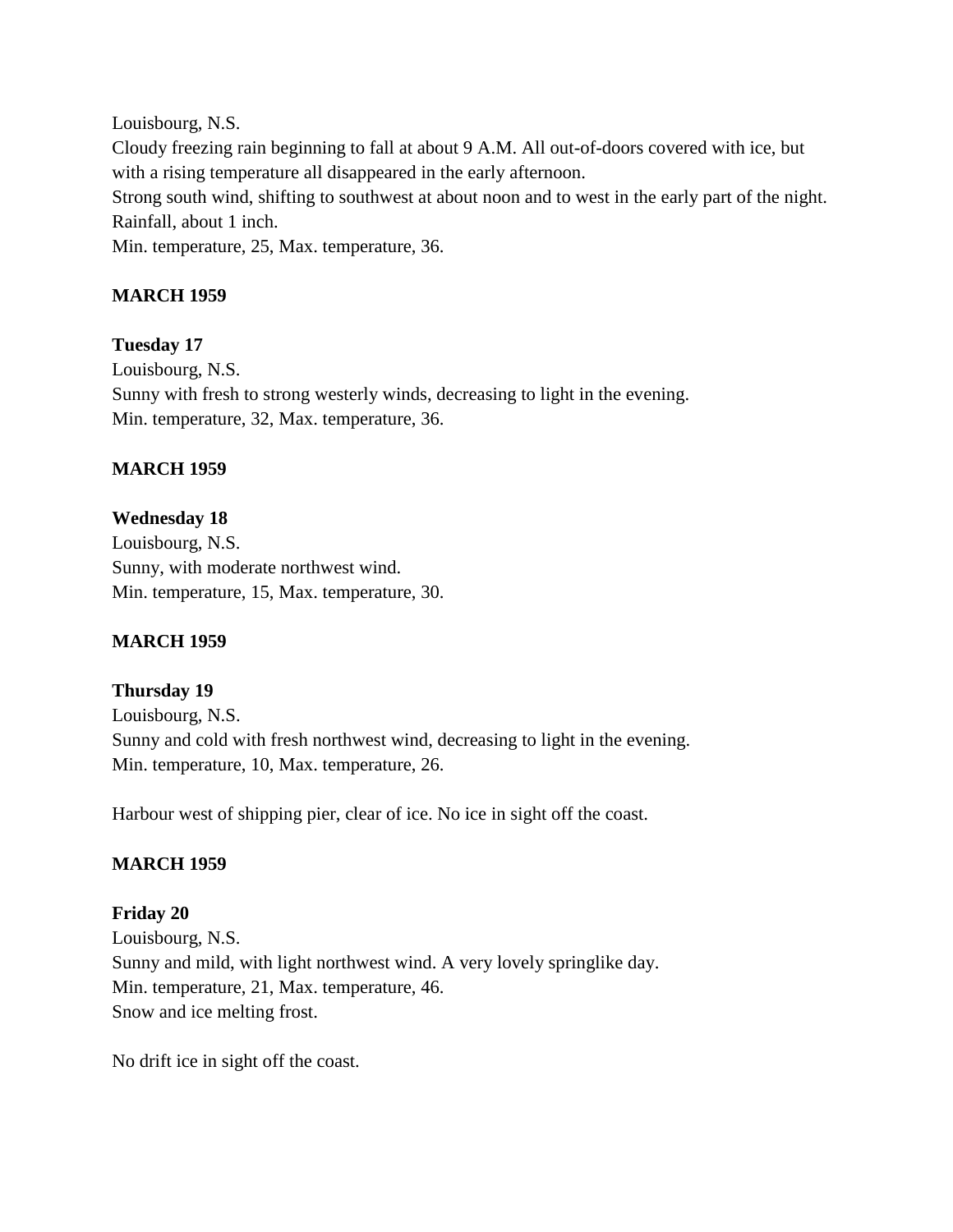### **MARCH 1959**

#### **Saturday 21**

Louisbourg, N.S. Sunny and mild with light to moderate easterly winds, southeast at night and increasing. A very lovely early spring day. Min. temperature 28, Max. temperature, 38.

Harbour clear of ice and none in sight off the coast.

#### **MARCH 1959**

#### **Sunday 22**

Louisbourg, N.S.

Palm Sunday

Cloudy and foggy with light to moderate southeast winds, which shifted to westerly early in the night. Rain began to fall in mid-afternoon and ended in the evening, followed by snow flurries. Rainfall about ¼ inch.

Min. temperature, 30, Max. temperature, 36.

#### Church Services

At 11 A.M. and 7 P.M. in company with Emeline, attended services in the First United Church, where Rev. John L. Rose M.A. was the preacher. Present in the morning about 90, in the evening 30. Choir attendance, A.M. 11, P.M. 9.

#### Left for Sydney

Jane Huntington (my niece) a student at the Empire Business College at Sydney, who spent the weekend at home, left for Sydney on the 6:15 P.M. trip of the bus.

#### **MARCH 1959**

#### **Monday 23**

Louisbourg, N.S. Cloudy with light snow flurries and a few brief sunny intervals. Fresh westerly winds. Min. temperature 12, Max. temperature, 28. About 2 inches of snow as a result of last night's snow flurries.

Death of Mrs. James Pope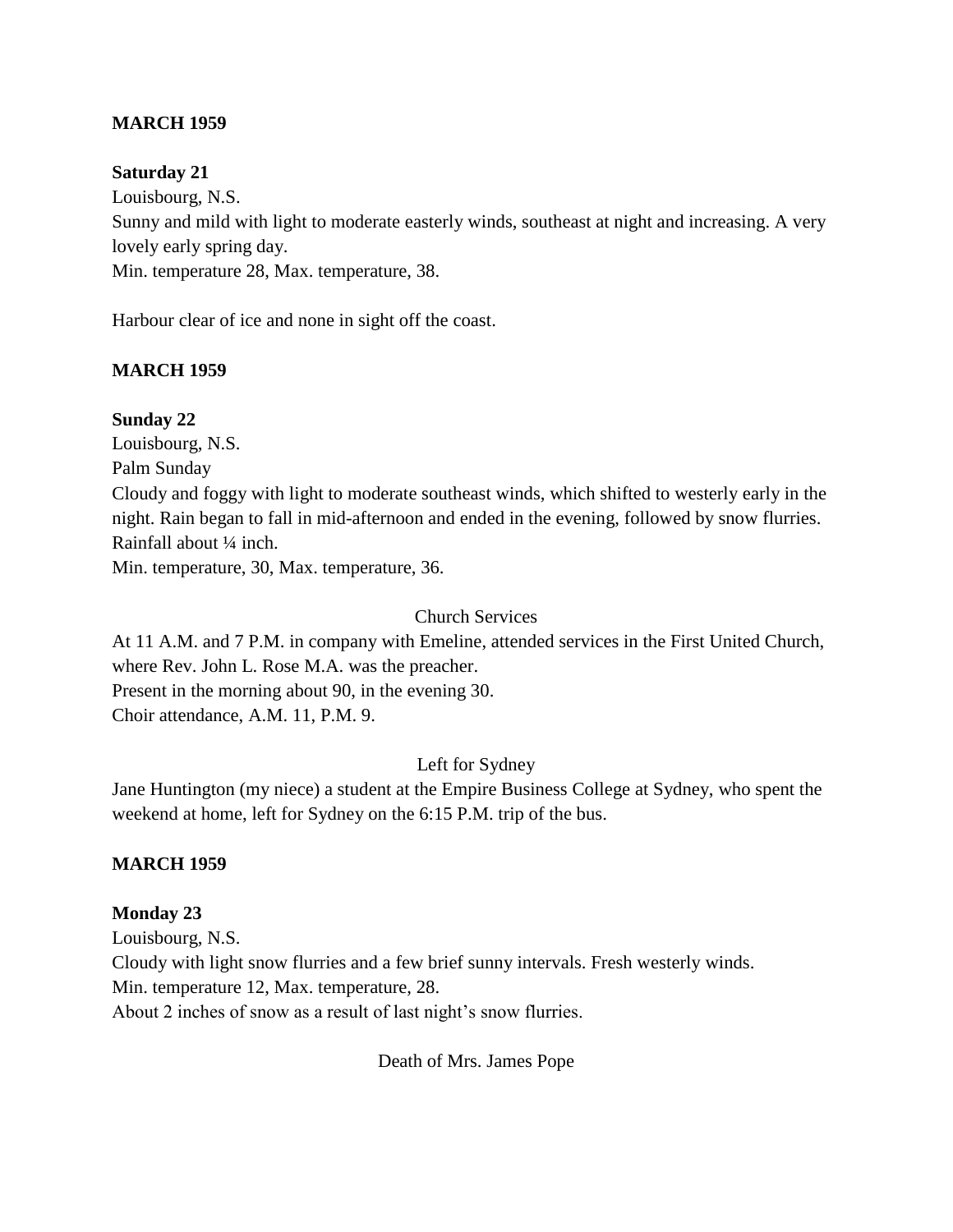The death of Mrs. James Pope of west Louisbourg occurred at her home this evening. Mrs. Pope who was the widow of the late Capt. James Pope, was 81 years of age. She is survived by one son, Thomas, who lived with her.

### **MARCH 1959**

### **Tuesday 24**

Louisbourg, N.S. Cloudy and cold with sunny intervals. Strong westerly winds at times reaching gale force. Light snow squall in the evening. Min. temperature, 20, Max. temperature, 30.

### Drift Ice

Easterly half of the harbour full of drift ice, which entered the harbour on last Sunday with the southeast wind.

### **MARCH 1959**

#### **Wednesday 25**

Louisbourg, N.S. Sunny with moderate northwest wind. A very lovely early spring day. Min. temperature, 24, Max. temperature, 36.

Ice in the harbour, drifted out to sea.

Prayer Meeting – Choir Practice

At 7:15 P.M., in company with Emeline, attended the Lenten mid-week Prayer meeting, held in the First United Church, and conducted by Rev. John L. Rose, M.A. Immediately after the service we attended the regular weekly choir practice.

### **MARCH 1959**

### **Thursday 26**

Louisbourg, N.S. Sunny with light to moderate northwest wind. A very nice day. Min. temperature, 16, Max. temperature, 38.

#### **MARCH 1959**

**Friday 27**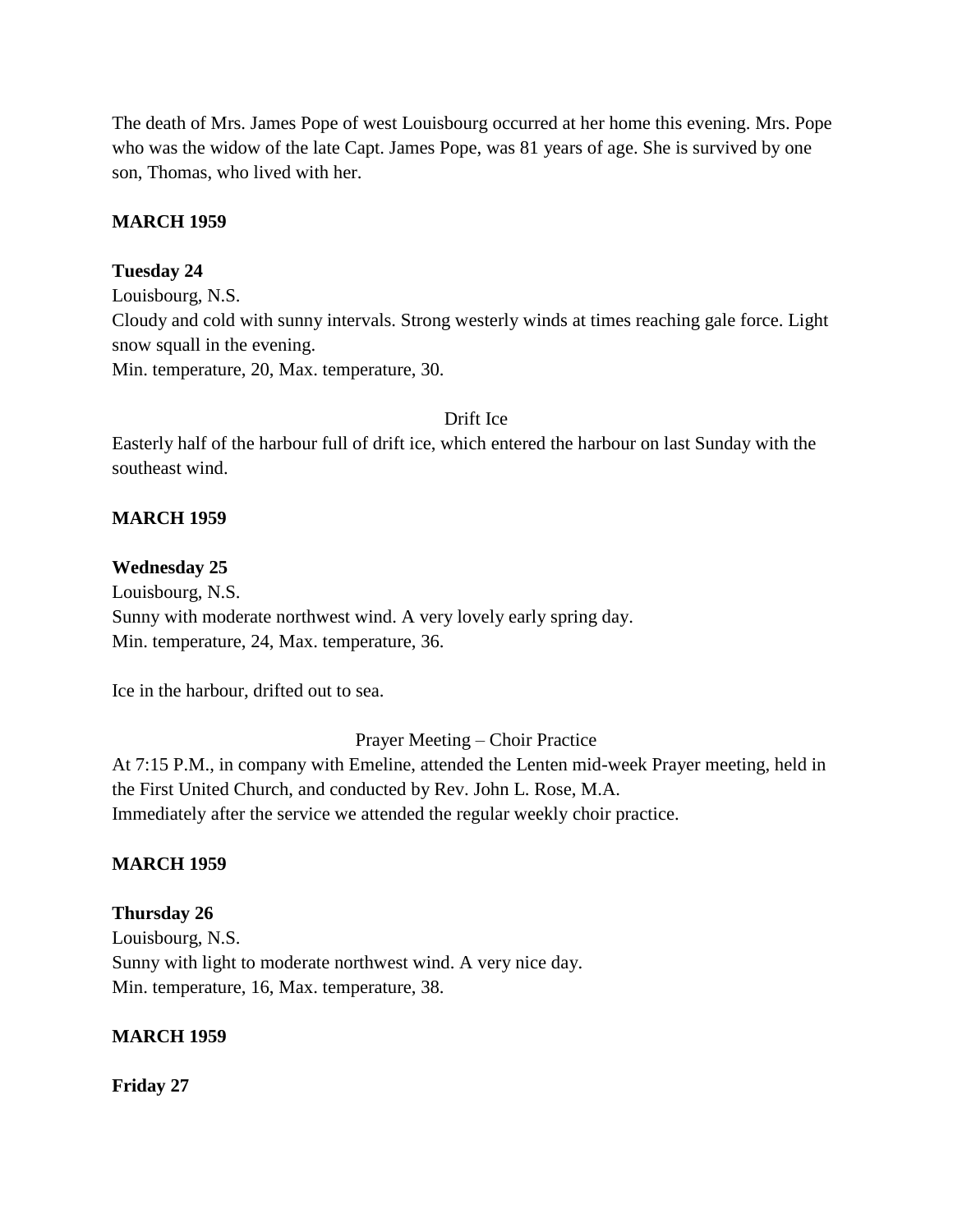Louisbourg, N.S. Sunny, with cloudy intervals during the forenoon. Cloudy in the afternoon with snow beginning at about 1:30 P.M. and ending at about 4:30. Snowfall about 2 inches. Light northwest, shifting to early in the afternoon. Min. temperature, 16, Max. temperature 32.

## **MARCH 1959**

### **Saturday 28**

Louisbourg, N.S. Snowstorm Cloudy and very chilly, with snow beginning to fall at about 4:30 A.M. and continuing throughout the day. Snow accompanied by a northeast gale, which drifted the snow into banks. Min. temperature, 18, Max. temperature, 22.

## **MARCH 1959**

### **Sunday 29**

Louisbourg, N.S.

Sky remarkably clear. Northerly gale in the early part of the day. Wind decreased gradually throughout the day, becoming light in the evening.

Min. temperature, 18, Max. temperature, 29.

## Church Services

Emeline, Evelyn and Jane, attended services in the First United Church at 11 A.M. and 7 P.M. Communion of the Lord's Supper was dispensed at the morning service.

About 120 present in the morning and about 85 in the evening.

Emeline was organist at the evening owing to the regular organist (Mrs. Chas. Bagnall) having developed a cold during the day.

I was not out to church today owing to having a cold and a severe cough, with which I did not want to disturb the congregation.

## **MARCH 1959**

### **Monday 30**

Louisbourg, N.S.

Sunny in the morning but becoming hazy in the forenoon. Cloudy during the afternoon and evening. Moderate to light southwest wind.

Min. temperature, 16, Max. temperature 46.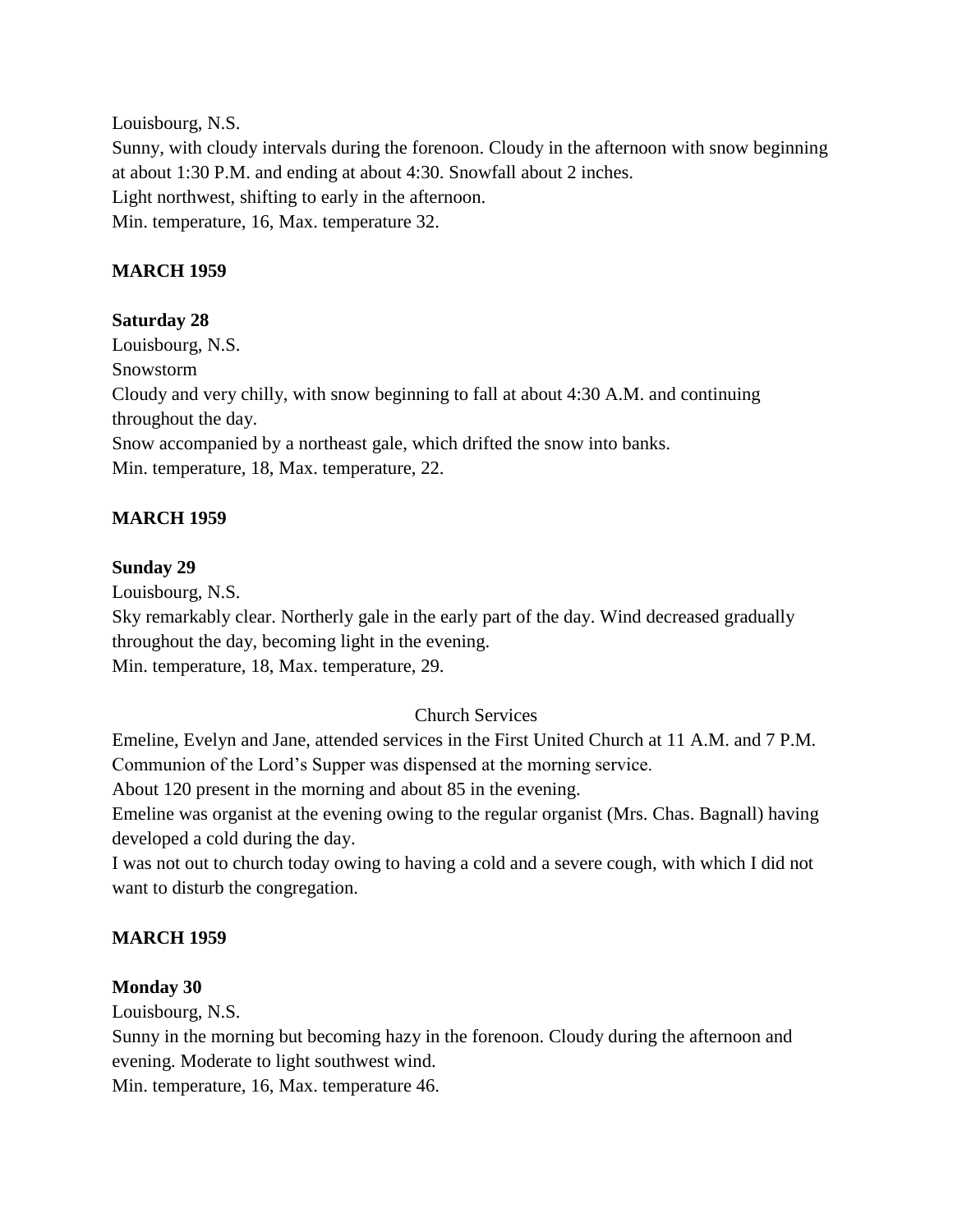### **MARCH 1959**

#### **Tuesday 31**

Louisbourg, N.S. Sunny. Warm during the hour of daylight. A very lovely early spring day. Snow and ice melting frost with streams of water along the streets. Min. temperature 26, Max. temperature 52.

### Fox Sparrows Arrived

I saw several Fox Sparrows in our backyard this morning, also a Junco and song sparrow, also several Grackles.

Each spring the Fox Sparrows visit us on their northern migration. They usually remain here for about two or three weeks before continuing their journey northward to their nesting grounds.

#### Robins have arrived.

Wilfred Covey, Lighthouse keeper at Lighthouse Paint reports a large flock of Robins have arrived at the Point.

### **APRIL 1959**

#### **Wednesday 1**

Louisbourg, N.S.

Cloudy and chilly with moderate to fresh easterly winds. Rain began to fall at about noon and continued, moderately during the afternoon and evening, freezing as it fell. All out-of-doors covered with a coating of ice.

Min. temperature, 24, Max. temperature, 30.

Coast blocked with drift ice.

### C.G.S N.B. MacLean

Canadian Government Ship N.B. MacLean (icebreaker) arrived in the forenoon and docked at the Freight Wharf.

#### **APRIL 1959**

#### **Thursday 2**

Louisbourg, N.S. Cloudy, becoming partly clear. Mostly cloudy during the afternoon, foggy at night. Moderate easterly winds shifting to southwest in the evening.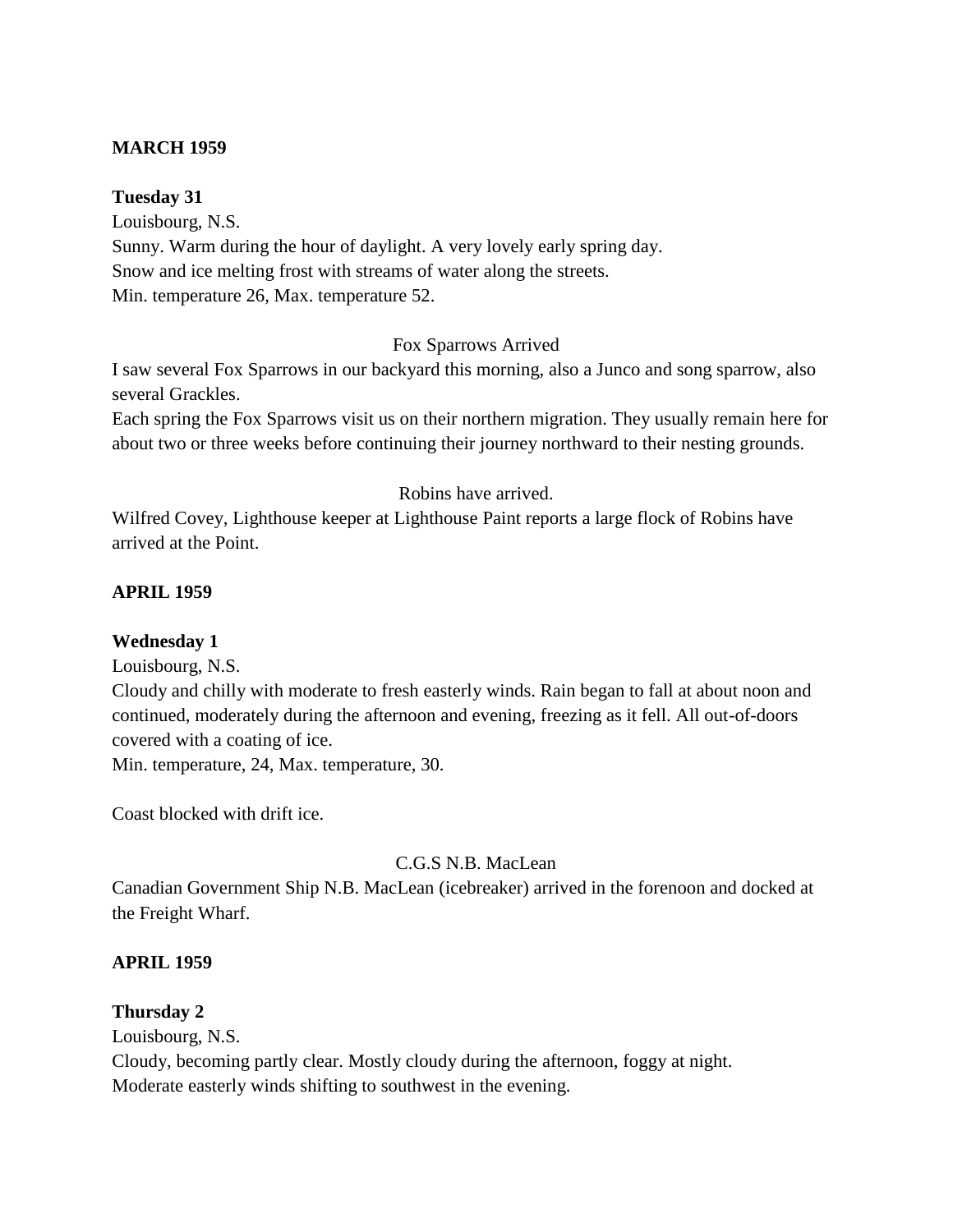Min. temperature 32, Max. temperature, 44.

All out-of-doors covered with icy glitter in the morning as a result of the silver thaw of last night.

## C.G.S. N.B. MacLean

Canadian Government Ice Breaker N.B. MacLean, which arrived here yesterday, sailed at 6 A.M.

## United Church Brotherhood

Went to Calvin Hall at 7:30 P.M. to attend a regular meeting of the Brotherhood. But as only five members showed up the meeting was called off.

## **APRIL 1959**

**Friday 3** Louisbourg, N.S. Cloudy with moderate southwest wind. Foggy with showers in the afternoon. Min. temperature, 30, Max. temperature, 42.

Harbour full of drift ice.

## **APRIL 1959**

## **Saturday 4**

Louisbourg, N.S.

Cloudy and foggy with light southwest wind, clearing shortly before noon. Sunny for a while during the afternoon, becoming cloudy and foggy in the evening. Rain beginning to fall at about 8:30 P.M.

Min. temperature 34, Max. temperature, 42.

## **APRIL 1959**

## **Sunday 5**

Louisbourg, N.S. Cloudy and foggy with light southwest wind. Min. temperature, 34, Max. temperature, 41.

Harbour full of drift ice.

Church Services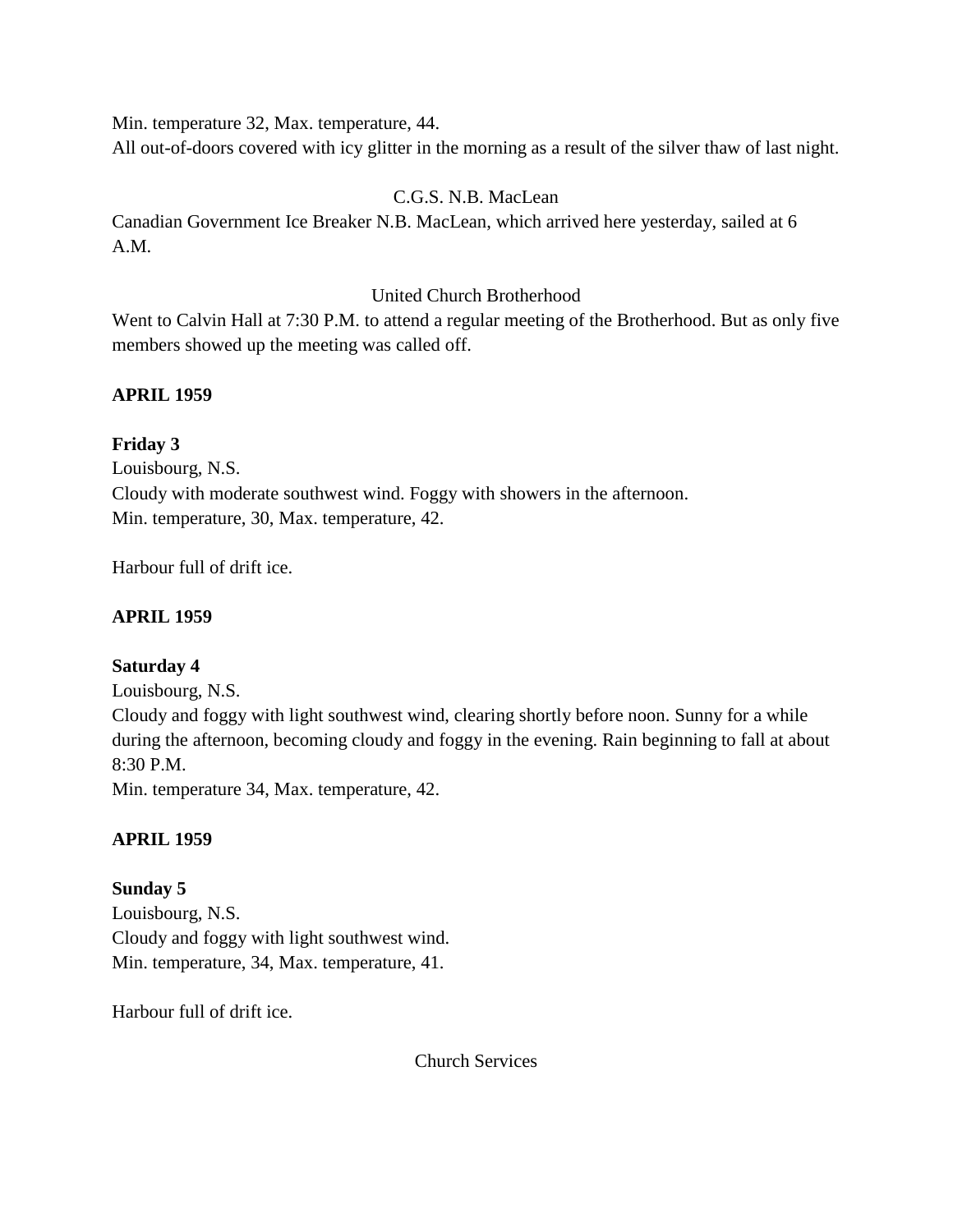At 11 A.M. and 7 P.M., in company with Emeline, attended services in the First United Church, where Rev. John L. Rose was the preacher. Present in the morning, about 70, in the evening about 40.

### **APRIL 1959**

## **Monday 6**

Louisbourg, N.S. Sunny becoming cloudy in the evening. Light southwest wind. Min. temperature, 30, Max. temperature, 42.

Harbour full of drift ice.

## **APRIL 1959**

### **Tuesday 7**

Louisbourg, N.S. Showers in the early morning, followed by cloudy skies and fog. Partly clear in the afternoon becoming cloudy at night. Min. temperature, 33, Max. temperature 44. Light southwest wind.

### Meeting of Ladies Aid

The Ladies Aid of the First United Church held their regular meeting at our home in the evening.

### **APRIL 1959**

### **Wednesday 8**

Louisbourg, N.S.

Sunny but becoming cloudy early in the forenoon. Snow squalls beginning at about 11 A.M. and continuing intermittently until the early afternoon. Cloudy during the afternoon, evening and night.

Min. temperature, 30, Max. temperature, 42.

### **APRIL 1959**

### **Thursday 9**

Louisbourg, N.S. Mostly sunny with light northwest wind. A very lovely spring day. Min. temperature, 30, Max. temperature, 50.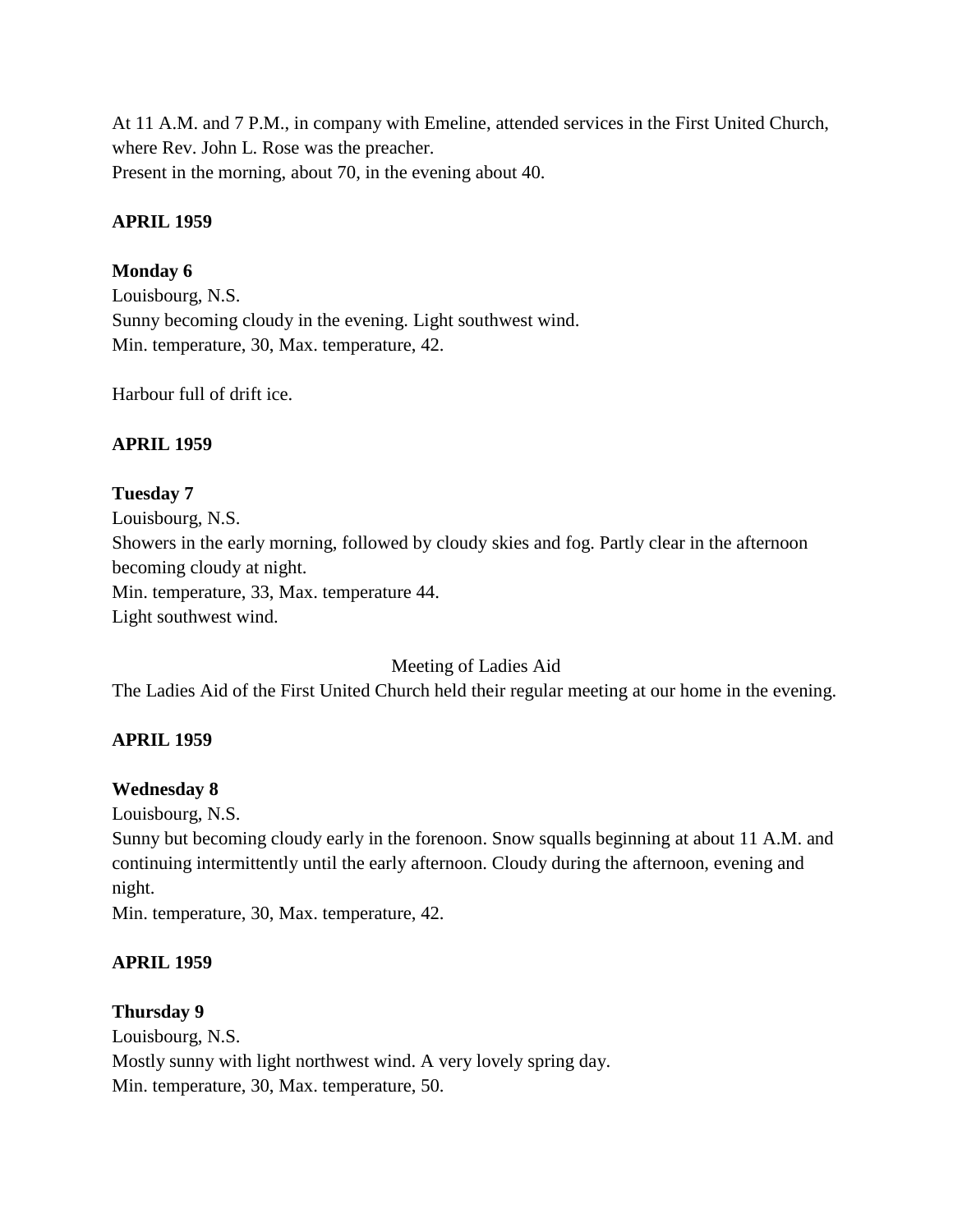### Meeting of Louisbourg Development Company

At 8 P.M. attended a meeting of the Louisbourg Development Company, held in the Navy Hut with the President Duncan MacKay presiding. Those present were: William Lewis, Alistair MacDonald, George Lewis, Frank O'Keefe, Donald Beaver, Duncan MacKay, A. L. Simpson (bank manager), Fraser Wilcox, Charles Bagnall and M.S. Huntington. No business transacted. Decided to meet again on April 16.

## Sydney and Return

Emeline went to Sydney on the bus leaving here at 8 A.M. for the purpose of doing shopping. She returned home on the bus leaving Sydney at 12:15 P.M.

This is the first time she has been out of Town since she returned from the Sydney City Hospital on November 5, 1958.

Her last two trips to Sydney were made in an ambulance on September 2 and 25, 1958, she has made a remarkable recovery following a very serious illness.

## **APRIL 1959**

### **Friday 10**

Louisbourg, N.S.

Remarkably clear, with light variable winds. Moderate to light northeast wind in the late afternoon and evening.

Min. temperature, 28, Max. temperature, 44.

A small quantity of loose ice in the harbour.

### **APRIL 1959**

### **Saturday 11**

Louisbourg, N.S. Cloudy and very chilly, with light easterly winds. Min. temperature, 22, Max. temperature, 40.

### Fox Sparrows

For the past several days, I have been feeding about two dozen Fox Sparrows in our yard. I gave them rolled oats of which they are very fond, I also gave [blank]

### **APRIL 1959**

**Sunday 12**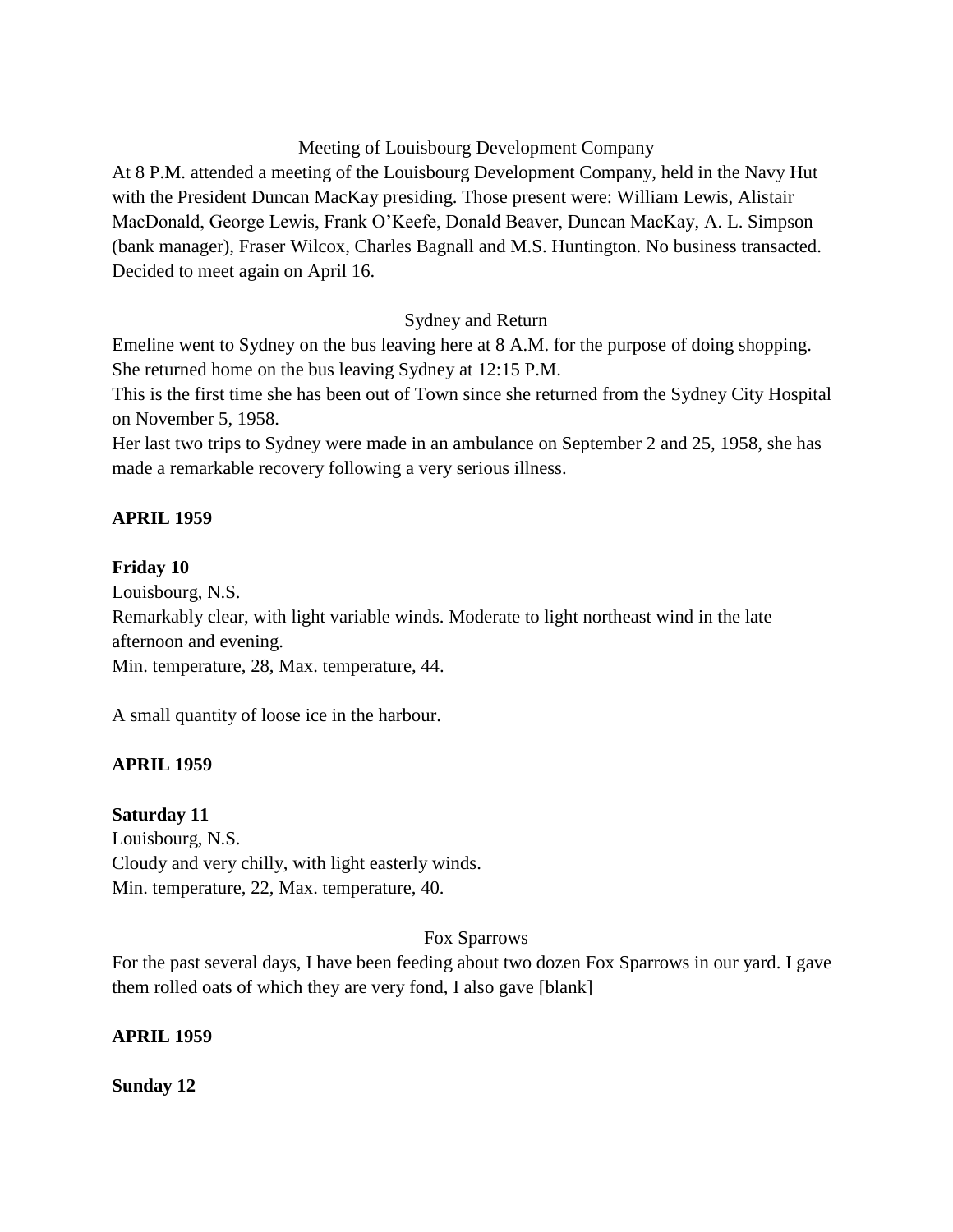Louisbourg, N.S.

Variable cloudiness wind southwest in the morning shifting to northwest and in late afternoon to north. Light snowflurries in the early morning. Snowfall about ½ inch, which all melted during the day. Min. temperature, 28, Max. temperature, 40.

### Church Services

At 11 A.M. and 7 P.M., in company with Emeline, attended services in the First United Church, where Rev. John L. Rose was the preacher. Present in the morning, about 90, in the evening about 50. Choir attendance A.M. 11, P.M. 9

### **APRIL 1959**

**Monday 13** Louisbourg, N.S. Mostly sunny with moderate north-northeast wind. Very chilly. Min. temperature, 28, Max. temperature, 36.

> Harbour Free of Ice [Blank]

#### **APRIL 1959**

#### **Tuesday 14**

Louisbourg, N.S. Sunny and cool with light variable winds. Min. temperature, 20, Max. temperature, 38.

### **APRIL 1959**

#### **Wednesday 15**

Louisbourg, N.S. Cloudy and very chilly with moderate to fresh northeast and north winds. Light snowflurries at intervals during the greater part of the day. Min. temperature, 24, Max. temperature, 38.

#### Choir Practice

At 8 P.M. in company with Emeline, attended and conducted choir practice in the First United Church.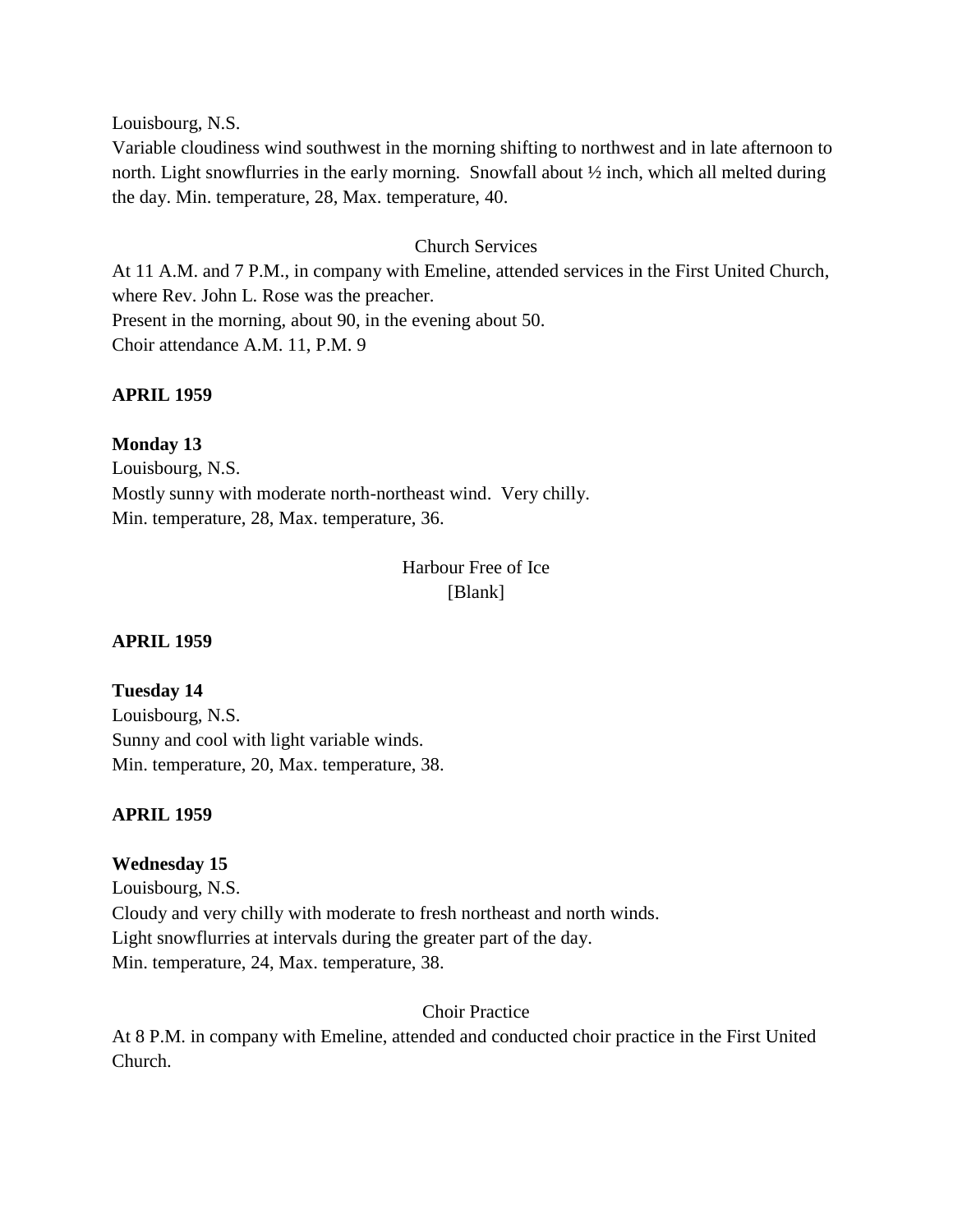#### **APRIL 1959**

### **Thursday 16**

Louisbourg, N.S. Sunny and cool with light to moderate north wind. Min. temperature, 30, Max. temperature, 44.

Meeting at Louisbourg Development Co.

At 8 P.M. attended a special meeting of the Louisbourg Development Company held in the Navy Hut with the President in the Chair

### **APRIL 1959**

**Friday 17** Louisbourg, N.S. Remarkably clear with moderate to fresh northerly winds. Min. temperature, 26, Max. temperature, 49.

### **APRIL 1959**

#### **Saturday 18**

Louisbourg, N.S. Remarkably clear with moderate northerly winds. Avery lovely spring day. Min. temperature, 30, Max. temperature, 50.

#### To Sydney and Return

Went to Sydney on the 8 A.M. trip of the LeBlanc Bus. Made several business calls in the city. Also visited the home of Mr. and Mrs. Hedley Hopkins where my sister, Mrs. Clifford Huntington, has spent the winter and is still at the Hopkins home. Her health has been poor for the past several months and does not show any improvement since I visited her several weeks ago.

I returned home on the Bus leaving Sydney at 12.15 P.M.

#### **APRIL 1959**

#### **Sunday 12**

Louisbourg, N.S. Cloudy with light to moderate southwest wind. Min. temperature, 30, Max. temperature, 44.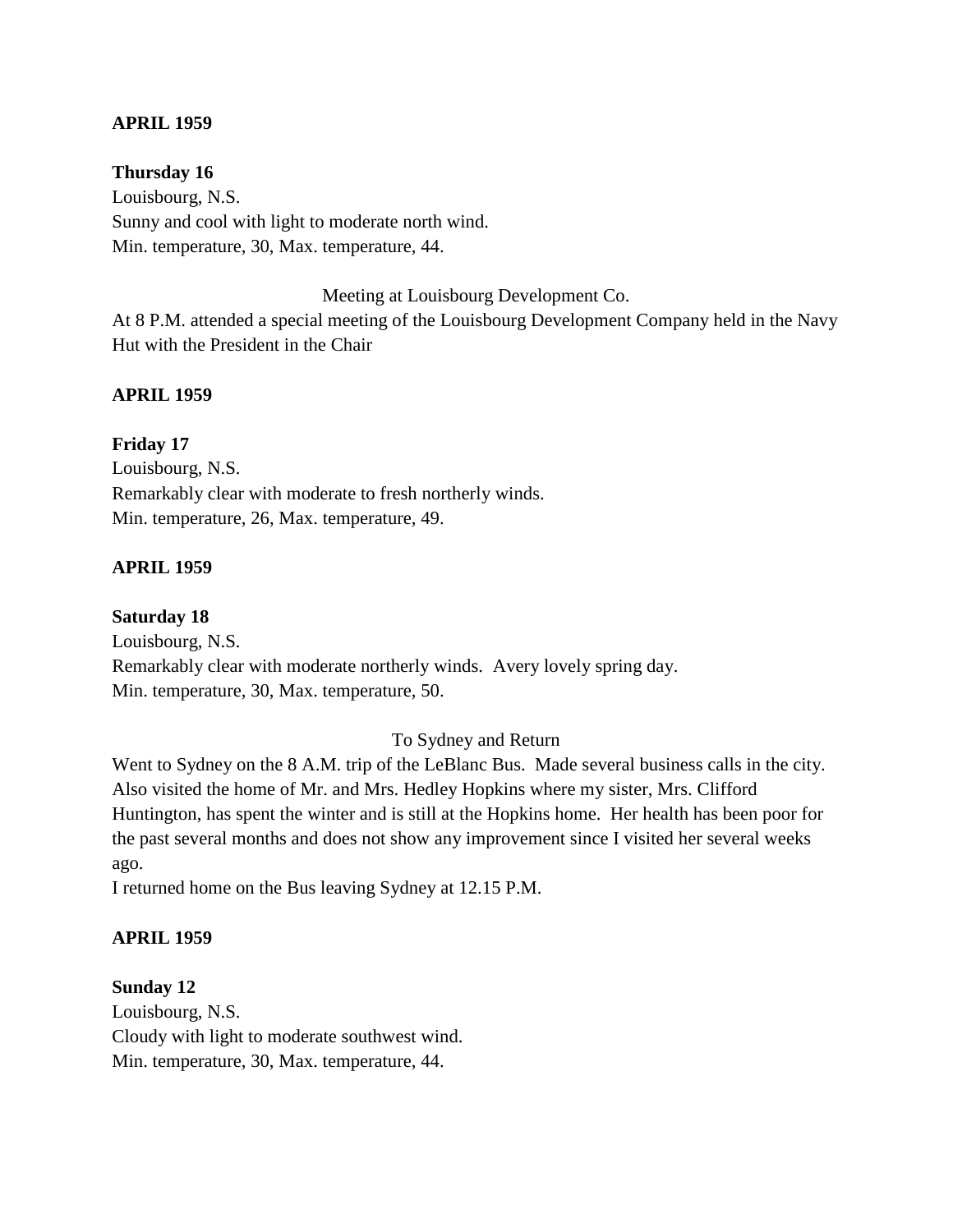### Church Services

At 11 A.M. and 7 P.M., attended services in the First United Church, where Rev. John L. Rose M. A. was the preacher. About 75 present in the morning and about 40 in the evening. Choir attendance A.M. 13, P.M. 8 Emeline accompanied me to church in the morning, but was not to church in the evening.

### **APRIL 1959**

### **Monday 20**

Louisbourg, N.S. Cloudy with some fog along the coast. A few partly sunny intervals. Rain beginning in the early part of the night. Min. temperature, 36, Max. temperature, 50.

## **APRIL 1959**

### **Tuesday 21**

Louisbourg, N.S. Rain of last night was followed by snow flurries after midnight. Trace of snow on the ground in the morning. Cloudy and chilly with fresh northeast wind clearing at noon, sunny during the afternoon with moderate northerly winds. Rainfall of last night about ½ inch. Min. temperature, 28, Max. temperature, 40.

## C. G. S. Edward Cornwallis

Canadian Government Ship Edward Cornwallis arrived and docked at the Fright Wharf.

### **APRIL 1959**

### **Wednesday 22**

Louisbourg, N.S. Sunny and cool with fresh westerly winds, decreasing to light in the evening. Min. temperature, 24, Max. temperature, 46.

### Choir Practice

At 8 P.M. in company with Emeline, attended and conducted choir practice in the First United Church.

## 2 Ships Loaded Coal [Blank]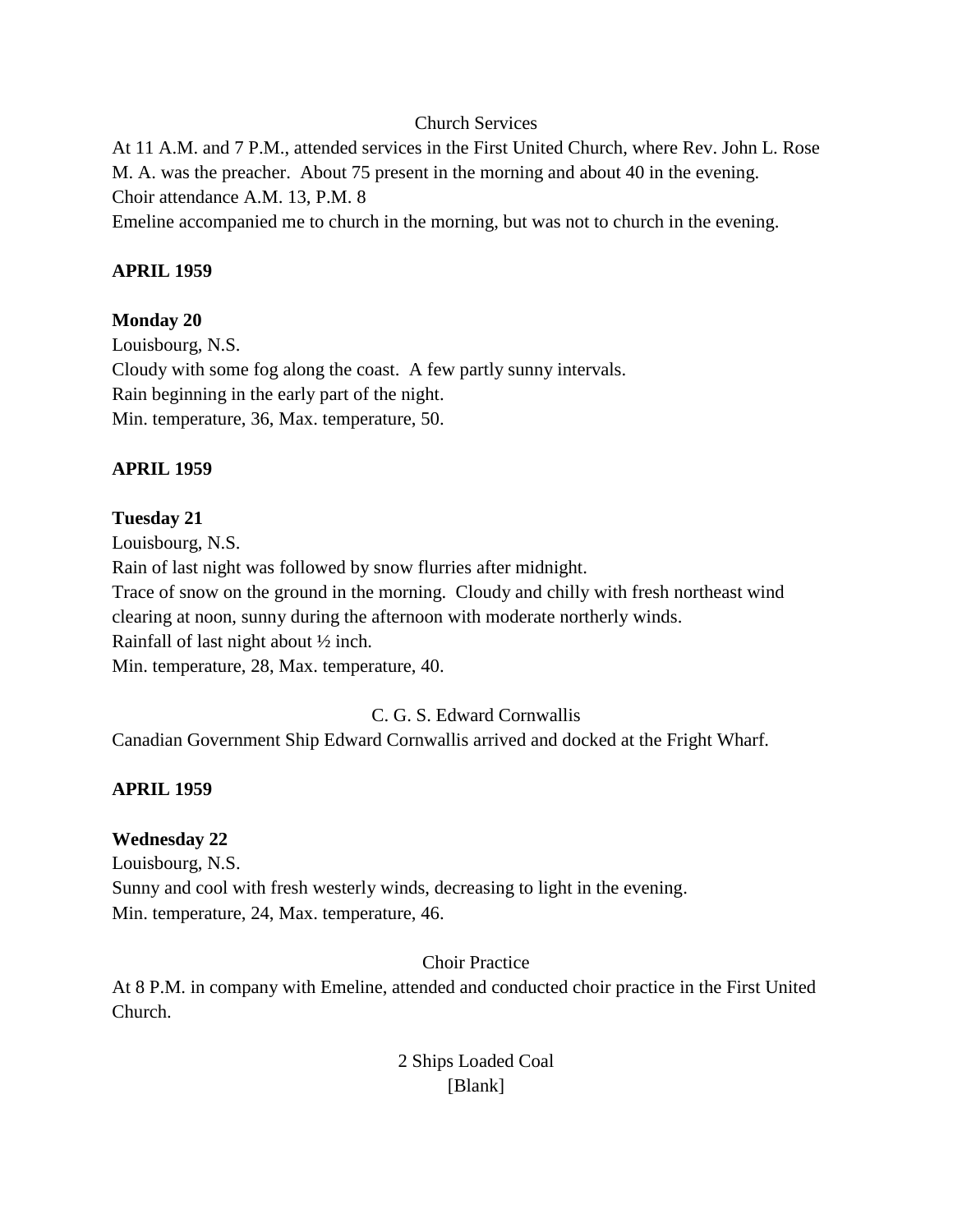### **APRIL 1959**

**Thursday 23** Louisbourg, N.S. Sunny with light to moderate southwest wind. A very pleasant day Min. temperature, 30, Max. temperature, 49.

### **APRIL 1959**

### **Friday 24**

Louisbourg, N.S.

Cloudy and chilly with fresh easterly winds. Snow flurries followed by rain showers beginning at about 10 A.M. and ending at noon. Snow beginning again at about 2 P.M. and continuing all the afternoon and late into the night.

Snowfall, about 5 inches, some of it melting as it fell.

Min. temperature, 34, Max. temperature, 40.

## **APRIL 1959**

### **Saturday 25**

Louisbourg, N.S.

Cloudy in the morning, but becoming mostly sunny for the rest of the day. Snow that fell yesterday and last night had all disappeared by noon. Min. temperature, 34, Max. temperature, 54.

Daylight Saving Time

Daylight Saving Time is to come into effect tonight, immediately after midnight.

### **APRIL 1959**

### **Sunday 26**

Louisbourg, N.S. A cloudless sky and moderate southwest wind. Becoming cloudy in the evening. Min. temperature, 28, Max. temperature, 46.

## Church Services

At 11 A.M. and 7 P.M. in company with Emeline attended services in the First United Church, where Rev. John L. Rose was the preacher in the forenoon.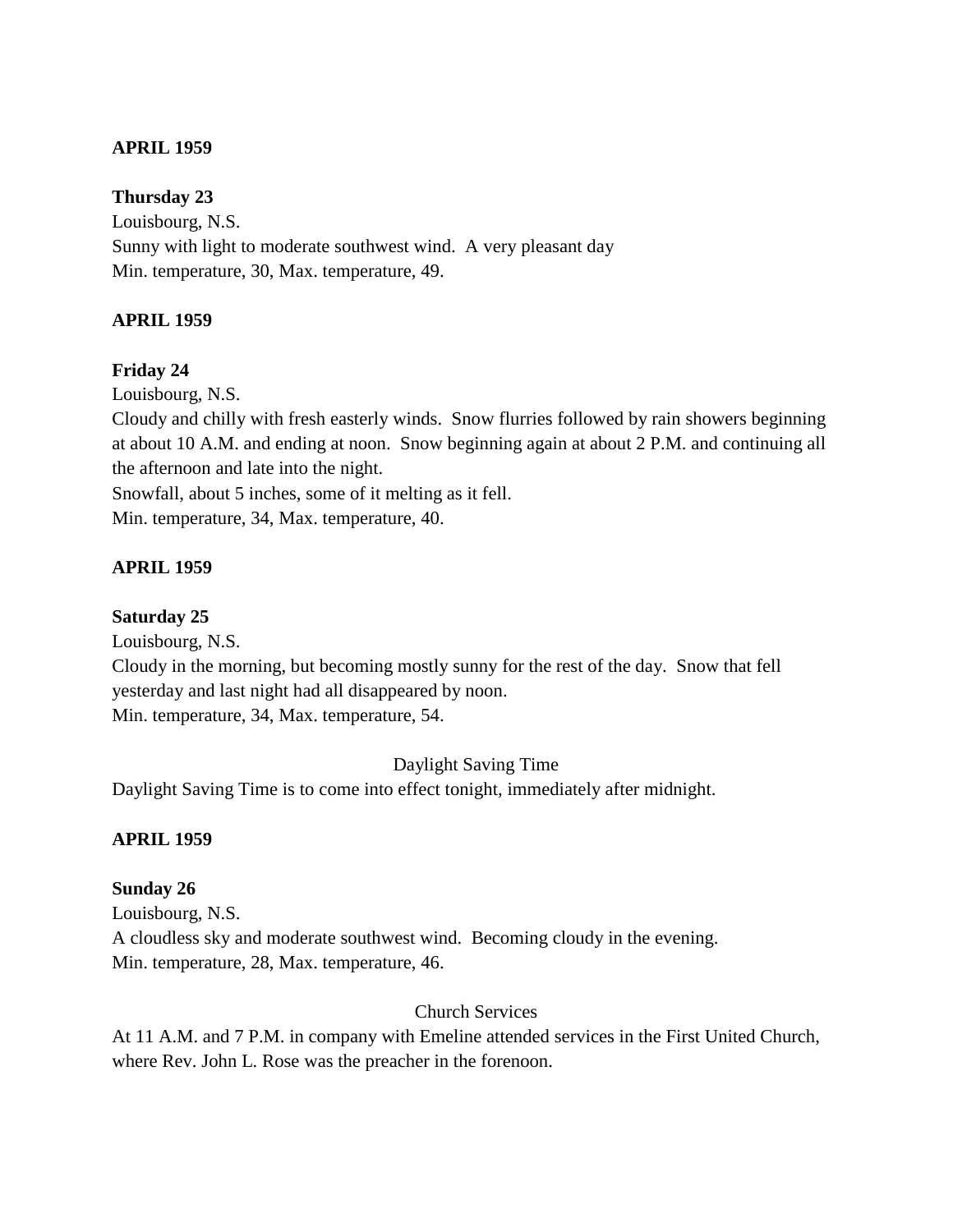At the evening service, which was the Women's Missionary Society's Thank-offering Service, the address was given by Mrs. Murray, wife of Rev. Dr. Murray of Reserve Mines, who was also present.

Present in the morning about 70, in the evening about 45 Choir attendance, A.M. 12, P.M. 8.

## Daylight Saving Time

Daylight Saving Time came into effect immediately after midnight last night.

### Visitors

Mr. and Mrs. Hedley Hopkins, Daughter Patricia and Son, [blank] of Sydney, paid us a visit in the afternoon. They left for home at about 4.15 P.M.

## **APRIL 1959**

## **Monday 27**

Louisbourg, N.S. Cloudy and cool with light variable winds, mostly northerly. Showers in the morning. Min. temperature, 34, Max. temperature, 42.

Fox Sparrows Have Gone

The Fox Sparrows, that made their first appearance this spring on the last day of March have all gone, presumably on their northerly migration. They have been daily visitors to our yard since their arrival, in search of food.

### **APRIL 1959**

### **Tuesday 28**

Louisbourg, N.S.

Cloudy and cold, clearing early in the forenoon. Sunny during the daylight hours with moderate northerly winds.

Min. temperature, 32, Max. temperature, 42.

To Sydney and Return

Went to Sydney on the 8 A.M. trip of the LeBlanc Bus.

At Sydney filed my 1958 Income Tax Report at the District Taxation Office and made several business calls, before returning home on the Bus leaving Sydney at 12.15 P.M.

### **APRIL 1959**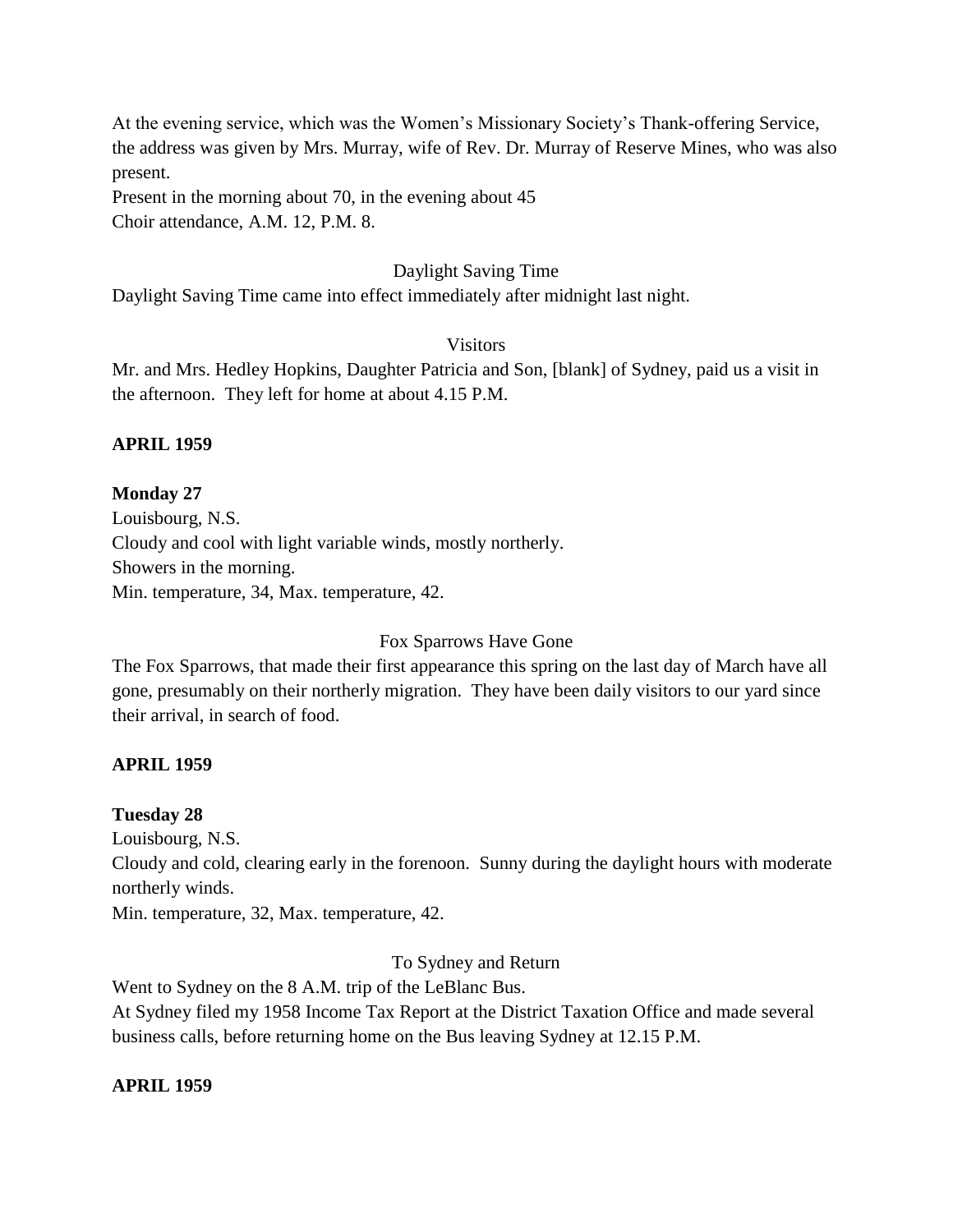### **Wednesday 29**

Louisbourg, N.S. Sunny and cool, becoming mostly cloudy shortly after noon. Moderate variable winds. Min. temperature, 32, Max. temperature, 42.

### Meeting of Louisbourg Development Company

At about 8 P.M. attended a meeting of the Louisbourg Development Company held in the Navy Hut, with Alistair MacDonald presiding in the place of the President Duncan A. MacKay, who was absent owing to illness.

## **APRIL 1959**

## **Thursday 30**

Louisbourg, N.S. Sunny and cool with light to moderate winds, mostly southeast. Min. temperature, 28, Max. temperature, 49. Cloudy in the late afternoon and night.

## **MAY 1959**

## **Friday 1**

Louisbourg, N.S. Cloudy and chilly with light to moderate southeasterly winds. Light mist beginning to fall at about 8.30 P.M. Min. temperature, 36, Max. temperature, 44.

## **MAY 1959**

## **Saturday 2**

Louisbourg, N.S. Cloudy and cool with light southerly winds. Showers during last night and the early part of the day. Rainfall about ¼ inch. Min. temperature, 36, Max. temperature, 40.

## **MAY 1959**

## **Sunday 3**

Louisbourg, N.S. Mostly cloudy in the forenoon, sunny during the afternoon. Light to moderate southwest wind.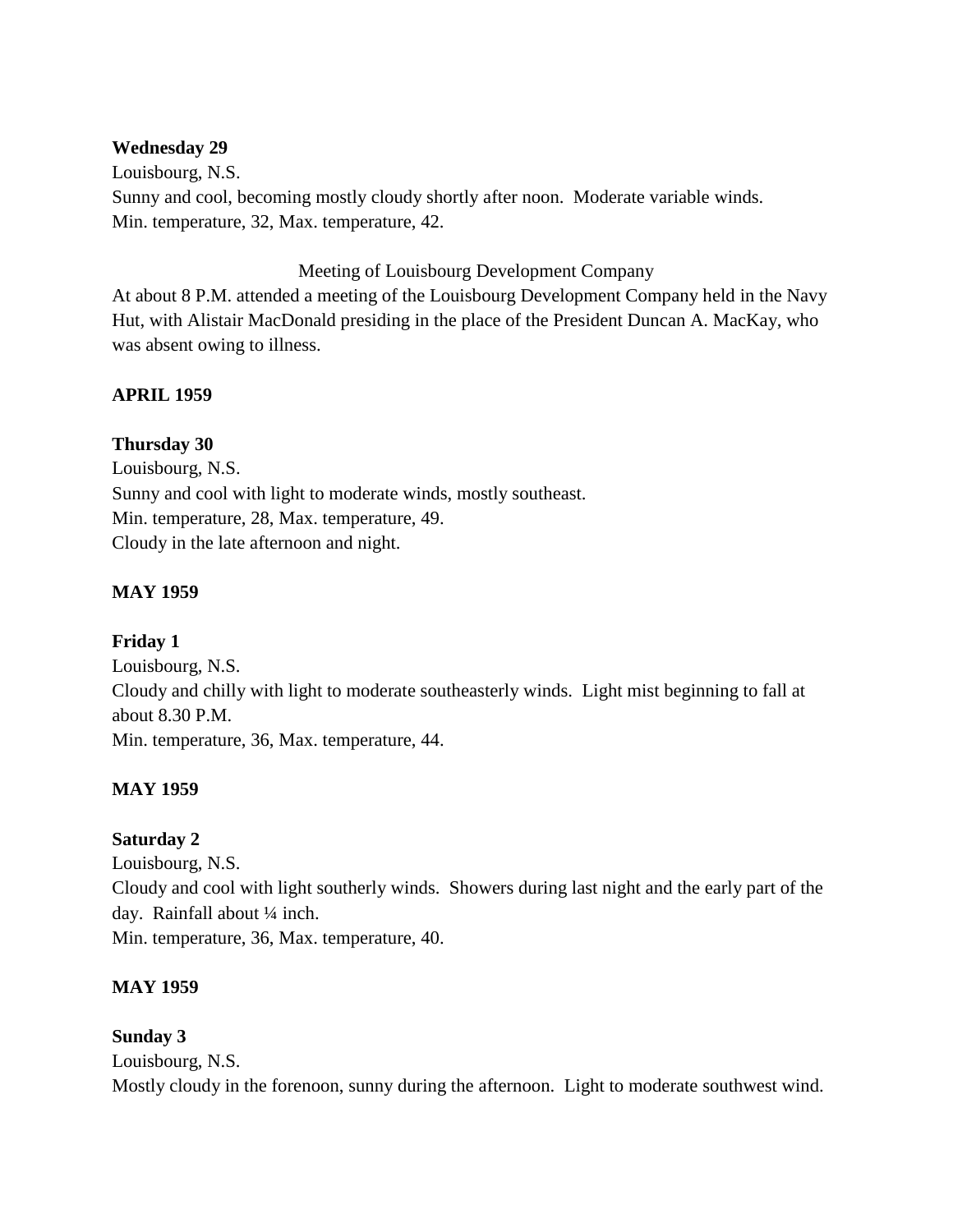Min. temperature, 33, Max. temperature, 49.

## Church Services

At 11 A.M. and 7 P.M., in company with Emeline, attended services in the First United Church, where Rev. John L. Rose M. A. was the preacher. Present in the morning, about 85, in the evening about 55. Choir attendance A.M. 11, P.M. 10

## **MAY 1959**

## **Monday 4**

Louisbourg, N.S.

Cloudy and very cool with moderate north-northeast wind. Mostly clear for about two hours at mid-day.

Min. temperature, 32, Max. temperature, 44.

## **MAY 1959**

## **Tuesday 5**

Louisbourg, N.S. Cloudy with light rain and drizzle. Moderate easterly winds. Min. temperature, about 34, Max. temperature, about 42.

## **MAY 1959**

## **Wednesday 6**

Halifax, N.S. Cloudy and chilly with moderate easterly winds.

## **MAY 1959**

## **Thursday 7**

Louisbourg, N.S. Cloudy and cool with moderate southerly winds. Sunny during the afternoon, becoming cloudy and foggy in the late afternoon.

Min. temperature, about 34, Max. temperature, about 46.

Arrived Home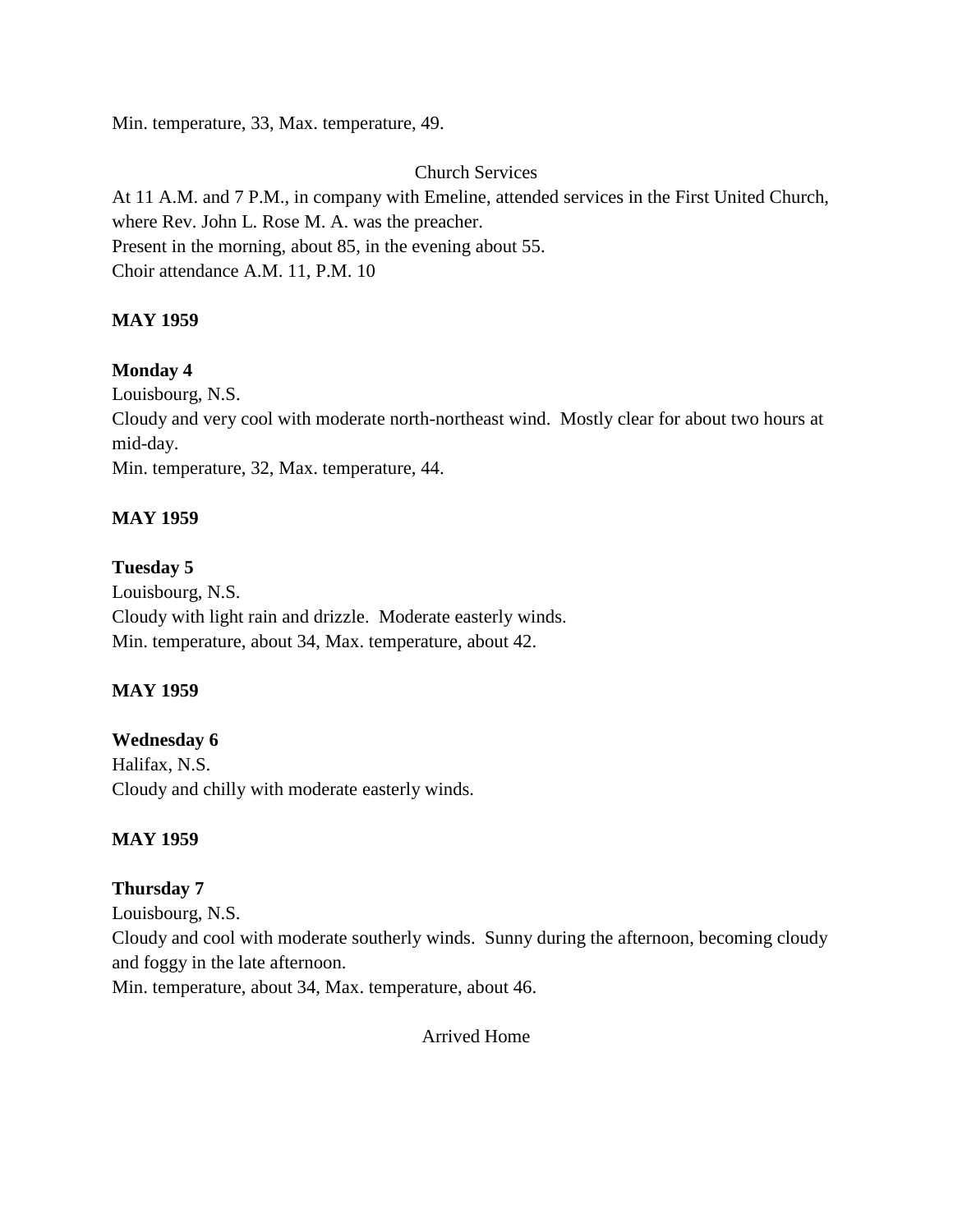Arrived at Sydney on C.N.R. train from Halifax at about 8 A.M. Had breakfast at Isle Royale Coffee Shop. Left for Louisbourg with Alex Burke on the mail truck at about 10 A.M. and arrived home at about 11 A.M.

## **MAY 1959**

## **Friday 8**

Louisbourg, N.S. Partly clear in the forenoon. Cloudy during the afternoon. Light variable winds. Light rain beginning to fall in the evening. Min. temperature, about 32, Max. temperature, about 54.

# **MAY 1959**

## **Saturday 9**

Louisbourg, N.S.

Cloudy with the sun shining through for a few very brief intervals during the forenoon. Light drizzle of rain mixed with snow at noon. Cloudy during the afternoon and evening with a very light drizzle of snow, in the late afternoon and evening.

Strong northerly winds at times nearing gale force. Very chilly.

Min. temperature, 34, Max. temperature, 40.

Rainfall of last night about ¼ inch.

# **MAY 1959**

# **Sunday 10**

Louisbourg, N.S. Mother's Day Sunny with moderate northerly winds. A very lovely day. Min. temperature, 30, Max. temperature, 58.

# Church Services

At 11 A.M. and 7 P.M. attended services in the First United Church, where Rev. John L. Rose, M. A. was the preacher.

This being Mother's Day, both services dealt with the subject of mothers.

At the morning service the junior choir composed of children of the Sunday school led the service of song, with Ruth Harris at the organ.

About 140 present in the morning and about 55 in the evening, with a choir attendance of 8.

To Sydney and Return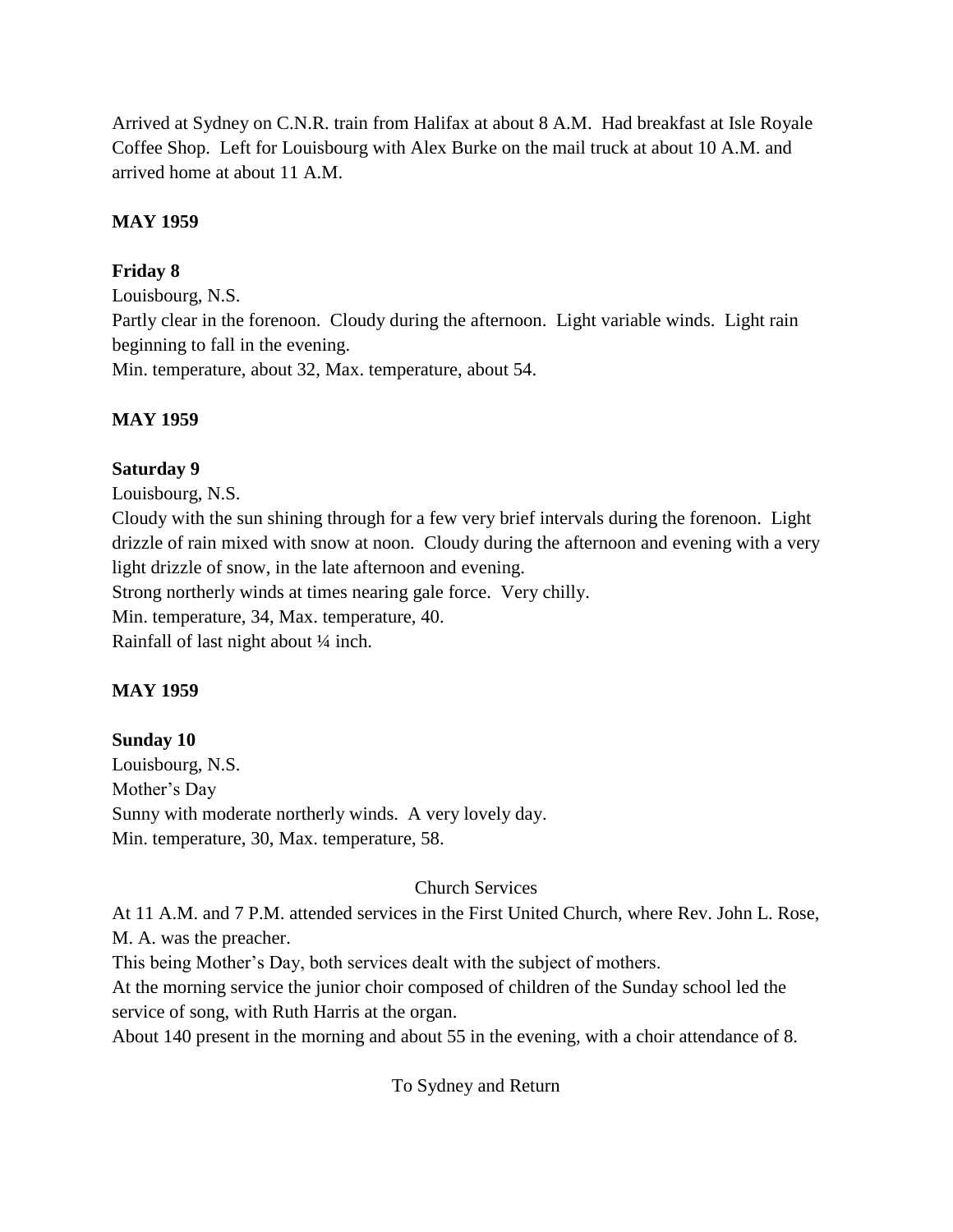At 1:30 P.M. went to Sydney on the LeBlanc Bus. Visited Emeline who since last Wednesday afternoon has been a patient in the Sydney City Hospital. According to present plans she is to undergo an operation tomorrow morning for an internal stomach ailment.

#### **MAY 1959**

#### **Monday 11**

Louisbourg, N.S. Sunny with light to moderate northerly winds. A very nice spring day. Min. temperature, 32, Max. temperature, 54.

To Sydney and Return Went to Sydney on the 8 P.M. trip of the LeBlanc Bus.

## Surgical Operation [Blank]

#### **MAY 1959**

#### **Tuesday 12**

Louisbourg, N.S. Sunny and moderately warn with light southerly winds. A very lovely day. Min. temperature, 32, Max. temperature, 61.

### To Sydney and Return

Went to Sydney on the 6:15 trip of the LeBlanc Bus. Returned home with Mr. and Mrs. Hedley Hopkins who kindly brought me home in their car, arriving at about 8:45 P.M.

#### **MAY 1959**

#### **Wednesday 13**

Louisbourg, N.S. Cloudy and foggy with light southerly winds. Partly clearing in the evening. Min. temperature, 39, Max. temperature, 49.

Choir Practice At 8 P.M. attended and conducted choir practice in the First United Church.

### **MAY 1959**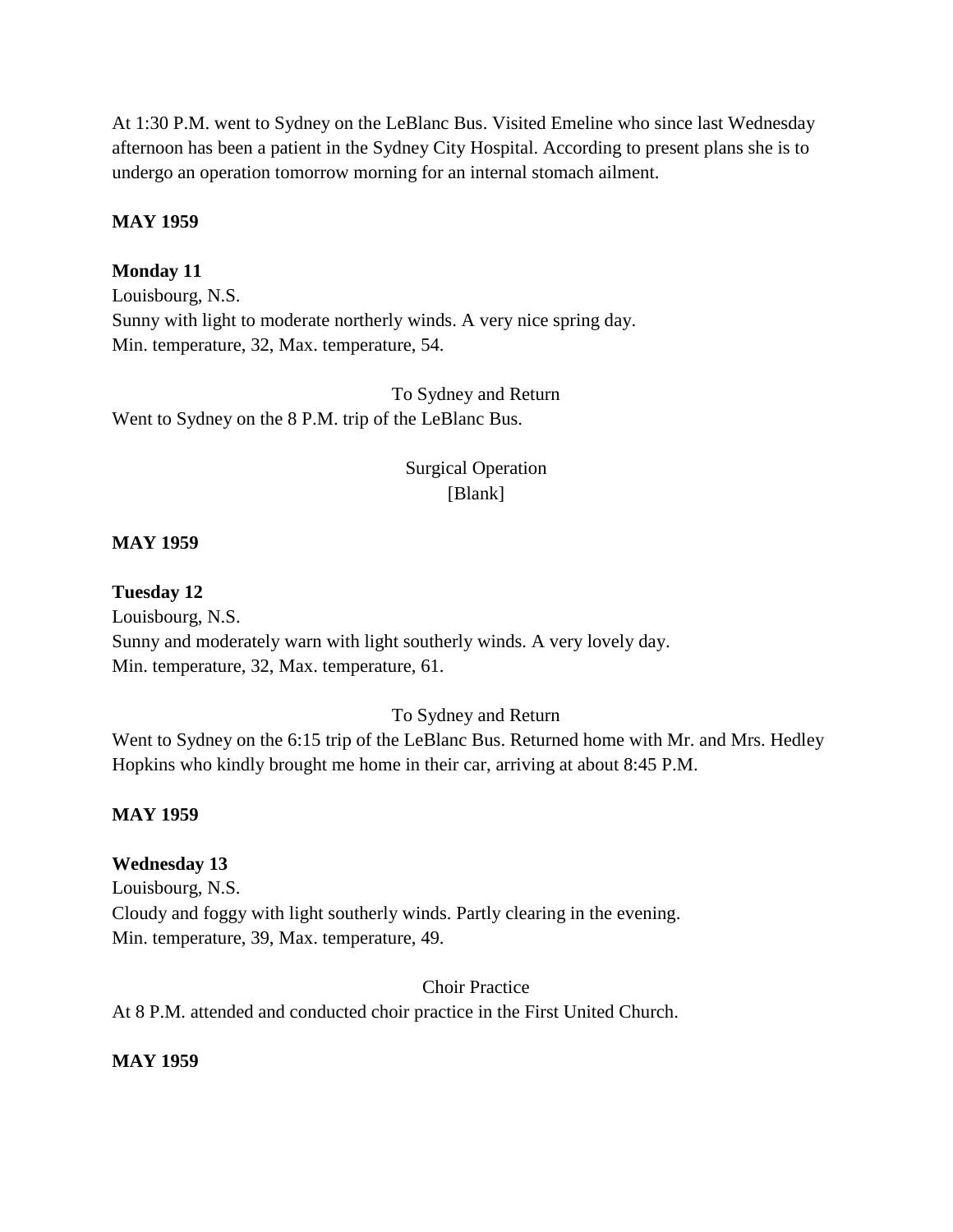## **Thursday 14**

Louisbourg, N.S. Showers and drizzle continuing all day. Moderate southerly winds and fog. Min. temperature 40, Max. temperature, 48. Rainfall, about ¼ inch.

## **MAY 1959**

## **Friday 15**

Louisbourg, N.S. Cloudy and cool with light to fresh southwest wind, and fog. Min. temperature, 40, Max. temperature, 44.

### To Sydney and Return

Went to Sydney on the 1:30 P.M. trip of the LeBlanc Bus. Visited Emeline who is a patient in the Sydney City Hospital. Returned home on the Bus leaving Sydney at 4:30 P.M.

## **MAY 1959**

### **Saturday 16**

Louisbourg, N.S. Sunny and moderately warm with light southwest wind.

## **No entry for Sunday, May 17 1959, and Monday, May 18, 1959.**

## **MAY 1959**

### **Tuesday 19**

Louisbourg, N.S. Sunny with moderate northwest winds. A very lovely spring day. Becoming cloudy in the evening. Min. temperature 32, Max. temperature, 66.

Newspaper clipping entitled:

## **Prominent Louisbourg Resident is Mourned**

Funeral services are scheduled here today for Mrs. Melvin S. Huntington, 75, the former Emeline Priscilla Townsend.

She was the wife of former Mayor S. Huntington of this town.

Daughter of late Mr. and Mrs. Z. W. Townsend, she was the last remaining member of her family.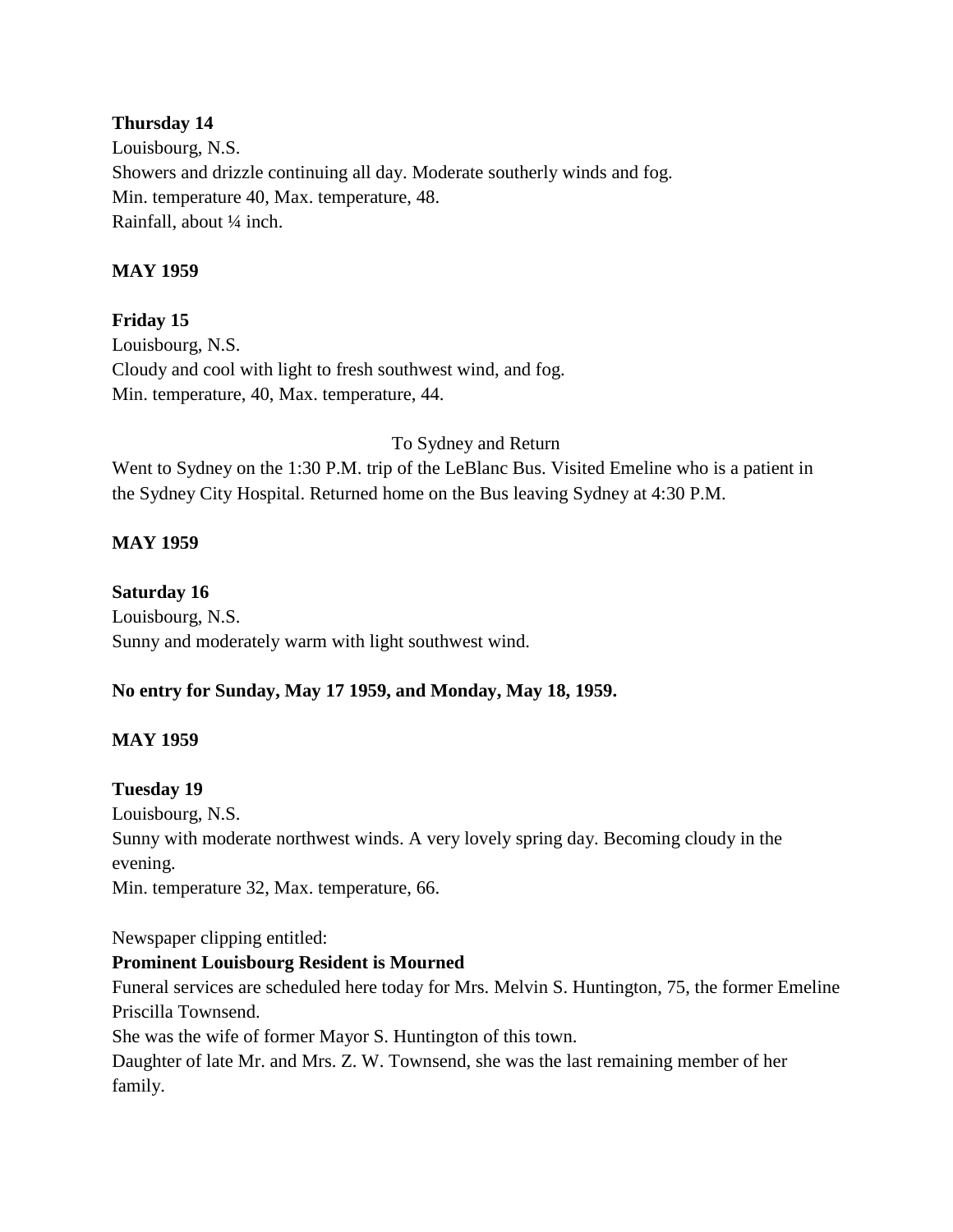A member of First United Church, Mrs. Huntington was organist and long-time choir member. She was prominent in other church organizations.

Funeral services are scheduled at the family residence at 1:45 p.m. and at First United Church at 2 o'clock. Burial will be in the Parish Cemetery.

## **MAY 1959**

## **Wednesday 20**

Louisbourg, N.S. Cloudy with a few light showers in the morning. Light to moderate southwest wind, shifting to northeast in the early afternoon. Min. temperature, 40, Max. temperature, 58.

## C.G.S. Edward Cornwallis

Canadian Government Ship "Edward Cornwallis" arrived in the evening and docked at the Freight Wharf.

## **MAY 1959**

## **Thursday 21**

Louisbourg, N.S. Sunny with light southwest wind. A very nice spring day. Min. temperature, 38, Max. temperature, 54.

## C.G.S Edward Cornwallis

Canadian Government Ship "Edward Cornwallis" sailed in the forenoon.

## **MAY 1959**

## **Friday 22**

Louisbourg, N.S. Cloudy, showery and light drizzle of rain. Moderate to fresh southwest wind with some fog. Min. temperature, 40, Max. temperature, 43.

## **MAY 1959**

## **Saturday 23**

Louisbourg, N.S. Sunny with fresh to strong northwest wind. Min. temperature, 40, Max. temperature 56.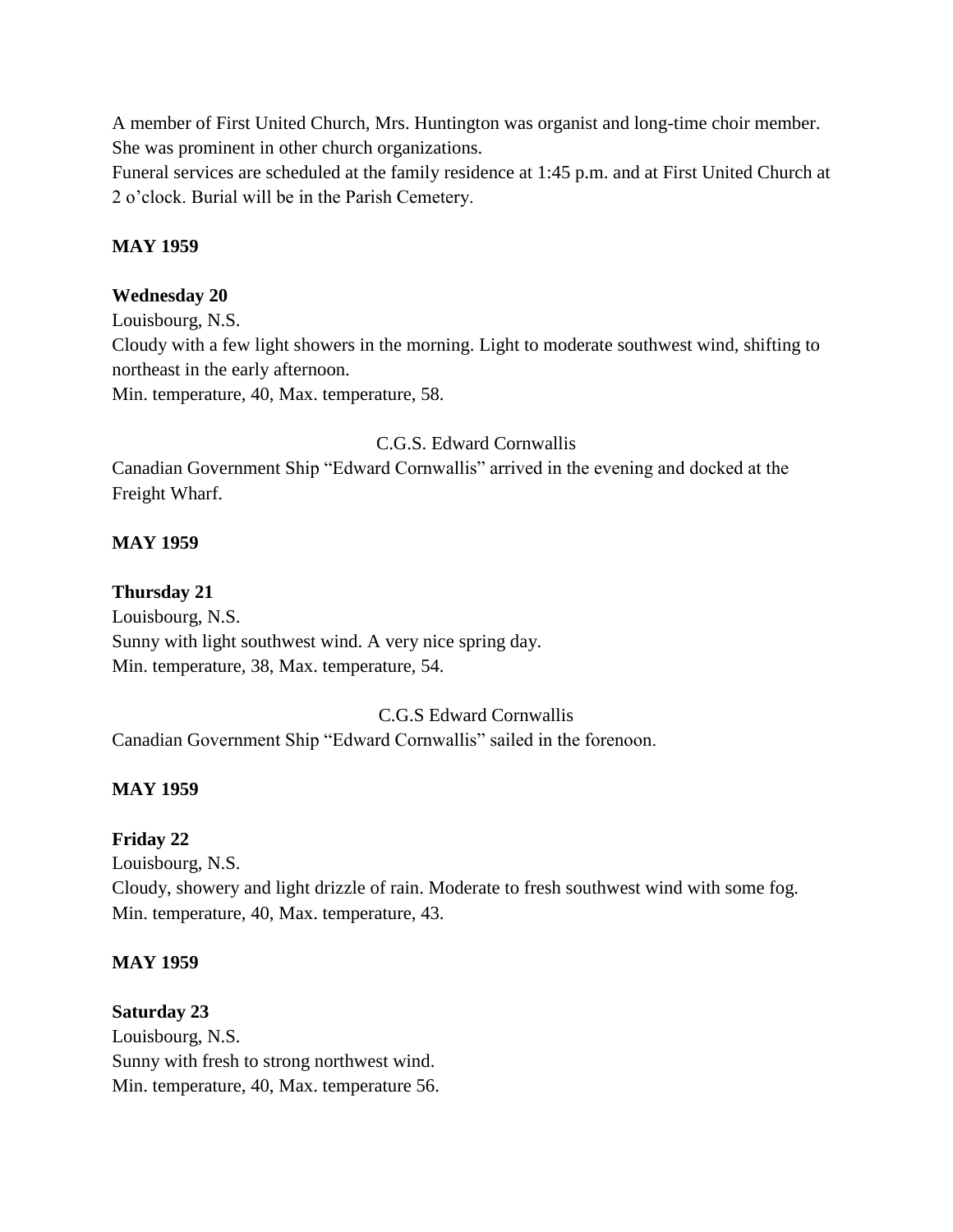### **MAY 1959**

## **Sunday 24**

Louisbourg, N.S. Sunny, becoming cloudy in the evening. Moderate southwest wind. Min. temperature, 34, Max. temperature, 56.

### Church Services

Services in the First United Church at 11 A.M. and 7 P.M. conducted by Rev. John L. Rose M.A. at which I was not present.

### **MAY 1959**

## **Monday 25**

Louisbourg, N.S. Sunny and cool with fresh northeast wind. Min. temperature, 38, Max. temperature, 54.

### **MAY 1959**

**Tuesday 26** Louisbourg, N.S. Sunny with light to moderate southerly winds. Min. temperature, 36, Max. temperature, 60.

## **MAY 1959**

**Wednesday 27** Louisbourg, N.S.

Sunny and warm with moderate to fresh north wind. Min. temperature, 44, Max. temperature, 72. Highest temperature so far this season.

## **MAY 1959**

## **Thursday 28**

Louisbourg, N.S.

Sunny during the forenoon, but becoming hazy and cloudy at about noon and clearing, at night. Brief shower of rain in the afternoon.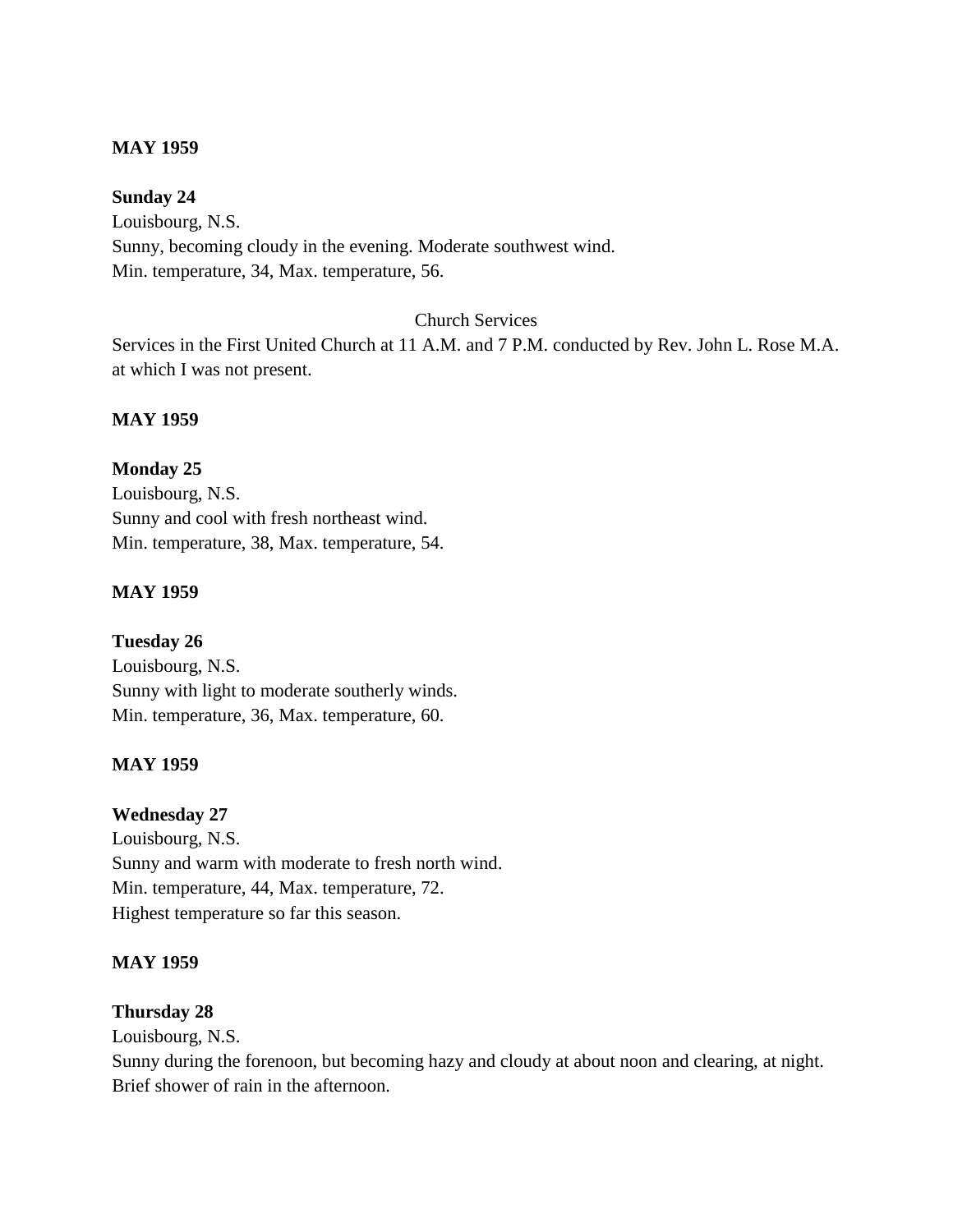Min. temperature, 40, Max. temperature 64. Light to moderate southerly winds.

## **MAY 1959**

## **Friday 29**

Louisbourg, N.S. Sunny with moderate to light variable winds. Min. temperature, 44, Max. temperature, 62.

## **MAY 1959**

## **Saturday 30**

Louisbourg, N.S. Cloudy and foggy with light to moderate southwest wind. Min. temperature, 42, Max. temperature, 52.

## **MAY 1959**

### **Sunday 31**

Louisbourg, N.S. Sunny with fresh to strong north wind. A lovely day, but a little too windy for comfort. Min. temperature, 38, Max. temperature, 61.

## Visitors From Sydney

During the afternoon Mr. and Mrs. Hedley Hopkins, daughter Patricia and son Hedley Jr. paid us a visit. They were accompanied by Mrs. Clifford Huntington, (my sister) and daughter Elinor. We were very glad to have them call. They left for home shortly after 4 P.M.

## **JUNE 1959**

## **Monday 1**

Louisbourg, N.S. Cloudy and cool with light southerly winds. Min. temperature, 30, Max. temperature, 60.

Having a cold and symptoms of what is known as the "Flue", I remained at home most of the day. Evelyn my sister-in-law called Dr. Mosher who called to see me in the evening and gave me an examination and a shot of Penicillin.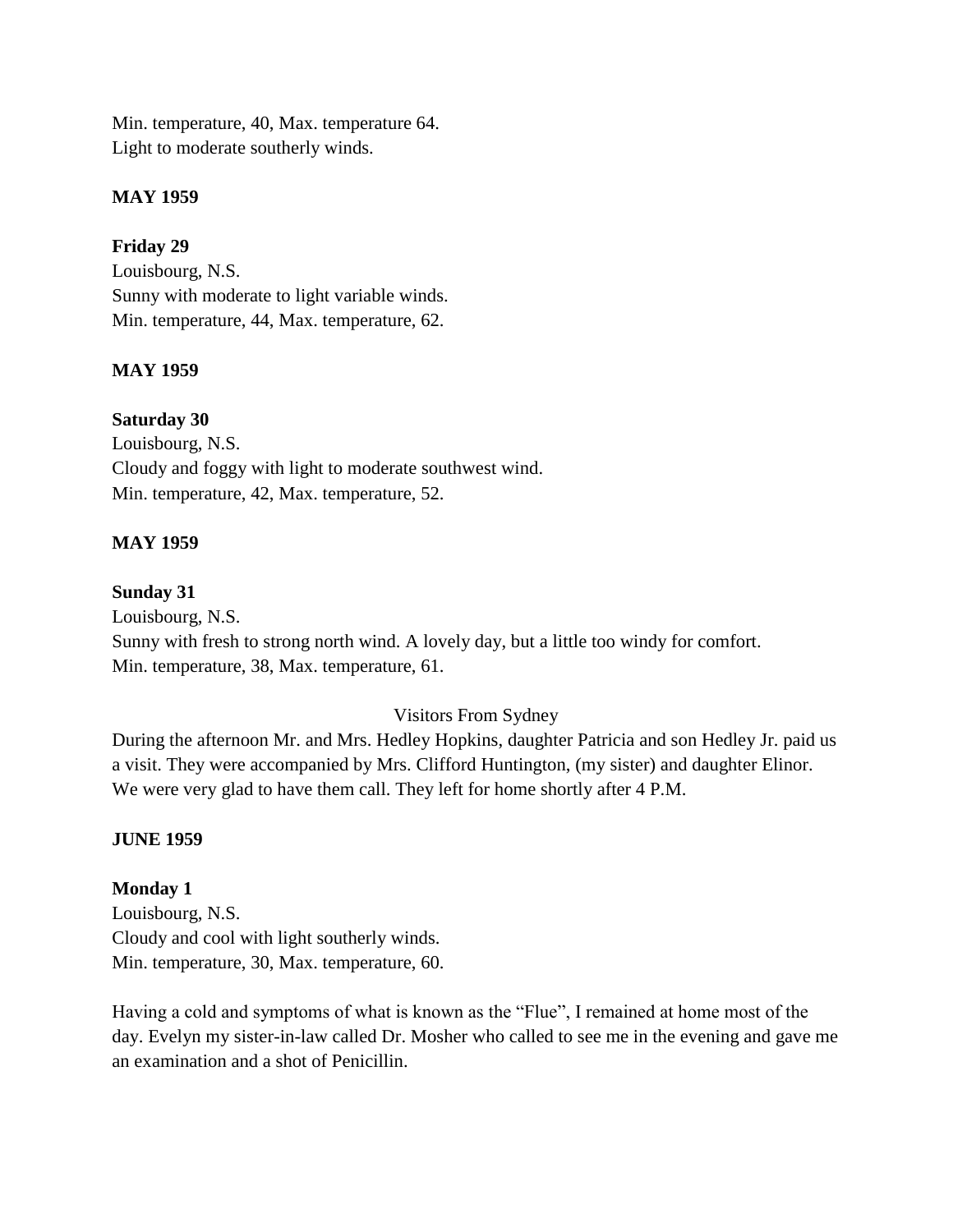### **JUNE 1959**

### **Tuesday 2**

Louisbourg, N.S. Cloudy with a few light rain showers during the forenoon. Cloudy in the afternoon and evening. Light southwest wind. Min. temperature, 43, Max. temperature, 59.

### Death of Wentworth G. Spencer

Today's issue of the Cape Breton Post recorded the death of Wentworth G. Spencer who died at his home today. He was a native of Horne's Road, Mira, a son of the late Mr. and Mrs. George Spencer according to the obituary notice he was 90 years of age, and a veteran of the Boer War. He is survived by one son, Gordon, with whom he lived and four daughters, Mrs. Roy Sheppard, Louisbourg, Mrs. Fred Brewer (Hazel) Glace Bay, Mrs. Frank Brewer, (Florence) Glace Bay. The late Mr. Spencer was a first cousin to my mother.

### **JUNE 1959**

### **Wednesday 3**

Louisbourg, N.S. Rain beginning in the morning and continuing nearly at day, with intermittent heavy showers. Min. temperature, 45, Max. temperature, 54. Rainfall of yesterday, and today, about 1 ¾ inch.

## **JUNE 1959**

## **Thursday 4**

Louisbourg, N.S. Cloudy and cool with moderate northeast wind during the forenoon. Becoming sunny in the early afternoon. A very lovely afternoon and evening. Min. temperature, 43, Max. temperature, 59.

Death of Mrs. Alonzo Martell

The death of Mrs. Alonzo A. Martell occurred today at St. Elizabeth Hospital, North Sydney.

### **JUNE 1959**

**Friday 5** Louisbourg, N.S. Sunny and cool with light to moderate southwest wind.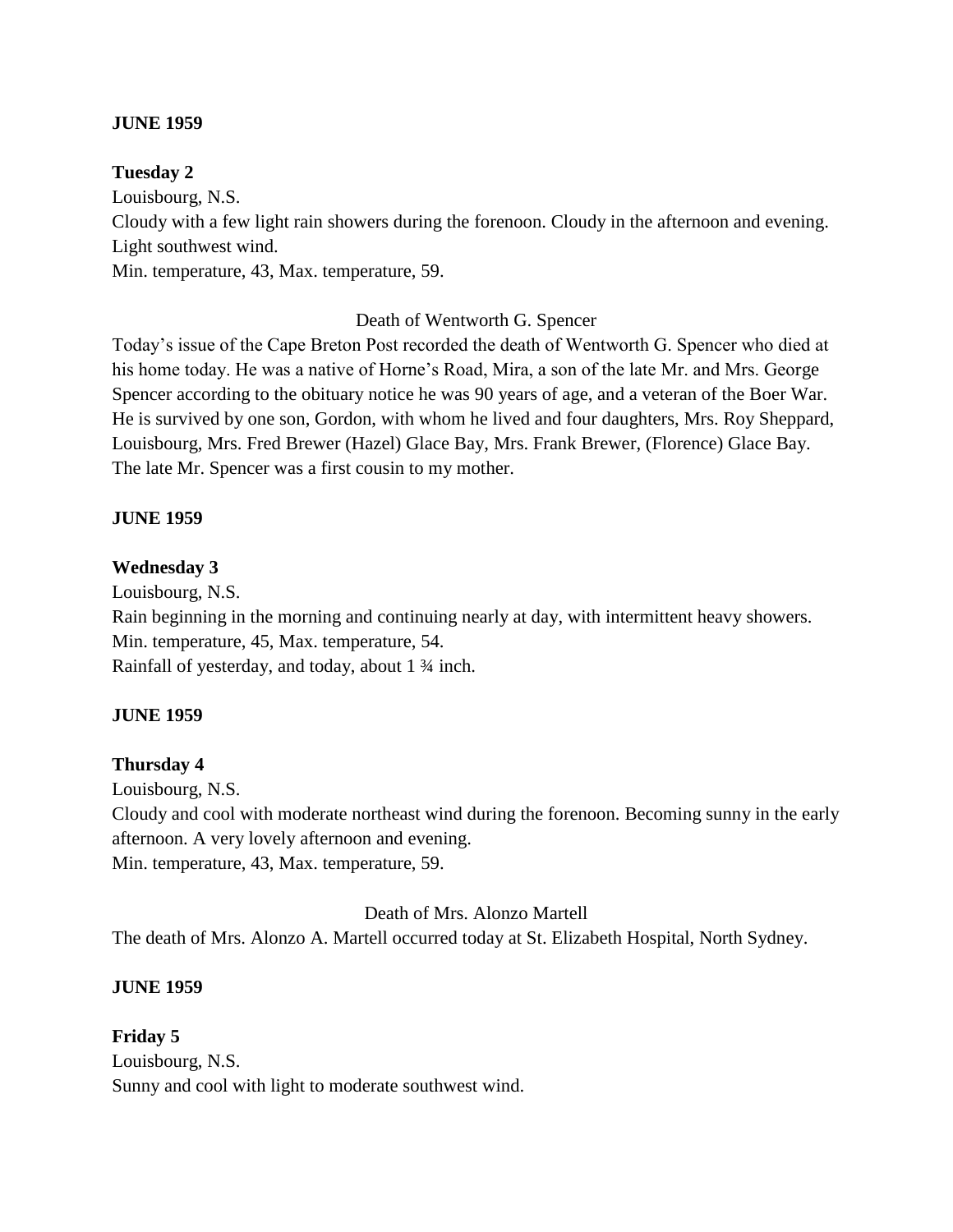Min. temperature, 33, Max. temperature, 60.

## **JUNE 1959**

## **Saturday 6**

Louisbourg, N.S.

Cloudy and cool, becoming partly clear in the early afternoon. Light variable winds, mostly southwest.

Min. temperature, 44, Max. temperature, 64.

## Funeral

At 2 P.M. attended the funeral of the late Mrs. Alonzo A. Martell which took place from her late home on Warren Street to St. Bartholomews Anglican Church. Services at the house, church and grave were conducted by Rev. Logan, Rector of St. Bartholomews. Interment took place in the Anglican Cemetery. Funeral in charge of D.M. Johnston, Funeral Director, Louisbourg.

### **JUNE 1959**

### **Sunday 7**

Louisbourg, N.S. Cloudy and very cool, with light easterly winds. Min. temperature, 44, Max. temperature, 49.

## Church Services

At 11 A.M. attended service in the First United Church, where Rev. John L. Rose, M.A. was the preacher.

About 90 present at this service.

Choir attendance 10.

Was not out to church in the evening.

Mrs. Charles Bagnall, the church organist, being absent from town. Jane Huntington (my niece) substituted for her.

### **JUNE 1959**

### **Monday 8**

Louisbourg, N.S. Cloudy with light southerly winds. Light drizzle of rain in the morning and again at night. Min. temperature, 43, Max. temperature, 51.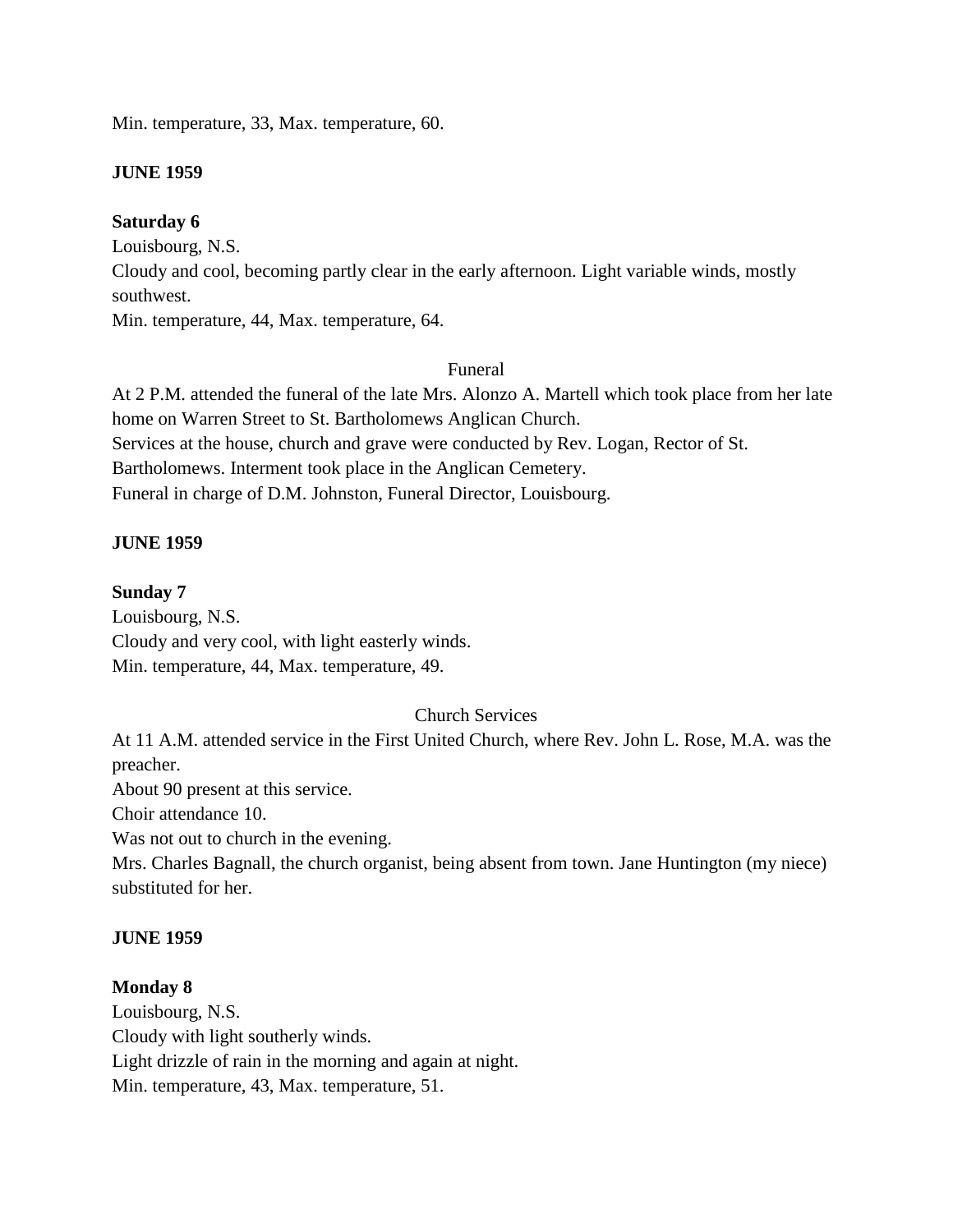#### **JUNE 1959**

#### **Tuesday 9**

Louisbourg, N.S. Cloudy and very cool with light to moderate easterly winds. Partly clearing at about noon. Min. temperature, about 44, Max. temperature, about 50.

### To Sydney and Return

Went to Sydney on the 1:30 P.M. bus trip. Returned on the bus leaving Sydney at 4:30 P.M. While at Sydney visited D.F. Nicholson, Town Clerk of Louisbourg, and Elias Graves of Louisbourg who are both patients in the City Hospital.

#### **JUNE 1959**

#### **Wednesday 10**

Louisbourg, N.S. Cloudy with light to moderate southerly winds. Moderate rain and drizzle beginning in the morning and ending in the evening. Very chilly. Rainfall about ¼ inch. Min. temperature, 44, Max. temperature, 46.

### **JUNE 1959**

### **Thursday 11**

Louisbourg, N.S. Cloudy and very cool, clearing during the forenoon. Sunny in the afternoon and evening. Fresh to strong northerly winds. Min. temperature, 42, Max. temperature, 51.

#### To Sydney and Return

Went to Sydney on the 8 A.M. trip of the LeBlanc Bus, where I had an appointment with Gett. Kelly representing L.S. Pattello & Co. Ltd. of Truro N.S. Met Mr. Kelly at the sample room at 9 A.M. and gave him an order for Christmas goods as well as an order for immediate shipment. I also had an appointment with Mr. Fields of the Nova Scotia Trust Company, executor of the Estate of the late Mrs. Alonzo A. Martell. At the request of Mr. Fields I met him in the office of the Registrar of Probate where I proved the will of the late Mrs. Martell, I having been one of the witnesses to her signature.

I returned home on the bus leaving Sydney at 4:30 P.M.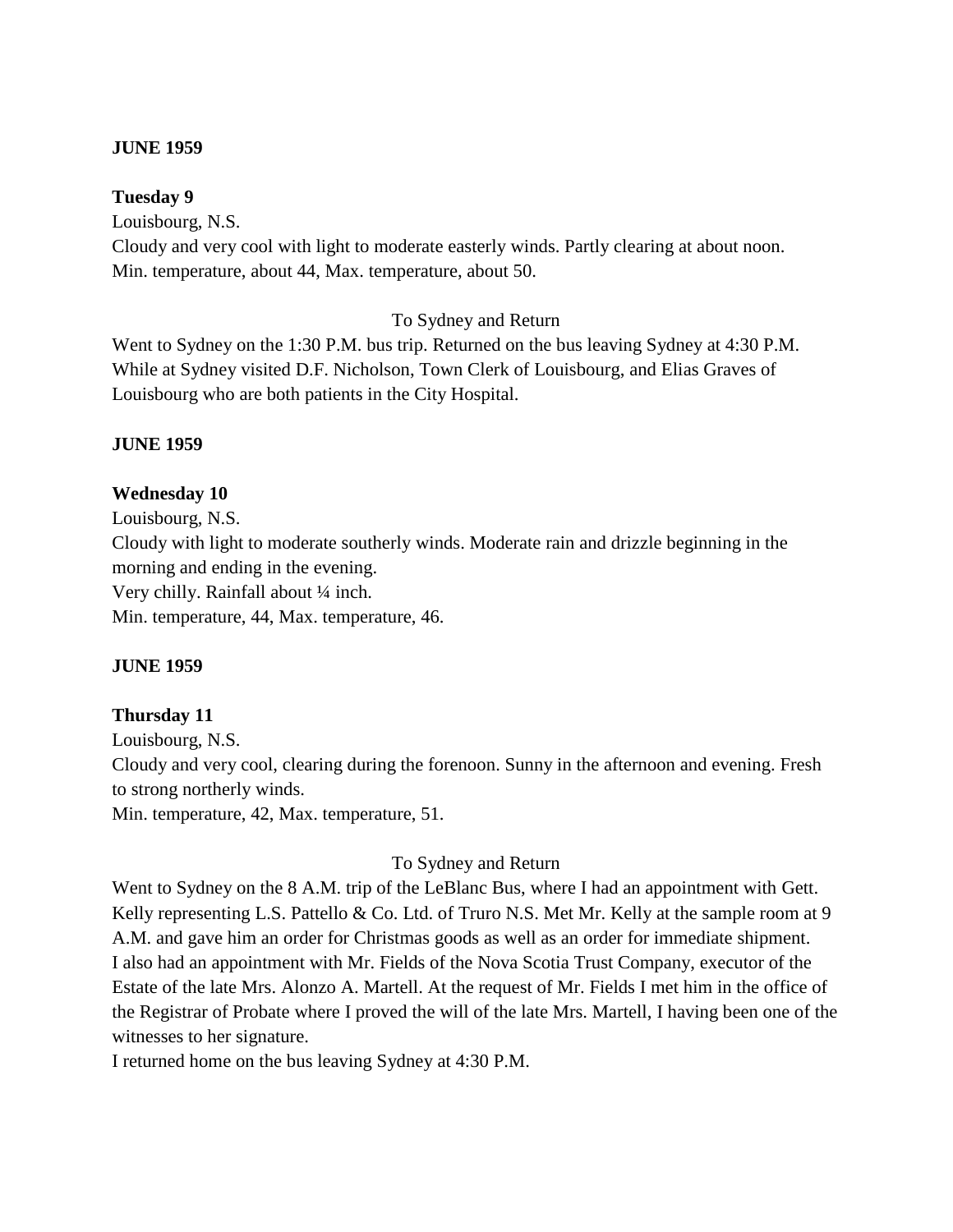### **JUNE 1959**

**Friday 12** Louisbourg, N.S. Sunny and cool with moderate to fresh southwest wind. Min. temperature, 36, Max. temperature, 60.

### **JUNE 1959**

**Saturday 13** Louisbourg, N.S. Sunny with light winds. Min. temperature, 44, Max. temperature, 66.

#### **JUNE 1959**

#### **Sunday 14**

Louisbourg, N.S.

Sunny becoming cloudy shortly after noon. Light south wind shifting to easterly in the afternoon. Min. temperature, 48, Max. temperature, 60.

#### **JUNE 1959**

#### **Monday 15**

Louisbourg, N.S. Steady rain beginning in the morning, followed by intermittent showers, mist and drizzle throughout the day and into the night. Min. temperature 44, Max. temperature, 49. Fresh southeast wind, decreasing to light in the afternoon. Rainfall, 1 ¾ inch.

#### **JUNE 1959**

### **Tuesday 16**

Louisbourg, N.S. Cloudy and cool with light southwest wind, which changed to easterly in the late afternoon. Foggy at night. Min. temperature, 44, Max. temperature, 56.

#### **JUNE 1959**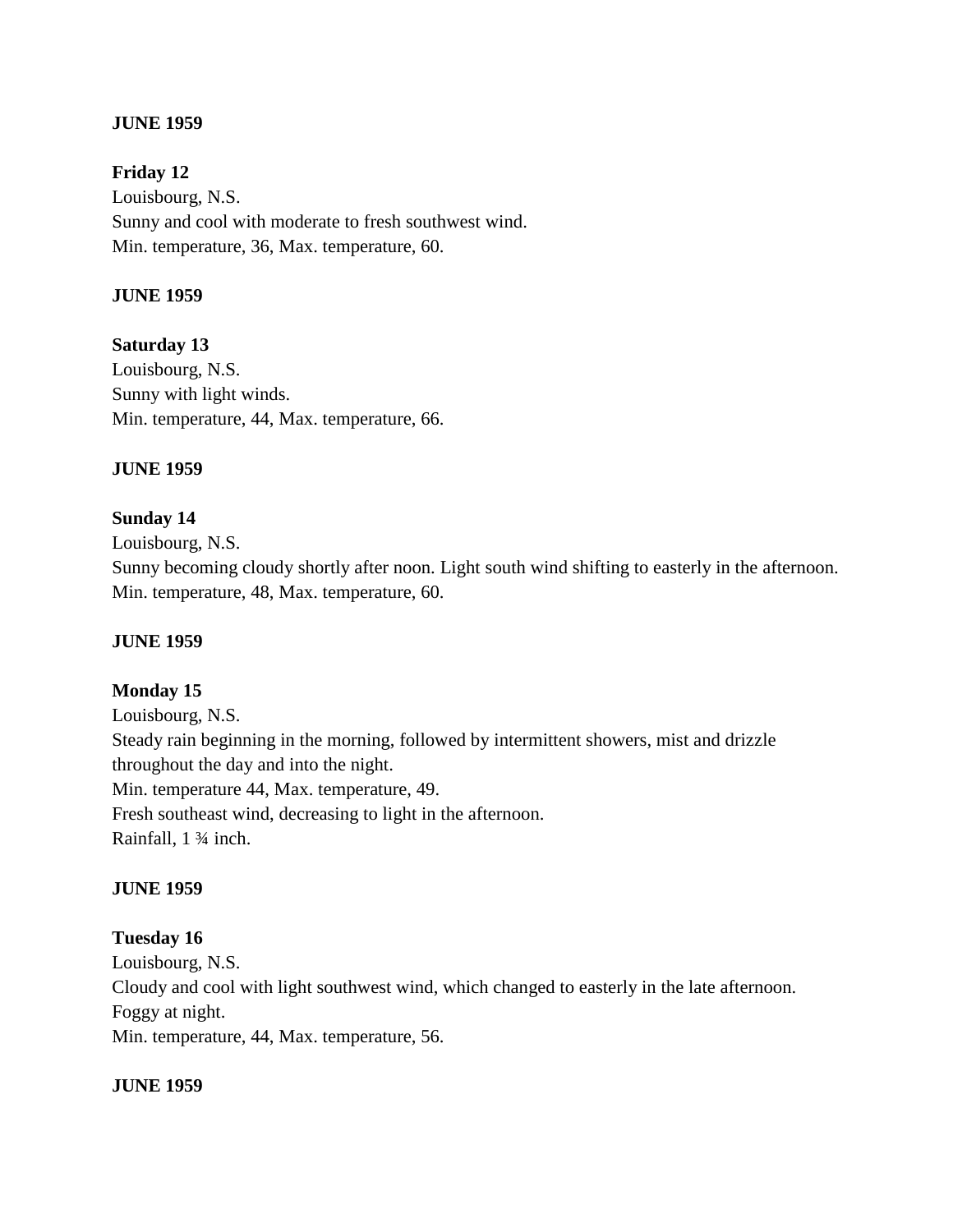### **Wednesday 17**

Louisbourg, N.S. Cloudy with light easterly winds. Min. temperature, 44, Max. temperature, 60.

## **JUNE 1959**

## **Thursday 18**

Louisbourg, N.S. Cloudy and cool with light easterly winds. Showers in the evening. Min. temperature, 43, Max. temperature, 56.

## To Sydney and Return

Went to Sydney on the 1:30 P.M. trip of the LeBlanc Bus, accompanied by James Crowdis. We returned on the Bus leaving Sydney at 4:30 P.M.

## **JUNE 1959**

## **Friday 19**

Louisbourg, N.S. Cloudy with light to moderate easterly winds, southeast in the evening, increasing to gale force early in the night with rain beginning to fall. Min. temperature, 46, Max. temperature, 60.

### **JUNE 1959**

## **Saturday 20**

Louisbourg, N.S. Cloudy and cool with fresh to strong southerly winds, with rain beginning at about 6:30 P.M. Rainfall of last night about 1/8 inch. Min. temperature, 46, Max. temperature, 56.

### **JUNE 1959**

## **Sunday 21**

Louisbourg, N.S.

Cloudy with sunny intervals during the afternoon. Moderate to fresh northwest wind, decreasing to light in the evening.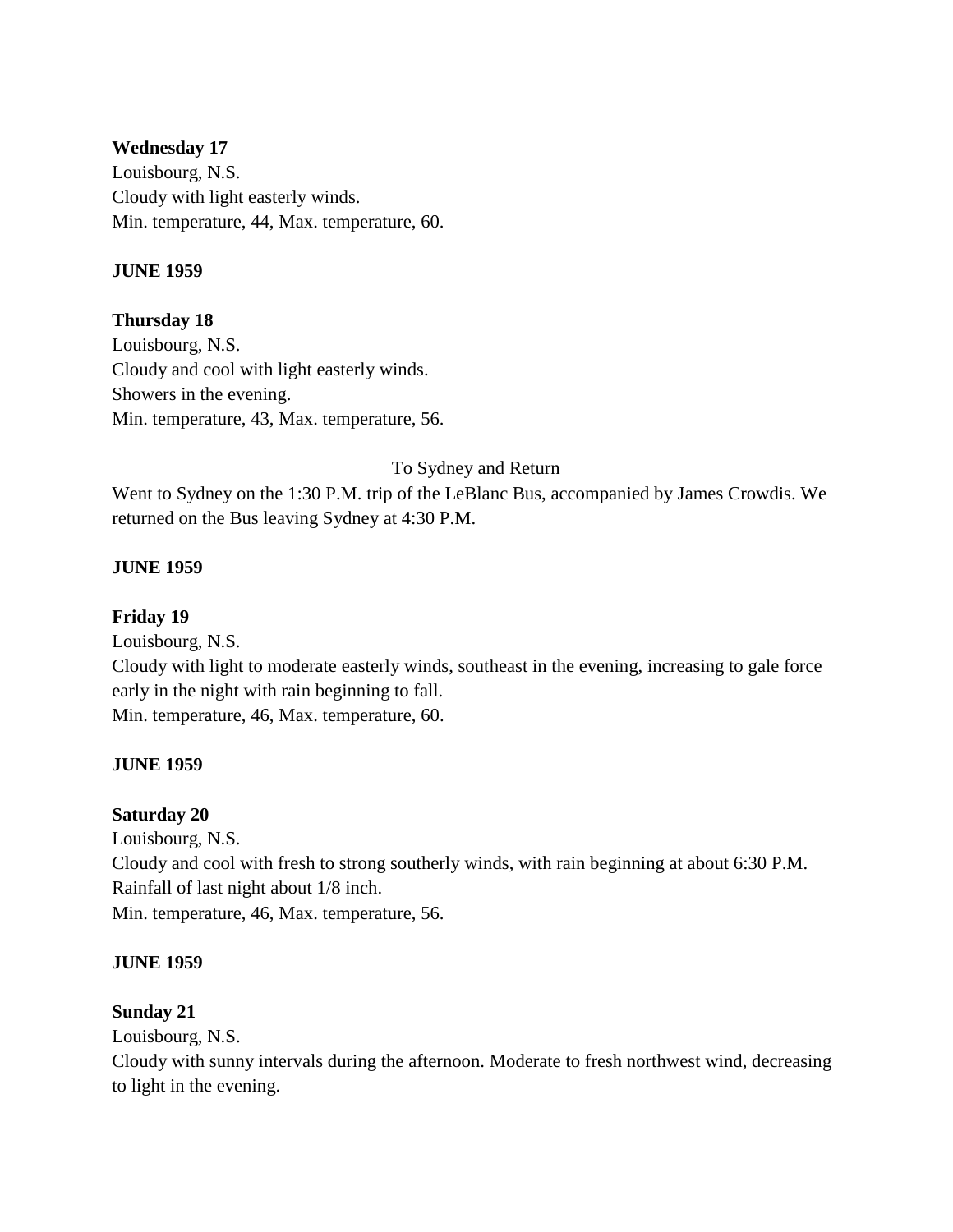Min. temperature, 46, Max. temperature, 66.

Church Services

At 11 A.M. and 7 P.M. attended services in the First United Church, where Rev. John L. Rose, M.A. was the preacher.

About 90 present in the morning and about 40 in the evening.

Choir attendance A.M. 6, P.M. 8.

Did not take part with the choir today owing to not having fully recovered from the effects of a cold.

## **JUNE 1959**

## **Monday 22**

Louisbourg, N.S. Cloudy with a few sunny intervals. Light southwest wind. A very nice day. Min. temperature, 46, Max. temperature, 64.

## **JUNE 1959**

## **Tuesday 23**

Louisbourg, N.S. Cloudy, becoming partly clear in the evening. Light southwest wind. Min. temperature, 47, Max. temperature, 61.

## **JUNE 1959**

## **Wednesday 24**

Louisbourg, N.S. Cloudy with fog in the morning. Clearing early in the forenoon. Sunny and warm with light to moderate northwest wind. Calm in the evening. A very lovely early summer day. Min. temperature, 52, Max. temperature, 72.

## **JUNE 1959**

## **Thursday 25**

Louisbourg, N.S. Sunny and moderately warm with light southwest wind. A very lovely day. Min. temperature, 42, Max. temperature, 72.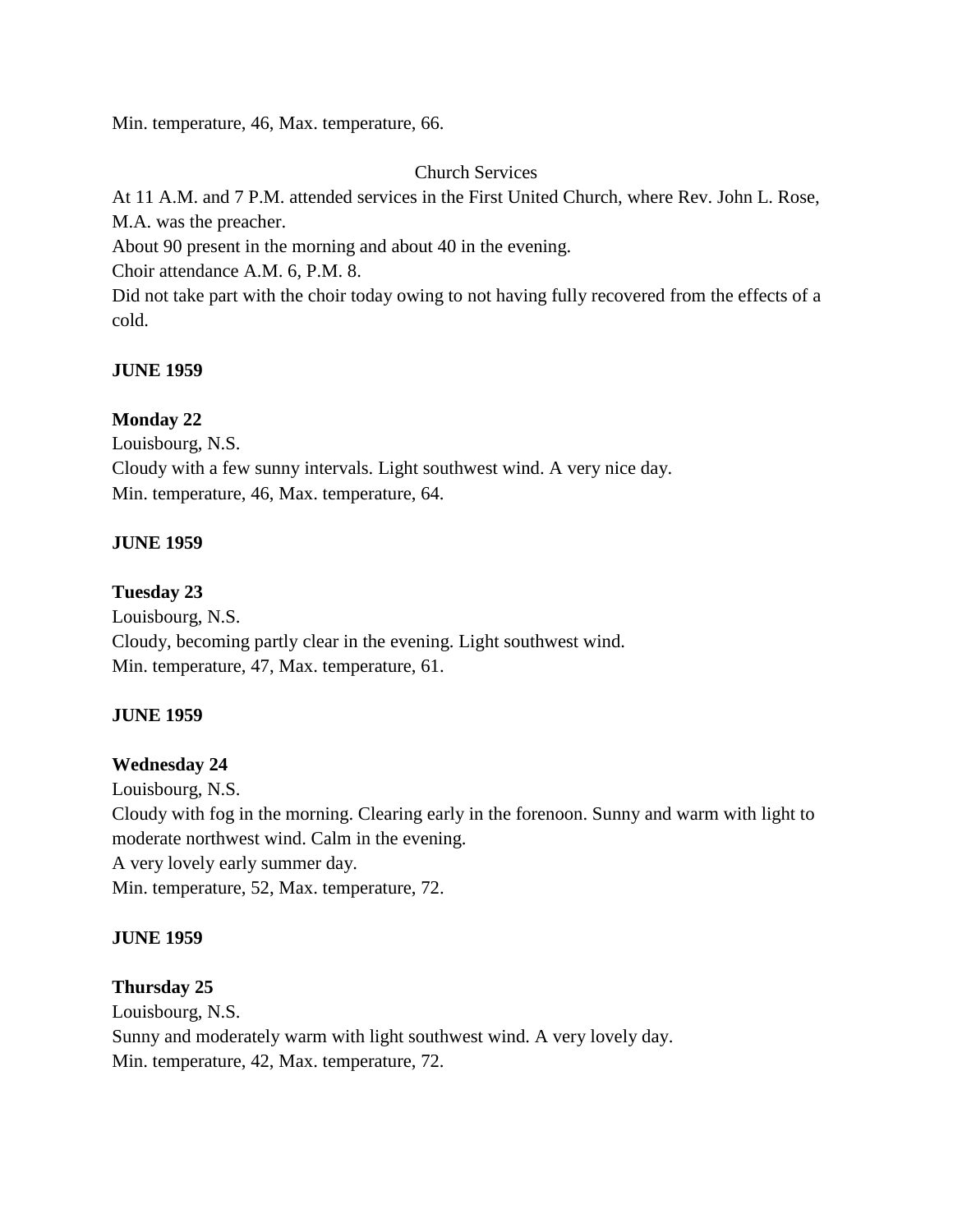### **JUNE 1959**

#### **Friday 26**

Louisbourg, N.S. Sunny with light to moderate southwest wind, making three very lovely days in a row. Min. temperature, 49, Max. temperature, 68.

#### Preparatory Service

At 7:30 P.M. attended the quarterly preparatory service, conducted by Rev. John L. Rose in the First United Church.

## Official Opening of St. Lawrence Seaway [Blank]

#### **JUNE 1959**

### **Saturday 27**

Louisbourg, N.S. Sunny and moderately warm with light southwest wind. A very nice summer day. Min. temperature 44, Max. temperature, 65.

#### **JUNE 1959**

#### **Sunday 28**

Louisbourg, N.S. Cloudy and sunshine, with moderate to fresh northeast wind. Min. temperature, 44, Max. temperature, 68.

Church Services

At 11 A.M. attended service in the First United Church where Rev. John L. Rose was the preacher.

At the service the quarterly communion of the Lord's Supper was dispensed about 100 present. In the evening on the invitation of Wilson Lewis, Evelyn, Jane and I motored to Marion Bridge United Church. Rev. Mr. Fraser, who has been Pastor of this church for several years, and is now retiring, preached his farewell sermon.

After the close of the service a number of us assembled at the home of Mr. and Mrs. Harvey Hussey, where we spent about two hours, during which we had a sacred sing song. We arrived home at about midnight.

#### **JUNE 1959**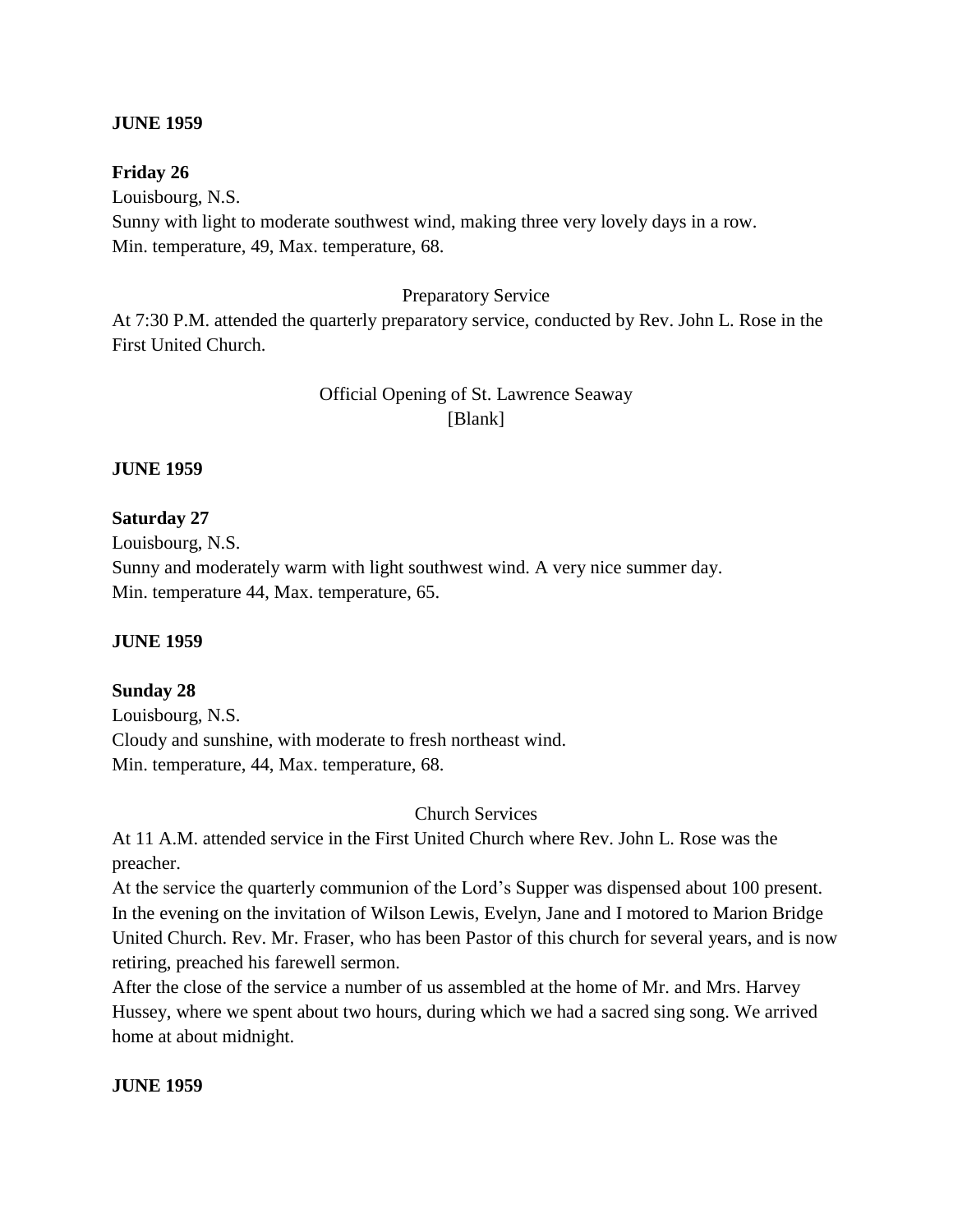### **Monday 29**

Louisbourg, N.S. Sunny in the forenoon, mostly cloudy during the afternoon and evening cool. Min. temperature, 38, Max. temperature, 64.

## To Sydney and Return

Went to Sydney on the 1:30 trip of the LeBlanc Bus for the purpose of keeping on appointment with Dr. G Cormier, Eye specialist. After leaving Dr. Cormier's office, I went to the L.C.A office where I made a reservation for a trip to Boston Mass, for the  $6<sup>th</sup>$  of the next month, by plane. Purchased a one way ticket for the sum of \$51.00. From Boston I intend going to Norwich Connecticut for the purpose of attending a Reunion of the Huntington Family association, which takes place on the  $10^{th}$  and  $11^{th}$  of July Next.

I returned home on the Bus leaving Sydney at 4:30 P.M.

## **JUNE 1959**

### **Tuesday 30**

Louisbourg, N.S.

Cloudy with thick fog, following the few light showers of last night. Weather cleared in the late afternoon with a rise in temperature. Light southwest wind, shifting to northwest in the evening and increasing to fresh.

Min. temperature, 48, Max. temperature, 72.

## To Catalone and Mainadieu

Went for a motor drive with William Hilchie in his new car to Catalone, Mainadieu, Bateston and Catalone Gut, in the late forenoon. Returned to Town at about 12:15 P.M.

## **JULY 1959**

## **Wednesday 1**

Louisbourg, N.S. Sunny and moderately warm with a remarkably clear sky. Fresh to strong north – northwest wind, decreasing to light in the evening. Min. temperature 42, Max. temperature, 67.

### **JULY 1959**

**Thursday 2**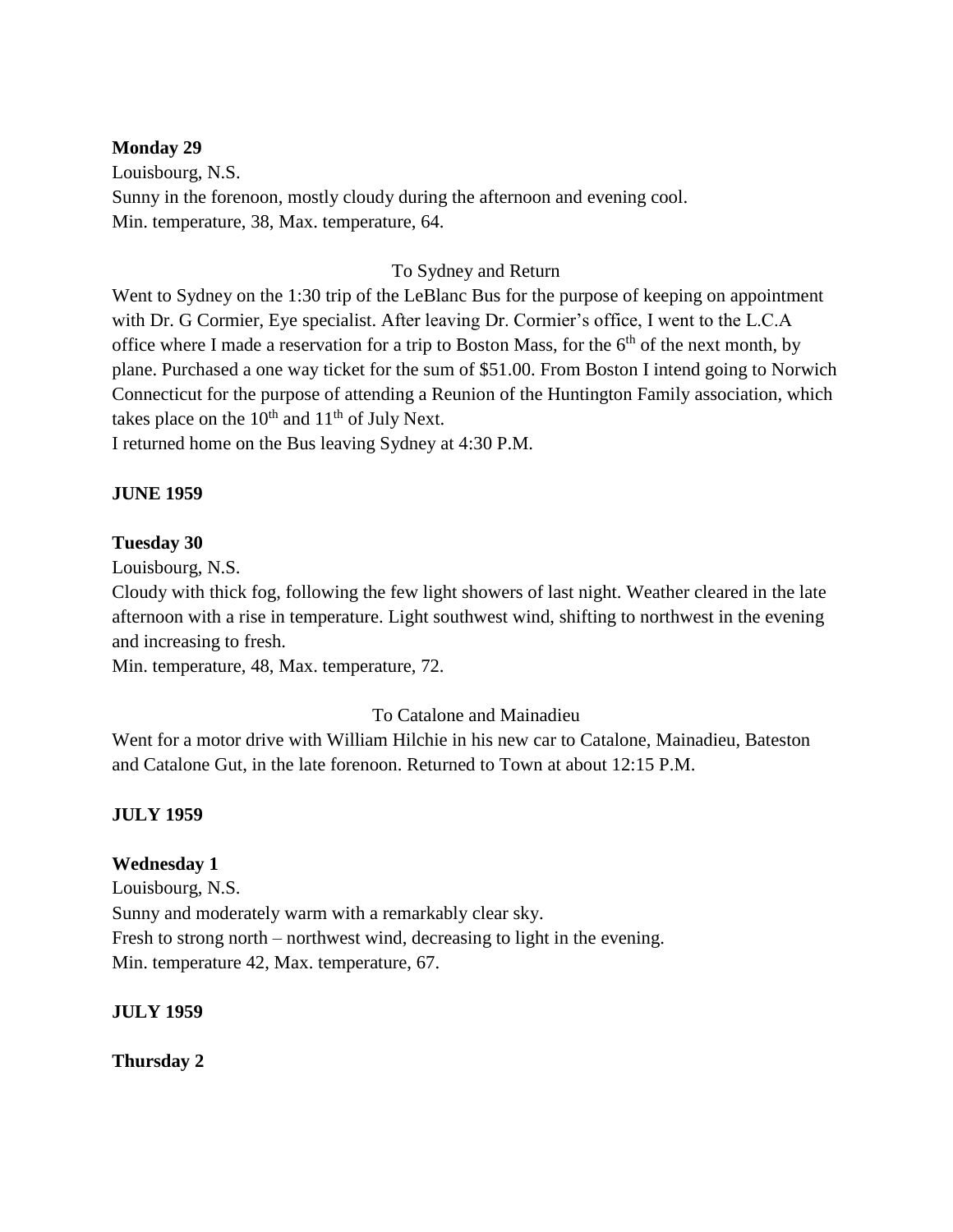Louisbourg, N.S. Sunny in the morning, but becoming cloudy early in the forenoon. Light showers beginning in the evening. Min. temperature, 44, Max. temperature, 65.

## **JULY 1959**

## **Friday 3**

Louisbourg, N.S. Cloudy with a few sunny intervals. Moderate to fresh northwest wind. Min. temperature, 50, Max. temperature, 67. Rainfall of last night about ¼ inch.

## United States Ship Arrives

United States Naval Ship "San Palo" arrived in the morning and anchored in the eastern end of the harbour.

## **JULY 1959**

### **Saturday 4**

Louisbourg, N.S.

Sunny with fresh northwest wind, shifting to southeast at about noon and decreasing to light. Min. temperature, 45, Max. temperature 72.

### U.S.S San Palo

United States Naval Ship "San Palo" which arrived here yesterday morning, sailed early today but returned at about 2 P.M. and docked at the Freight Wharf where she was open to visitors during the afternoon.

### **JULY 1959**

### **Sunday 5**

Louisbourg, N.S. Sunny with light to moderate southwest wind. A very nice summer day. Min. temperature, 44, Max. temperature, 72.

### Anniversary Services

At 11 A.M., 3 and 7 P.M. attended the anniversary services of the First United Church which were in charge of the Pastor Rev. John L. Rose M.A. while the preacher at each of the services was the Rev. Dr. Donald MacLeod of Princeton University, New Jersey. Twenty years ago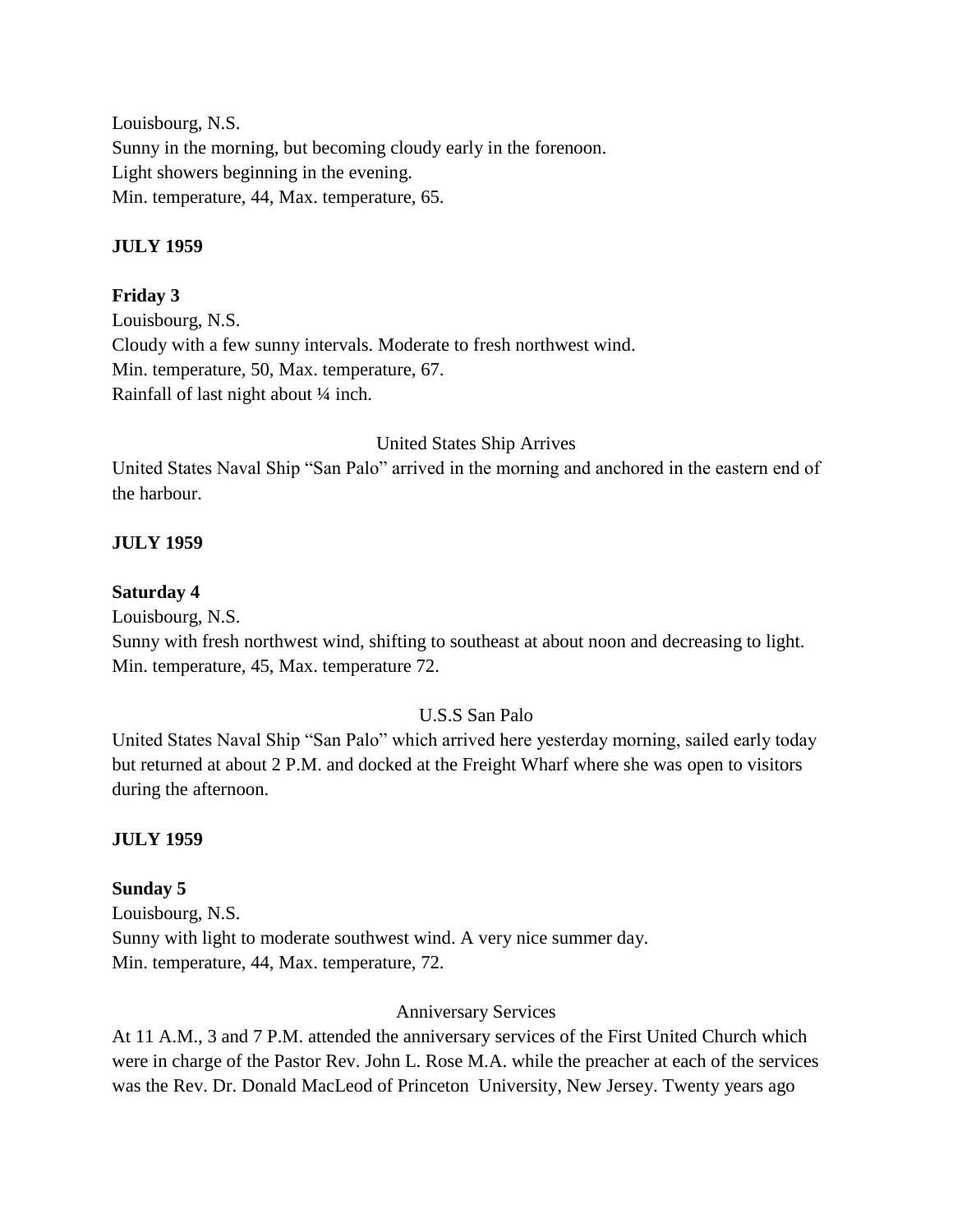today Mr. MacLeod was Pastor of the Louisbourg United Church, it being his first charge following his ordination. After leaving Louisbourg, he went to Toronto where he was Assistant Pastor of Bloor Street United Church. After leaving Toronto he went to Princeton, New Jersey, U.S.A.

The church was well filled at each of the three services. The largest attendance was in the evening.

The Baptist quartette (male) assisted in the service of song at 3 and 7 P.M.

I did not take my usual place in the choir today owing to having a cold.

# **JULY 1959**

# **Monday 6**

Louisbourg, N.S.

Cloudy and foggy. Partly clearing shortly before noon. Sunny intervals during the afternoon, becoming cloudy with fog in the evening.

Min. temperature, 59, Max. temperature, 72.

# To Marion Bridge and Return

On the invitation of Wilson Levy, Jane Huntington, Larkie Hussey, Ivan Wilson, and I motored to Marion Bridge, where we attended service in the United Church. The Preacher being Mr. MacSween, a student minister. After the service was over, we with a number of Marion Bridge folk assembled at the apartment of Mrs. Clifford Huntington (my sister) where we enjoyed a sacred sing song and a lunch before leaving for home at about 11 P.M.

# **No entry from Tuesday, July 7 to Tuesday, July 14, 1959.**

# **JULY 1959**

# **Wednesday 15**

Maine, New Brunswick, Nova Scotia On board trains passing through Main, New Brunswick and Nova Scotia. Cloudy with sunny intervals. Some fog along the coast, moderately warm.

# **JULY 1959**

# **Thursday 16**

Louisbourg, N.S. Cloudy with a few light showers and mist. Light winds and fog, moderately warm.

# **JULY 1959**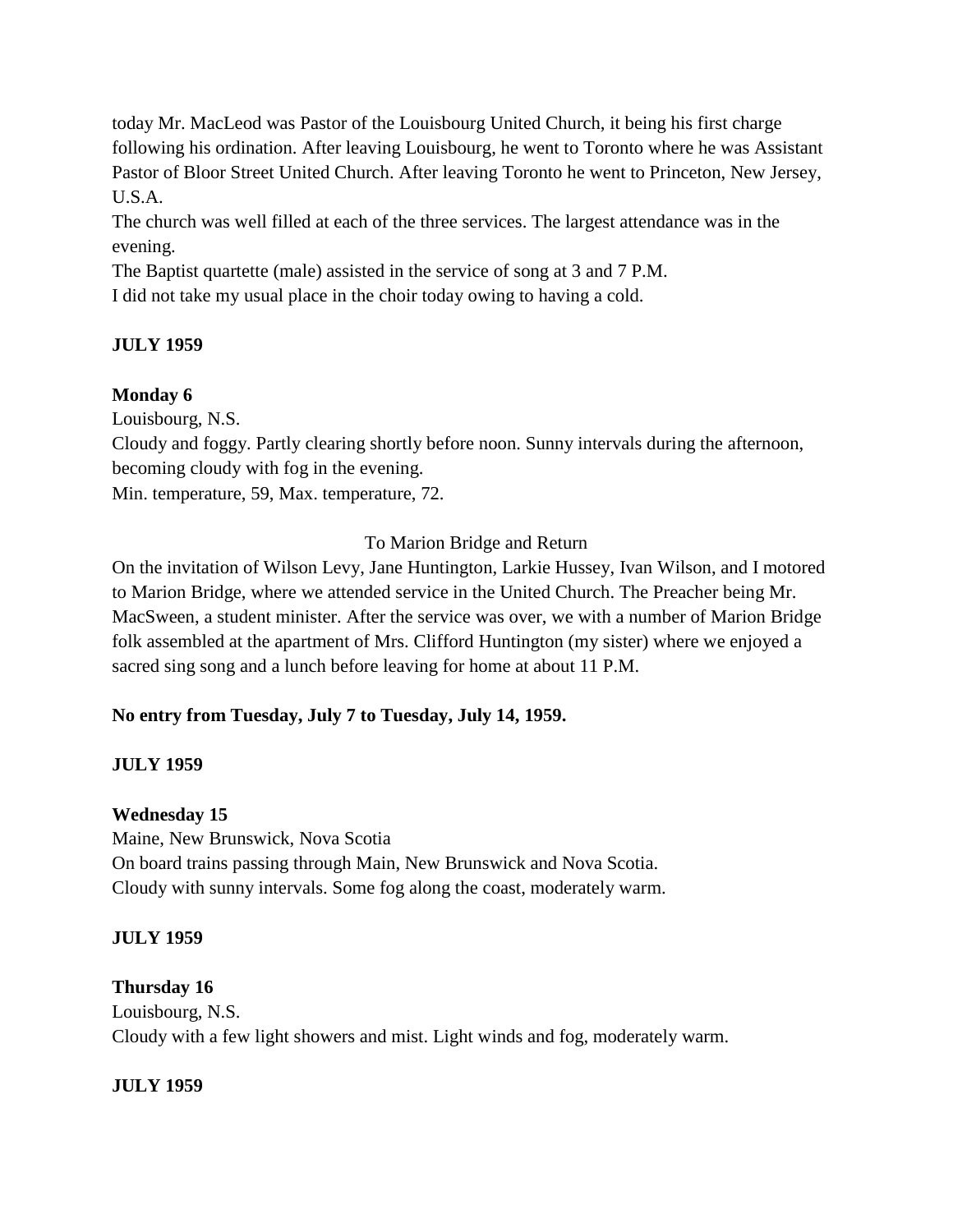### **Friday 17**

Louisbourg, N.S. Cloudy and foggy with sunny period during the noon hours. Thick fog during the evening and night. Light southerly winds. Min. temperature 50, Max. temperature 68.

# Visitors From Oreg. U.S.A. [Blank]

### **JULY 1959**

## **Saturday 18**

Louisbourg, N.S. Cloudy and foggy, clearing at noon. Sunny during the afternoon. Min. temperature, 54, Max. temperature, 67.

### **JULY 1959**

#### **Sunday 19**

Louisbourg, N.S. Cloudy and foggy with light to moderate southwest wind. Min. temperature 53, Max. temperature, 68.

# Princeton Male Choir [Blank]

#### **JULY 1959**

### **Monday 20**

Louisbourg, N.S. Cloudy with considerable fog. Partly clearing in the late afternoon. Light southwest wind. Min. temperature 60, Max. temperature 72.

## On Vacation

Evelyn Huntington, Clerk in my shop went on her annual vacation today. She intends spending two weeks at Huntington and Marion Bridge, N.S.

Her daughter Jane, (my niece) will help me in the shop during the vacation period.

### **JULY 1959**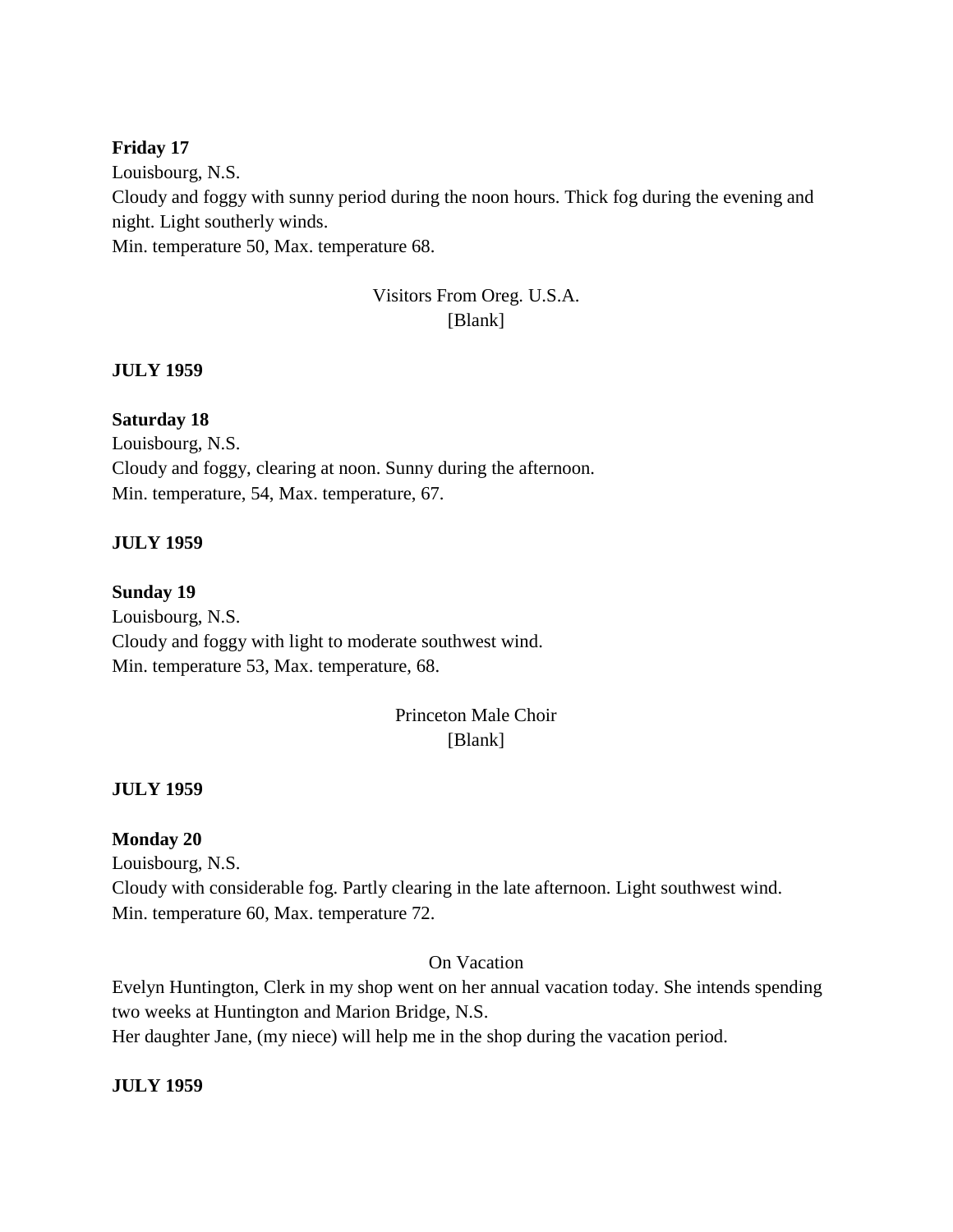### **Tuesday 21**

Louisbourg, N.S. Sunny with southwest wind, a very lovely morning. Clouds covered the sky shortly before noon with cloudy sky remaining during the rest of the day. Min. temperature, 48, Max. temperature 72.

### Birthday

Today I reached the 84<sup>th</sup> year of my age, born at Salmon River, Cape Breton County, N.S. on July 21, 1875.

## **JULY 1959**

## **Wednesday 22**

Louisbourg, N.S. Sunny and warm with light southwest wind. A perfect summer day. Min. temperature 50, Max. temperature, 72

## Town Tax Sale

At 2 P.M. attended a Tax Sale in the Town Hall where I acted as agent for John MacDonald, who requested me to represent him during his absence from Town, and bid on a property for him which was up for sale in order that he might obtain a clear title, by obtaining a deed from the Town.

D.F. Nicholson, Town Clerk, acted as auctioneer.

## **JULY 1959**

## **Thursday 23**

Louisbourg, N.S. Sunny and warm with light southwest wind. A very lovely summer day. Min. temperature, 55, Max. temperature, 70.

### **JULY 1959**

## **Friday 24**

Louisbourg, N.S. Cloudy with thick fog, mist and an occasional light drizzle of rain. Min. temperature, 57, Max. temperature, 64.

### **JULY 1959**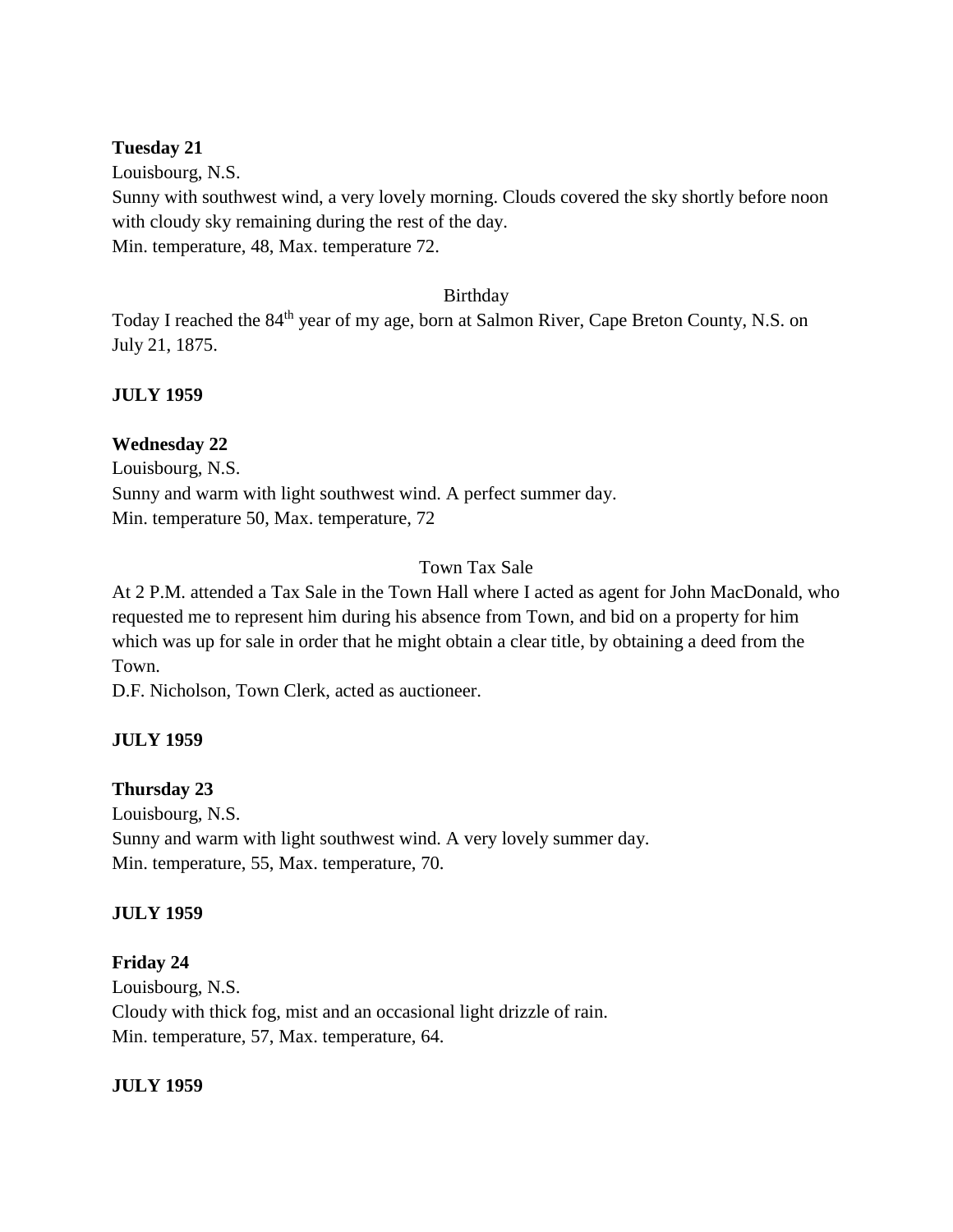#### **Saturday 25**

Louisbourg, N.S. Cloudy with thick fog during the entire day. Light southwest wind. Min. temperature, 58, Max. temperature, 67.

### **JULY 1959**

### **Sunday 26**

Louisbourg, N.S. Sunny and warm with moderate to fresh northwest wind. A very lovely summer day. Min. temperature, 52, Max. temperature 80.

#### Church Services

At 11 A.M. and 7 P.M. attended services in the First United Church where Rev. John L. Rose M.A. was the preacher.

Present in the morning about 70 in the evening 23. Choir attendance, A.M. 5, P.M. 4.

## Dahlia in Bloom

I have one dahlia bloom in the garden, first of this season.

### **JULY 1959**

#### **Monday 27**

Louisbourg, N.S. Cloudy during the early part of the day, clearing before noon. Sunny in the afternoon. Light to moderate southwest wind.

Min. temperature, 54, Max. temperature, 74.

#### Visitors

Mr. and Mrs. Hedley Hopkins visited us in the evening. They were accompanied by their daughter Patricia and Miss Larkie Hussey of Huntington, N.S. They returned to their home in Sydney at about 8:30 P.M. with the exception of Miss Hussey

who is going to spend a Holiday with us.

### **JULY 1959**

**Tuesday 28** Louisbourg, N.S.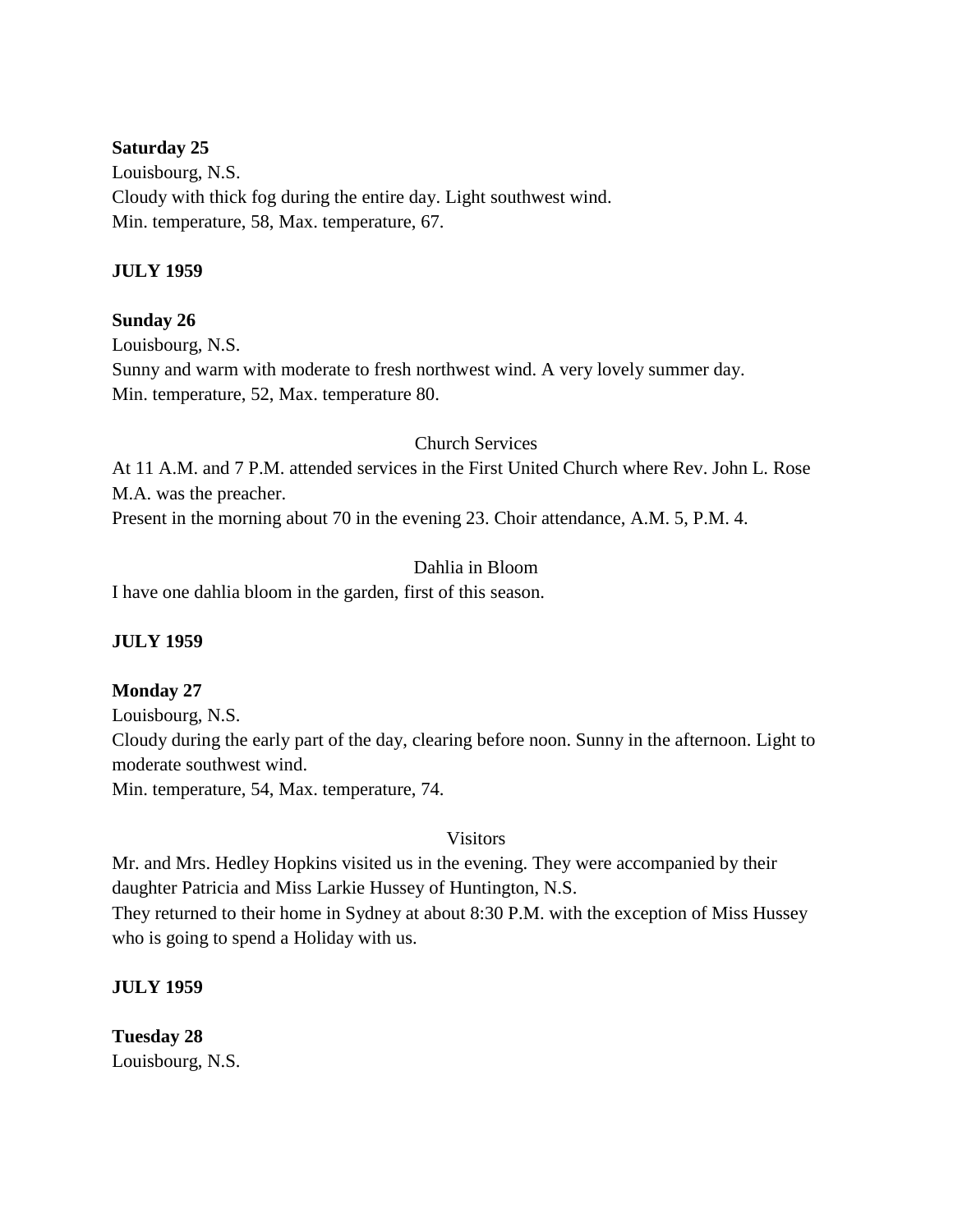Sunny and warm with very light southwest wind. What might well be called a perfect summer day.

Min. temperature 53, Max. temperature, 78.

# **JULY 1959**

# **Wednesday 29**

Louisbourg, N.S. Cloudy and warm with very light winds, mostly southerly. Brief showers of rain at about 8:30 A.M. Min. temperature, 56, Max. temperature 70.

# Death of George Rideout

The death of George Rideout occurred at about 4:30 A.M. He had been in his usual health on the previous day. Mr. Rideout and his son arrived here about six weeks ago from Newfoundland and purchased the Crowdis Hotel on the corner of Main and Aberdeen Streets, where they have been living since their arrival in Louisbourg. It was in Mr. Rideout's new home where he passed away, at the age of 66. Another son arrived here upwards of a year ago. He married a daughter of William Bagnall of Kennington Cove, where he resides at present.

# **JULY 1959**

# **Thursday 30**

Louisbourg, N.S. Cloudy and warm with very light southwest wind. Foggy at night. Min. temperature 58, Max. temperature, 70.

# **JULY 1959**

# **Friday 31**

Louisbourg, N.S. Cloudy and foggy in the morning. Fog lifted at about noon, but returned in the evening. Min. temperature, 58, Max. temperature, 72.

# Funeral

The funeral of the late George Rideout took place at 9 A.M. to Stella Maris Roman Catholic, where the service was held by Rev. Father Hugh MacDonald. Intermittent was in Stella Maris Cemetery.

Queen and Prince Philip Arrive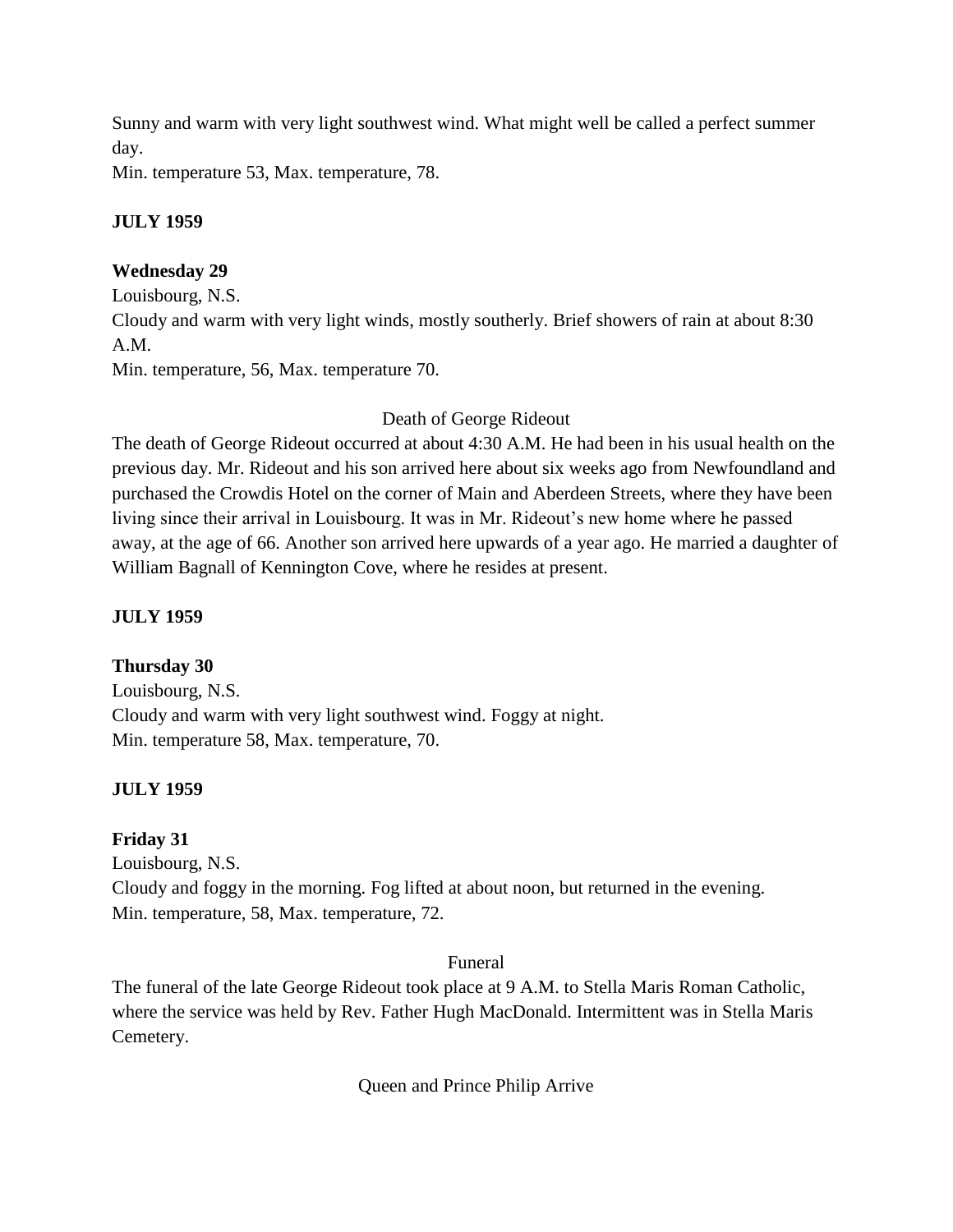## [Blank]

## **AUGUST 1959**

## **Saturday 1**

Louisbourg, N.S. Cloudy and warm with very light southwest wind. Foggy during the greater part of the day. Showers lasting about one half hour, beginning at about 5:30 P.M. Min. temperature, 60, Max. temperature, 72.

# **AUGUST 1959**

**Sunday 2** Louisbourg, N.S. Cloudy and foggy, moderately warm.

## Church Services

At 11 A.M. attended services in the First United Church, where Rev. Grant MacDonald, Pastor of a United Church in Darthmouth, N.S.

Mr. MacDonald occupied the United Church pulpit today in the absence of the regular pastor, Rev. John L. Rose M. A. who accompanied by Mrs. Rose is absent on his annual vacation.

In the evening on the invitation of Wilson Levy, Mrs. Helen Huntington (my sister-in-law), Miss Jane Huntington, (my niece), Ivan Wilson and I motored to Marion Bridge, where attended service in the Marion Bridge United Church, where Mr. MacSween, student minister, was the preacher.

## **No entry for Monday, August 3, 1959.**

## **AUGUST 1959**

## **Tuesday 4**

Louisbourg, N.S.

Partly clear in the forenoon. Cloudy during the afternoon and night. Rain beginning at about 9 P.M. Fresh northerly winds shifting to easterly before noon, and continuing from the point during the rest of the day.

Min. temperature, 52, Max. temperature 66.

# **AUGUST 1959**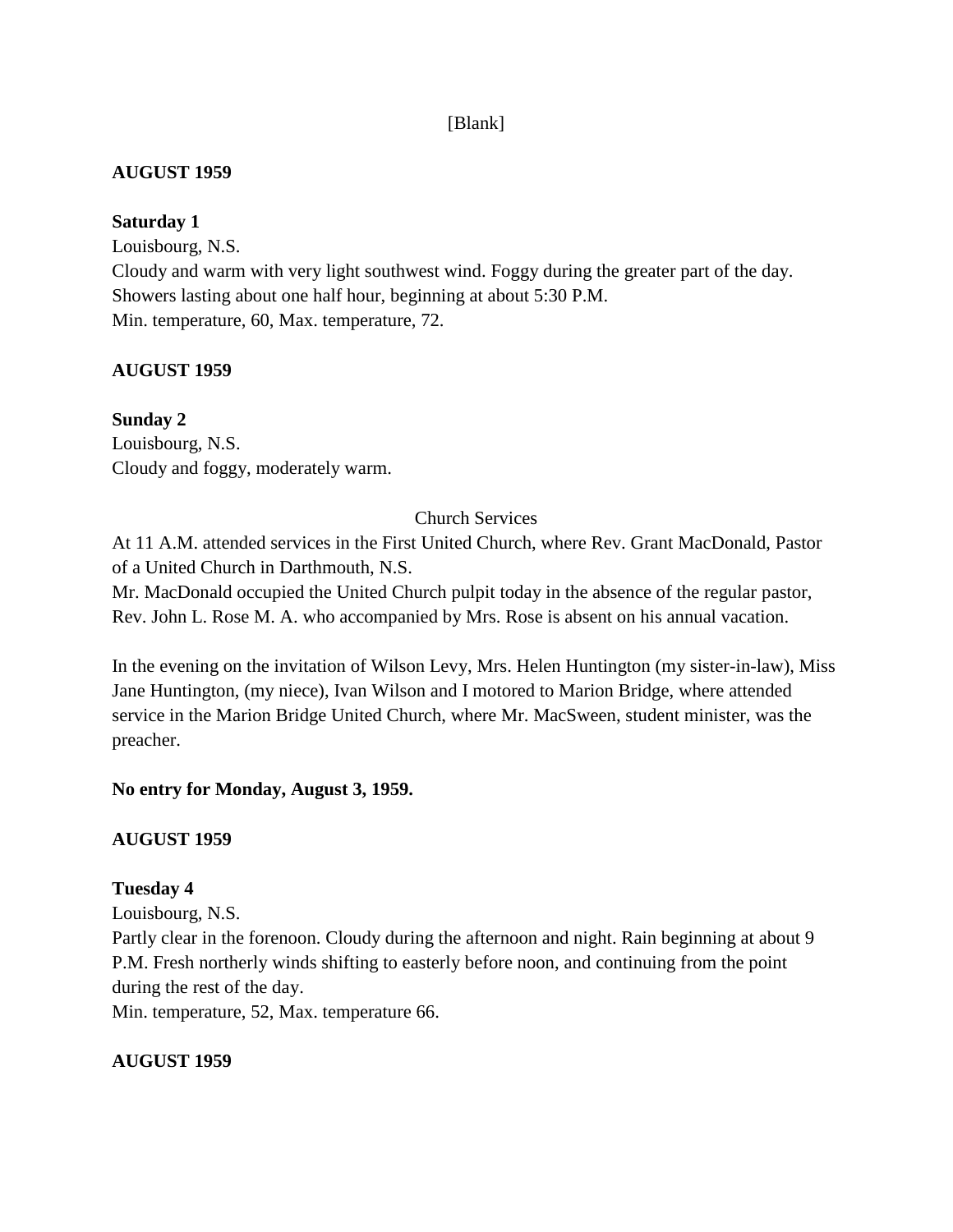## **Wednesday 5**

Louisbourg, N.S.

Cloudy with fresh to strong easterly winds. Rain of last night continued throughout the entire day. Very heavy showers with a few flashes of lightning and a few peals of distant thunder. Min. temperature, 56, Max. temperature, 62. Rain continued during the night.

## **AUGUST 1959**

## **Thursday 6**

Louisbourg, N.S. Rain of last night and yesterday ended in the morning. Cloudy during the day. Light winds.

Rainfall of Tuesday night, yesterday and last night; 3 inches. Heaviest rainfall at one time for a number of years.

## **AUGUST 1959**

## **Friday 7**

Louisbourg, N.S.

Sunny in the early part of the day, becoming cloudy shortly before noon. Foggy in the late afternoon, evening and night. Misty with a few light showers. Very light variable winds. Min. temperature 60, Max. temperature, 72.

## **AUGUST 1959**

## **Saturday 8**

Louisbourg, N.S.

Cloudy with showers in the morning accompanied by thunder and lightning. Cloudy with considerable fog during the greater part of the day. Min. temperature, 61, Max. temperature, 72.

## **AUGUST 1959**

## **Sunday 9**

Louisbourg, N.S. Cloudy and warm with very light southerly winds. Min. temperature, 62, Max. temperature, 74.

Church Services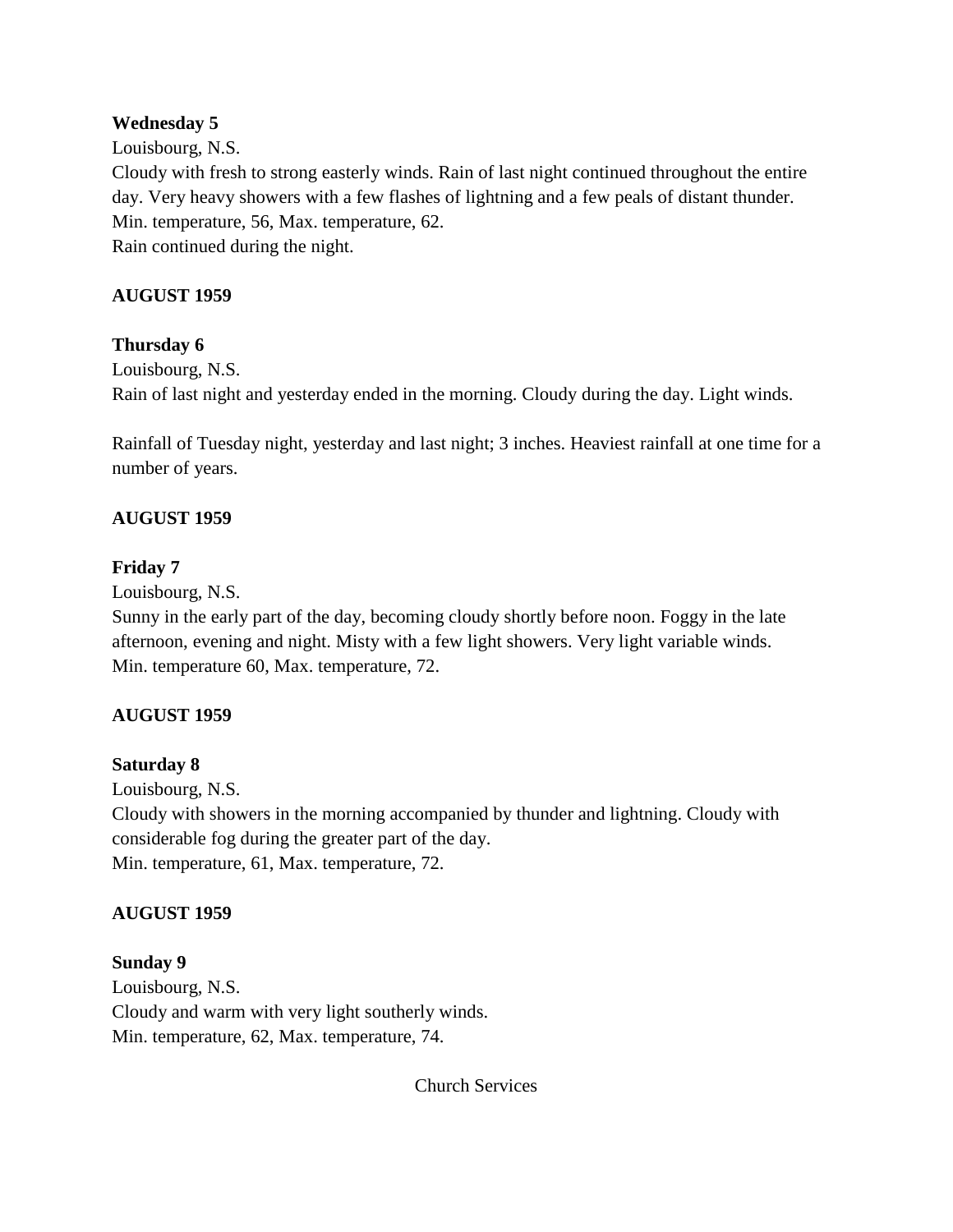At 11 A.M. and 7 P.M. attended services in the First United Church where Rev. Grant MacDonald, Pastor of a United Church in Dartmouth, N.S. was the preacher. Present in the morning about 70, in the evening 42. Choir attendance, A.M. 10, P.M. 8.

## **AUGUST 1959**

## **Monday 10**

Louisbourg, N.S. Cloudy and foggy all day. Mist and light drizzle of rain in the evening. Light southerly winds shifting to easterly in the afternoon. Min. temperature, 60, Max. temperature, 65.

## **AUGUST 1959**

**Tuesday 11** Louisbourg, N.S. Cloudy and foggy. Light to moderate easterly winds. Misty. Min. temperature, 60, Max. temperature 63.

## **AUGUST 1959**

# **Wednesday 12**

Louisbourg, N.S. Cloudy and warm with brief sunny intervals. Light northwest wind shifting to southwest in after noon. Foggy at night. Min. temperature 61, Max. temperature, 74.

# **AUGUST 1959**

# **Thursday 13**

Louisbourg, N.S. Cloudy and foggy in the morning. Clearing in the forenoon. Sunny intervals, clearing the afternoon and evening. Clear at night. A very pleasant day. Warm. Min. temperature 62 Max. temperature, 78. Light to moderate northwest wind.

## **AUGUST 1959**

**Friday 14**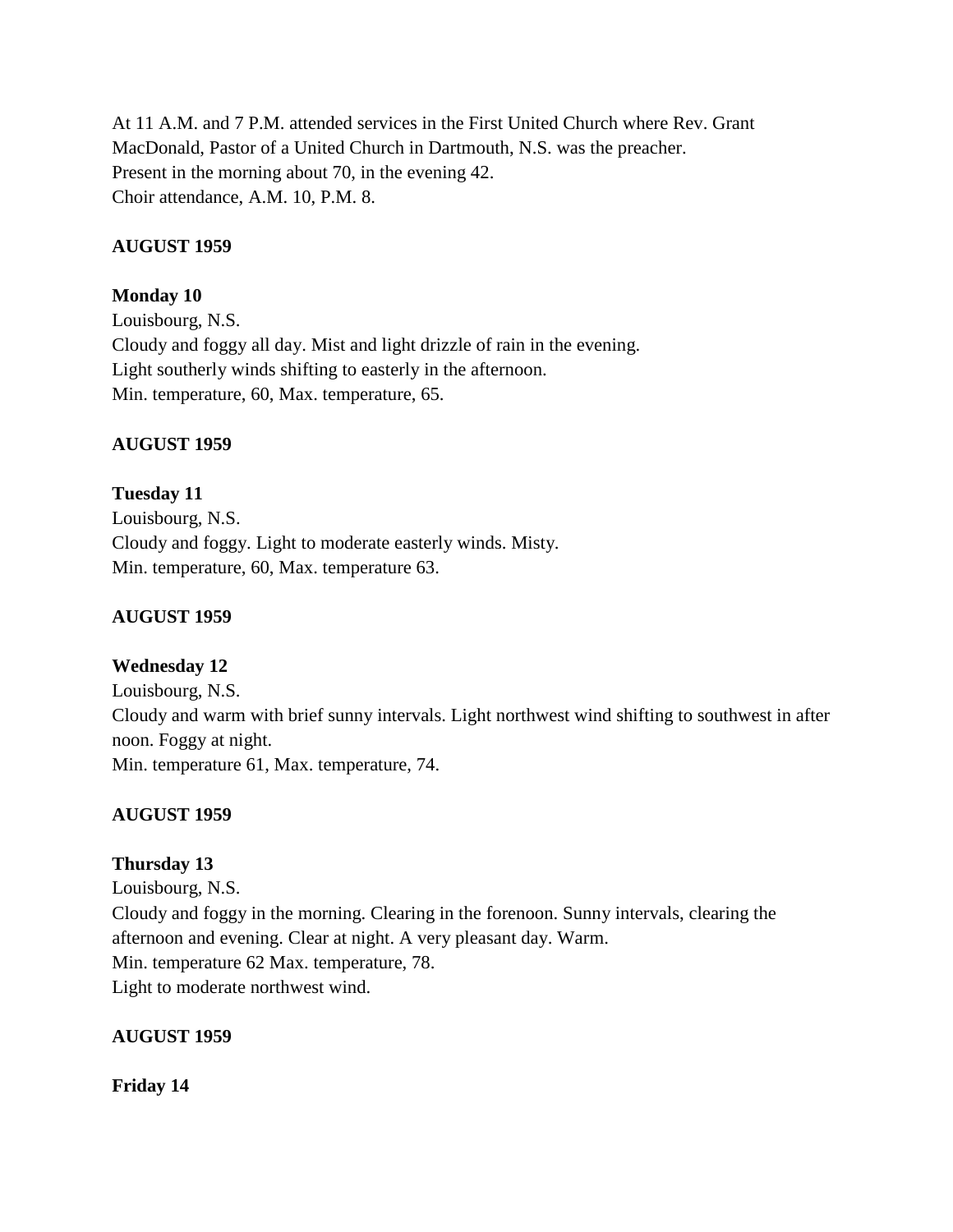Louisbourg, N.S. Sunny with light to fresh northwest wind. A very lovely day. Min. temperature, 55, Max. temperature, 74.

## **AUGUST 1959**

## **Saturday 15**

Louisbourg, N.S.

Sunny, becoming cloudy before noon, clearing in the late afternoon. Light northwest wind, shifting to southwest during the afternoon. Calm at night. Moonlight. A very lovely day. Min. temperature, 46, Max. temperature, 70.

## **AUGUST 1959**

## **Sunday 16**

Louisbourg, N.S. Sunny with cloudy intervals. Cloudy during the afternoon and evening. Rain began to fall at about 7:30 P.M. Min. temperature, 57, Max. temperature, 76.

## Church Services

Attended at 11 A.M. and 7 P.M. services in the First United Church, where at 11 A.M. Rev. Robert Hussey, who is now pastor of a United Church in the Province of New Brunswick was the preacher. At the evening service the preacher was Rev. Allan Johnston, a former Louisbourg boy, who is at present pastor of a United Church in the Province of Saskatchewan. Mr. Hussey is the son of Mr. and Mrs. William Hussey of Marion Bridge N.S., while Mr. Johnston is a son of Mr. and Mrs. D.M. Johnston of Louisbourg, both of whom are enjoying their annual vacation. Present at the morning service about 80, at the evening service 43. Choir attendance, A.M. 8, P.M. 6.

## Visitors

Today we had for our guests Mr. and Mrs. Cecil Hussey and family of Huntington N.S. Mr. and Mrs. Harvey Huntington and family of Marion Bridge N.S. also Mrs. Clifford Huntington (my sister) and Miss Elinor Huntington (my niece) who now reside at Marion Bridge.

## **AUGUST 1959**

## **Monday 17**

Louisbourg, N.S. Sunny in the morning, but becoming cloudy before noon. Light showers in the evening.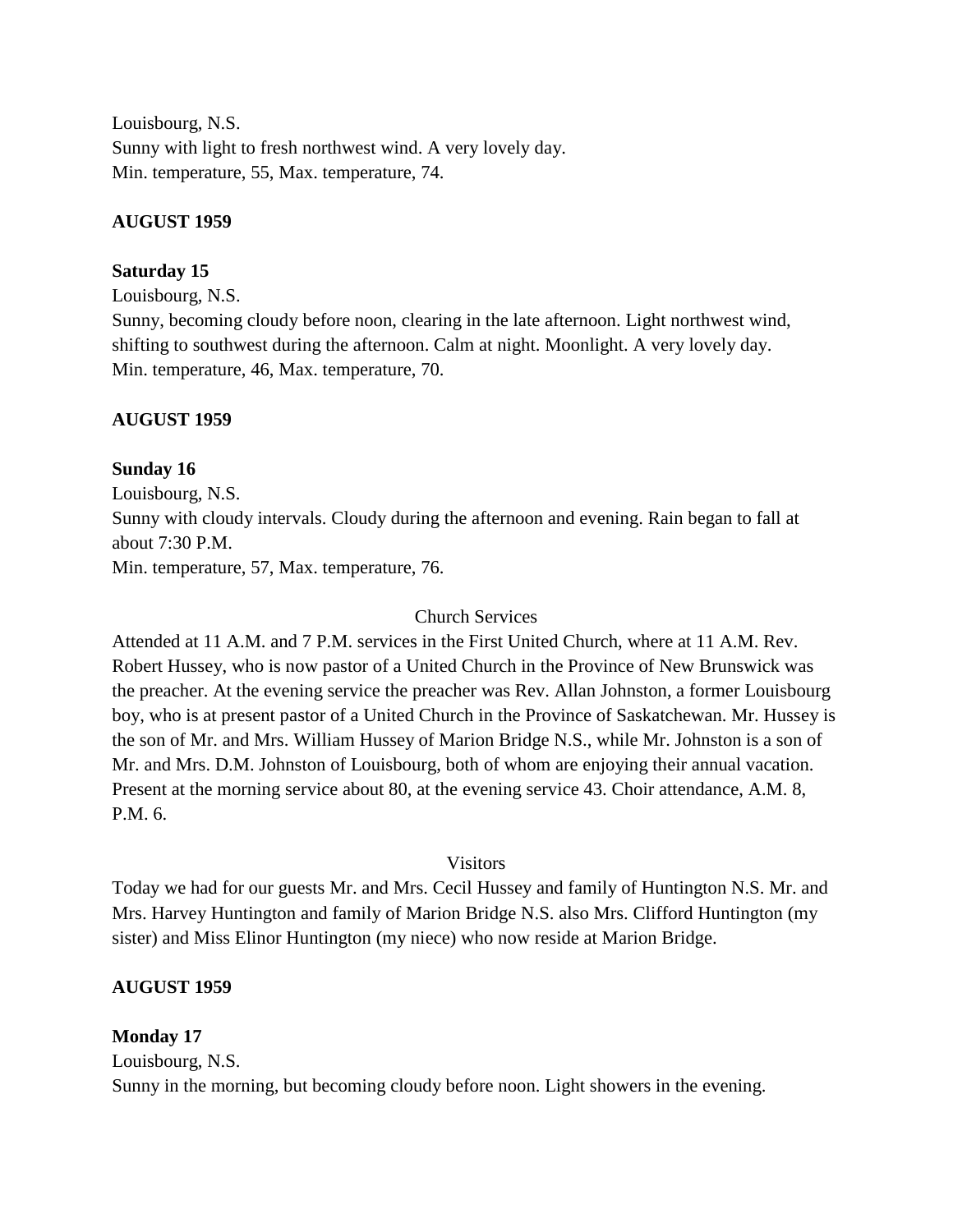Min. temperature, 59, Max. temperature, 70.

### **AUGUST 1959**

### **Tuesday 18**

Louisbourg, N.S. Fog in the morning. Cloudy all day with occasional light showers throughout the day. Light to moderate southwest wind. Min. temperature, 62, Max. temperature, 76. Rainfall of last night about 1/8 inch.

### **AUGUST 1959**

## **Wednesday 19**

Louisbourg, N.S. Sunny and warm with moderate to fresh northwest wind. A very lovely summer day. Min. temperature, 54, Max. temperature, 75.

### **AUGUST 1959**

### **Thursday 20**

Louisbourg, N.S. Mostly sunny with light northwest wind. A very lovely summer day. Min. temperature, 50, Max. temperature, 72.

> Visitors from the United States [Blank]

### **AUGUST 1959**

## **Friday 21**

Louisbourg, N.S. Warm with variable cloudiness. Light to moderate northwest wind. A very pleasant summer day. Min. temperature, 53, Max. temperature, 73.

### **AUGUST 1959**

# **Saturday 22**

Louisbourg, N.S.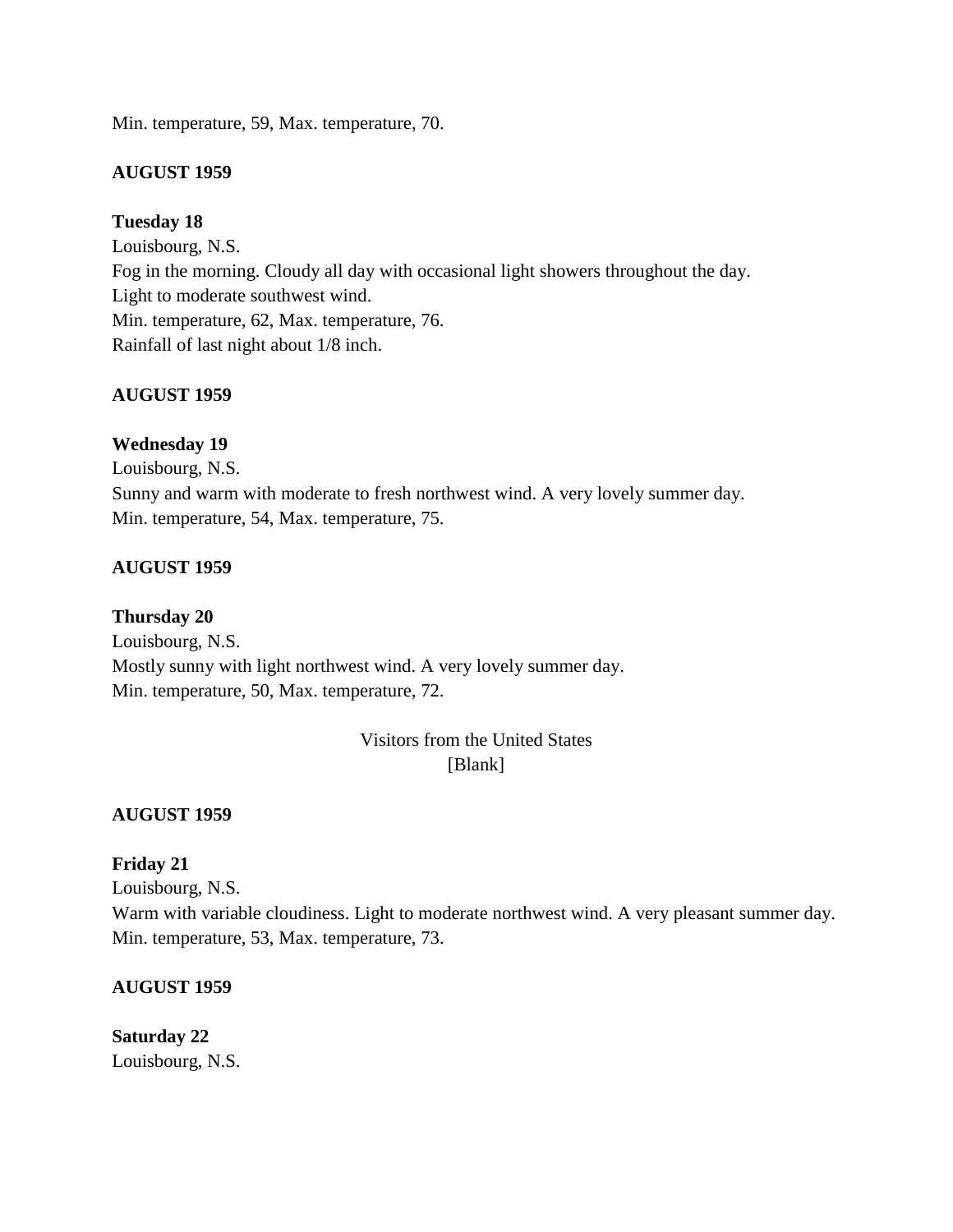Sunny in the forenoon. Heavy clouds with brief sunny intervals during the afternoon and a few light showers. Lightning and a few peals of thunder at about 8 P.M. Min. temperature, 43, Max. temperature, 68.

## **AUGUST 1959**

## **Sunday 23**

Louisbourg, N.S. Variable cloudiness, mostly sunny. Fresh to strong northeast wind. Cool. Min. temperature, 50, Max. temperature, 61. Rainfall of yesterday and last night, as a result of light showers, about 1/8 inch.

## Church Services

At 11 A.M. attended service in the First United Church where Rev. Gordon Cann, who is spending part of his vacation at his former home in Louisbourg. He is at present Pastor of a United Church in the Province of New Brunswick. Present at today's service about 75. Choir attendance 9. No service in the evening, in the First United.

# **AUGUST 1959**

# **Monday 24**

Louisbourg, N.S. Mostly sunny with light northeast wind. A very nice day. Min. temperature, 44, Max. temperature, 69.

# **AUGUST 1959**

## **Tuesday 25**

Louisbourg, N.S.

Sunny in the early part of the day. Becoming cloudy at noon and continuing so during the afternoon and night, with showers and light drizzle.

West wind shifting to southwest in the forenoon and increasing to strong and reaching moderate gale force in the early afternoon.

Min. temperature 43, Max. temperature, 66.

# **AUGUST 1959**

## **Wednesday 26**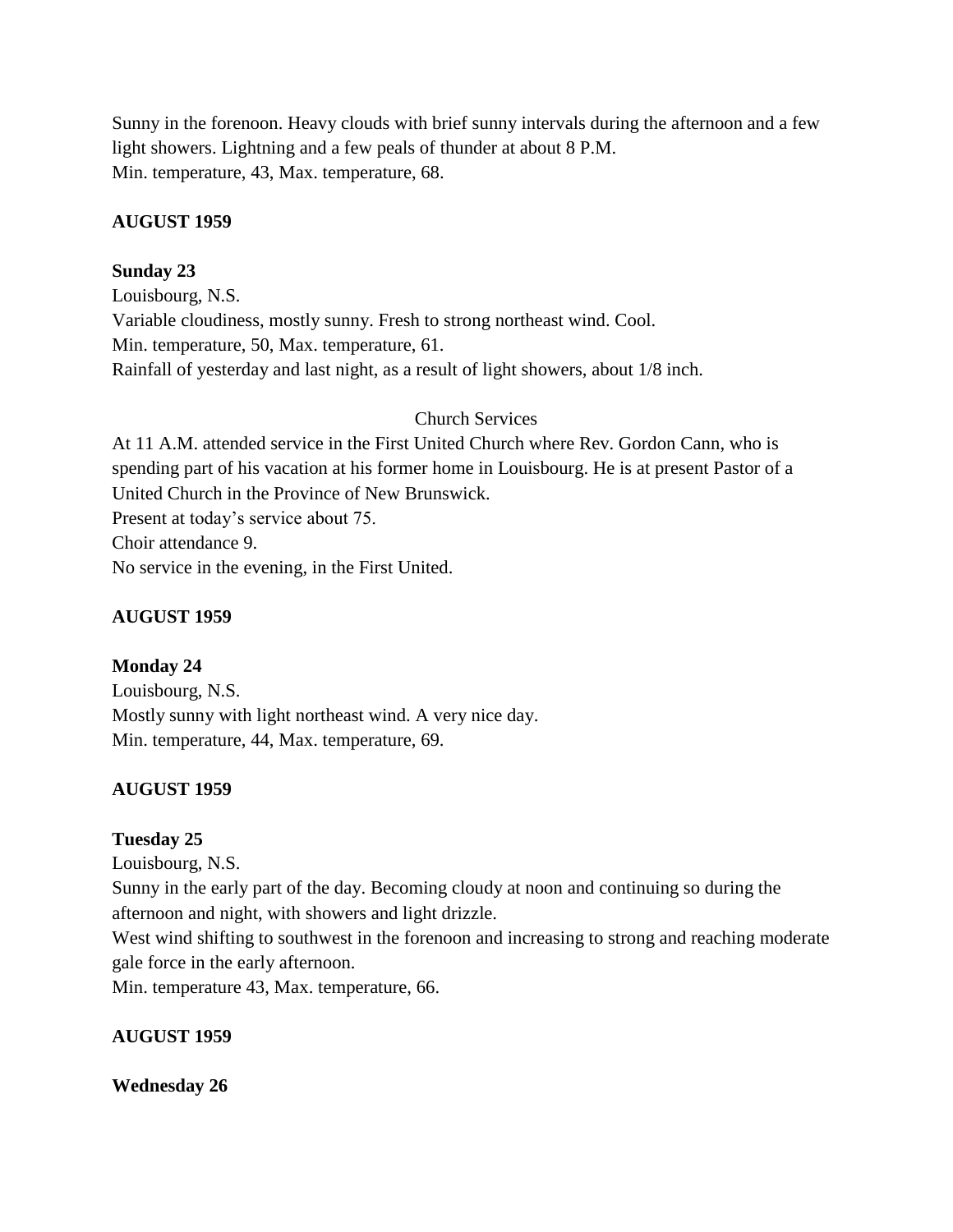Louisbourg, N.S. Cloudy and warm with sunny intervals. Fresh to strong southwest wind. Rainfall of yesterday and last night about ½ inch. Min. temperature, 58, Max. temperature, 70.

## **AUGUST 1959**

## **Thursday 27**

Louisbourg, N.S. Cloudy with a few brief sunny intervals in the forenoon. Cloudy with a few very light showers, drizzle and mist during the afternoon, evening and night. Fresh to strong southwest wind, decreasing to light during the afternoon. Min. temperature, 60, Max. temperature, 70.

## Death of Mrs. Fred Burke

The death of Mrs. Fred Burke occurred today at Halifax N.S., where she had gone for medical and surgical treatment. Mrs. Burke who was the former Sadie Thomas was 46 years of age and is survived by her husband, one daughter Theresa, and one son.

## **AUGUST 1959**

## **Friday 28**

Louisbourg, N.S. Cloudy and warm, with light southwest wind. Min. temperature, 61, Max. temperature, 72.

## **AUGUST 1959**

### **Saturday 29**

Louisbourg, N.S. Rain, showers, drizzle and mist continuing all day. Light southerly winds. Min. temperature, 62, Max. temperature, 72.

## **AUGUST 1959**

### **Sunday 30**

Louisbourg, N.S.

Cloudy and warm with light northeast wind. A sunny period in the late afternoon and evening. Min. temperature, 60, Max. temperature, 72.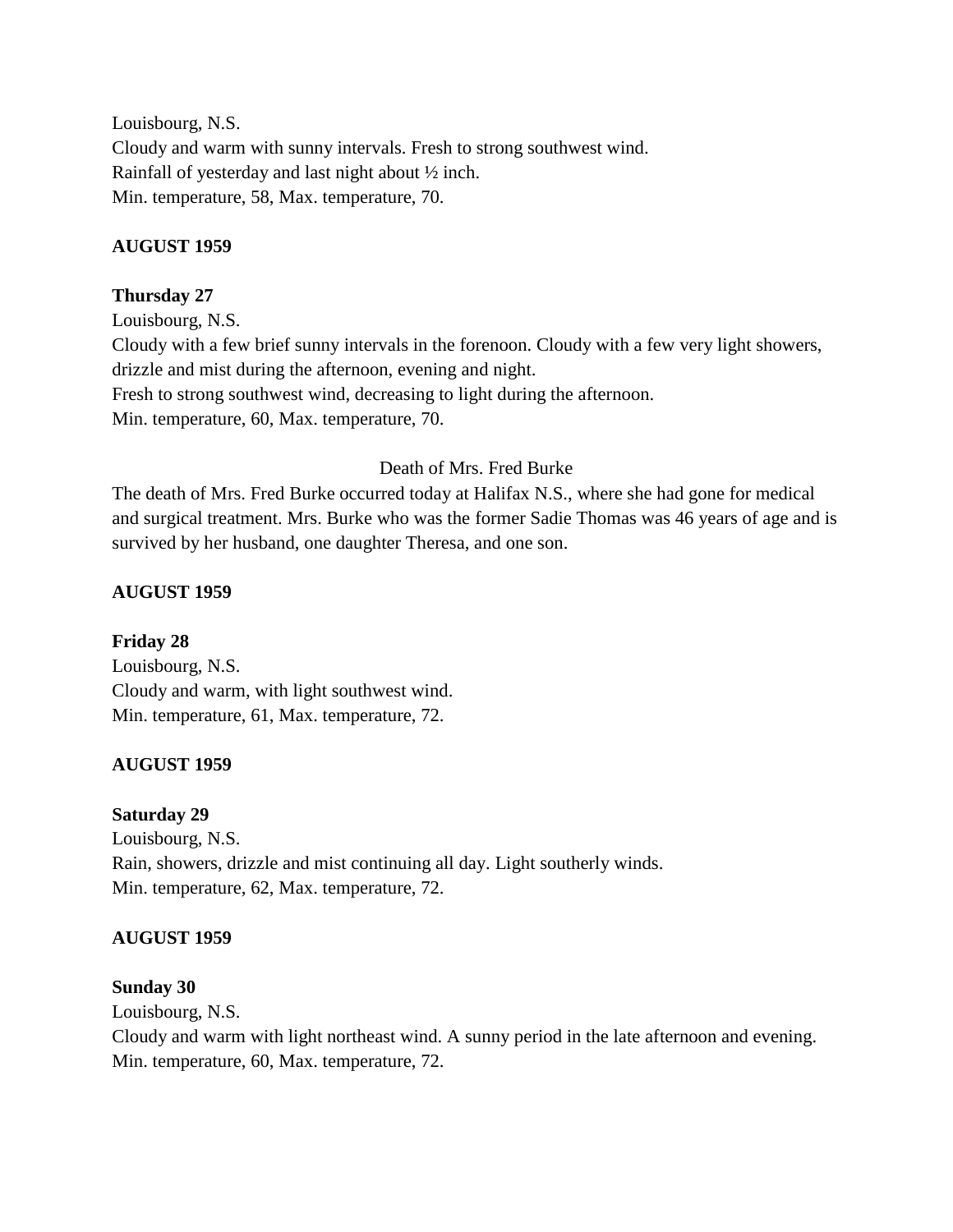## Church Service

At 11 A.M. attended service in the First United Church, where the service was conducted by Hugh MacDougall and Mr. Loronsbury of the Gideons, Mr. Loronsbury giving the address. During the service Mr. MacDonald sang two solos in addition to other parts he took in the service.

Present about 65.

Choir attendance 10.

No service in the United Church in the evening.

## Visited the Burke Home

In the evening Jane (my niece) and I visited the home of the late Mrs. Fred Burke whose funeral is to take place tomorrow morning.

### **AUGUST 1959**

## **Monday 31**

Louisbourg, N.S. Light showers, light drizzle and mist continuing all day. Light southerly winds. Min. temperature, 58, Max. temperature, 64.

### Funeral

The funeral of the late Mrs. Fred Burke took place at 9 A.M. with service at Stella Maris Church conducted by Rev. Father [blank]. Interment in the Roman Catholic Cemetery.

## **SEPTEMBER 1959**

## **Tuesday 1**

Louisbourg, N.S.

Light showers in the morning and early part of the night. Cloudy and foggy during the entire day. Min. temperature, 62, Max. temperature, 69.

### **SEPTEMBER 1959**

## **Wednesday 2**

Louisbourg, N.S. Cloudy with a few brief sunny intervals during the forenoon. Fresh northerly winds, decreasing to light at night. Min. temperature, 58, Max. temperature, 68.

### **SEPTEMBER 1959**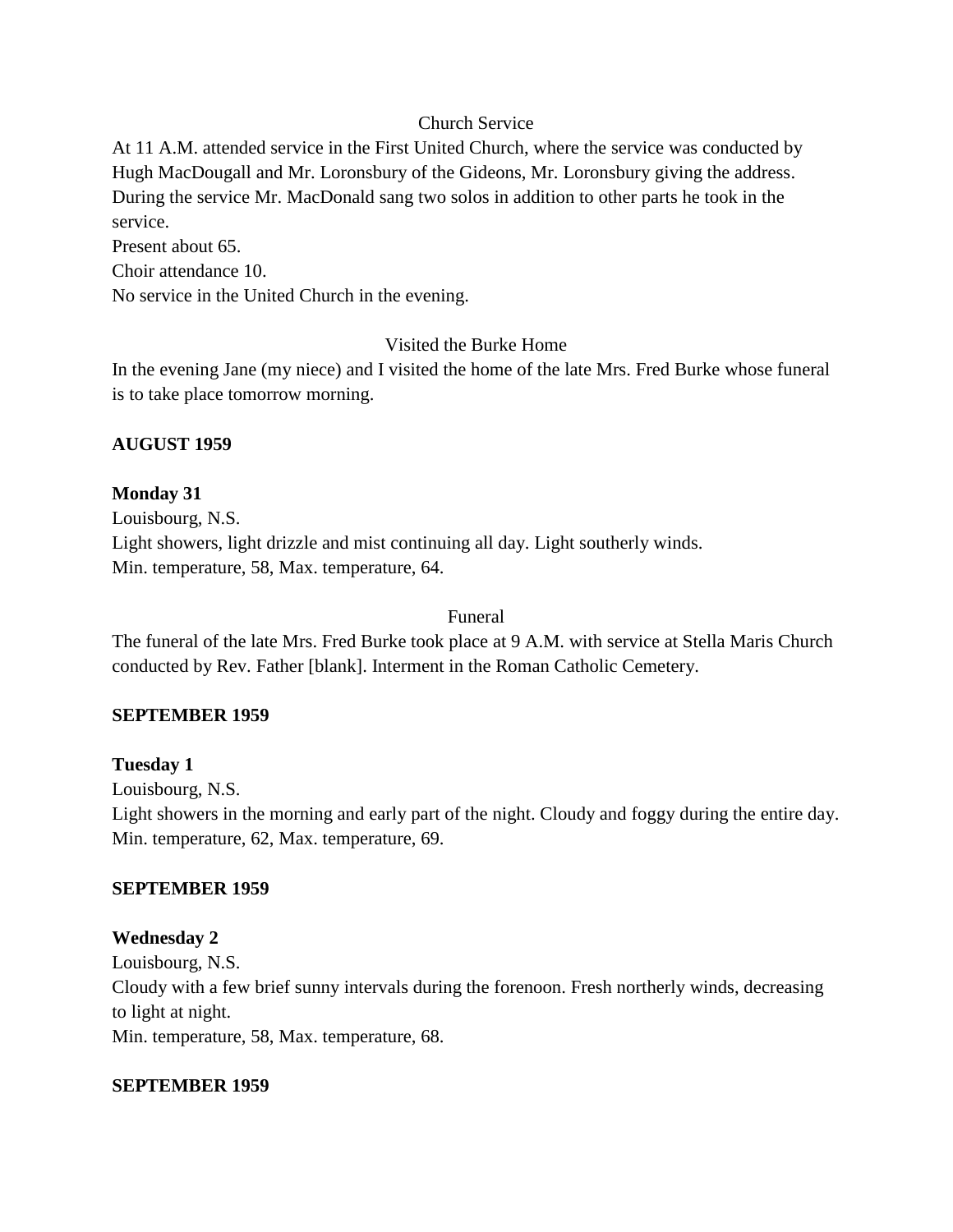### **Thursday 3**

Louisbourg, N.S. Cloudy with moderate easterly winds. Min. temperature, 56, Max. temperature, 64.

## **SEPTEMBER 1959**

**Friday 4** Louisbourg, N.S. Cloudy with light to fresh southerly winds. Min. temperature, about 50, Max. temperature about 66.

### **SEPTEMBER 1959**

**Saturday 5** Louisbourg, N.S. Sunny and warm with light to moderate northwest wind. A very lovely summer day. Min. temperature, 59, Max. temperature, 77.

## **SEPTEMBER 1959**

**Sunday 6** Louisbourg, N.S. Sunny with light to moderate variable winds. A very lovely late summer day. Min. temperature, 52, Max. temperature, 73.

Church Services

At 11 A.M. and 7 P.M. attended services in the First United Church where Rev. John L. Rose, M.A. was the preacher. Present in the morning about 70 in the evening 27. Choir attendance, A.M. 6, P.M. 4. Rev. John L. and Mrs. Rose returned from their annual vacation during the past week.

### **SEPTEMBER 1959**

### **Monday 7**

Louisbourg, N.S. Sunny and warm with light southwest wind. A very lovely summer day. Min. temperature, 50, Max. temperature, 72.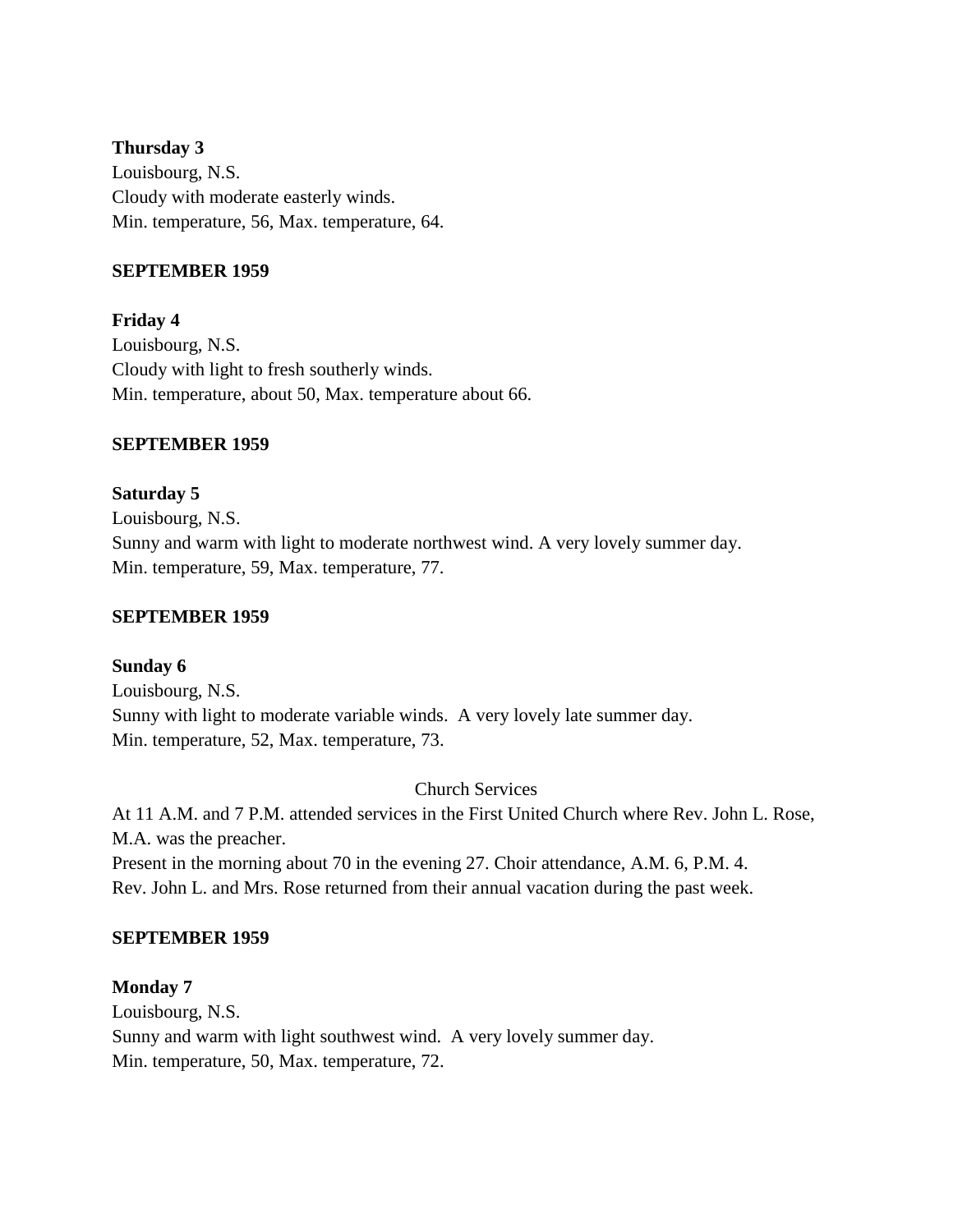## Repairing Roof of Shop

Today I had Alex MacKay to work on the roof of my shop giving it a coat of roofing material. I am also having him rebuild one of the chimneys which in a bad state of [blank] On last Saturday he took down the chimney to within about six inches of the roof and is to rebuild it to about its former height.

# School Opening

The Louisbourg opened today for the 1959-1960 school term with the teaching staff as follows:- William Helchie, Principal, [blank]

## **SEPTEMBER 1959**

## **Tuesday 8**

Louisbourg, N.S. Sunny and warm with fresh southwest wind. Min. temperature, 58, Max. temperature, 72.

## **SEPTEMBER 1959**

### **Wednesday 9**

Louisbourg, N.S. Sunny and warm wit light variable winds. A very lovely late summer day. Min. temperature, 54, Max. temperature, 74.

## Choir Practice

At 8 P.M. attended, and conducted Choir Practice in the First United Church.

## **SEPTEMBER 1959**

# **Thursday 10**

Louisbourg, N.S. Sunny with light to moderate southwest wind. A very pleasant day. Min. temperature, 46, Max. temperature, 68.

## **SEPTEMBER 1959**

## **Friday 11**

Louisbourg, N.S.

Some cloud in the morning, but becoming sunny early in the day. Sunny and warm becoming cloudy in the evening.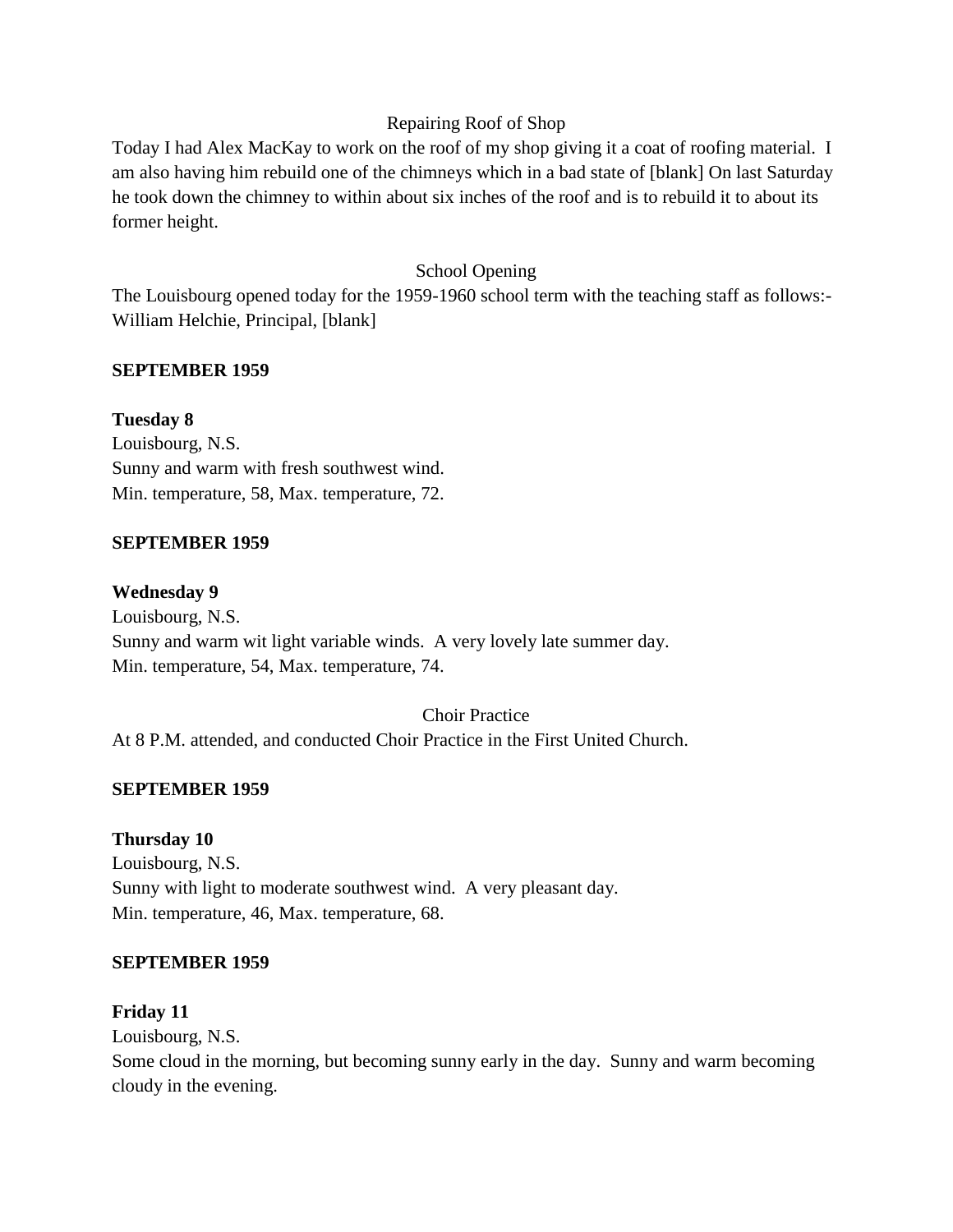Light southwest wind. Min. temperature, 54, Max. temperature, 74.

Repairs to Shop Roof Completed

The repairs to the roof of my shop was finished today. During the repair job which was commenced on last Saturday the entire roof had a complete covering of roofing material with the lower portions of it having two coats. One of the chimneys which extends above the roof was dismantled and rebuilt.

I also had the porch on the north side of my dwelling recovered with 3 ply roofing. Alex MacKay of Big Lorraine did the work on both the shop and porch.

## **SEPTEMBER 1959**

## **Saturday 12**

Louisbourg, N.S. Rain, showers, drizzle and mist. Fresh to strong northerly winds. Cool. Rainfall Min. temperature, 56, Max. temperature, 65.

## **SEPTEMBER 1959**

## **Sunday 13**

Louisbourg, N.S.

Sunny with cloudy intervals in the afternoon and a few light showers, clearing in the evening. Light northwest wind.

Min. temperature, 44, Max. temperature, 66.

# Church Services

At 11 A.M. and 7 P.M. attended services in the First United Church where Rev. John L. Rose, M.A. was the preacher. At the morning he was assisted by Rev. Gordon Cann. About 80 present in the morning and 38 in the evening.

At 3 P.M. attended the annual anniversary service of Catalone United Church. Service conducted by Rev. John L. Rose, M. A. with Rev. [blank] Beverage Pastor of St. Andrews United Church, Sydney, as the Guest Preacher. About 100 present. Ten members of the First United Choir, Louisbourg, leading the service of song.

# **SEPTEMBER 1959**

## **Monday 14**

Louisbourg, N.S. Mostly sunny and very cool with fresh to strong northwest wind.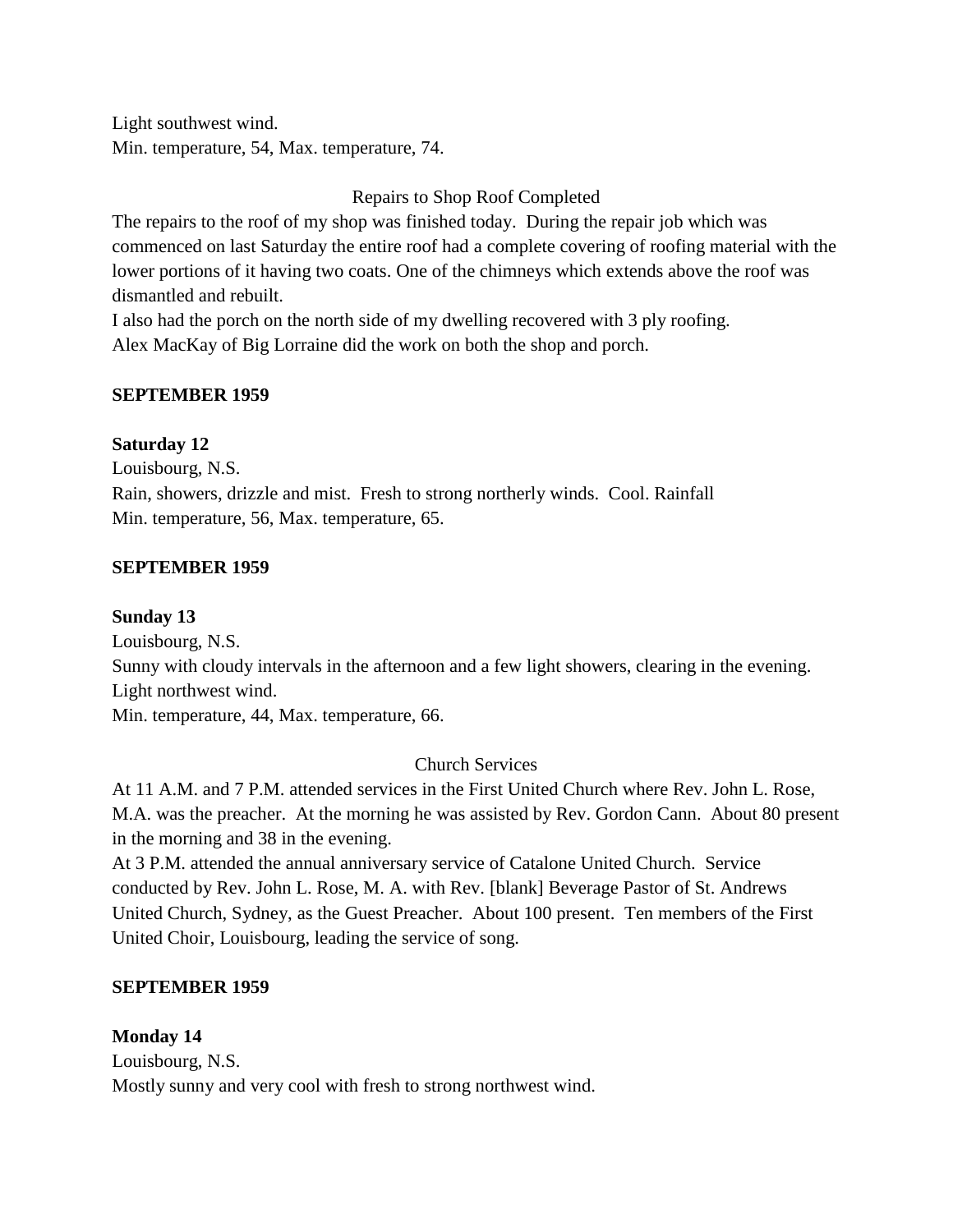Min. temperature, 36, Max. temperature, 56.

## **SEPTEMBER 1959**

**Tuesday 15**

Louisbourg, N.S. Sunny and very cool with fresh westerly wind. Frost in the morning. Min. temperature, 35, Max. temperature, 56.

No damage in the garden, as a result of this morning's frost.

### **SEPTEMBER 1959**

**Wednesday 16** Louisbourg, N.S. Rain in the early morning. Cloudy and very cool. Moderate northerly winds. Min. temperature, 42, Max. temperature, 49. Rainfall about ¼ inch. Clear at night.

### Choir Practice

At 8 P.M. attended, and conducted Choir Practice in the First United Church.

## **SEPTEMBER 1959**

### **Thursday 17**

Louisbourg, N.S.

Sunny in the morning, with clouds during the forenoon and early afternoon with occasional showers. Mostly clear during the late afternoon and evening. Moderate northerly winds, very cool.

Min. temperature, 34, Max. temperature, 51.

### **SEPTEMBER 1959**

## **Friday 18**

Louisbourg, N.S. Sunny and cool with cloudy intervals and a few light showers. Light northwest wind. Min. temperature, 35, Max. temperature, 56. Light frost in the morning.

### **SEPTEMBER 1959**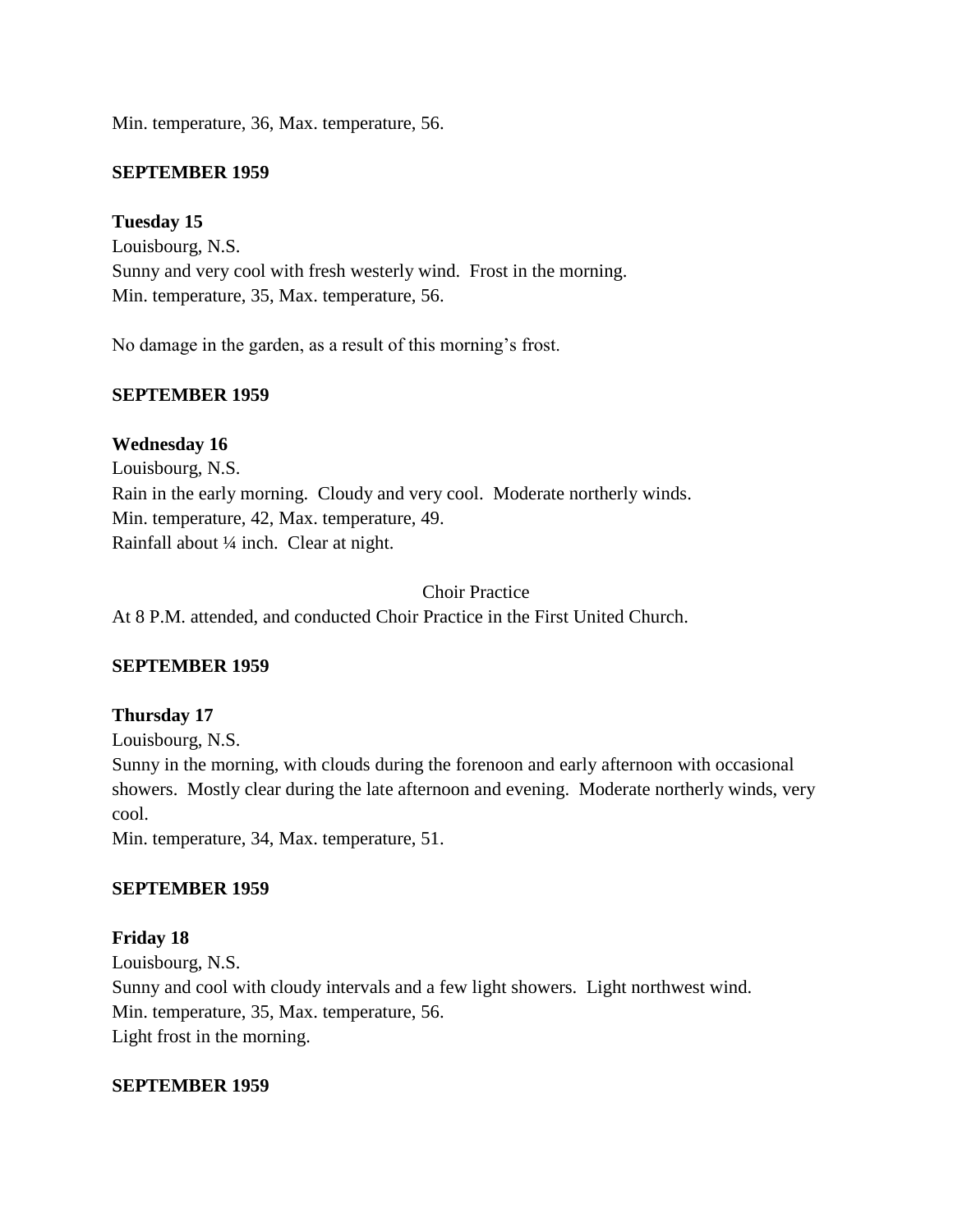### **Saturday 19**

Louisbourg, N.S. Sunny and cool with cloudy intervals and a few light showers. Clear during the late afternoon and evening. Min. temperature, 35, Max. temperature, 58. Frost in the morning.

### **SEPTEMBER 1959**

### **Sunday 20**

Louisbourg, N.S. Sunny with light northwest wind, shifting to southwest in the late afternoon. Min. temperature, 39, Max. temperature, 64.

### Church Services

At 11 A.M. attended services in the First United Church where Rev. John L. Rose, M.A. was the preacher. About 85 persons present.

Choir attendance 8.

At 3 P.M. attended Anniversary Service in the Presbyterian Church where Rev. A.D. MacKinnon, Pastor of the Presbyterian Church, Sydney Mines, N.S. led the service of song. No service in the United Church in the evening, owing to the anniversary service in the Presbyterian Church.

### To Marion Bridge and Return

On the invitation of William Lovely, Evelyn and I motored to Marion Bridge, leaving here at 6 P.M. and returning at 11.45. Other occupants of the car, owned and driven by Wilson Levy were Isabel Hunt and Ivan Wilson. At Marion Bridge we attended service in the United Church, where John Hussey a Student Minister, and son of William Hussey was the preacher. After the close of the service with a number of friends and relatives of the Hussies we were invited to the Hussey home where we had a sacred sing song during the evening, and a lunch before we left for home.

#### **SEPTEMBER 1959**

#### **Monday 21**

Louisbourg, N.S. Sunny, becoming cloudy in the late afternoon. Min. temperature, 44, Max. temperature, 65.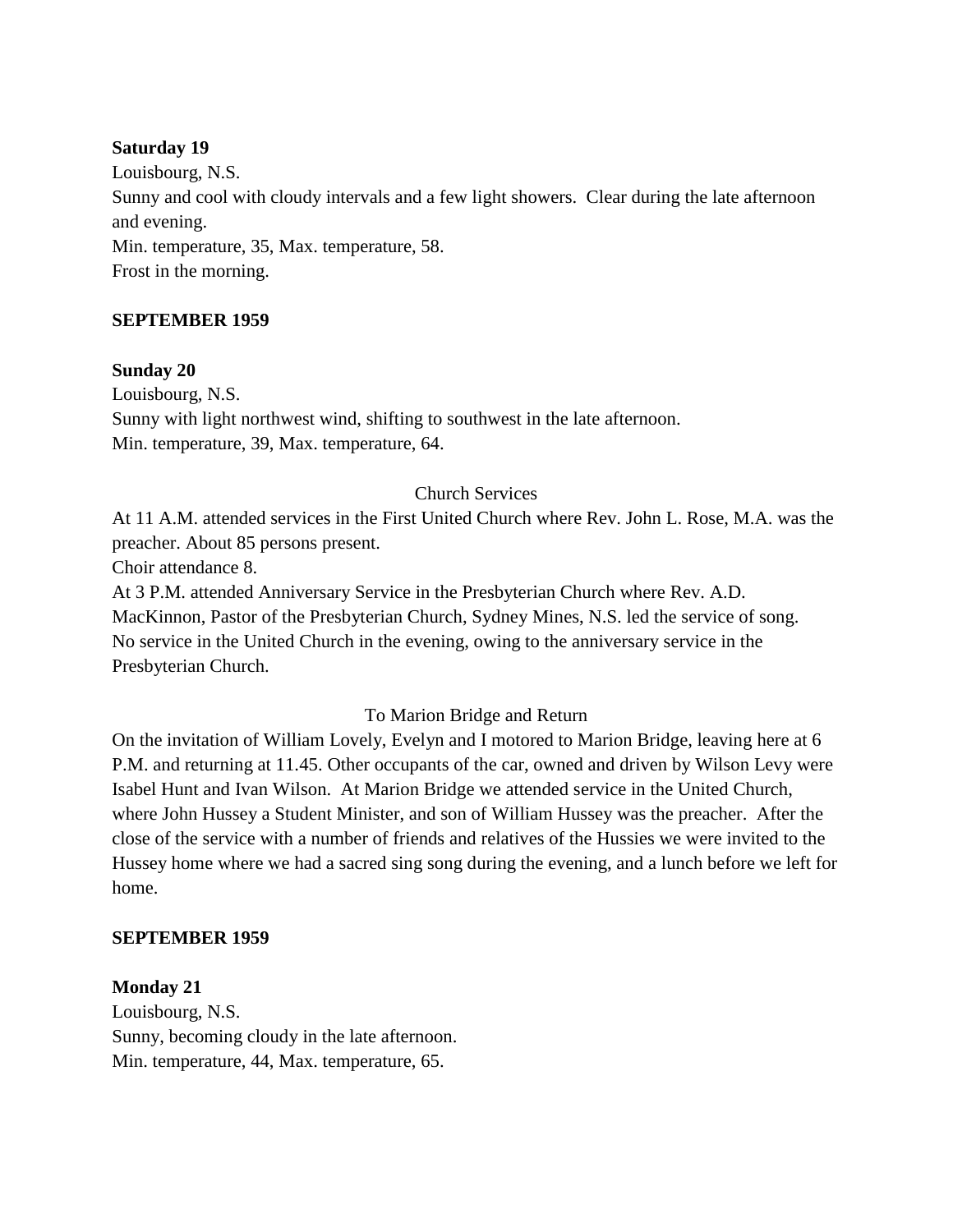## **SEPTEMBER 1959**

### **Tuesday 22**

Louisbourg, N.S.

Mostly cloudy with the exception of a few sunny intervals. Light to moderate southwest wind which shifted to northwest shortly after noon. A very nice early autumn day. Min. temperature, 56, Max. temperature, 71.

### **SEPTEMBER 1959**

### **Wednesday 23**

Louisbourg, N.S.

Cloudy with sunny intervals early in the day. Cloudy during the remainder of the day. Light mist for a short time at noon. Light to moderate variable winds. Light rain beginning early in the night.

Min. temperature, 50, Max. temperature, 59.

### **SEPTEMBER 1959**

### **Thursday 24**

Louisbourg, N.S. Cloudy and warm with a few brief sunny intervals during the early part of the day. Light winds. Min. temperature, 55, Max. temperature, 68. Rainfall of last night 5/8 inch.

> Death of Mrs. Alex. Wentworth [Blank]

### **SEPTEMBER 1959**

### **Friday 25**

Louisbourg, N.S. Sunny with a few cloudy intervals. Heavy but brief showers of rain at about 10.30 A.M. Light northwest wind, increasing to strong and decreasing to light in the evening. Min. temperature, 48, Max. temperature, 62.

## **SEPTEMBER 1959**

**Saturday 26**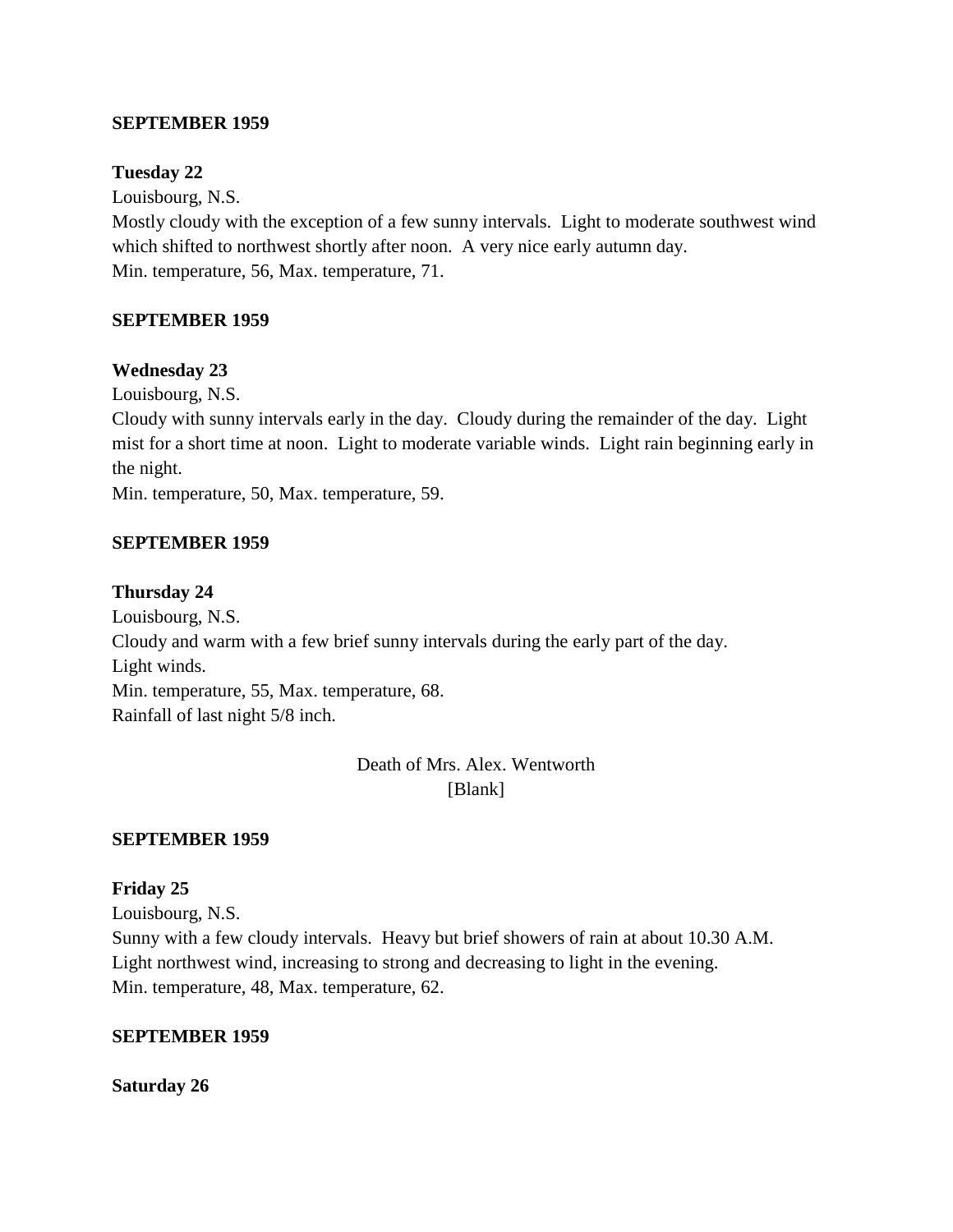Louisbourg, N.S. Sunny with light northwest wind. A very lovely early autumn day. Min. temperature, 40, Max. temperature, 62.

#### **SEPTEMBER 1959**

#### **Sunday 27**

Louisbourg, N.S. Cloudy with a few brief sunny intervals. Light northwest wind. Min. temperature, 46, Max. temperature, 70.

#### Church Services

At 11 A.M. and 7 P.M. attended services in the First United Church where Rev. John L. Rose, M.A. was the preacher. The morning service consisted of the annual Sunday School Rally Day service, with the address given by Rev. John L. Rose. About 95 present at the morning service, and 34 in the evening. Choir attendance A.M. 10, P.M. 7.

#### Visitors from Sydney

Hedley and Mrs. Hopkins visited us in the afternoon. They were accompanied by their daughter Patricia and Mr. Hopkin's mother. They left for home at about 4.30 P.M.

#### **SEPTEMBER 1959**

## **Monday 28**

Louisbourg, N.S. Sunny and moderately warm with light to moderate southwest wind. A very lovely early autumn day. Min. temperature, 52, Max. temperature, 66.

#### **SEPTEMBER 1959**

**Tuesday 29** Louisbourg, N.S. Sunny and warm with light, increasing to fresh, westerly winds. A perfect autumn day. Min. temperature, 54, Max. temperature, 76.

#### **SEPTEMBER 1959**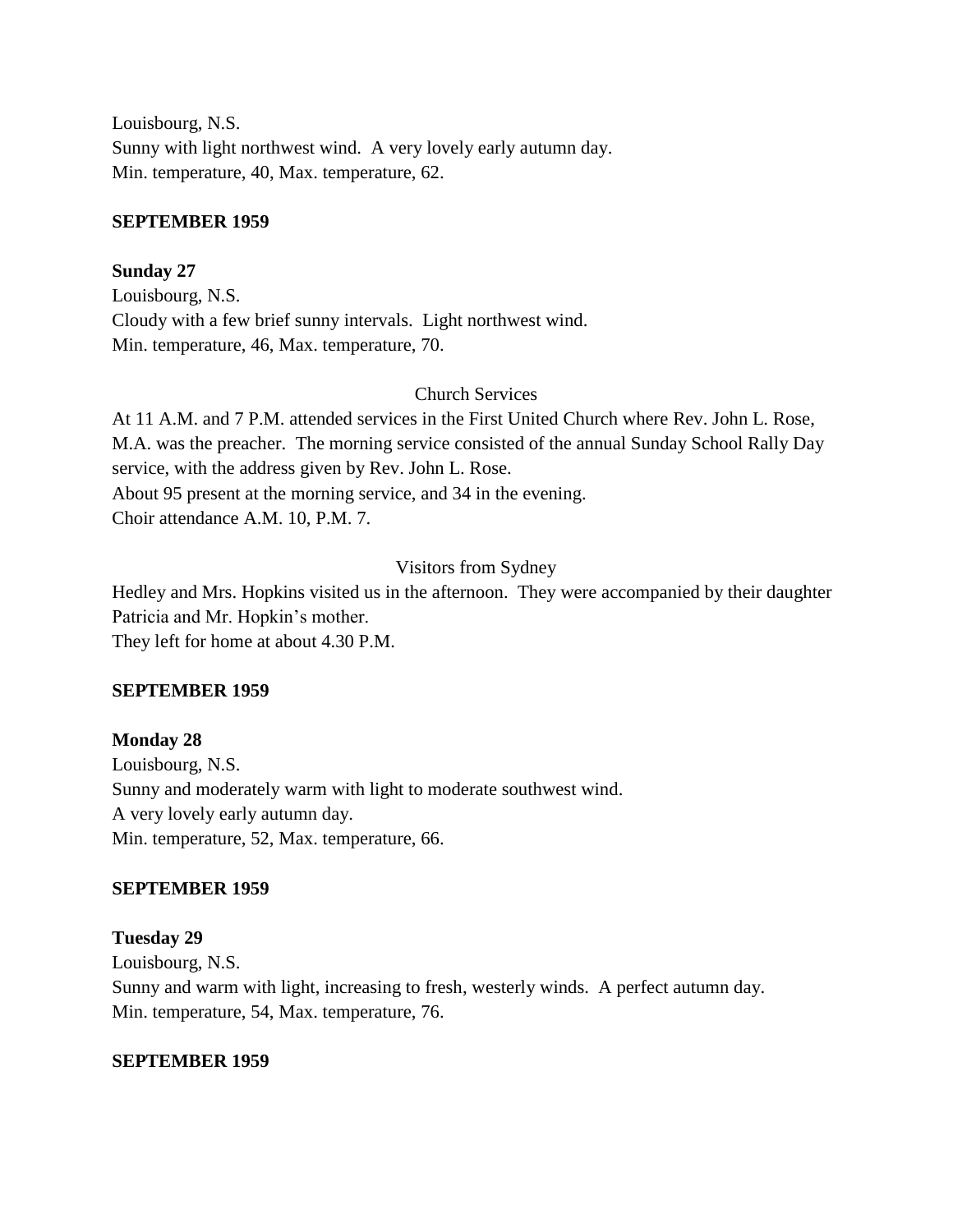#### **Wednesday 30**

Louisbourg, N.S. Cloudy and warm with light westerly winds. Clearing shortly before noon. Sunny during the afternoon. A very lovely autumn day. Min. temperature, 58, Max. temperature, 76.

#### Church Service

At 7.15 P.M. attended Preparatory service in the First United Church, led by Rev. John L. Rose, M.A.

Attended and conducted choir practice at the close of the service.

#### Visitors

Mrs. Cyril Doue and son Howard of Marion Bridge visited us in the evening. They left for home at about 10.45 P.M.

#### **OCTOBER 1959**

**Thursday 1** Louisbourg, N.S. Cloudy with light variable winds. Min. temperature, 54, Max. temperature, 67. Although not sunny, it was a very nice day.

## **OCTOBER 1959**

**Friday 2** Louisbourg, N.S Rain beginning in the early morning and ending at about 8 A.M. Cloudy and cool with a few very brief sunny intervals in the late afternoon. Rainfall about ½ inch. Min. temperature, 46, Max. temperature, 56.

#### **OCTOBER 1959**

#### **Saturday 3**

Louisbourg, N.S Sunny, with light variable winds. Fresh southerly in the evening. A very nice autumn day. Min. temperature, 37, Max. temperature, 59.

#### **OCTOBER 1959**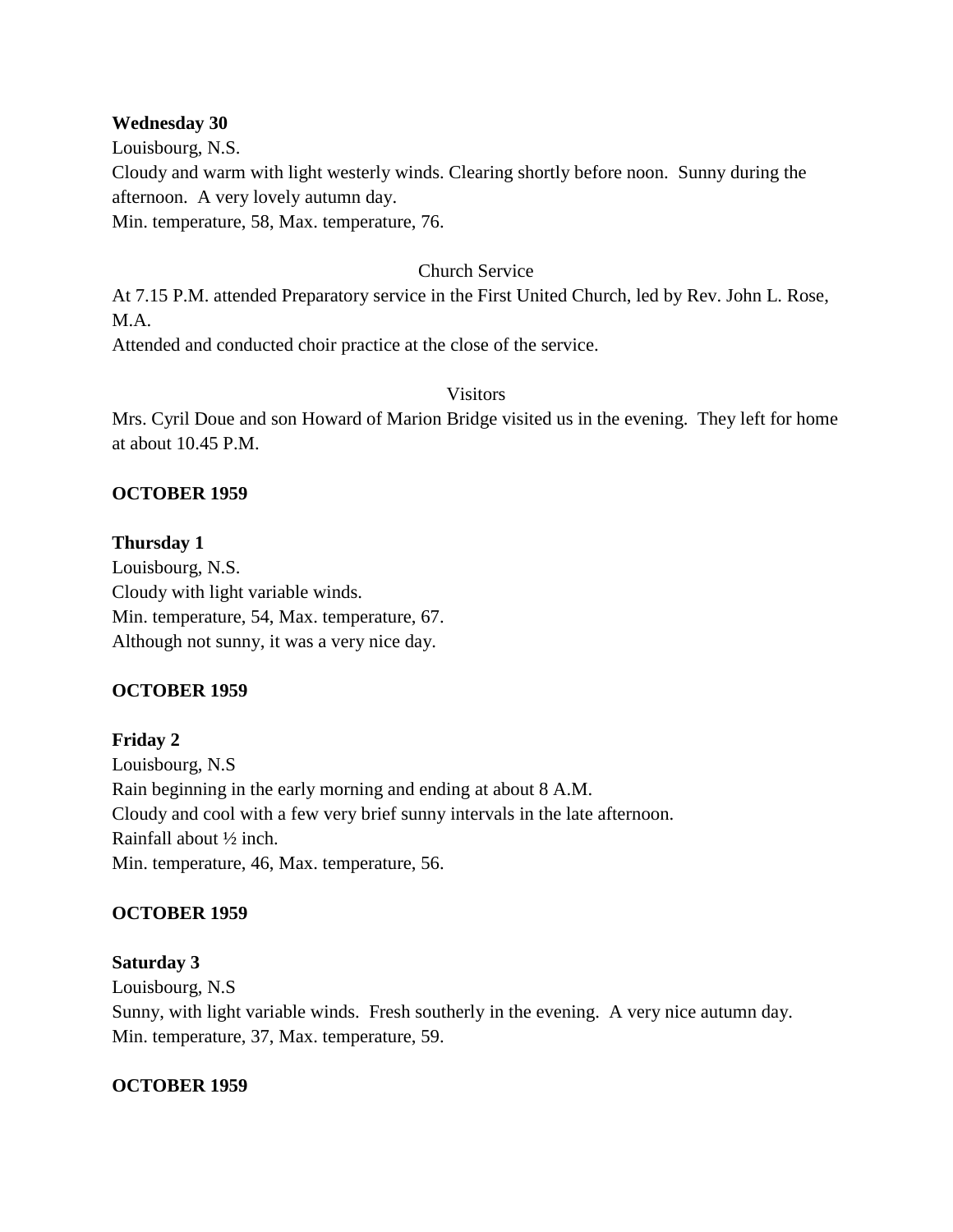#### **Sunday 4**

Louisbourg, N.S Mostly sunny with light to moderate northwest wind. A very lovely autumn day. Min. temperature, 52, Max. temperature, 66.

## Church Services

At 11 A.M. and 7 P.M. attended services in the First United Church, where Rev. John L. Rose, M.A. was the preacher. The sacrament of the Lord's Supper was dispensed at the morning service. Present in the morning about 85, in the evening, 35.

A flock of Robins were busy all day stripping the Dogwood trees of their berries. For the past week, the Robins have been very busy harvesting the Dogwood berries in my yard. I suppose they will be soon migrating to their winter quarters.

## **OCTOBER 1959**

#### **Monday 5**

Louisbourg, N.S Sunny and warm with light northwest wind. A perfect autumn day. Min. temperature, 48, Max. temperature, 66.

#### Death of Samuel W. G. Peters

The death of Samuel W. G. Peters of 199 Union Street, Sydney N.S. occurred at the City of Sydney today following a brief illness. Mr. Peters who was in the  $87<sup>th</sup>$  year of his age is survived by his wife the former Miss Sarah Townsend of Louisbourg, two sons, Dudley and Frederick, two daughters: Mrs. Douglas MacDonald (Muriel) and Mrs. (Dr.) L. A. Skinner (Henrietta), both of North Sydney.

#### **OCTOBER 1959**

#### **Tuesday 6**

Louisbourg, N.S Cloudy with a few very light showers, little more than a mist. Very light variable winds. A rather pleasant day although cloudy and threatening. Min. temperature, 44, Max. temperature, 60.

## **OCTOBER 1959**

#### **Wednesday 7**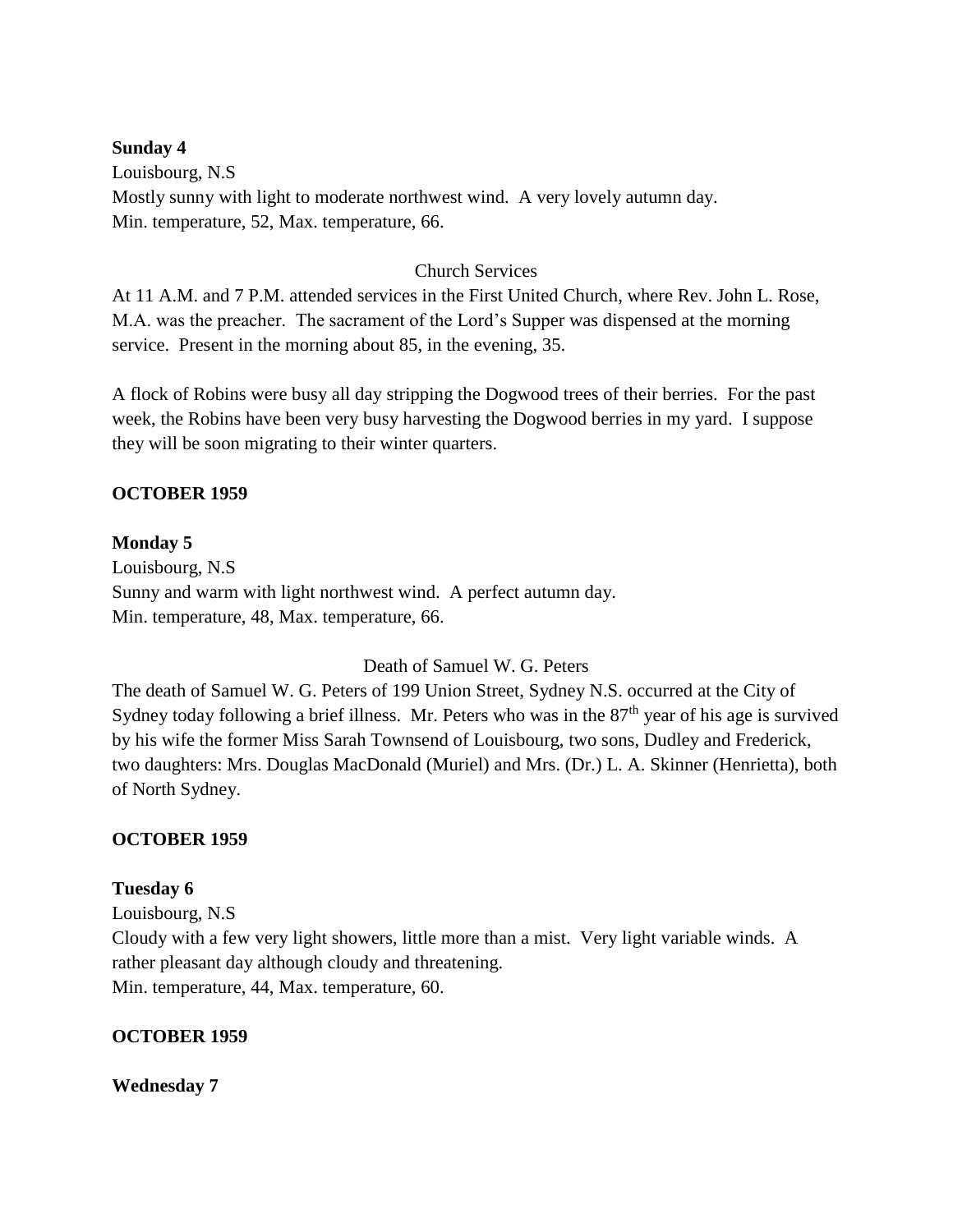Louisbourg, N.S

Sunny with cloudy intervals and light variable winds. Light rains beginning to fall at about 9.30 P.M. A very nice autumn day.

Min. temperature, 39, Max. temperature, 61.

# Choir Practice

At 8 P.M. attended and conducted choir practice in the First United Church.

# **OCTOBER 1959**

## **Thursday 8**

Louisbourg, N.S.

Sunny with cloudy intervals and at times light traces of snow in the air but not enough to be visible on the ground.

Very cool with fresh northwest wind.

Min. temperature, 32, Max. temperature, 48.

# Choir Practice

At 8 P.M. attended and conducted choir practice in the First United Church.

## **No entry for Friday, October 9th, 1959**

# **OCTOBER 1959**

# **Saturday 10**

Marion Bridge

Cloudy with southwest wind, which shifted to northwest in the afternoon. Mostly sunny during the latter part of the day.

Went with Fred Huntington, (my nephew) on his mail route which begins at Marion Bridge and takes in Big Ridge, south side of Mira River from Marion Bridge to Upper Grand Mira, returning from Upper Grand Mira, on the north side of the Mira River to Marion Bridge, the starting point.

## **OCTOBER 1959**

## **Sunday 11**

Marion Bridge, N.S

At 11 A.M. accompanied by Mrs. Clifford Huntington and her daughter Eleanor, attended service on St. Columbia Presbyterian Church, where Rev. Mr. Foute was the preacher.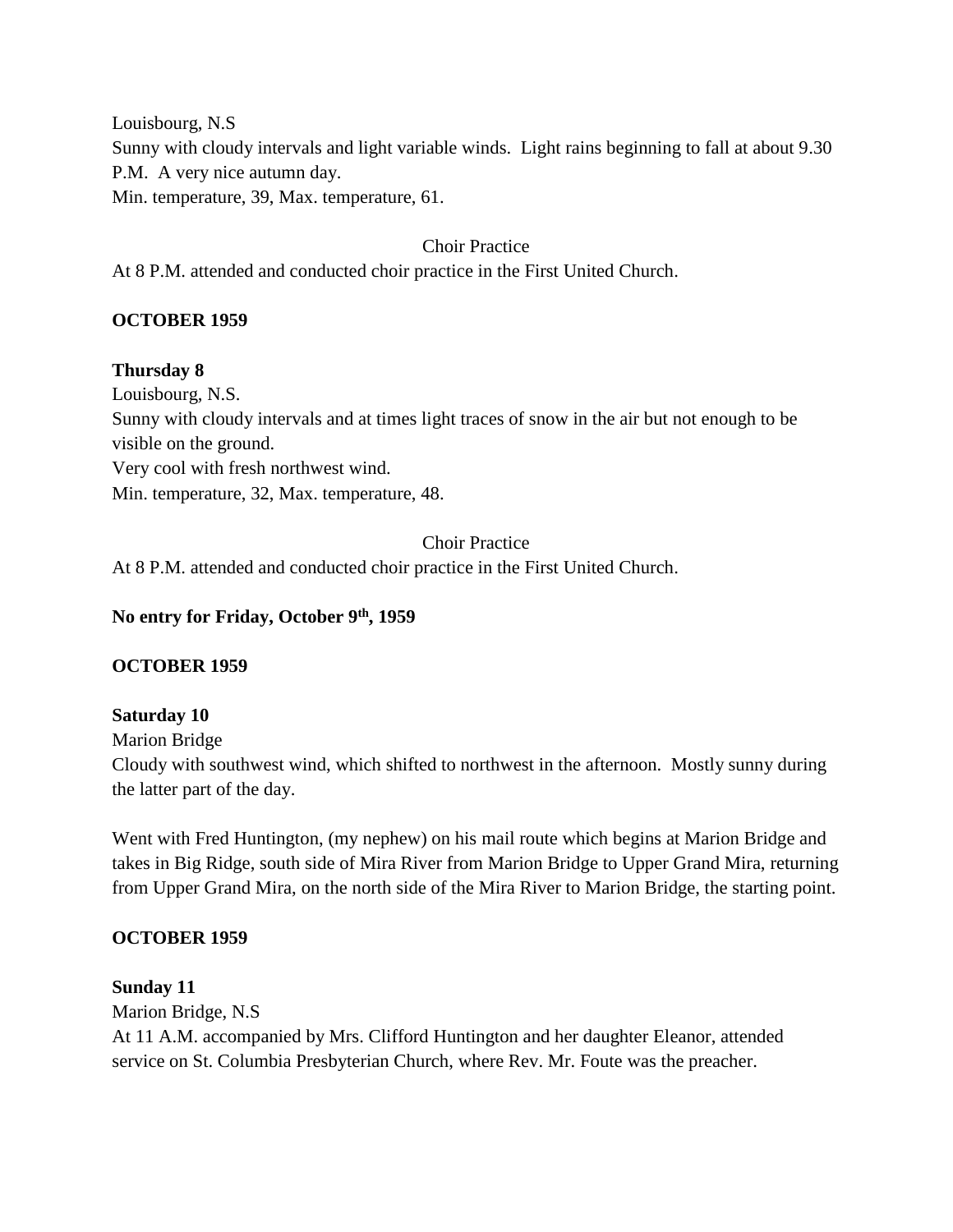## Visited Oakfield

At about 1.30 P.M. in Eleanor's car, driven by Virginia Hussey Mrs. Clifford Huntington, (my sister) Eleanor, Coreen Hussey, and I visited Oakfield Cemetery.

#### **OCTOBER 1959**

**Monday 12** Marion Bridge, N.S [Blank]

## **OCTOBER 1959**

**Tuesday 13** Marion Bridge, N.S Cloudy with sunny intervals. Fresh to strong northwest wind. Cool.

Accompanied Fred on his Mail Route which includes Marion Bridge, Big Ridge, South Side Mira River, Grand Mira South, Upper Grand Mira, North Side Mira River, Rock Elm, Huntington Mineral Rock to Marion Bridge, the place of beginning. Took snapshots of the scenery along the River, in both Black and White, as well as color.

## **OCTOBER 1959**

**Wednesday 14** Marion Bridge & Louisbourg, N.S Cloudy and cool with moderate to fresh northwest wind. Min. temperature at Louisbourg 34

Marion Bridge to Louisbourg Motored to Sydney from the home of my sister Mrs. Clifford Huntington at Marion Bridge with Fred Huntington, my nephew, leaving Marion Bridge at 8.30 A.M. Sydney to Louisbourg and home onboard the LeBlanc Bus, leaving Sydney at 12.15 P.M

#### **OCTOBER 1959**

**Thursday 15** Louisbourg, N.S. Cloudy and cool with partly sunny intervals. Light variable winds. Min. temperature, 35, Max. temperature, 51.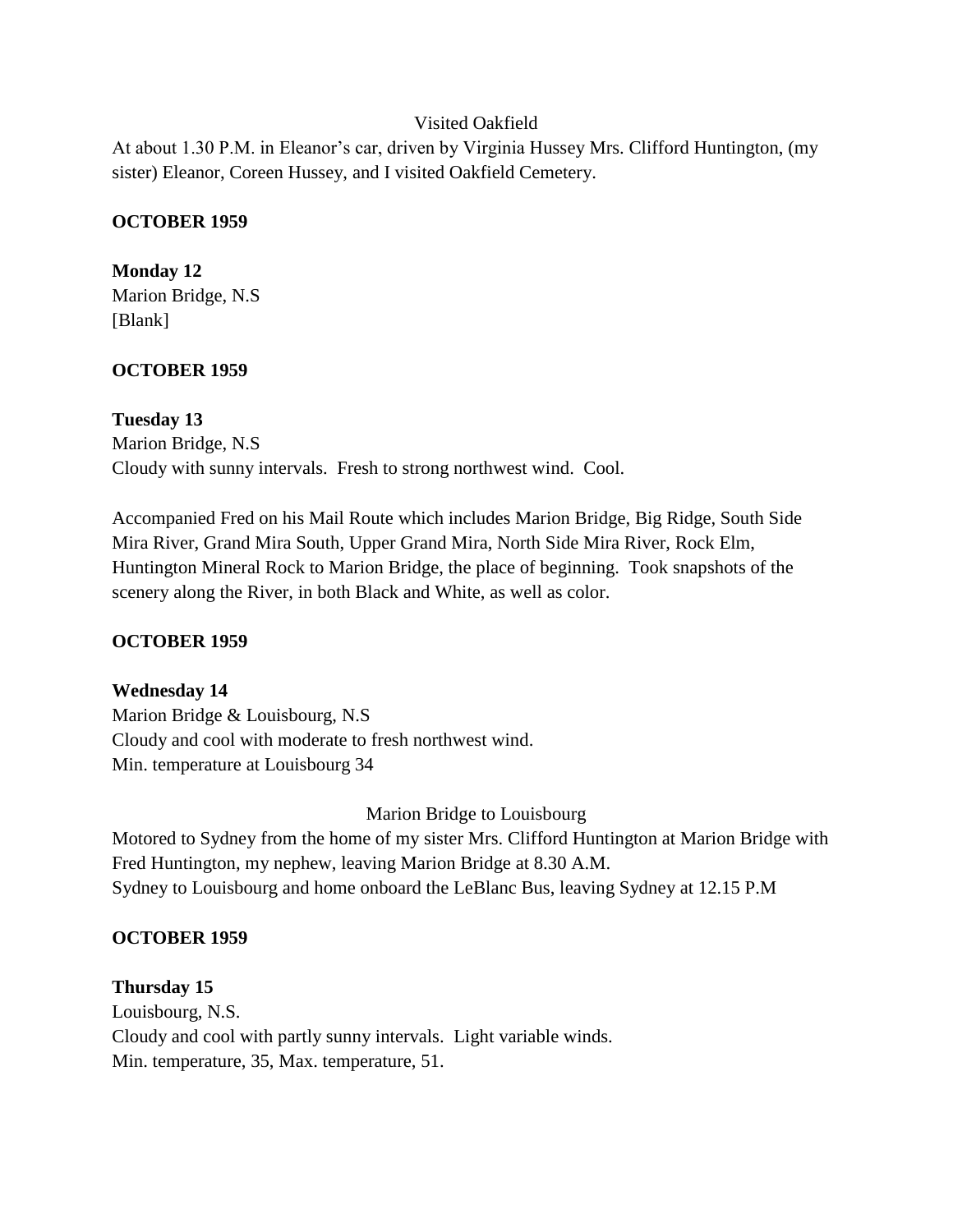## **OCTOBER 1959**

**Friday 16**

Louisbourg, N.S. Cloudy with sunny intervals. Light northwest wind. Min. temperature, 33, Max. temperature, 51.

## Arrived From Marion Bridge

Mrs. Clifford Huntington, (my sister) of Marion Bridge arrived on the 1.15 trip of the LeBlanc Bus. She will be our guest while in Town.

## **OCTOBER 1959**

## **Saturday 17**

Louisbourg, N.S Cloudy and cool with sunny intervals. Moderate southwest wind increasing to fresh in the evening. Min. temperature, 30, Max. temperature, 50.

#### Frost

Frost of last night seriously damaged flowers and tender plants in my garden. First killing frost of the season, as far as my garden is concerned.

## **OCTOBER 1959**

## **Sunday 18**

Louisbourg, N.S Cloudy with rain beginning early in the forenoon and ending shortly after noon. Fresh southwest wind, shifting to northwest at about 2 P.M. sunny during the afternoon.

Rainfall about ¾ inch.

Min. temperature, 38, Max. temperature, 55.

# Church Services

At 11 A.M. and 7 P.M. attended services in the First United Church where Rev. John L. Rose, M.A. was the preacher. Today being Brotherhood Sunday, Mr. Rose was assisted by two Laymen George Phalen and Charles Stacey, in the morning service. Present in the morning about 60, in the evening, 40.

Choir Attendance, A.M. 4, P.M. 6.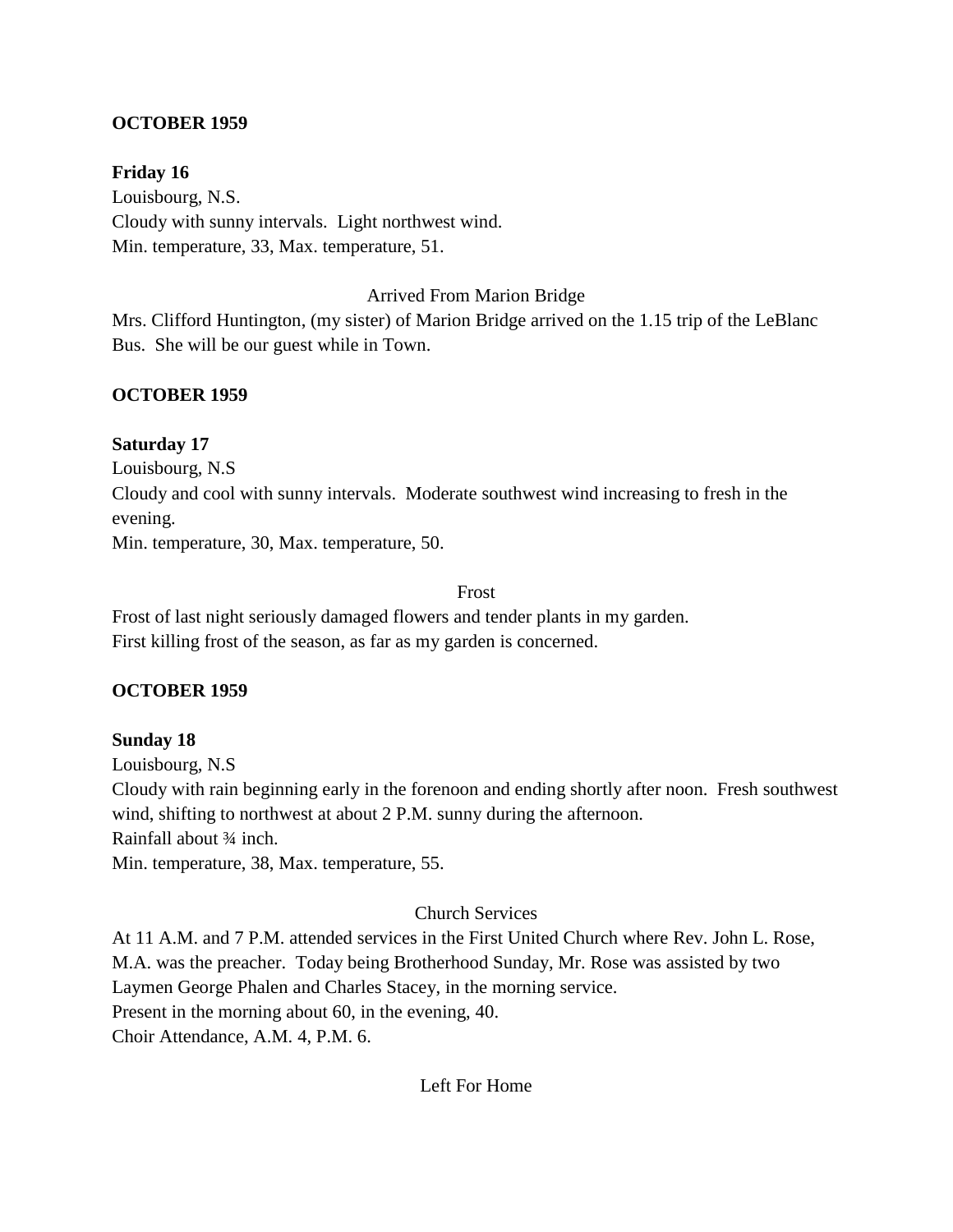Mrs. Clifford Huntington, (my sister) who has been our guest since Friday last, left enroute for her home at Marion Bridge at about 1.45 P.M. via Sydney, where she intends visiting her son-inlaw and daughter, Mr. and Mrs. Hedley Hopkins during the afternoon.

#### **OCTOBER 1959**

#### **Monday 19**

Louisbourg, N.S Light snow storm in the morning followed by drizzle of rain and snow. Brief snow squalls at intervals during the day. Total snowfall about 1 inch, which melted before nightfall. First snow of the season. Min. temperature, 30, Max. temperature, 40. Fresh northwest wind.

#### **OCTOBER 1959**

#### **Tuesday 20**

Louisbourg, N.S Sunny and cool with cloudy intervals. Fresh to strong northwest winds, decreasing to light in the evening. Light rain began to fall in the early part of the night. Min. temperature, 32, Max. temperature, 44.

## **OCTOBER 1959**

# **Wednesday 21** Louisbourg, N.S Sunny with cloudy intervals. Fresh northwest wind. Very cool. Min. temperature, 32, Max. temperature, 40.

## **OCTOBER 1959**

# **Thursday 22** Louisbourg, N.S. Sunny and cool with light northwest wind. Min. temperature, 28, Max. temperature, 46.

# **OCTOBER 1959**

**Friday 23** Louisbourg, N.S.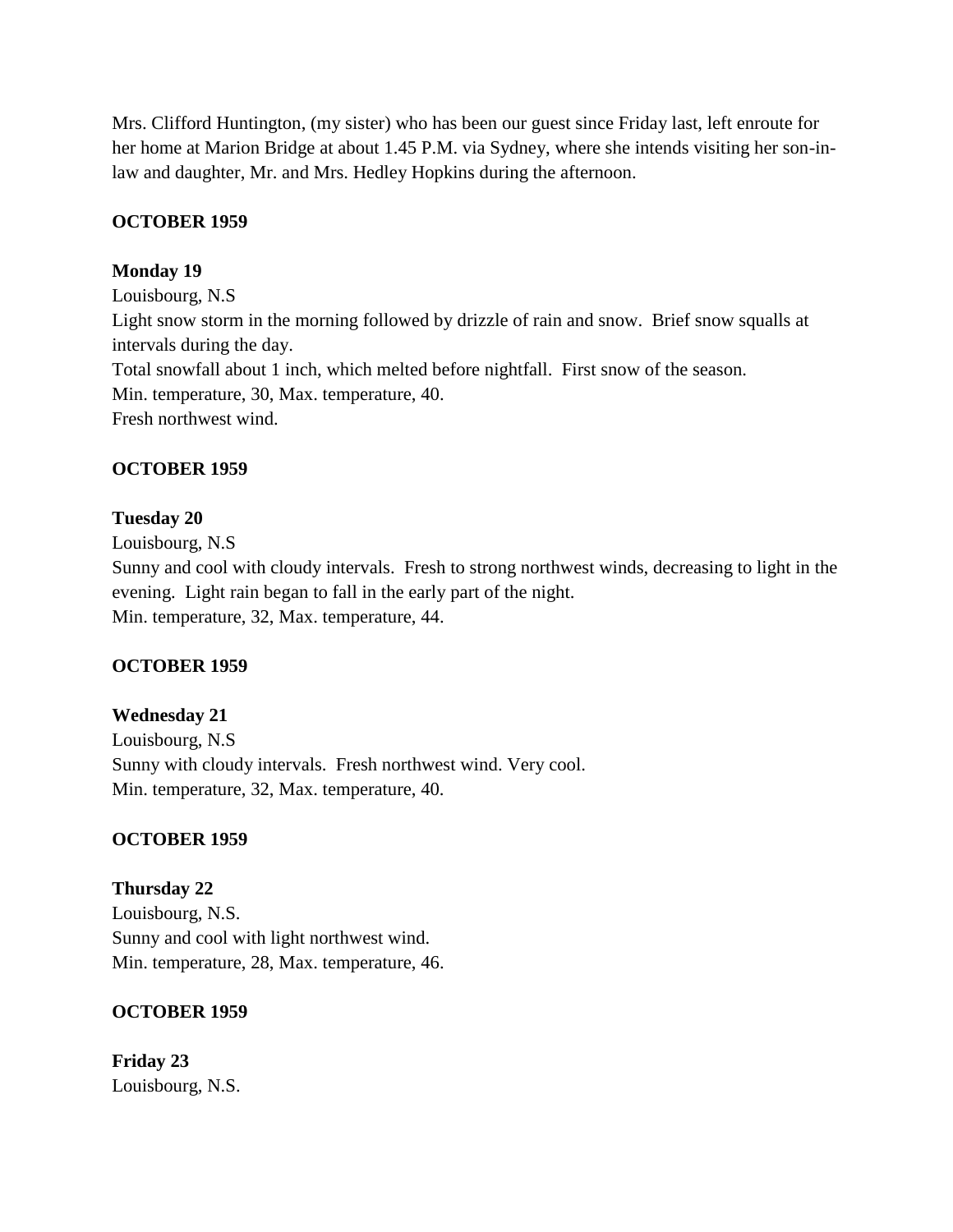Sunny and cool with cloudy intervals during the afternoon. Moderate northwest wind. Min. temperature, 28, Max. temperature, 58.

#### **OCTOBER 1959**

#### **Saturday 24**

Louisbourg, N.S Sunny with fresh southwest wind. A very lovely mid-autumn day. Min. temperature, 43, Max. temperature, 56.

## Standard Time

Standard Time which ended at midnight on the  $25<sup>th</sup>$  of last April, and was followed by Daylight Saving Time, immediately after midnight, on the morning of the  $26<sup>th</sup>$  of April last comes into effect immediately after midnight tonight.

#### **OCTOBER 1959**

#### **Sunday 25**

Louisbourg, N.S Sunny and mild with fresh to strong southerly winds. Min. temperature, 50, Max. temperature, 58.

#### Church Services

At 11 A.M. and 7 P.M. attended services in the First United Church where Rev. John L. Rose, M.A. was the preacher. Present in the morning about 100, in the evening, 35. Choir Attendance, A.M. 8, P.M. 7.

Daylight Saving Time which came into effect on the  $26<sup>th</sup>$  of last April, ended last night, immediately after midnight and was followed by Standard Time.

#### **OCTOBER 1959**

## **Monday 26**

Louisbourg, N.S

Cloudy and mild with fresh to strong southerly winds. Fog, mist and leight drizzle of rain during the early part of the night.

Min. temperature, 52, Max. temperature, 56.

To Marion Bridge and Return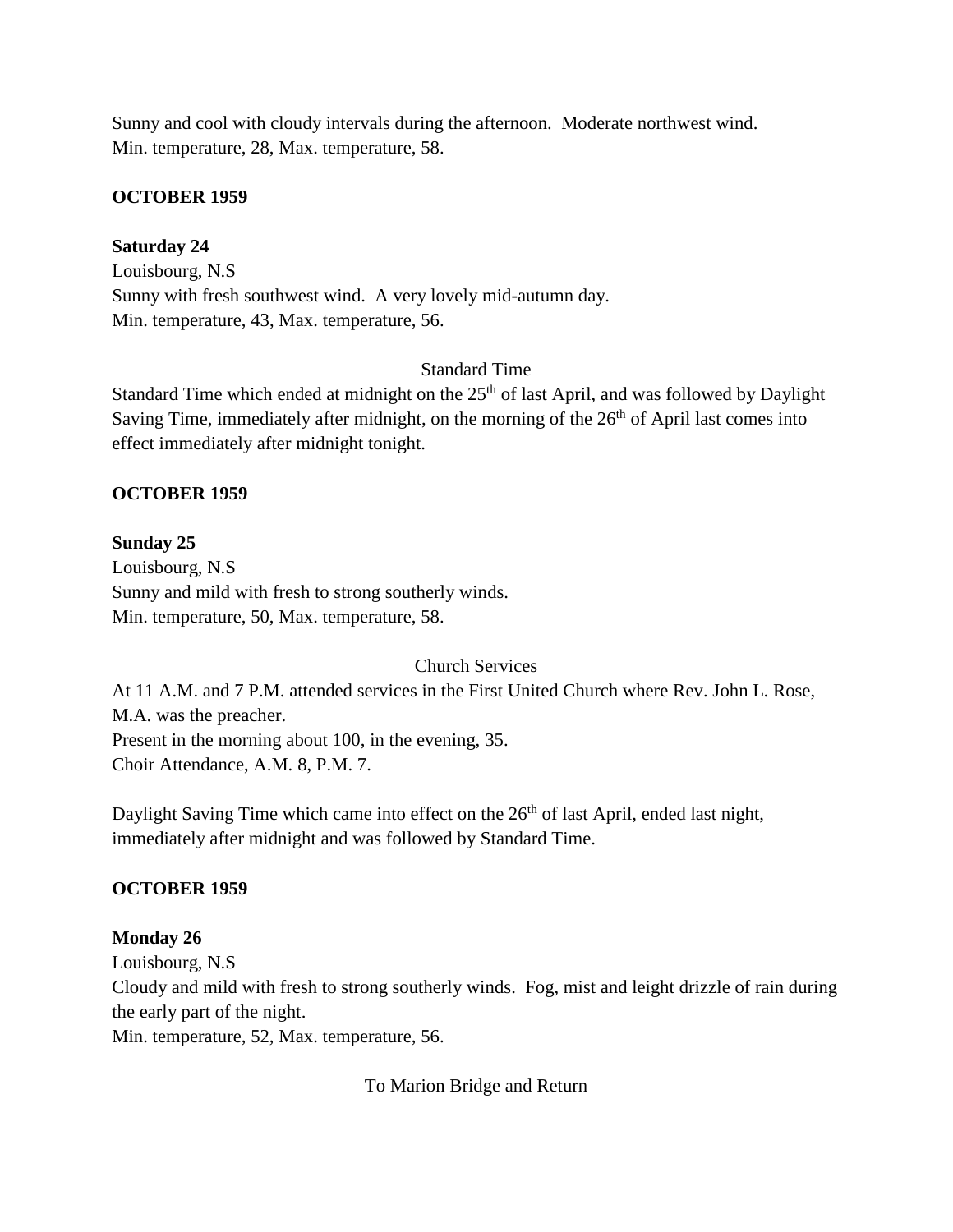# [Blank]

## **OCTOBER 1959**

## **Tuesday 27**

Louisbourg, N.S Alternate cloud and sunshine. Very mild with light to moderate westerly winds. Min. temperature, 51, Max. temperature, 60.

# **OCTOBER 1959**

# **Wednesday 28**

Louisbourg, N.S

Rain in the early morning followed by drizzle and mist. Cloudy throughout the day. Southwest shifting to northwest. Partly clearing in the evening and becoming cooler. Min. temperature, 36, Max. temperature, 53.

# Choir Practice

At 8 P.M. attended, and conducted choir practice in the First United Church. Notified the choir that I wished to retire from its leadership. Requested a business meeting of the choir, to deal with the appointment a new leader.

With Mr. and Mrs. Charles Bagnall, visited the home of the late Mrs. Thomas Pick, who passed away at an early hour yesterday morning.

## **OCTOBER 1959**

## **Thursday 29**

Louisbourg, N.S. Cloudy and cool, with a few brief sunny intervals. A few showers of mixed rain and snow. Light to moderate northwest wind. Min. temperature, 32, Max. temperature, 44.

Repairing Chimney Had Alex MacKay repairing the top of one of the chimneys at my house.

## **OCTOBER 1959**

**Friday 30** Louisbourg, N.S.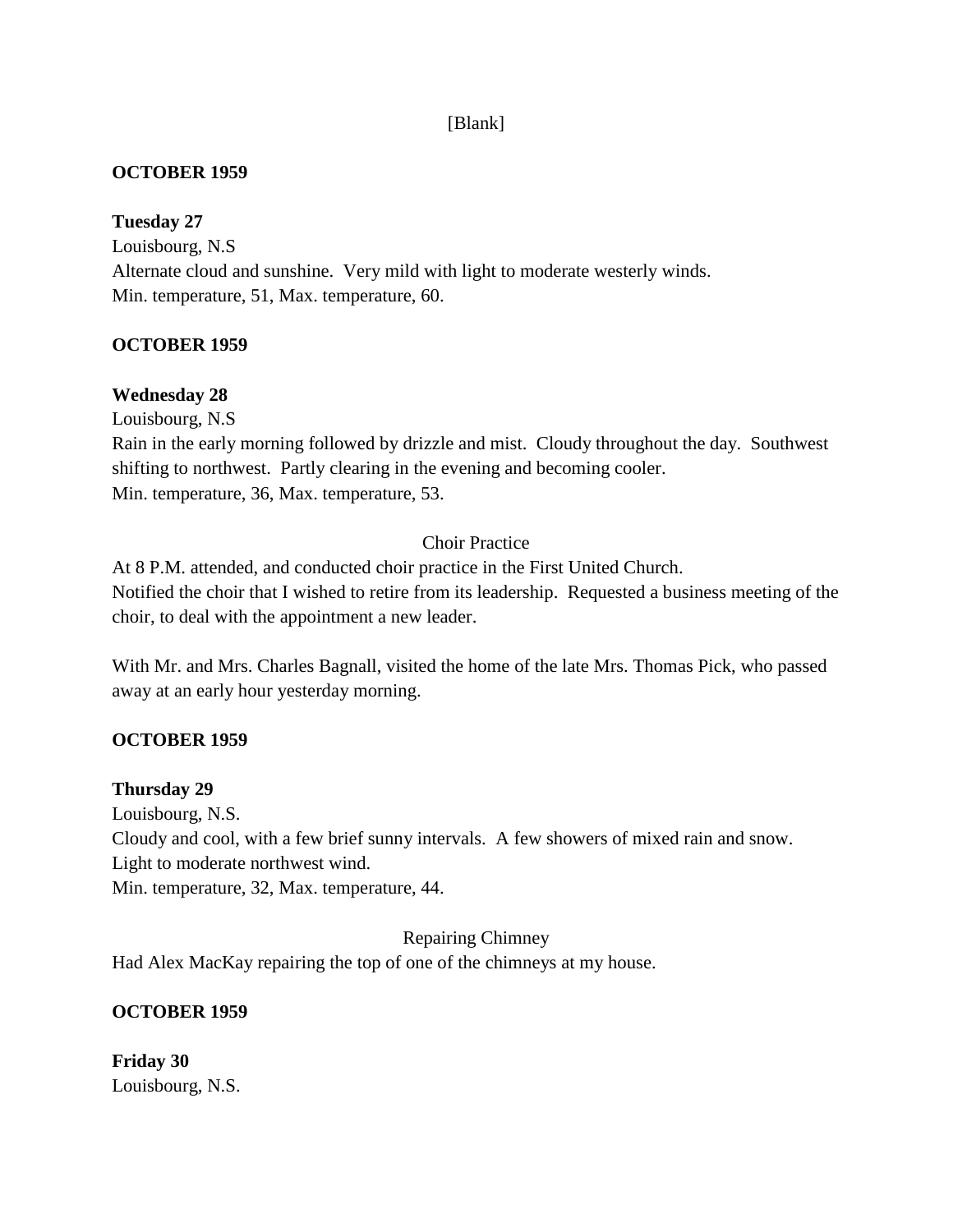Cloudy and cool with sunny intervals. Min. temperature, 30, Max. temperature, 40.

# **OCTOBER 1959**

# **Saturday 31**

Louisbourg, N.S. Cool and mostly cloudy with light variable winds. Min. temperature, 31, Max. temperature, 45.

# **NOVEMBER 1959**

# **Sunday 1**

Louisbourg, N.S

Rain which began last evening continued until the late afternoon, then followed by drizzle and fog.

Rain accompanied by strong easterly winds reaching gale force. Wind shifting to southwest, decreasing to moderate in the late afternoon.

Min. temperature, 39, Max. temperature, 51.

Rainfall:- 1 ¾ inch.

Church Services

At 11 A.M. and 7 P.M. attended services in the First United Church where Rev. John L. Rose, M.A. was the preacher. Present in the morning about 55, in the evening, 32.

Choir Attendance, A.M. 6, P.M. 5.

## **NOVEMBER 1959**

# **Monday 2**

Louisbourg, N.S. Sunny and cool with moderate westerly winds. Brief showers of hail in the forenoon. Min. temperature, 39, Max. temperature, 51.

# **NOVEMBER 1959**

**Tuesday 3** Louisbourg, N.S. Went to Sydney on the 6:15 P.M. trip of the LeBlanc Bus enroute to Halifax. Left Sydney onboard the C.N.R. train at about 9 P.M.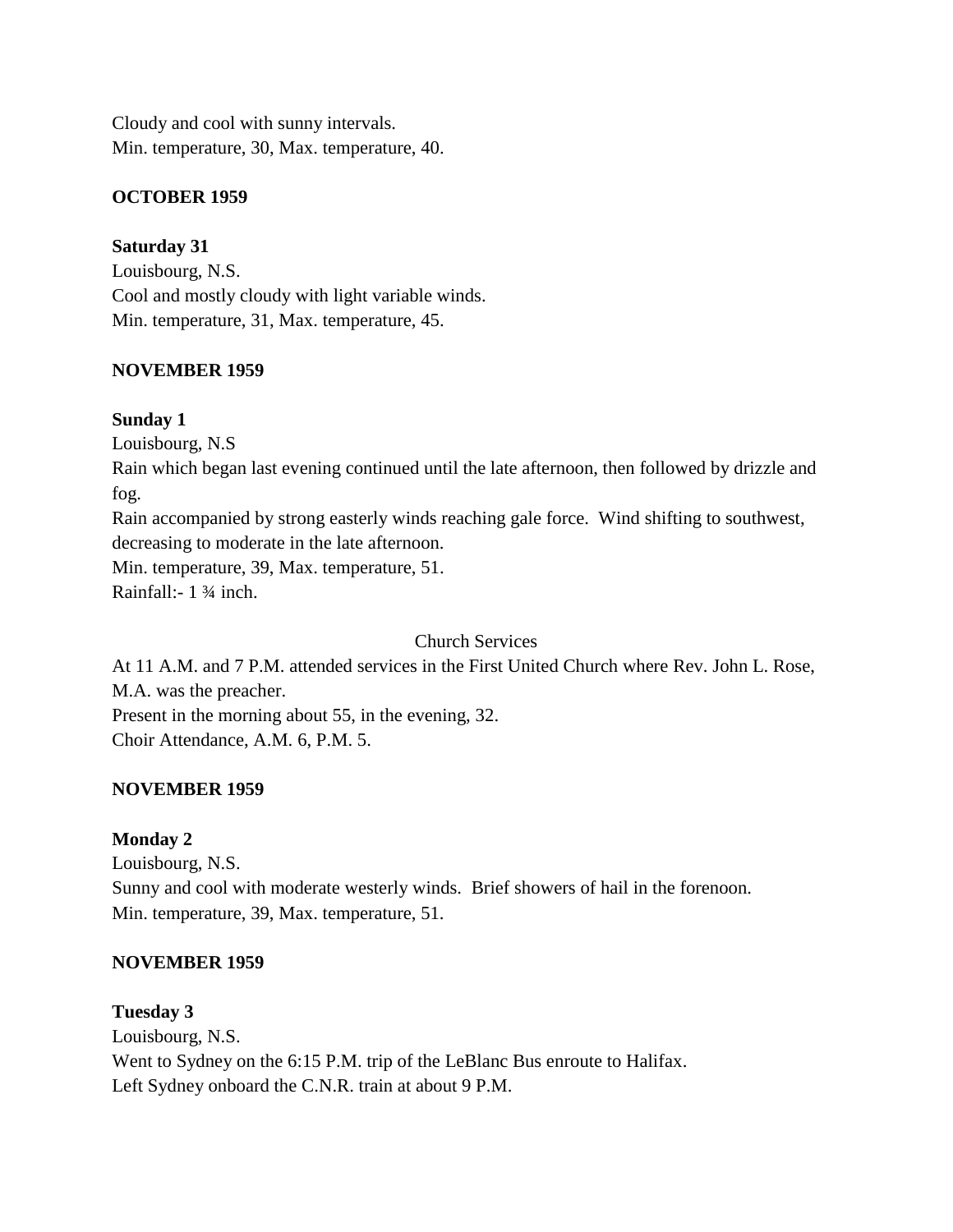#### **NOVEMBER 1959**

#### **Wednesday 4**

Halifax, N.S. Cloudy and cool with light winds.

Arrived here by C.N.R train from Sydney at about 8.20 A.M. Had breakfast in the Lord Nelson Hall Tea Room.

At about 10.30 A.M. attend the Tumor Clinic in the Victoria General Hospital, where I had an appointment for a checkup. I have been to the Clinic here about 6 times previously, on a similar mission, the first being on October 31, 1956, where I attended the Clinic on the advice of Dr. D. I. Mosher, for the examination of a non-healing small sore on the left side of my nose. On previous occasions, the clinic Doctors did not appear to think that the time was ripe for an operation as there were no new developments from year to year. This time they decided to operate. As a result I was assigned to ward 65 in the V.G. Hospital, the bed I occupied being known as room 607.

After entering the hospital at about 1 P.M. I was informed that my operation would take place tomorrow.

## **NOVEMBER 1959**

## **Thursday 5**

Halifax, N.S. Cloudy and cool Victoria General Hospital. My operation scheduled for today, has been postponed until tomorrow.

## **NOVEMBER 1959**

## **Friday 6**

Halifax, N.S. Cloudy with a few sunny intervals. Victoria General Hospital My operation took place this afternoon, and according to information received from one of the staff, was performed by Dr. [blank] Casey. No ill after effects. Feeling fine.

## **NOVEMBER 1959**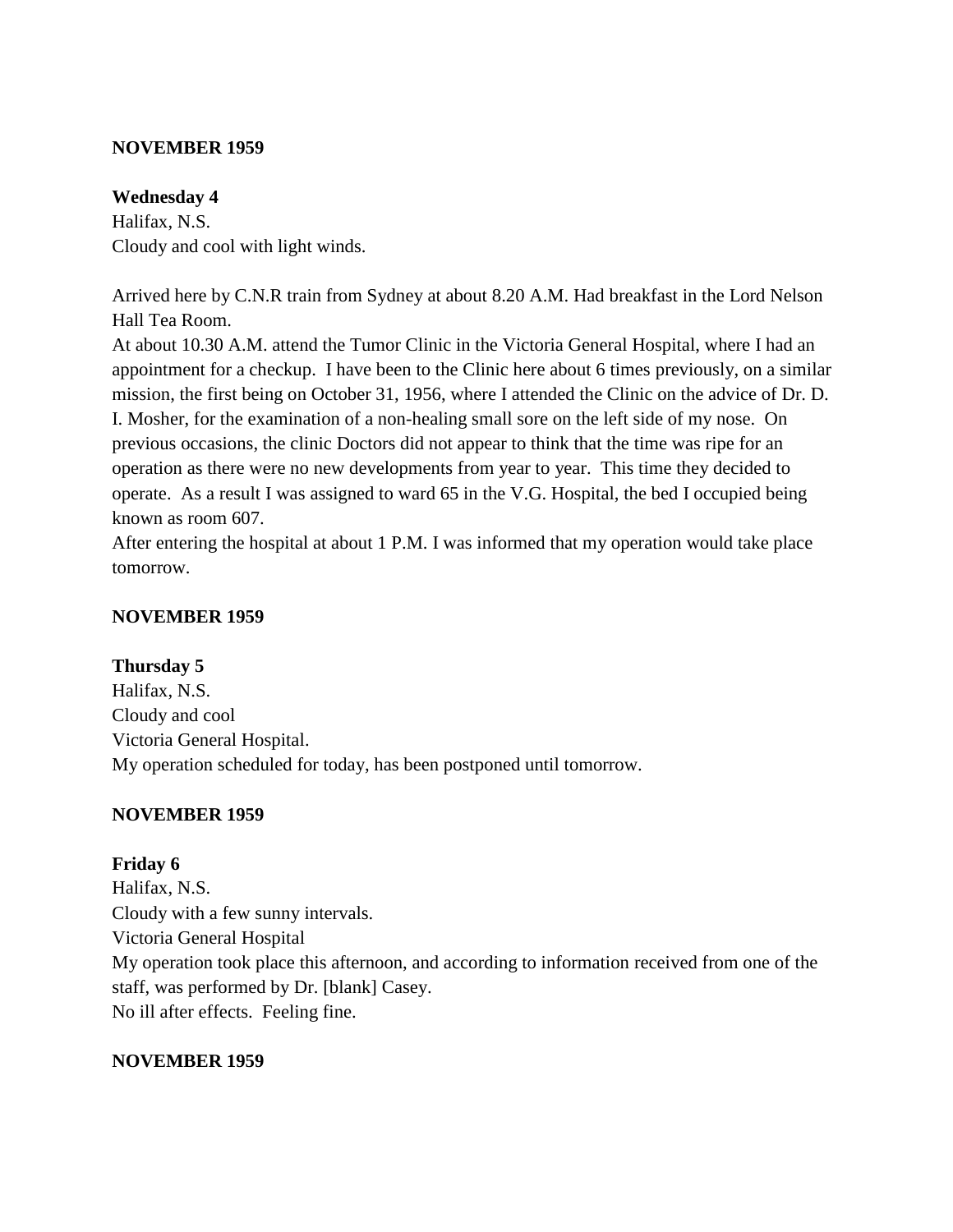**Saturday 7** Halifax, N.S. Day cloudy and cool, moderate winds. Victoria General Hospital

#### **NOVEMBER 1959**

**Sunday 8** Halifax, N.S. Cloudy with a few sunny intervals Victoria General Hospital

#### **NOVEMBER 1959**

**Monday 9** Halifax, N.S. Victoria General Hospital

#### **NOVEMBER 1959**

**Tuesday 10** Halifax, N.S. Victoria General Hospital

## **NOVEMBER 1959**

**Wednesday 11** Halifax, N.S. Remembrance Day. A cloudless sky and light winds, warm. A perfect autumn day. Victoria General Hospital

#### **NOVEMBER 1959**

**Thursday 12** Halifax, N.S. Cloudy and cool Victoria General Hospital

#### **NOVEMBER 1959**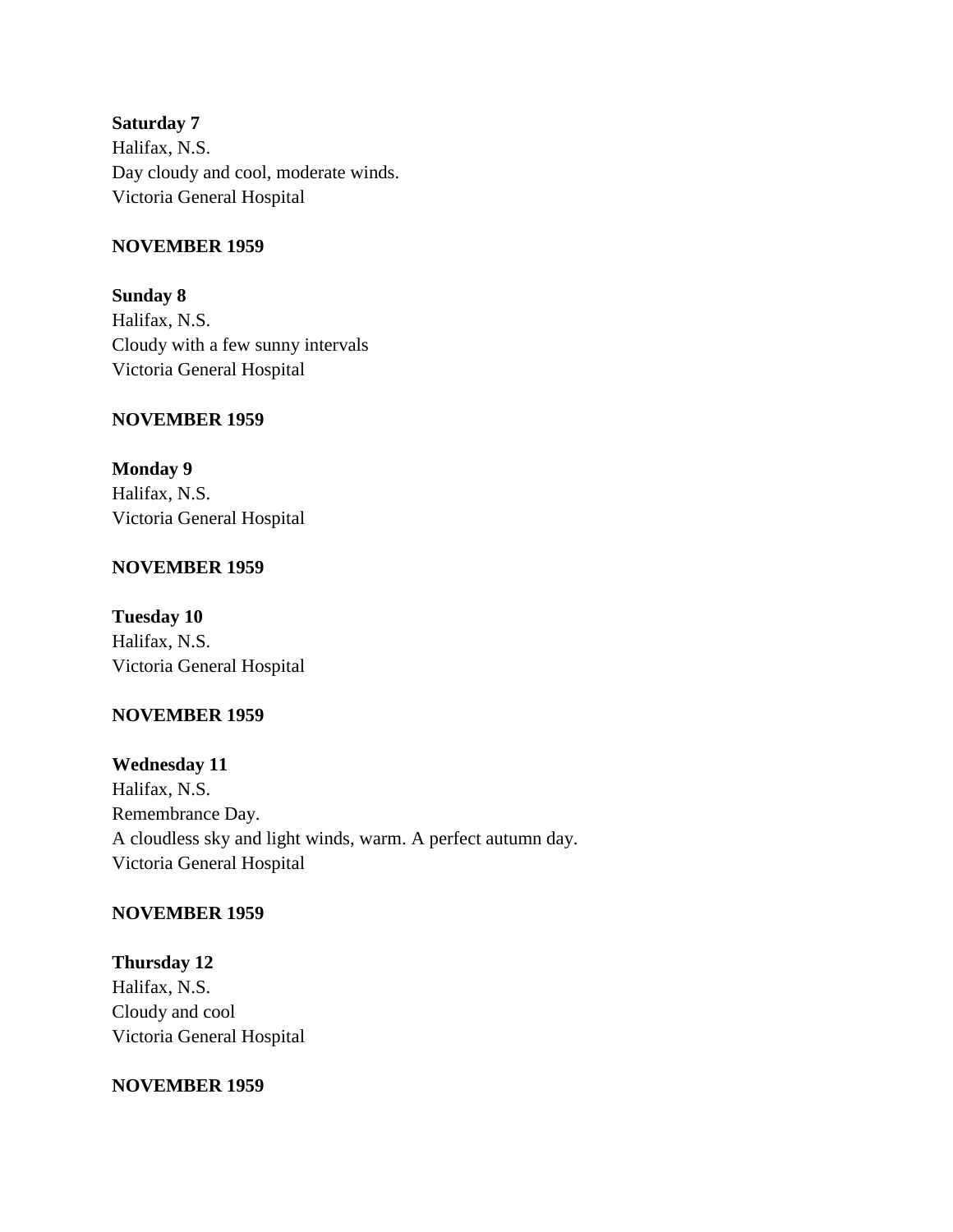# **Friday 13** Halifax, N.S. Sunny intervals during the forenoon, foggy at night Victoria General Hospital

## **NOVEMBER 1959**

# **Saturday 14**

Halifax, N.S. Partly sunny in the forenoon. Becoming cloudy during the afternoon. Light southerly winds. Foggy at night. Victoria General Hospital

# **NOVEMBER 1959**

# **Sunday 15**

Halifax, N.S. Cloudy, heavy rain during the afternoon and evening. Victoria General Hospital. Took my discharge from the Hospital today. After a stay of 12 days within its walls, during which I was treated very kindly by every member of the staff with whom I came in contact. Left for home on the night train for Sydney at about 9 P.M.

# **NOVEMBER 1959**

# **Monday 16**

Sydney, N.S. Arrived here on the C.N.R. train from Halifax at about 8 A.M. Had breakfast at the Isle Royale Coffee Shop.

To Louisbourg by Bus arriving shortly after noon.

## **NOVEMBER 1959**

**Tuesday 17** Louisbourg, N.S. [Blank]

## **NOVEMBER 1959**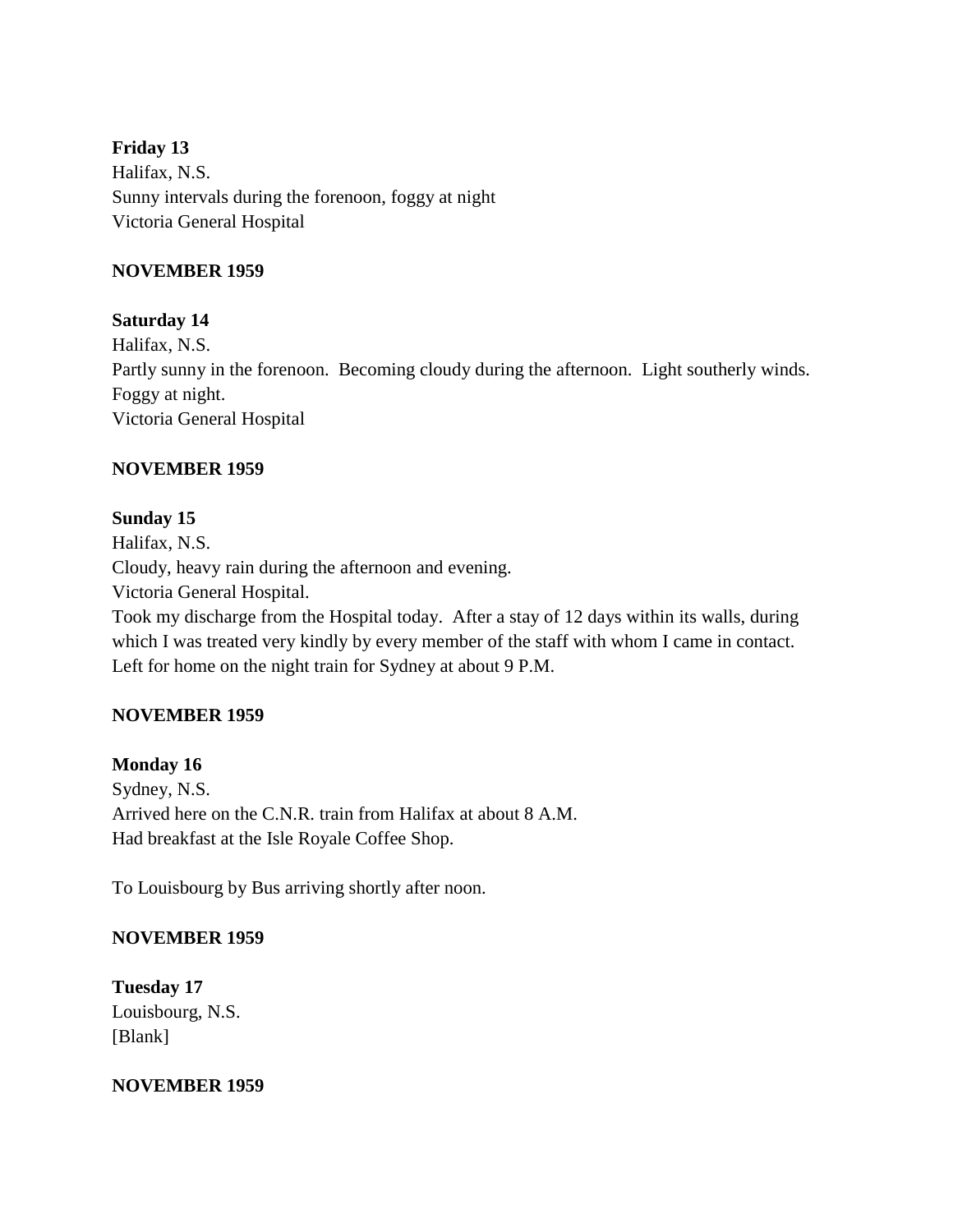**Wednesday 18** Louisbourg, N.S. Cloudy, light showers and drizzle.

Choir Practice At 8 P.M. attended Choir Practice in the First United Church.

# **NOVEMBER 1959**

## **Thursday 19**

Louisbourg, N.S. Cloudy, with southerly winds shifting to northwest and becoming cold in the afternoon. Min. temperature, 20, Max. temperature, about 48.

# Meeting of Brotherhood [Blank]

#### **NOVEMBER 1959**

#### **Friday 20**

Louisbourg, N.S. Sunny and cold with cloudy intervals and occasional light snow flurries. Min. temperature, 19, Max. temperature, 26.

## **NOVEMBER 1959**

#### **Saturday 21**

Louisbourg, N.S. Cloudy and cold with a few sunny intervals. Frequent snow flurries. Trace of snowfall about one inch. Moderate northwest wind. Min. temperature, 20, Max. temperature, 28.

## **NOVEMBER 1959**

#### **Sunday 22**

Louisbourg, N.S. Sunny with some cloudy intervals. Light northerly winds. Cold. Min. temperature, 19, Max. temperature, 34.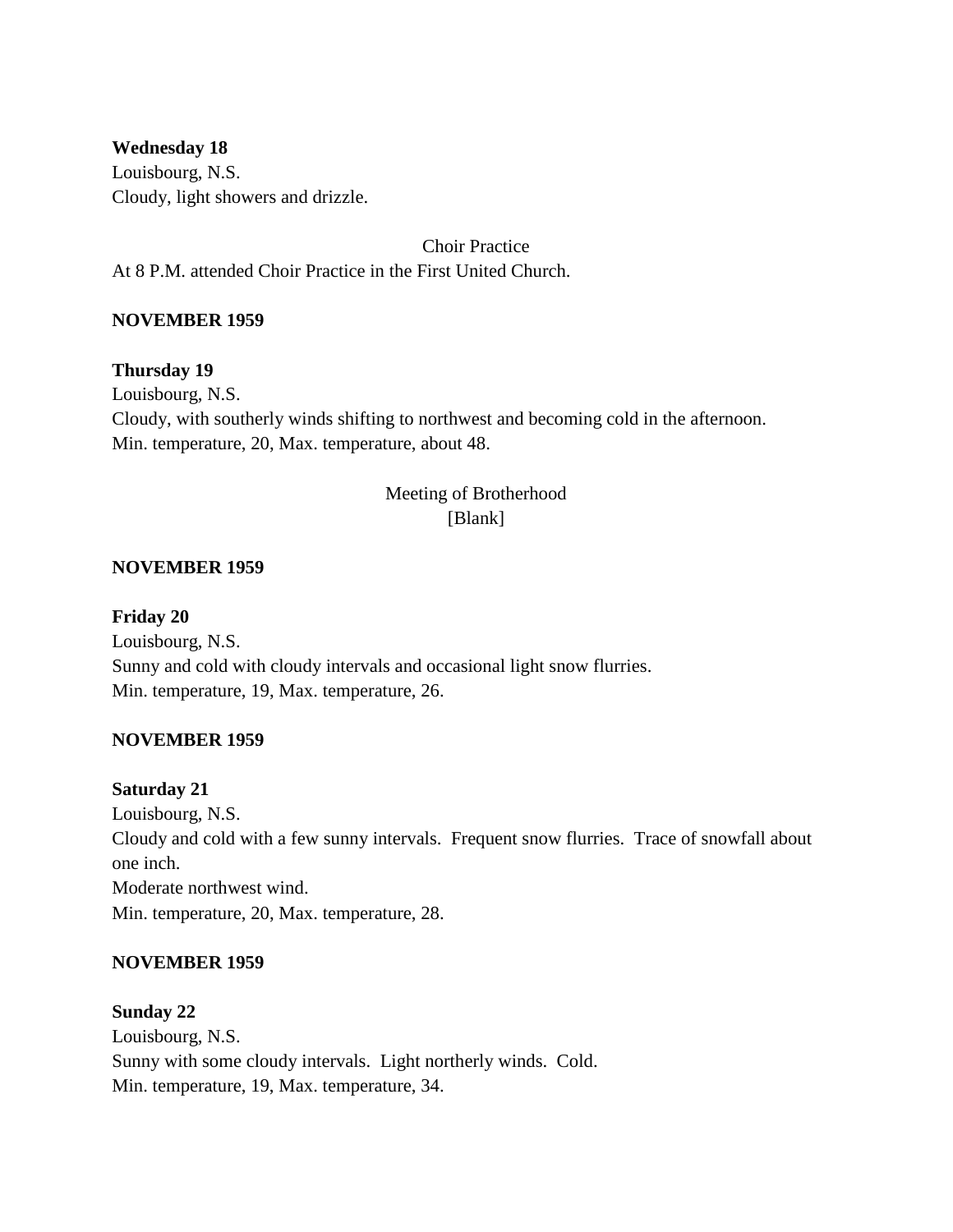## To Marion Bridge

On the invitation of Wilson Terry, Evelyn, Jane and I motored to Marion Bridge where we attended service in the Presbyterian Church at 7 P.M. The service was conducted by Rev. Footer. After the service we visited at the home of Mrs. Clifford Huntington (my sister). Others present were Mr. and Mrs. Cecil Hussey and daughter Larkyn, Mr. and Mrs. Harvey Hussey and daughter Virginia, Elenor Huntington, Wilson Terry and Isabel Hunt who accompanied us on the trip to and from Marion Bridge. At Mrs. Huntington's we had a sacred singsong and a lunch, before leaving for home at about 11.15 P.M.

# **NOVEMBER 1959**

# **Monday 23**

Louisbourg, N.S. Sunny and cold with light winds. Min. temperature, 20, Max. temperature, 36.

## **NOVEMBER 1959**

## **Tuesday 24**

Louisbourg, N.S. Cloudy with light southerly winds, increasing to fresh and in the afternoon and evening to strong. Rain began to fall at about 2:30 P.M. and continued during the night. Min. temperature, 36, Max. temperature, 46.

## **NOVEMBER 1959**

## **Wednesday 25**

Louisbourg, N.S. Cloudy and mild with southwest wind, increasing during the day and reaching heavy gale force at night. Rain during the night. Min. temperature, 47, Max. temperature, 53.

Choir Practice

At 8 P.M. attended choir practice in the First United Church.

## **NOVEMBER 1959**

**Thursday 26** Louisbourg, N.S.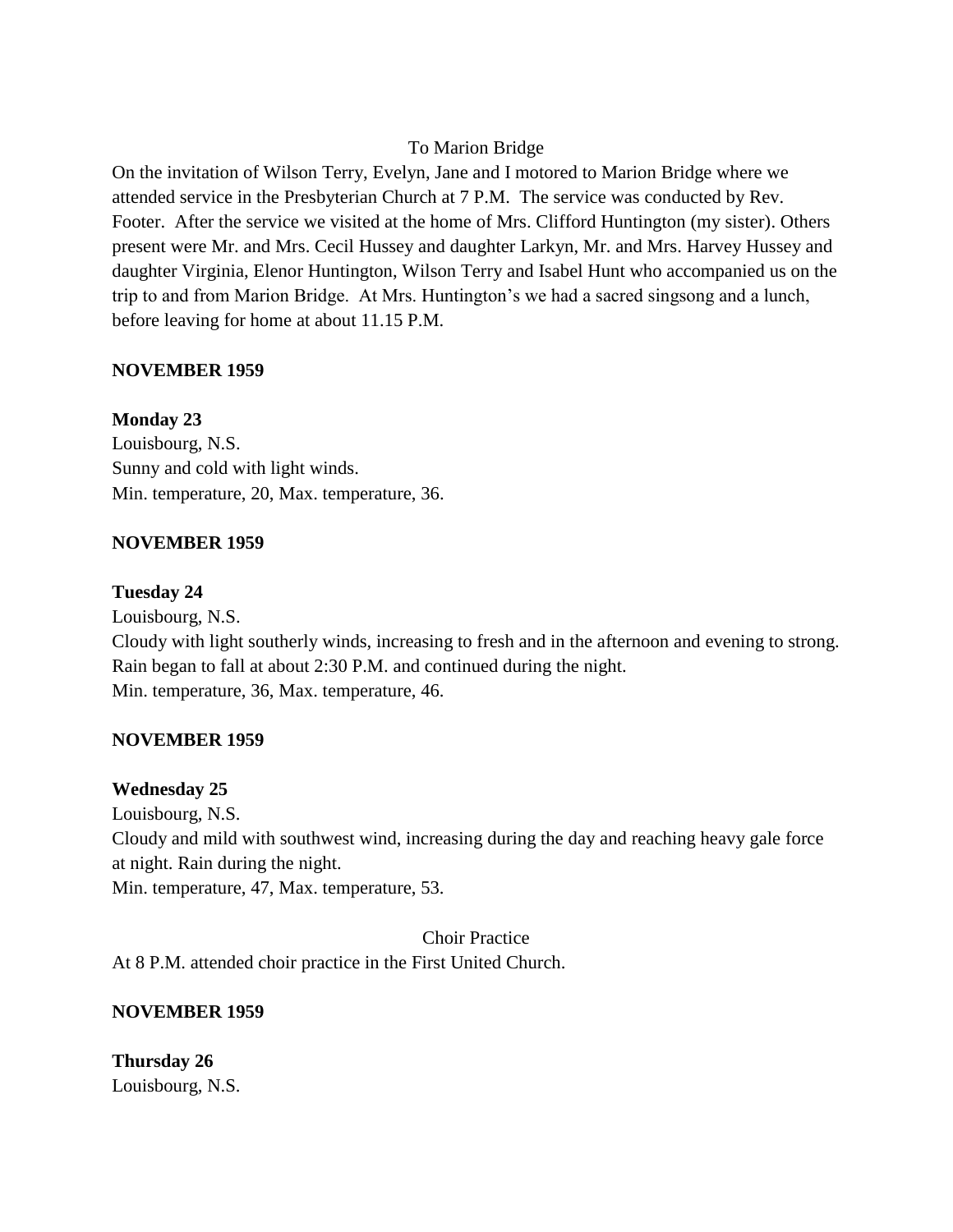Heavy gale of last night decreasing in the morning to some extent but continued at gale force during the greater part of the day from a westerly directions. Cloudy with a few sunny intervals. Showers of rain mixed with snow in the early part of the day. Min. temperature, 34, Max. temperature, 53.

# Death of John Scott

A news item in today's issue of the Cape Breton Post, told of the death of John Scott which occurred yesterday at Chatham Ontario.

Mr. Scott who was 85 years of age was for several years a resident of Louisbourg where he married Miss MacDonald and later moved to Sydney. He is survived by one daughter, Mrs. H.V. McCurdy of Sydney, N.S.

He was a Marine Engineer and served on several ships of the Dominion Coal Company.

## **NOVEMBER 1959**

#### **Friday 27**

Louisbourg, N.S.

Sunny and cool with moderate southwest wind, increasing at night to a strong breeze. Became cloudy in the early afternoon with prospects of an approaching storm. Min. temperature, 28, Max. temperature, 40.

## **NOVEMBER 1959**

#### **Saturday 28**

Louisbourg, N.S. Cloudy and mild with moderate southwest wind, increasing to a fresh breeze in the evening. Min. temperature, 42, Max. temperature 52. Fog and mist in the evening.

#### **NOVEMBER 1959**

## **Sunday 29**

Louisbourg, N.S. Cloudy and mild with some fog and light southwest wind. Misty at times. Min. temperature 46, Max. temperature, 55.

#### Church Services

At 11 A.M. and 7 P.M. attended services in the First United Church, where Rev. John L. Rose M.A. was the preacher.

Present in the morning about 80, in the evening 26.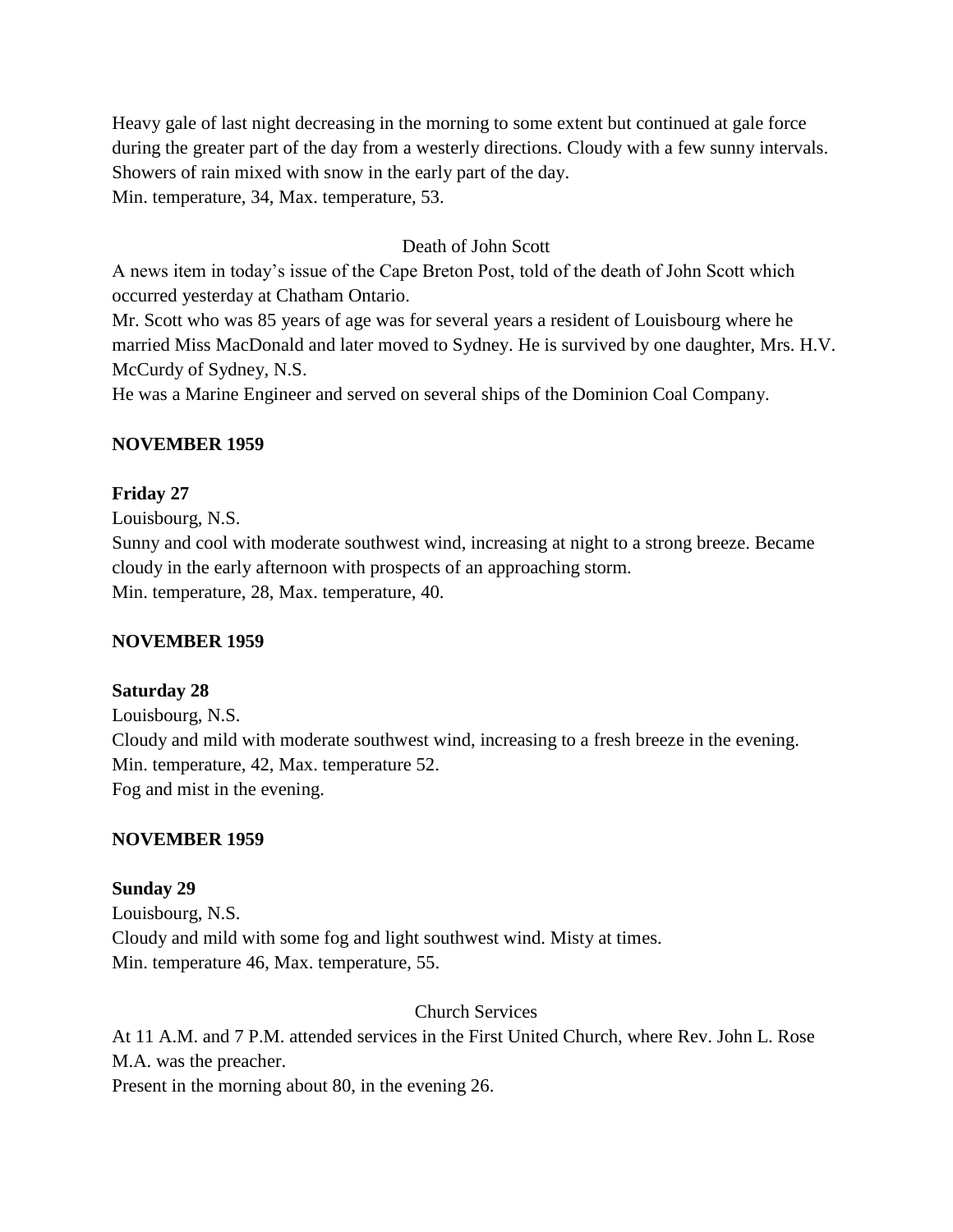Choir practice A.M. 8, P.M. 6.

## **NOVEMBER 1959**

## **Monday 30**

Louisbourg, N.S. Rain ending in the early morning. Cloudy, clearing during the afternoon. Light snow flurries in the evening. Moderate to fresh winds. Min. temperature 31, Max. temperature, 46.

## **DECEMBER 1959**

**Tuesday 1** Louisbourg, N.S. Sunny and cold with light to moderate northwest wind. Min. temperature, 24, Max. temperature, 30.

# Election Day

This is Election Day for Mayors and Councilors in the City of Sydney and Towns throughout the Province of Nova Scotia.

Death of Mrs. Dougall Kennedy The death of Mrs. Dougall Kennedy occurred at [blank].

## **DECEMBER 1959**

## **Wednesday 2**

Louisbourg, N.S. Sunny and cold, becoming cloudy at noon. A very light drizzle of snow beginning at about 1:30 P.M. followed by light rain and mist. Showers in the evening. Light variable winds. Min. temperature, 22, Max. temperature, 38.

Choir Practice

At 8 P.M. attended choir practice in the First United Church.

## **DECEMBER 1959**

**Thursday 3** Louisbourg, N.S. Mostly sunny, cloudy at night. Light winds.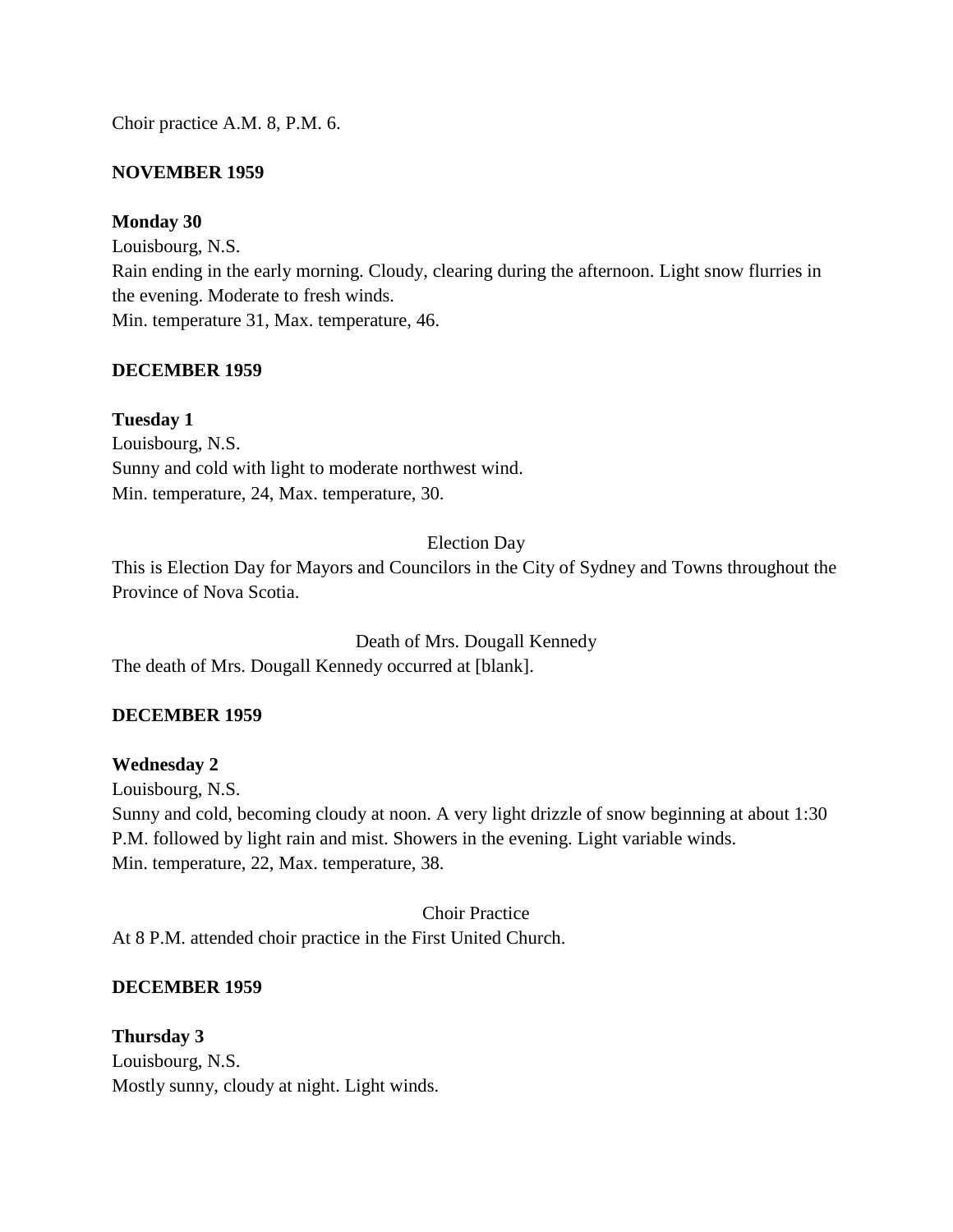Min. temperature 31, Max. temperature, 40.

#### **DECEMBER 1959**

#### **Friday 4**

Louisbourg, N.S. Cloudy and cool with moderate to light winds. Mostly northerly. Min. temperature, 33, Max. temperature 42.

#### **DECEMBER 1959**

#### **Saturday 5**

Louisbourg, N.S. Sunny during the forenoon. Cloudy in the afternoon and evening. Light variable winds. Min. temperature, 26, Max. temperature, 41.

#### **DECEMBER 1959**

#### **Sunday 6**

Louisbourg, N.S. Cloudy all day with light easterly winds. Light drizzle of rain in the early part of the night. Min. temperature, 33, Max. temperature, 40.

## Church Services

Was not out to church today owing to having a cold. Out home was however represented at the First United Church by Evelyn, my sister-in-law, and Jane my niece.

#### **DECEMBER 1959**

#### **Monday 7**

Louisbourg, N.S.

Cloudy and mild with light easterly winds, which increased to a fresh breeze in the evening. Light drizzle and mist followed by heavy showers and light steady rain in the evening. Min. temperature, 40, Max. temperature 48.

#### **DECEMBER 1959**

#### **Tuesday 8**

Louisbourg, N.S. Cloudy and mild with light winds. Rain of last night ended early in the day.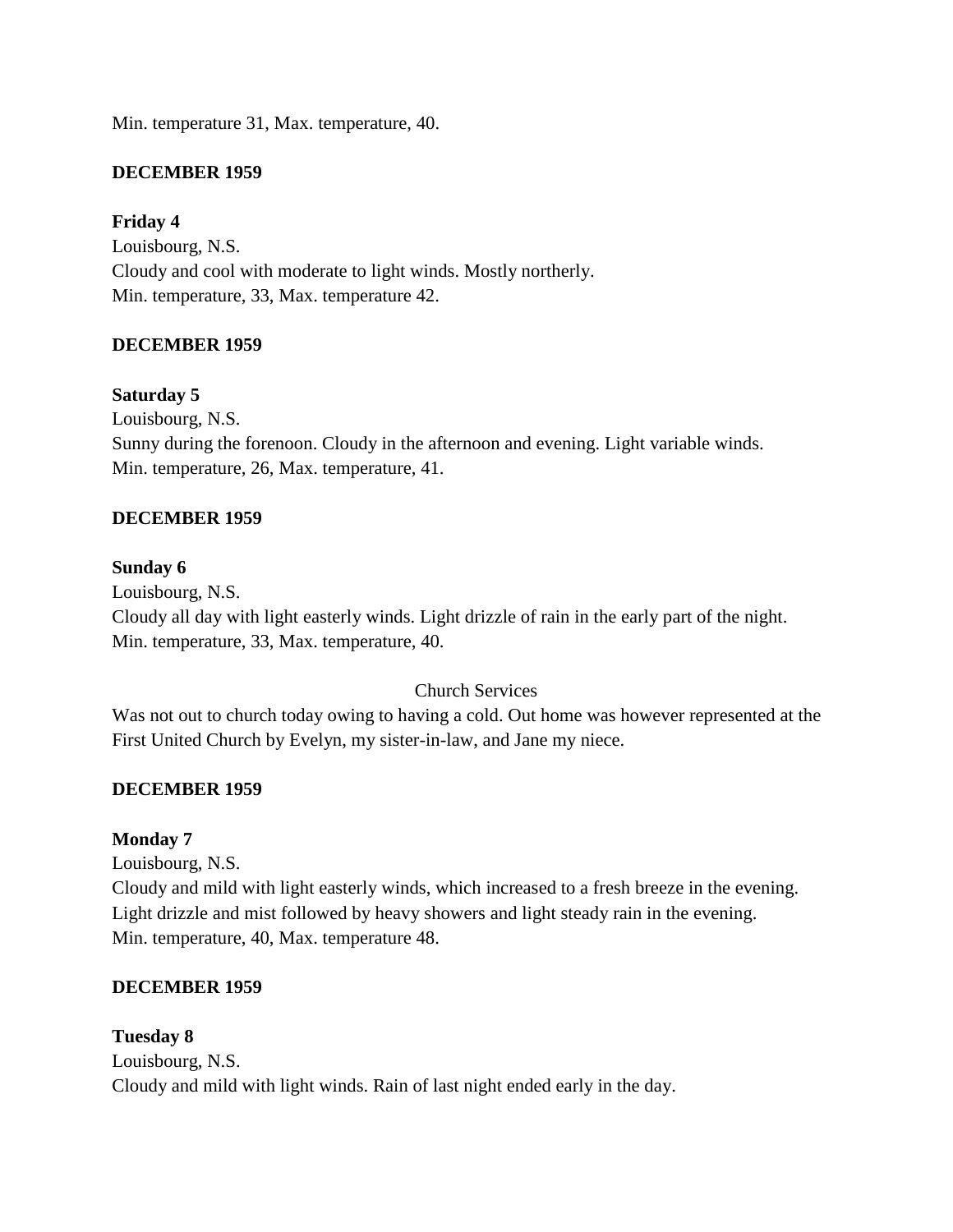Min. temperature, 39, Max. temperature, 48. Rainfall of yesterday and last night, about 34 inch.

## **DECEMBER 1959**

**Wednesday 9**

Louisbourg, N.S. Sunny and cool with fresh to strong south west wind. Min. temperature, 30, Max. temperature 40.

#### **DECEMBER 1959**

#### **Thursday 10**

Louisbourg, N.S. Sunny with brief cloudy intervals. Fresh to strong westerly winds. Light snow flurries beginning at about 8:30 P.M. Min. temperature, 30, Max. temperature, 41.

#### **DECEMBER 1959**

**Friday 11** Louisbourg, N.S.

Sunny and cold with moderate northwest wind. A few light snow flurries in the morning. About ½ inch of snow on the ground. Min. temperature 30, Max. temperature, 40.

#### **DECEMBER 1959**

**Saturday 12**

Louisbourg, N.S. Sunny, but becoming cloudy early in the day. Light northwest wind. Light snow began to fall at about 8 P.M. Min. temperature, 28, Max. temperature, 30.

#### **DECEMBER 1959**

**Sunday 13** Louisbourg, N.S.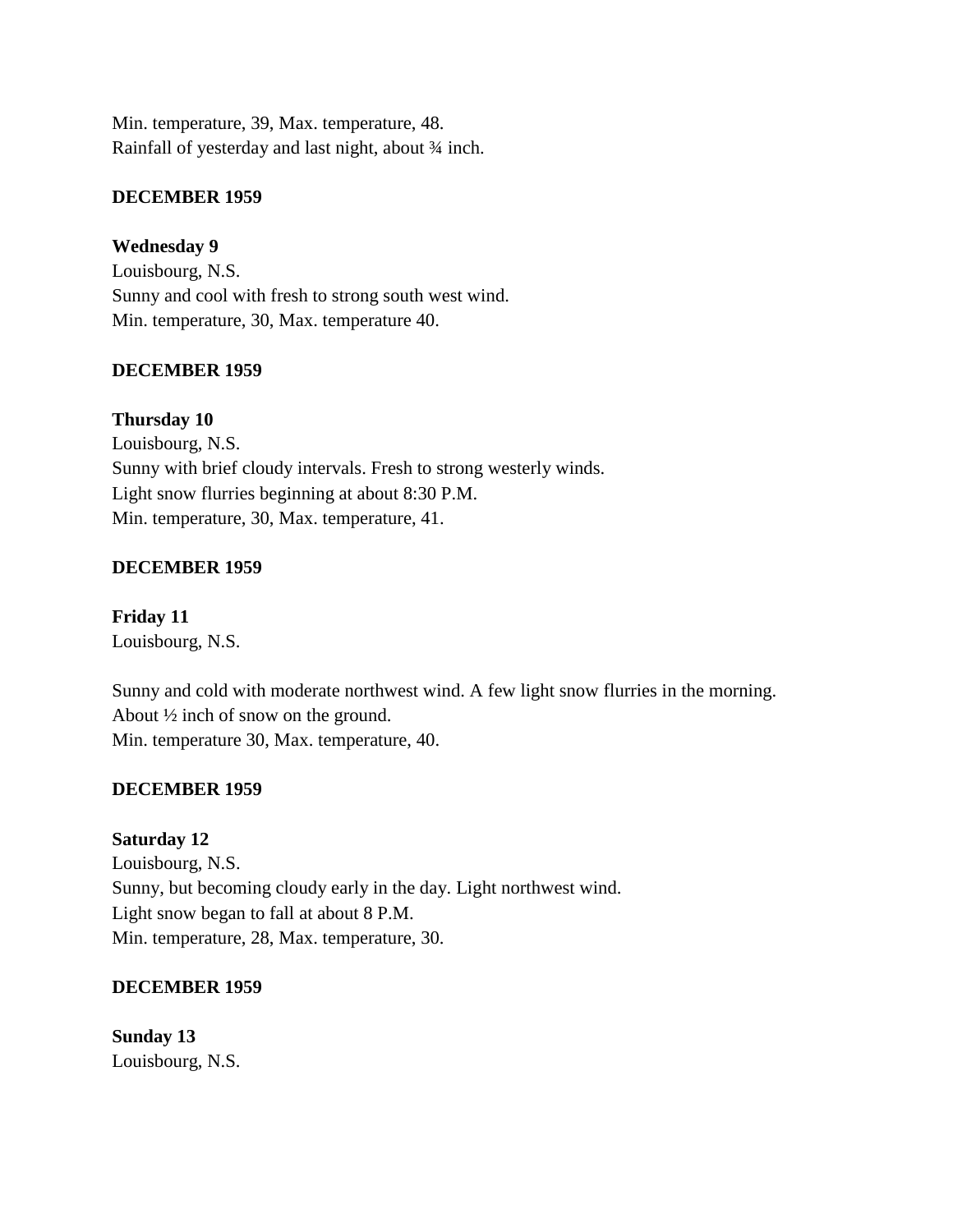Cloudy and mild with moderate southwest wind increasing to strong in the afternoon and decreasing to light in the early part of the night. Heavy showers in the evening and during the night.

Min. temperature, 30, Max. temperature, 50.

Was not out to church today owing to having a cold which I have had for the past week.

#### **DECEMBER 1959**

**Monday 14** Louisbourg, N.S. Cloudy with light northwest wind. Min. temperature 30, Max. temperature 48. Rainfall of yesterday evening and last night about 1 ¼ inch.

#### **DECEMBER 1959**

**Tuesday 15** Louisbourg, N.S. Cloudy and cool with light northwest wind. Min. temperature, 27, Max. temperature, 32.

Death of Michael Williams The death of Michael Williams occurred at St. Rita Hospital, Sydney today.

#### **DECEMBER 1959**

#### **Wednesday 16**

Louisbourg, N.S. Cloudy with fresh southwest wind. Light showers in the early morning. Brief sunny interval in the late afternoon. Min. temperature, 28, Max. temperature, 34.

#### **DECEMBER 1959**

#### **Thursday 17**

Louisbourg, N.S.

Cloudy and cold with moderate northwest wind. Light snow flurry shortly after noon. Partly clearing during the afternoon.

Min. temperature, 30, Max. temperature, 36.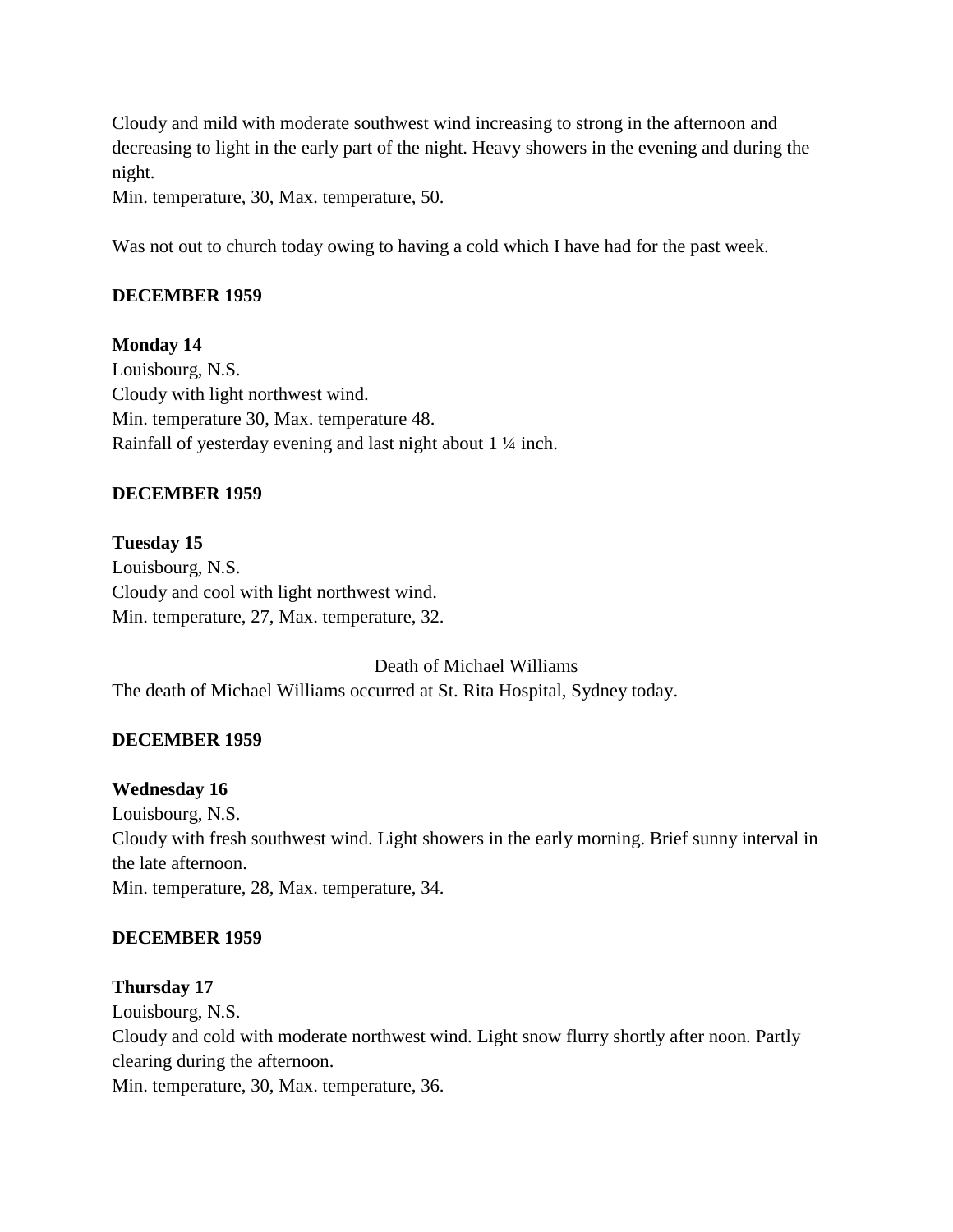#### **DECEMBER 1959**

#### **Friday 18**

Louisbourg, N.S. Sunny with a few cloudy intervals. About ½ inch of snow on the ground, as a result of snow flurries of last night. Light to moderate northwest wind. Min. temperature, 24, Max. temperature, 30.

#### Funeral

The funeral of the late Michael Williams took place at 9 A.M. Service conducted by Rev. Father Power in Stella Maris Church. Burial took place in the Roman Catholic Cemetery.

#### **DECEMBER 1959**

#### **Saturday 19**

Louisbourg, N.S. Sunny and cold, becoming cloudy in the later afternoon. Light northwest wind shifting to easterly in the early part of the night. Min. temperature, 28, Max. temperature, 32.

## **DECEMBER 1959**

# **Sunday 20** Louisbourg, N.S. Light snow flurry in the morning. Cloudy, becoming partly clear in mid-afternoon. Light northwest wind. Snowfall about ½ inch. Min. temperature, 24, Max. temperature, 30.

Was not out to church today owing to still having a cough as the result of a cold that I have had for the past two of three weeks.

## **DECEMBER 1959**

**Monday 21** Louisbourg, N.S. Sunny and cold with light northwest wind. Min. temperature, 14, Max. temperature, 26.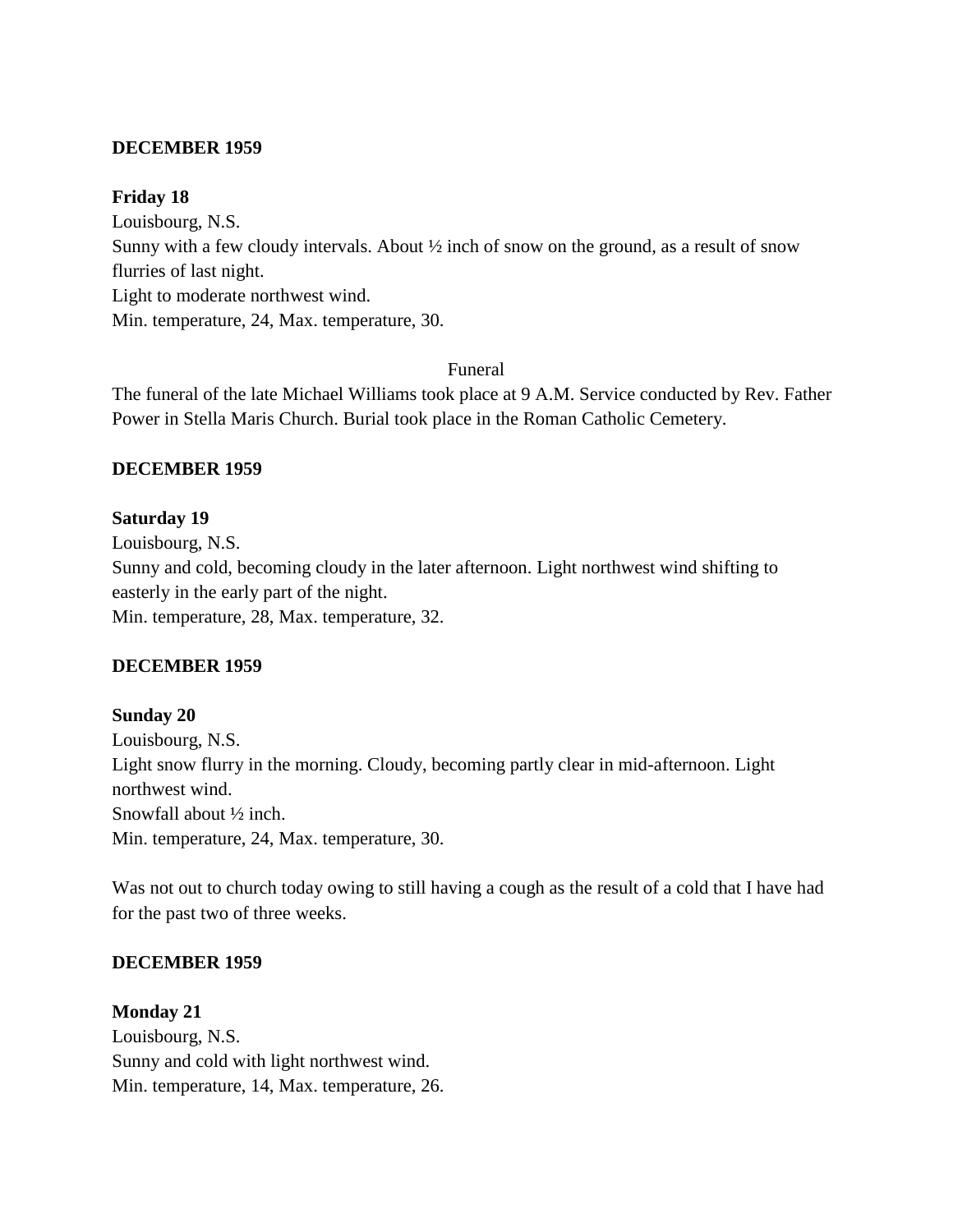#### **DECEMBER 1959**

#### **Tuesday 22**

Louisbourg, N.S. Sunny and cold, becoming cloudy at about noon. Light northwest wind, shifting to easterly in the late afternoon and increasing to strong. Min. temperature, 12, Max. temperature 28.

## **DECEMBER 1959**

## **Wednesday 23**

Louisbourg, N.S. Cloudy and cold with strong northeast wind. A very unpleasant day. Min. temperature, 28, Max. temperature, 30.

## **DECEMBER 1959**

**Thursday 24** Louisbourg, N.S. Cold and mostly cloudy with light winds. Min. temperature, 22, Max. temperature, 25.

## **DECEMBER 1959**

## **Friday 25 (Christmas Day)**

Louisbourg, N.S. Cloudy with a few brief sunny intervals. Light northwest wind. A very nice early winter day. Min. temperature, 22, Max. temperature, 32.

Ground partly covered with snow, pavement bare, and fields partly bare.

#### **DECEMBER 1959**

#### **Saturday 26 (Boxing Day)**

Louisbourg, N.S. Cloudy with light northwest wind. A very nice early winter day. Min. temperature, 18, Max. temperature, 32.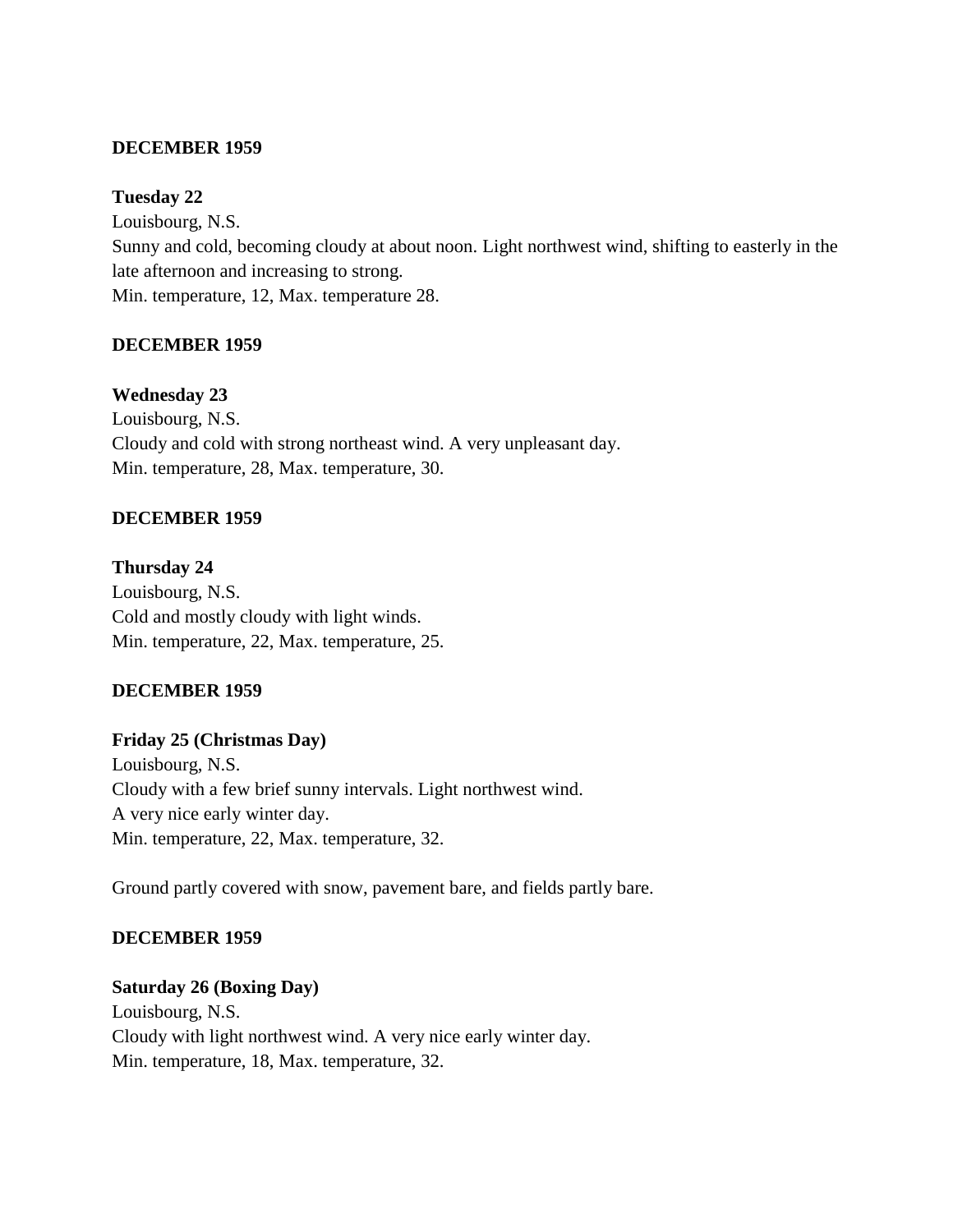#### Boxing Day

A Holiday, all public offices closed with the exception of the Post Office which was open for business from 11 A.M. until 12 noon. Had shop open for business all day.

#### **DECEMBER 1959**

**Sunday 27** Louisbourg, N.S. Cloudy with a few sunny intervals. Light northwest wind. Min. temperature 28, Max. temperature, 34.

# To Marion Bridge and Return [blank]

#### Church Services

At 11 A.M. attended services in the First United Church, where Rev. John L. Rose, M.A. was the preacher. About 75 present. Choir attendance 7.

#### **DECEMBER 1959**

**Monday 28** Louisbourg, N.S. Mostly cloudy with light winds. Min. temperature 28, Max. temperature, 34. Snowfall of about ½ inch during the night.

#### **DECEMBER 1959**

#### **Tuesday 29**

Louisbourg, N.S. Cloudy with light to moderate easterly winds, increasing to strong early in the night with an occasional light, light drizzle of snow. Min. temperature 28, Max. temperature, 43.

#### **DECEMBER 1959**

**Wednesday 30** Louisbourg, N.S.